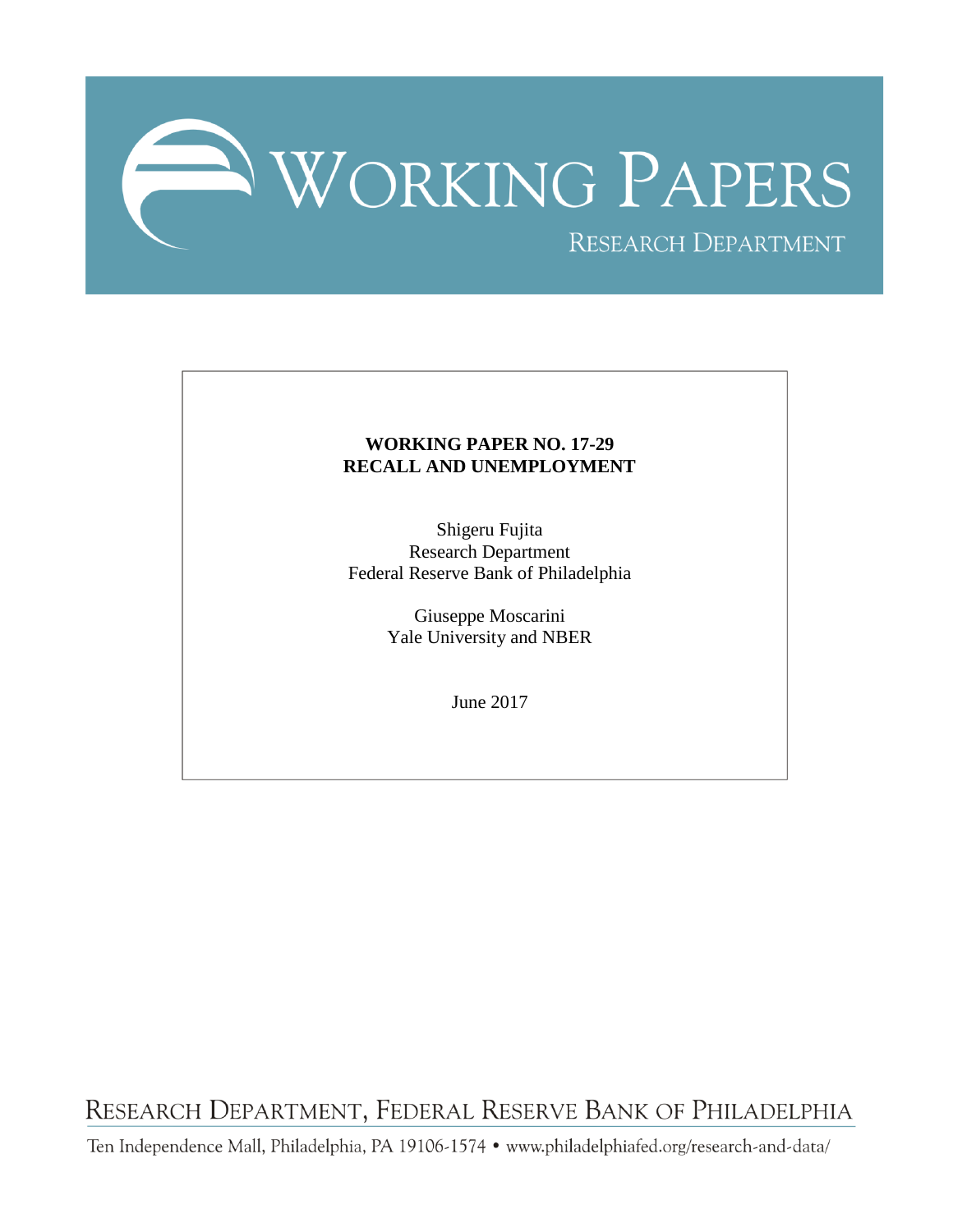# Recall and Unemployment<sup>∗</sup>

Shigeru Fujita† Giuseppe Moscarini‡

June 2017

#### Abstract

We document in the Survey of Income and Program Participation covering 1990- 2013 that a surprisingly large share of workers return to their previous employer after a jobless spell and experience very different unemployment and employment outcomes than job switchers. The probability of recall is much less procyclical and volatile than the probability of finding a new employer. We add to a quantitative, and otherwise canonical, search-and-matching model of the labor market a recall option, which can be activated freely following aggregate and job-specific productivity shocks. Recall and search effort significantly amplify the cyclical volatility of new job-finding and separation probabilities.

JEL Codes: E24, E32, J64 Keywords: Recall, unemployment, duration, matching function, business cycles

†Federal Reserve Bank of Philadelphia, Research Department. shigeru.fujita@phil.frb.org

<sup>∗</sup>We thank Behzad Kianian for excellent research assistance, Martha Stinson and Mark Klee for technical assistance on the SIPP, our discussants Larry Katz, Ryan Michaels, Toshi Mukoyama, and Rob Valletta, as well as Rudiger Bachmann, Javier Fernandez-Blanco, Fabien Postel-Vinay, and participants at many seminar and conference presentations for extensive comments that are reflected in this revision. We thank in particular the editor, Luigi Pistaferri, and three anonymous referees for their generous input, which greatly improved the paper. The usual disclaimer applies. Moscarini also thanks the NSF for support under grant SES 1123021 and the Federal Reserve Bank of Philadelphia for its hospitality while working on this project. The views expressed herein are the authors' and do not reflect the views of the Federal Reserve Bank of Philadelphia or the Federal Reserve System. This paper is available free of charge at www.philadelphiafed.org/research-and-data/publications/working-papers/.

<sup>‡</sup>Yale University, Department of Economics and Cowles Foundation; NBER. giuseppe.moscarini@yale.edu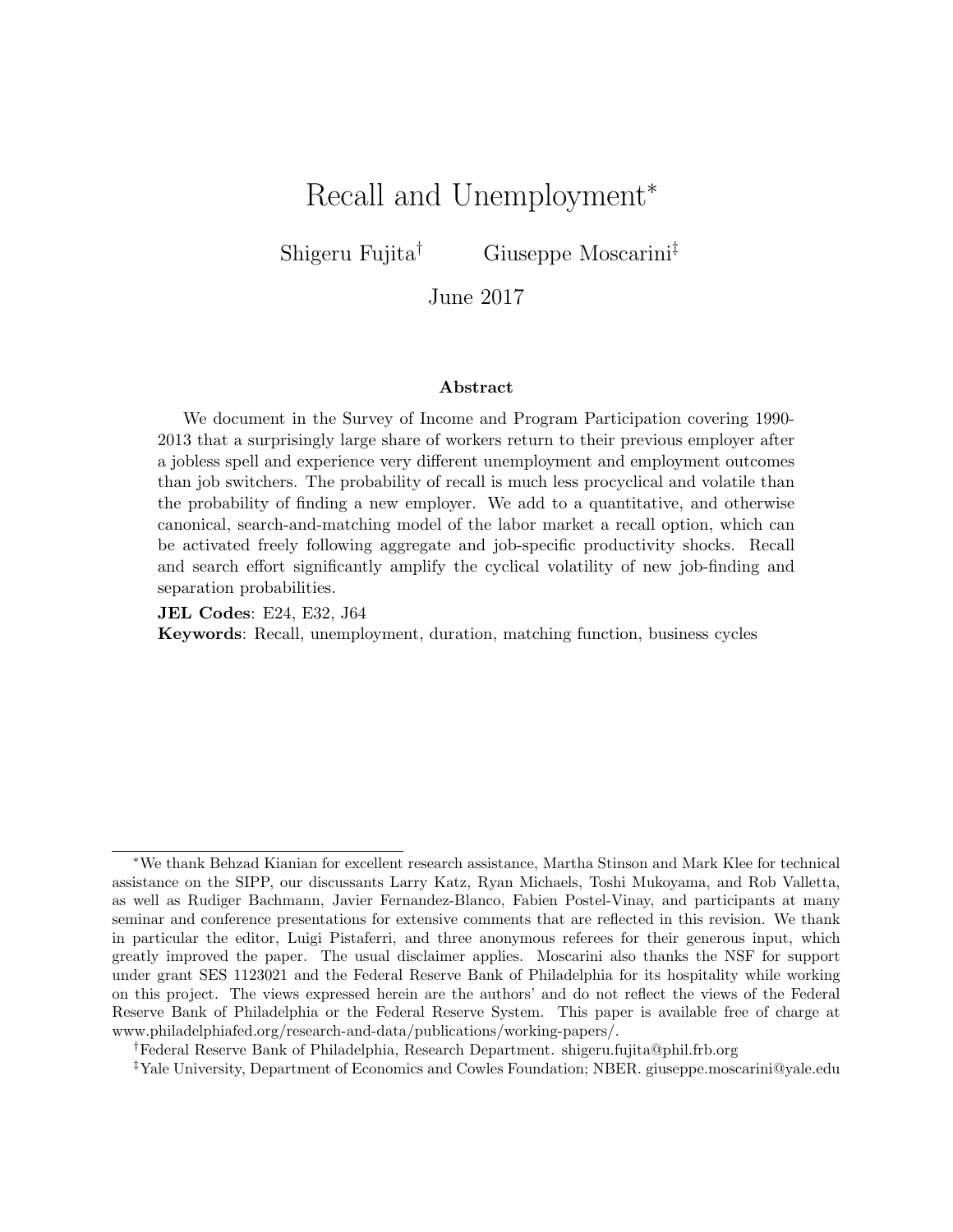### 1 Introduction

Unemployment is commonly understood as a state of job search, and is measured accordingly. Due to information imperfections, workers cannot immediately find the kind of employment that they desire and that the market offers somewhere. One leading interpretation of these search frictions is the extreme heterogeneity of jobs − by pay, schedule, location, task, work environment − and workers − by various types of skills, work ethics, collegiality, and so on. Therefore, it takes time and effort from both sides to identify and arrange a suitable match. If, however, a worker who separates from an employer and goes through a jobless spell eventually returns to work there, then much of this heterogeneity may be irrelevant, since employer and employee already know each other. In this paper, we show that recalls in the U.S. labor market are a pervasive phenomenon, with a distinct cyclical pattern and significant implications for individual worker experiences and aggregate unemployment volatility.

Using data from the Survey of Income and Program Participation (SIPP), we document that recalls of former employees in the U.S. labor market are surprisingly common: Over  $40\%$  of the employed workers who separate into unemployment (" $EU$ " flow) return, after the jobless spell, to their last employer. This share of the flow into unemployment, which we will refer to as the "recall rate," significantly exceeds the fraction of the same EU flow that is due to Temporary Layoffs (from now on: TL), namely, workers who report being laid off with a recall date or expectation.<sup>1</sup> In other words, recalls are more pervasive than TL. The reason is that, even within the group of Permanently Separated (PS) workers − those who lose their job with no indication of a recall, and start looking for another job − about 20% are eventually recalled by their last employer. The recall rate is even higher, over 50%, for the more "attached" job losers, who complete their unemployment spell without leaving the labor force ( $EUE$  spells). It is still substantial, about 30%, for all separated workers, including those who leave the labor force, either immediately after separation, such as retirees, or after some unsuccessful job search, i.e., discouraged workers.

To study the implications of recall for individual labor market experiences, we restrict our attention to  $EUE$  spells, so that we can compare pre- and post-unemployment outcomes, with and without recall. Recalled workers were employed at their last job on average twice as long as new hires (6 vs. 3 years of tenure), experience shorter unemployment duration (by over a month), switch occupations much less often upon re-employment (3% vs. over 50% for job switchers), and stay with the employer significantly longer after the jobless spell. Negative unemployment duration dependence emerges mostly for those who are eventually

<sup>&</sup>lt;sup>1</sup>In order for the worker to be classified as TL in both the SIPP and the Current Population Survey (CPS), the worker must either have been given a date to report back to work or, if not given a date, expect to be recalled to his/her last job within 6 months.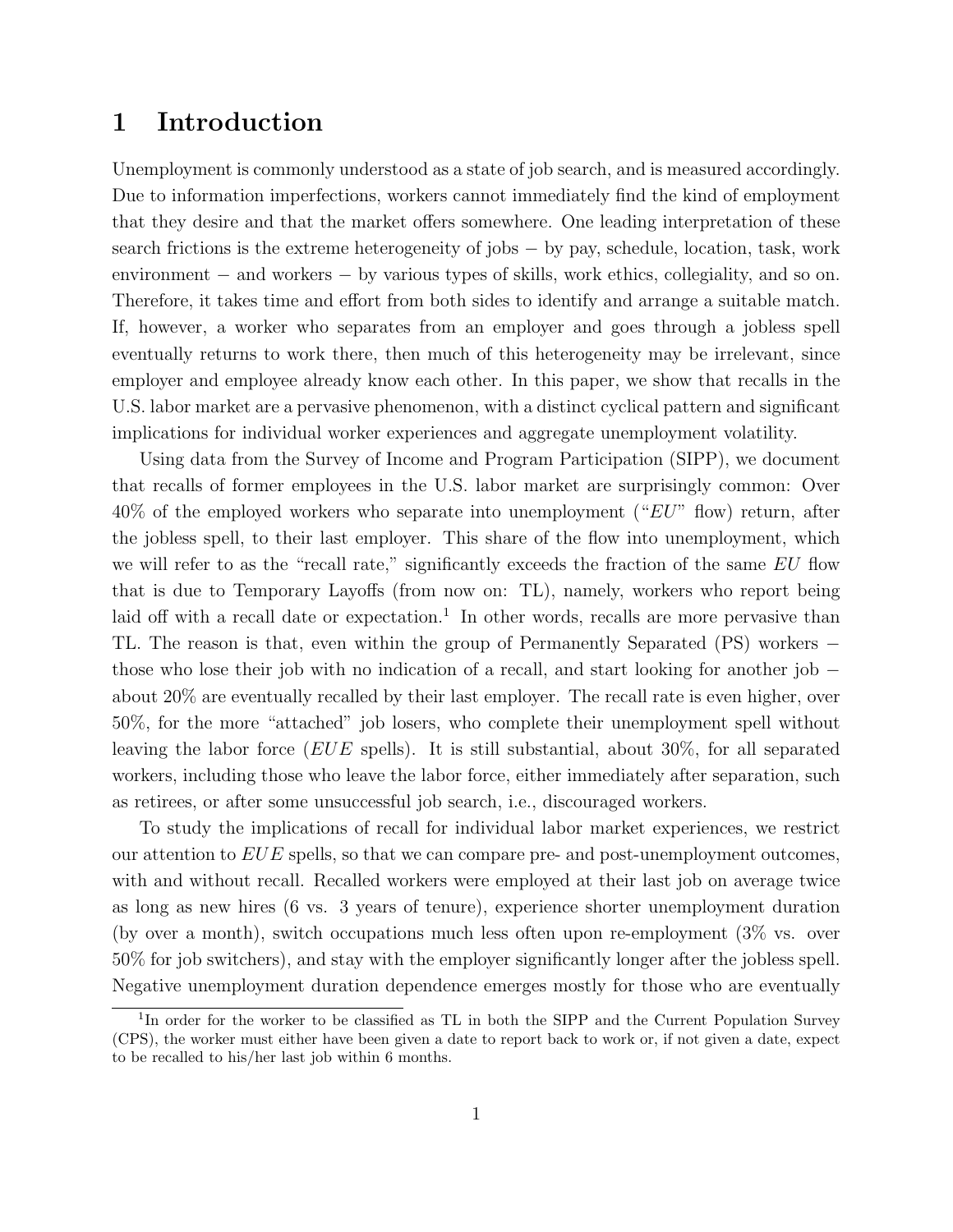recalled; the hazard rate of exit from unemployment to a *different* employer than the last one is only mildly declining over unemployment duration. Importantly, this feature of the data holds even when we consider all separations into unemployment (EU flow rather than  $EUE$  complete unemployment spells), including those who end up leaving the labor force. A natural interpretation of this evidence is that recalls circumvent to a large extent searchand-matching frictions, and thus cannot be treated as the output of a matching function, which is only about new matches.

Next, we study the empirical relationship between recall and unemployment over the business cycle. In recessions, the probability that an unemployed worker is recalled drops, just like, but by much less than, the probability that he finds a new employer; therefore, the recall rate rises, and so does the share of recalls in the total number of hires. This increase was especially sharp during the Great Recession.

To summarize our empirical findings: when we exclude recalls from the exit rate from unemployment to employment, the probability that an unemployed worker finds a new job in the U.S. labor market is on average much lower, more cyclical, and nearly independent of the duration of the unemployment spell, when compared both to the stylized facts from the CPS, where this distinction is not possible, and to our own SIPP sample when not excluding recalls. In this sense, employment reallocation in the U.S. labor market is not as fluid as, and finding a new job is harder than, commonly thought, although on the bright side recall is pervasive and beneficial; the puzzle posed by Shimer (2005) is even deeper; and the negative duration dependence of unemployment is primarily tied to the fading likelihood of a recall.

Building on these facts, we quantify the importance of recalls for aggregate labor market fluctuations. We introduce a recall option in the search-and-matching model of the labor market à la Mortensen and Pissarides (1994). Jobs are hit by idiosyncratic and aggregate productivity shocks, which give rise to endogenous separations. Our key innovation is the assumption that, after separation, the productivity of the match keeps evolving. As long as the former employee is still unemployed and available, he can agree with his previous employer to re-match, induced by intervening changes in the aggregate and/or idiosyncratic components of match productivity. Recall is free and instantaneous for both parties. In contrast, firms that either cannot or do not want to recall a former employee must pay a cost to post a vacancy and search for a new worker. Similarly, unemployed workers must spend costly search effort to contact those vacancies and draw a new match.

After an endogenous separation, the firm can keep the idle position indefinitely open at no cost, hoping for conditions to improve and trigger a recall. If the firm wants to hire new workers, it can always create new vacancies: Constant returns to scale in production ensure that recall and new job creation decisions are made independently. Thus, a separated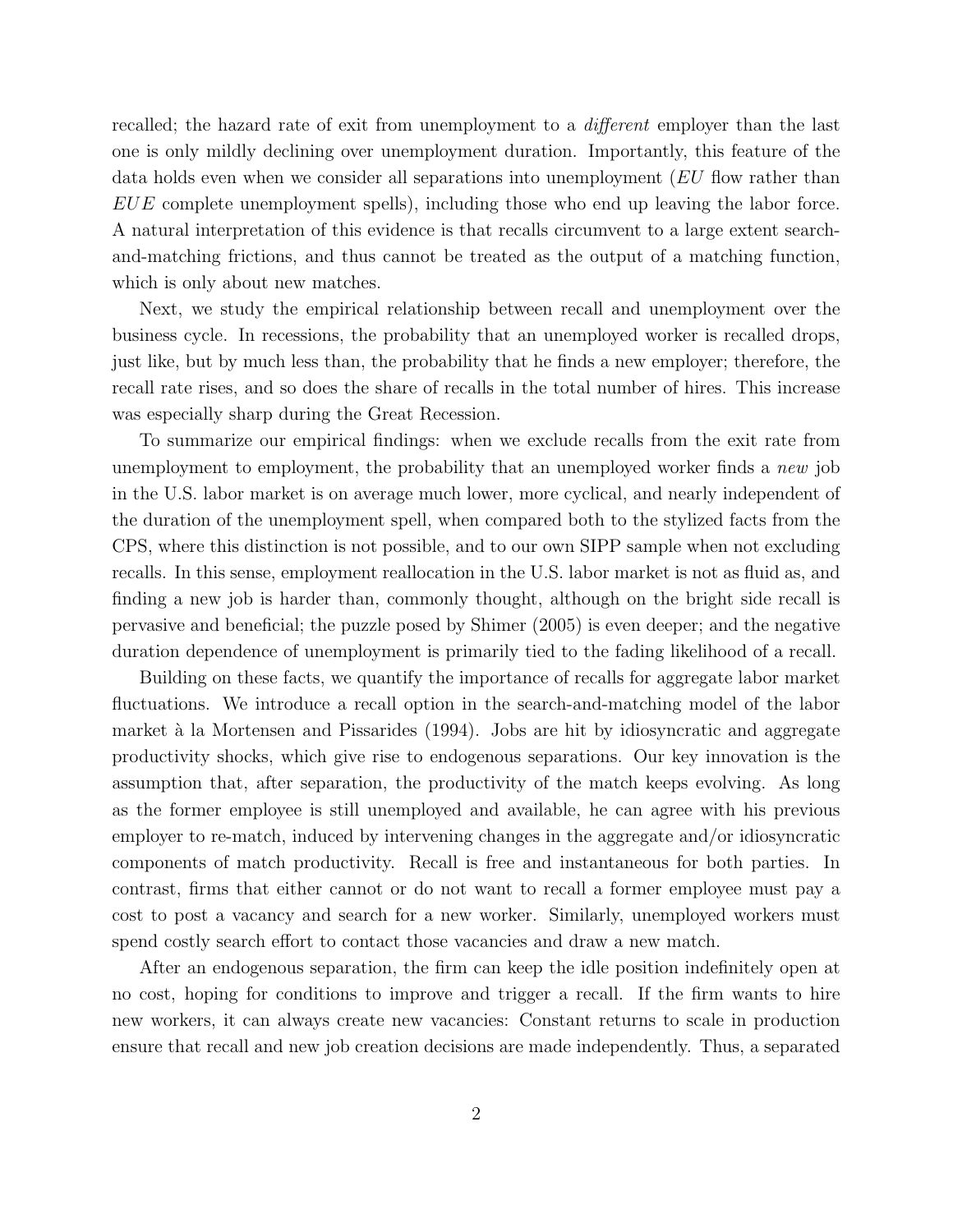worker does not need to be concerned about being replaced in his old job by a new hire. Conversely, a worker can only work for one employer at a time, and cannot scale up his labor supply like firms do with their labor demand. We limit the scope of recall to the last match by assuming that, when a separated worker accepts a new job, the previous match can no longer be recalled. Hence, a firm should be concerned about losing a former "mothballed" employee to a new employer. The probability of this event, the (new-)job-finding probability, is the key equilibrium object in our model, as in the standard stochastic search-and-matching model, but here in part for a new reason: a higher job-finding probability reduces not only unemployment, but also recall opportunities. Recall is similar to on-the-job search, in the sense that the worker can search while still attached to an employer, but is also different, because unemployed job search (while waiting for recall) and wage payments are mutually exclusive; therefore, current wages cannot affect incentives to search for other jobs.

We assume that wages are set by Nash Bargaining and analyze a simple equilibrium, where the option value of recall affects neither the probability of accepting a new job nor the wage the new job will pay. The only state variables are the exogenous productivity components. We calibrate the model parameters by a simulated method of moments, so that its steady-state equilibrium replicates cross-sectional moments computed from our microeconomic evidence. The calibrated model reproduces quantitatively all of our cross-sectional facts. The hazard rate of recalls declines with unemployment duration, as we observe in the data, due to dynamic selection: The longer a worker remains unemployed without being recalled, the more likely it is that the (unobserved and persistent) quality of his previous match has deteriorated since separation, and hence the less likely it is that a recall is forthcoming.

Finally, we introduce aggregate productivity shocks in the calibrated model, and simulate its stochastic simple equilibrium, with and without recall option and/or search effort. The existence of a recall option greatly amplifies cyclical fluctuations in job separations and, when interacted with search effort, in the job-finding probability. Firms are more willing to lay off workers when they can recall them, but this is especially true in recessions, when these workers remain available for recall longer due to lack of alternatives. In model parlance, in recessions the match surplus from continuing production over temporary separation declines further. This surplus also determines the propensity to accept new matches; hence, its additional decline further reduces the average job-finding probability and depresses vacancy creation. In turn, a lack of new jobs, a lower propensity to accept them, and the recall option itself all discourage costly search for new jobs by workers, again further depressing vacancy creation. Moreover, recalls are much less procyclical and volatile than new hires, as in the data.

The rest of the paper is organized as follows. In Section 2, we place our contribution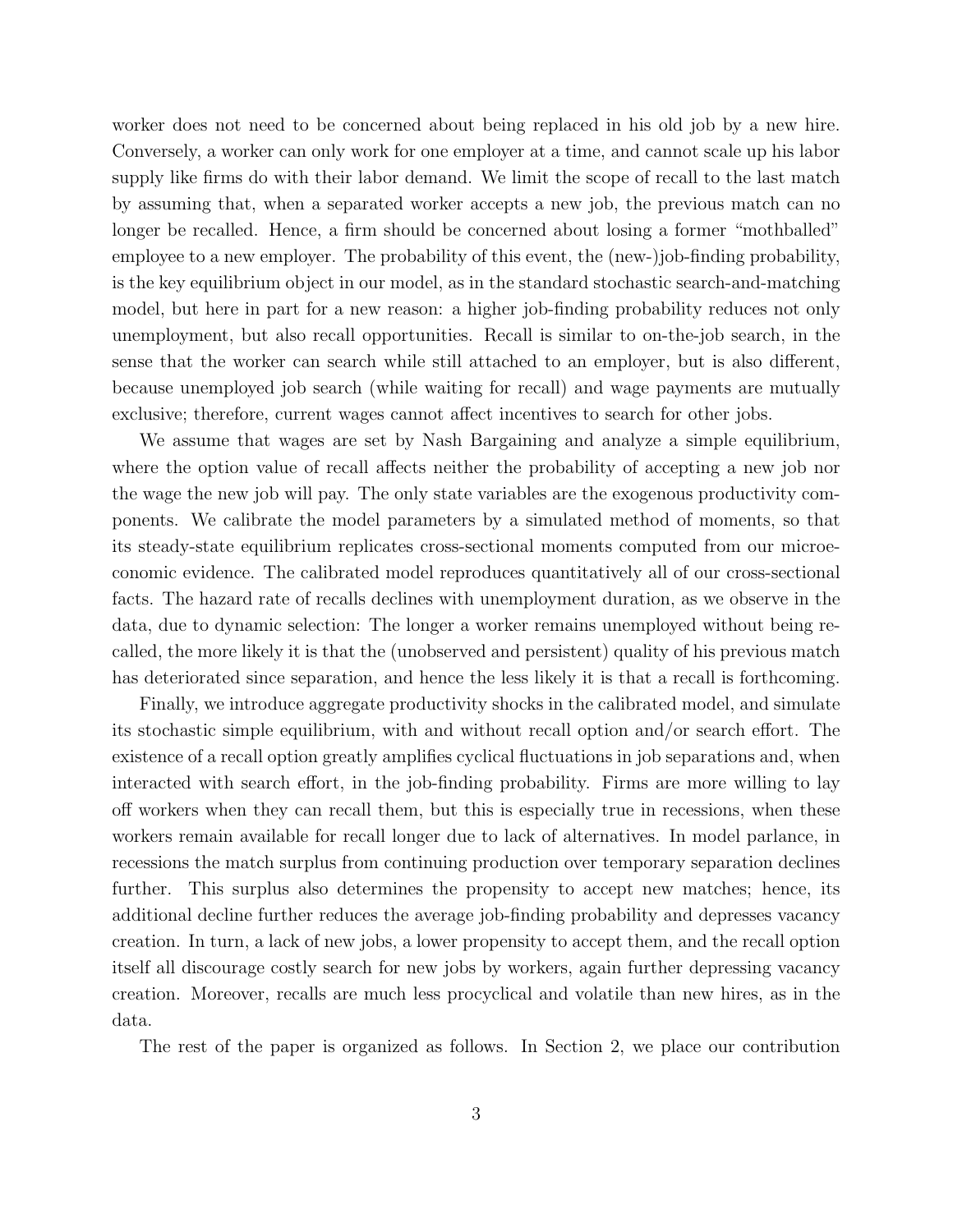in the context of the relevant literature. In Section 3, we describe measurement issues that arise in the estimation of recall in the SIPP and present our preferred estimates. In Section 4, we illustrate the empirical relationship between our measured recalls and employment and unemployment duration. In Section 5, we describe business-cycle patterns of aggregate recalls. In Section 6, we lay out our search-and-matching model with recall that we analyze quantitatively in Section 7. Brief conclusions take stock of the results. The Appendix presents additional materials for empirical evidence and quantitative exercises.

## 2 Related literature

Several authors documented that recall of newly separated workers is surprisingly frequent and fast, and explored the implications for unemployment duration dependence. The literature on recall is entirely microeconomic in focus and relies on detailed samples that are limited often in scope and always in time span. To the best of our knowledge, we are the first to study recall in a large, nationally representative survey covering several decades and thus to connect recall to the broader macroeconomic debate on cyclical unemployment.

Katz (1986) was the first to notice in 1981-1983 PSID data that observed negative duration dependence in unemployment is the result of a strongly declining hazard rate of exit to recall, masking the underlying upward-sloping or flat exit hazard to new jobs. Katz and Meyer (1990) take advantage of a supplemental survey of new Unemployment Insurance (UI) benefit recipients from Missouri and Pennsylvania in 1979-1981. The vast majority of survey participants (75%) said that they expected to be recalled, although only 18% had a definitive recall date; ex post, a sizable share were actually recalled.<sup>2</sup> Katz and Meyer exploit these reported expectations in a competing hazard model to quantify their effect on the incentives to search for new jobs. They find that pre-displacement tenure predicts recall, which in turn predicts more favorable wage outcomes.<sup>3</sup>

Our sample is based on the 1990-2008 panels of the SIPP, which cover the entire U.S.

<sup>2</sup>The definition in the CPS (see Footnote 1) is likely to be stricter than the recall expectation measured in the data that Katz and Meyer (1990) used.

<sup>3</sup>This seminal work inspired a sizable literature, which is too large to survey exhaustively here. Fallick and Ryu (2007) use the same data as Katz (1986) and replicate Katz and Meyer's competing hazard exercise without the information on subjective recall expectations, but controlling for unobserved heterogeneity. A similar approach is taken by Jansson (2002) and Alba-Ramirez et al. (2007) for (resp.) Sweden and Spain. Recalls amount to 45% of all completed unemployment spells in Sweden and one third of all hires in Spain, and only recalls exhibit negative duration dependence of unemployment. Kodrzycki (2007) studies a sample of workers who suffered mass layoffs in Massachusetts in the early 1990s, were eligible for expensive retraining under the Job Training Partnership Act, and thus arguably were not expected to be recalled at all. She finds that 4% of them were, against all odds, recalled, and did much better, even years later, than those who were not recalled. Nekoei and Weber (2015) find in Austrian administrative data that 58% of temporary layoffs and 19% of permanent separations are recalled, with an average recall rate of 35%.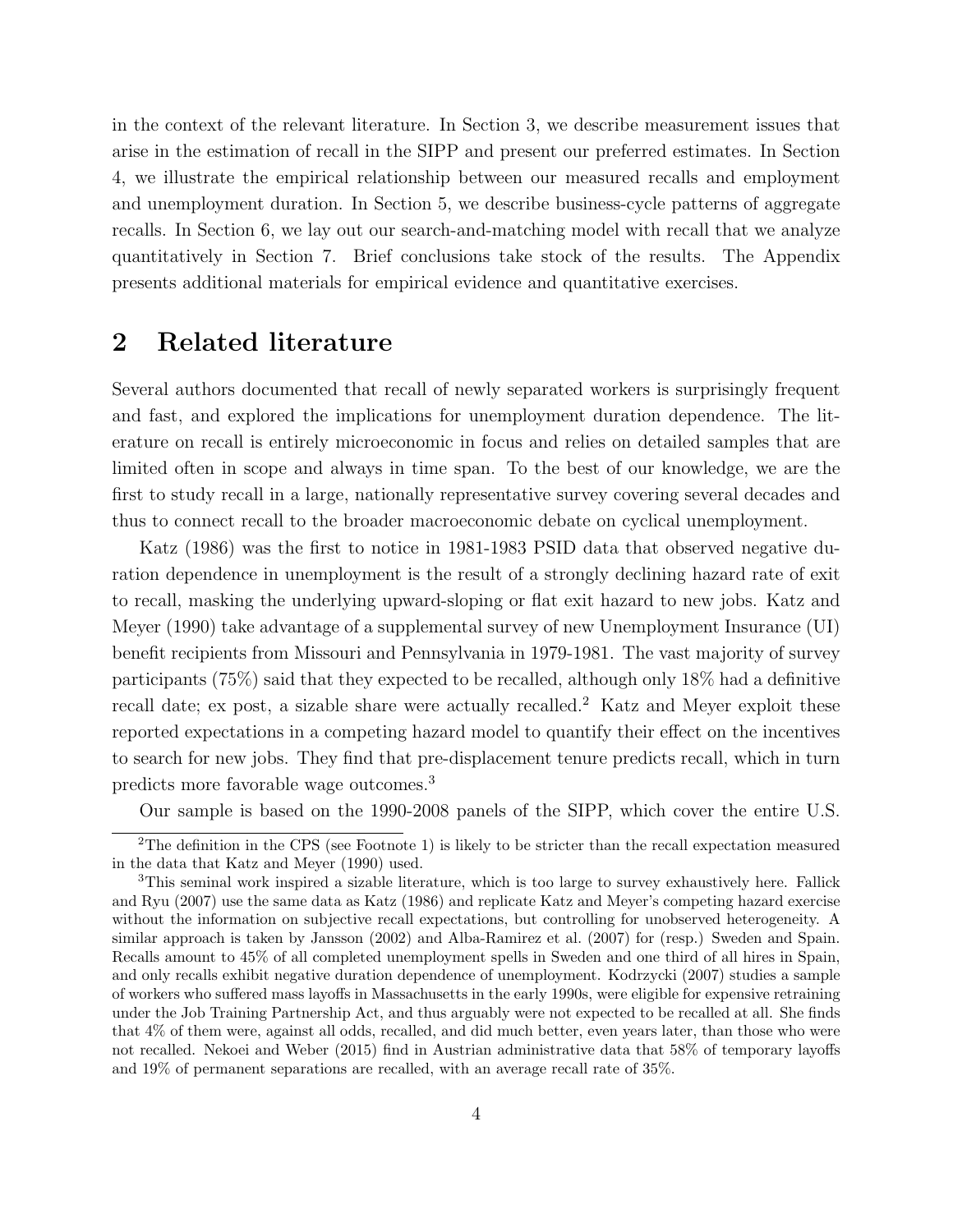labor force for almost a quarter century and three business cycles (1990-2013), not just UI benefit recipients, a single region, or a single recession episode. In comparison to this microeconomic literature, we confirm in our comprehensive sample the importance of recall, even for PS workers, and its empirical relationship with tenure and exit from unemployment, including its hazard rate (and wages; see our working paper, Fujita and Moscarini (2013)). We also show, however, that the strongest relationship is with occupational mobility, and that recall also predicts subsequent attachment.

Recall plays a negligible role in the macroeconomic literature on unemployment. Bils et al. (2011) extend the canonical search-and-matching model to allow for heterogeneity in the reservation wage (value of leisure) across workers and study the amplification of aggregate shocks. To calibrate the separation probability, they use the SIPP, but only count permanent separations that do not result in a recall within four months, and target an average unemployment rate of 6%. This strategy presumably (although they do not say) excludes the contribution to unemployment of those workers who are separated and then recalled within the four-month period. We investigate whether the recall option affects the incentives of the firm and the worker to search for new matches, that is, whether recall and search interact, as suggested by the microeconomic literature, in which case, the calibration strategy by Bils et al. (2011) is problematic. In addition, we show that their choice of a fourmonth unemployment duration cutoff to define a recall leads to true recalls being significantly underestimated, because of data issues in the SIPP that we will discuss in detail.

Fernandez-Blanco (2013) studies a similar model to ours, but only in steady state, and assumes commitment to contracts by firms. He analyzes the trade-off between providing workers with insurance (flat wage path) and with incentives not to search while waiting for a recall. In contrast, we introduce aggregate shocks and assume Nash Bargaining to stay close to the canonical business-cycle model of a frictional labor market. We also aim to match with our model our estimated unemployment duration dependence preceding a recall. As Fernandez-Blanco (2013) points out, one can interpret unemployment without active job search by workers who have a strong expectation of recall as "rest unemployment" in the language of Alvarez and Shimer (2011). Fujita (2003) extends the Mortensen and Pissarides (1994) model by introducing a fixed entry cost. The job can be mothballed in his model, as in our model. However, his model does not allow for a recall of the same worker, and he only examines the cyclical implications for aggregate variables, such as job flows, unemployment, and vacancies.

On the empirical side of macroeconomic investigation, Shimer (2012) examines the "heterogeneity hypothesis" to explain the strong cyclical volatility of the overall job-finding probability of unemployed workers. That is, he asks whether this volatility is the result of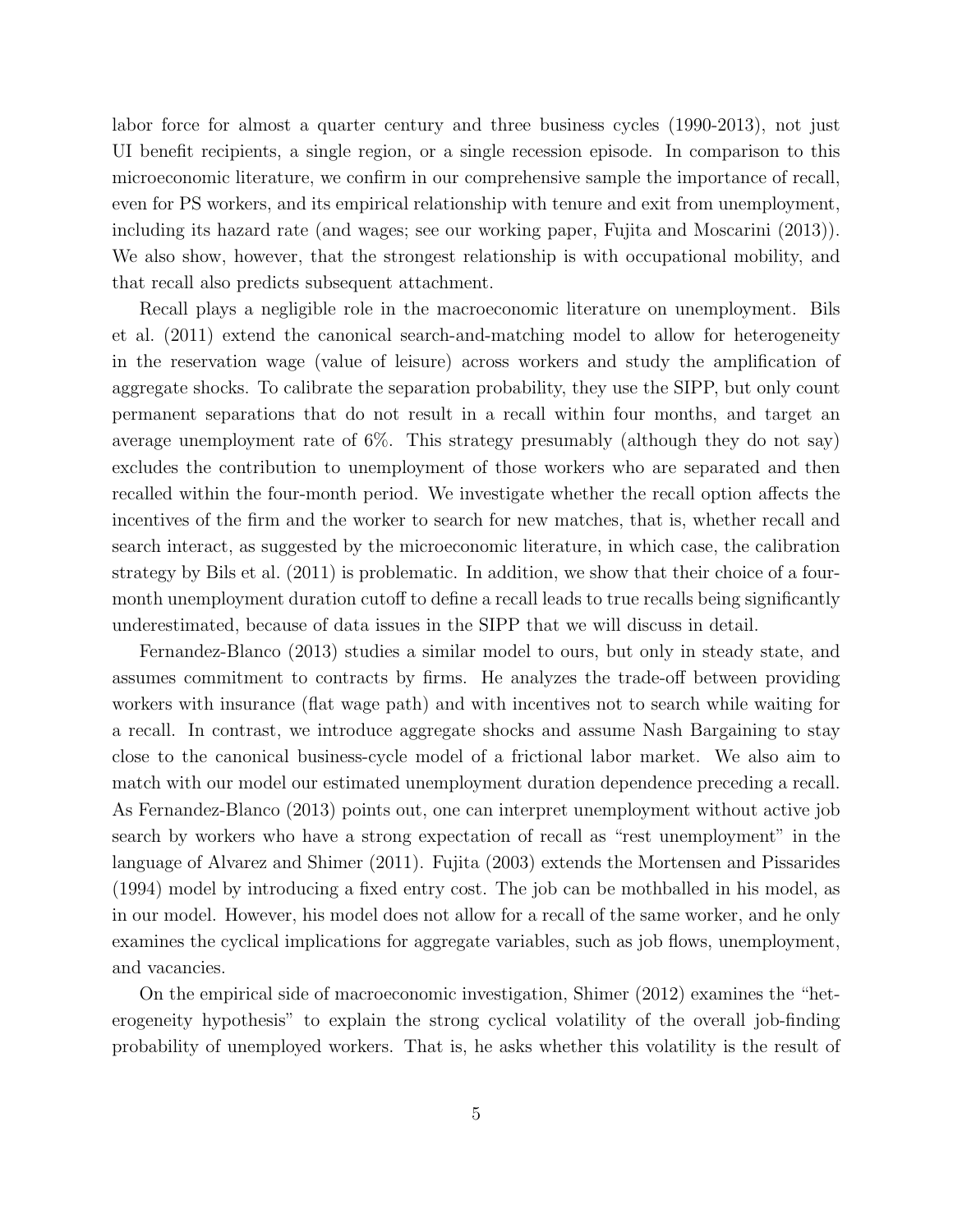composition effects in the unemployment pool, or rather whether all types of unemployed workers experience very cyclical job-finding opportunities. He finds that, among all observable worker characteristics in the CPS, the best case for the heterogeneity hypothesis can be made when breaking down the unemployed between TL and PS, as their proportions are cyclical and their relative job-finding chances are very different; but he still finds that this channel explains a small fraction of cyclical movement in the overall job-finding probability. The dimension of heterogeneity we consider is based on the type of exit from unemployment, recall vs. different employer, as opposed to entry, TL vs. PS.

Shimer leaves open the possibility of sizable composition effects in terms of unobservable worker characteristics. In order to investigate this hypothesis directly, one needs highfrequency longitudinal data with multiple unemployment spells to extract some sort of fixed effects. Moreover, the sample period needs to be long enough to cover at least several business cycles. The monthly CPS has too short a panel dimension to cover multiple spells, and each SIPP panel also has too short a time dimension to cover multiple business cycles. Hornstein (2012) tackles this question indirectly. He formulates a statistical model of unemployment duration dependence due to either selection by unobserved heterogeneity of individual job-finding probabilities or pure duration dependence such as skill loss or discouragement. He concludes that unobserved heterogeneity explains almost all of the negative duration dependence in the CPS and that the cyclicality of the job-finding probabilities of the long-term unemployment "types" is the main cause of overall unemployment volatility. In our data, the long-term unemployed are mostly those workers who are not recalled ex post. Thus, we put some empirical flesh on the traits that are "unobserved" in Hornstein's approach. Ahn and Hamilton (2015) explain the cyclical volatility of the average job-finding probability through the composition of the inflow into unemployment by unobserved jobfinding ability that they estimate with a dynamic unobserved component model. They find that the closest observable worker characteristic is Permanent Separation status.

### 3 Measurement of recall in the SIPP

#### 3.1 Definitions: Labor force status and job identifiers

The SIPP is a collection of panels, each named after the year when it begins. In our analysis, we use the following eight panels: 1990, 1991, 1992, 1993, 1996, 2001, 2004, and 2008. Table A.1 in the Appendix reports the period covered by each panel, which varies from three to five years. Each interview in a panel covers the preceding four-month period, called a "wave." The first four panels, 1990-1993, have overlapping survey periods. The survey was redesigned in 1996 in a manner that introduced significant changes for our purposes. We thus sometimes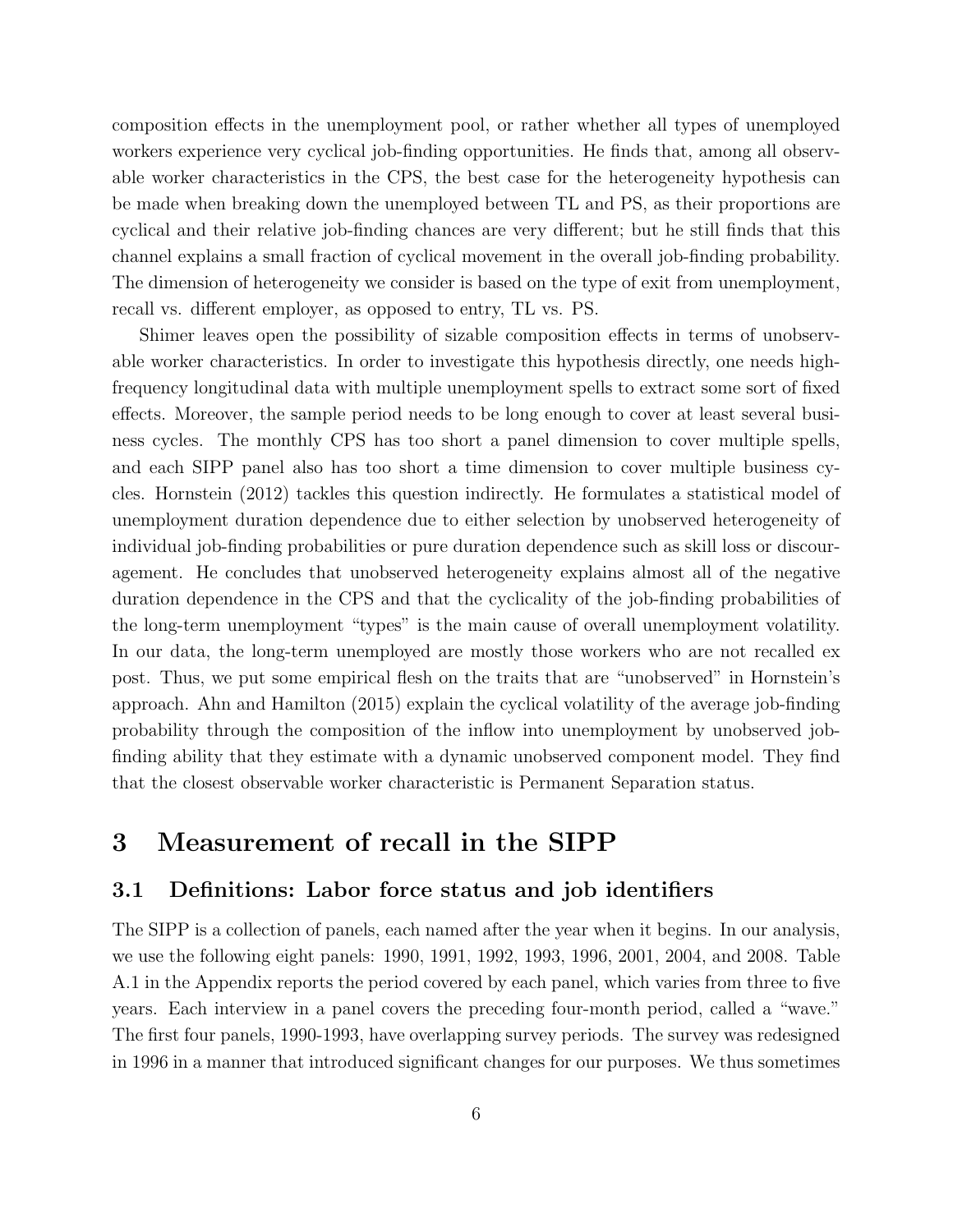distinguish between the first four and the last four panels, pre- and post-1996.

The SIPP assigns a unique numerical ID to each employer for each worker, for up to two jobs held simultaneously (EENO1, EENO2). This ID is the counter of the number of firms that the individual worked for until that point in time in the panel. For brevity, from now on we will refer to it as "job ID," although it is important to remember that it identifies an employment relationship and does not change when the worker is either promoted or otherwise asked to change duties by that employer. When a worker separates from an employer and, after a jobless spell, returns to the same employer, we call this event a "recall." We do not study "second round" recalls that occur after one or more spells of employment at a different company, possibly without any non-employment in between.

To build the sample of relevant jobless spells, we adopt the following criteria. First, we focus on individuals who are assigned "longitudinal weights" by the Census Bureau. This allows us to study the history of workers who participated in the entire survey. These weights are designed to make this sample nationally representative in terms of observable worker characteristics over the panel period. We also exclude so-called type-Z imputed observations.<sup>4</sup> We discuss below in more detail additional sample selection issues that can potentially impact our calculations and show that the effects are likely to be small.

The SIPP contains variables indicating the starting and ending dates of each job and weekly labor force status. For our analysis, we use a monthly panel. Specifically, we measure labor force status (employment " $E$ ," non-employment " $E$ " that can be either unemployment "U" or out of the labor force "OLF") for each individual in the second week of each month, in line with the measurement in the CPS. We identify " $E\cancel{E}E$ " completed spells of non-employment, of any positive number of months (a shorthand for  $E\mathscr{L}$ ... $\mathscr{L}E$ ), where the individual experiences both a separation and an accession with a non-employment spell in between. To benchmark the frequency of recalls, we also identify spells of non-employment that either begin but do not end within the panel  $(EE)$  or are ongoing when the panel begins and end in employment  $(EE)$  within the panel. Later, we consider the cases where a worker separates into or is hired from unemployment  $(U)$ , hence EU, UE, and EUE spells (again, the latter is a shorthand for  $EU...UE$ .

In measuring recalls, we restrict attention to jobless spells that begin with a separation in the first year (in the case of three-year panels) or the first two years (in the case of longer panels) of each panel. We adopt this sample selection to avoid right-censoring of jobless

<sup>4</sup>We thank Martha Stinson for suggesting this conservative procedure. The type-Z respondents are ones who answered very few questions of the survey and thus have many of their responses imputed. The concern is that the type-Z respondents have spuriously higher recall rates, thus biasing the aggregate recall rate upward. Our results are actually unaffected by the inclusion of these observations. However, we believe that excluding them is a prudent practice. Dropping the type-Z observations reduces the sample size for our analysis roughly by 7%.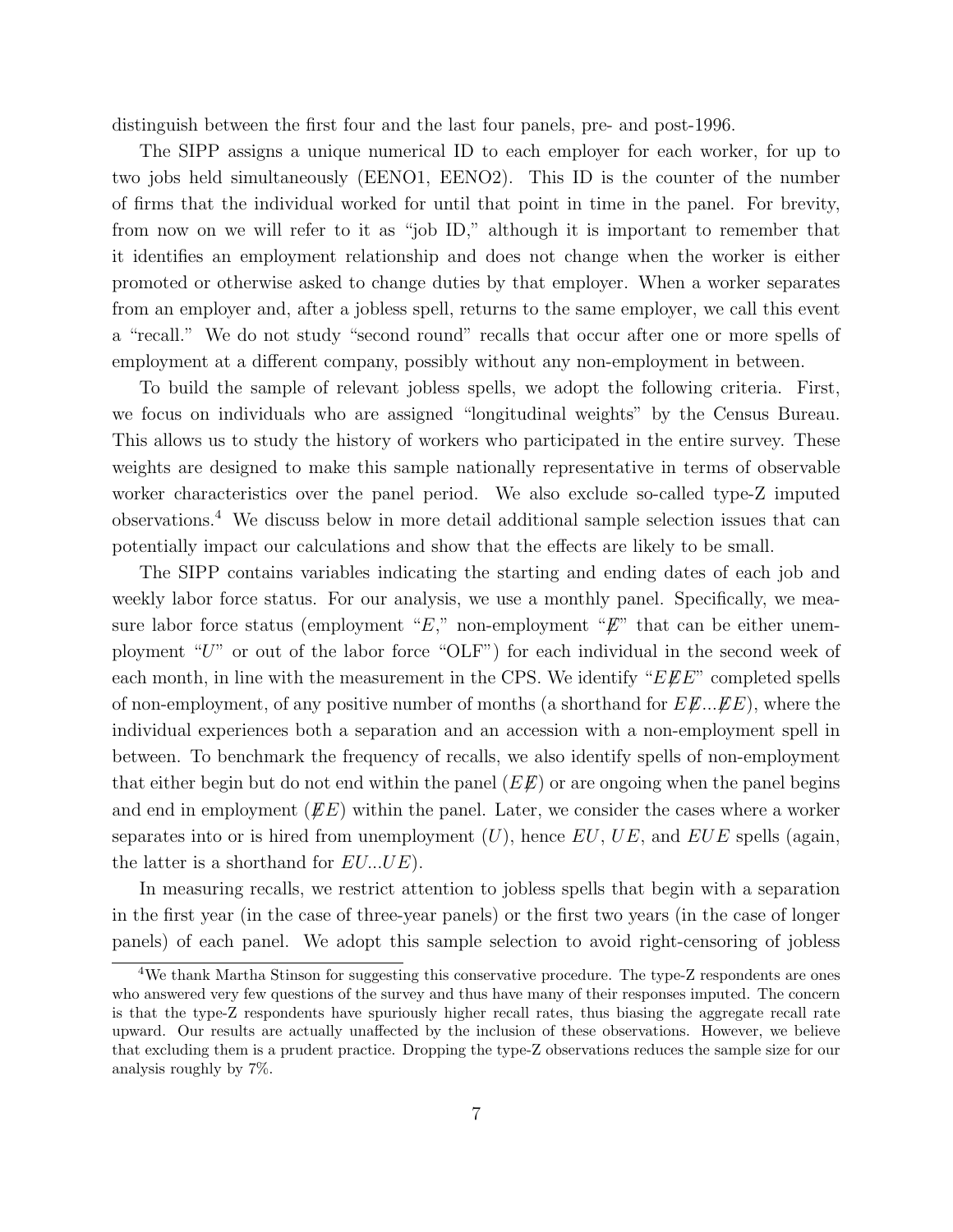spells due to the ending of the panel, ensuring that the jobless spell could last roughly two years and still be measured by the survey.<sup>5</sup> Similarly, to avoid left-censoring of spells that are ongoing at the beginning of each panel, when we benchmark recalls against all hires (rather than separations), we focus on jobless spells that end (with a hire) in the last year or last two years of each panel. We further checked the robustness of our results with respect to the different window size, i.e., including more separations (hires) that occur later (earlier) in the panel. Those results are similar and available upon request.

While the SIPP uniquely provides all the pieces of information we need, it contains two types of measurement errors that are particularly relevant to our analysis, one in nonemployment status (unemployment  $U$  vs. non-participation OLF) before the 1996 panel, and one in job IDs following certain types of non-employment spells since the 1996 panel.

The SIPP redesign in 1996 changed the definitions of labor force states, making them consistent with the monthly CPS, but not entirely comparable to pre-1996 SIPP panels. Figure A.3 in the Appendix shows a permanent downward jump in OLF between the 1993 and 1996 panels, matched by an upward jump in  $U$  and TL. In contrast, we do not observe a similar discontinuity in the monthly CPS around its own 1994 redesign. We are not aware of any literature documenting or even suggesting measurement error of TL vs. OLF status at entry into unemployment in the two major national surveys after their redesign. Since 1996, the definition of TL is identical in these two datasets and consistent over time. In Table A.6 in the Appendix, we compare the TL share of the flow into unemployment in the SIPP and in the monthly CPS over the periods covered by each SIPP panel after 1996. The shares are of similar magnitude and relatively stable over time. We conclude that the problem exists in the SIPP before 1996, when many unemployed workers (on TL by the definition of the post-1996 panels) were erroneously classified as non-participants in the pre-1996 SIPP panels, presumably because they were neither employed nor engaged in an active job search. Because no solution to this measurement issue is available, whenever we condition our analysis on labor market status, we focus on post-1996 SIPP data.

Stinson (2003) showed that job IDs in the SIPP 1990-1993 panels were subject to substantial miscoding, and then corrected the problem using confidential employer name information and administrative data containing employer-level job counts. This revision of job IDs makes it possible for us to correctly identify recalls in these early panels. We therefore view the aggregate recall rate computed from the 1990-1993 panels as reliable. This is a critical assumption on which we build our entire empirical analysis. We will provide below corroborating evidence supporting this assumption.

<sup>&</sup>lt;sup>5</sup>Even with this sample selection, some of the non-employment spells are necessarily right-censored as a result of a long non-employment spell, and we treat these cases as non-recall.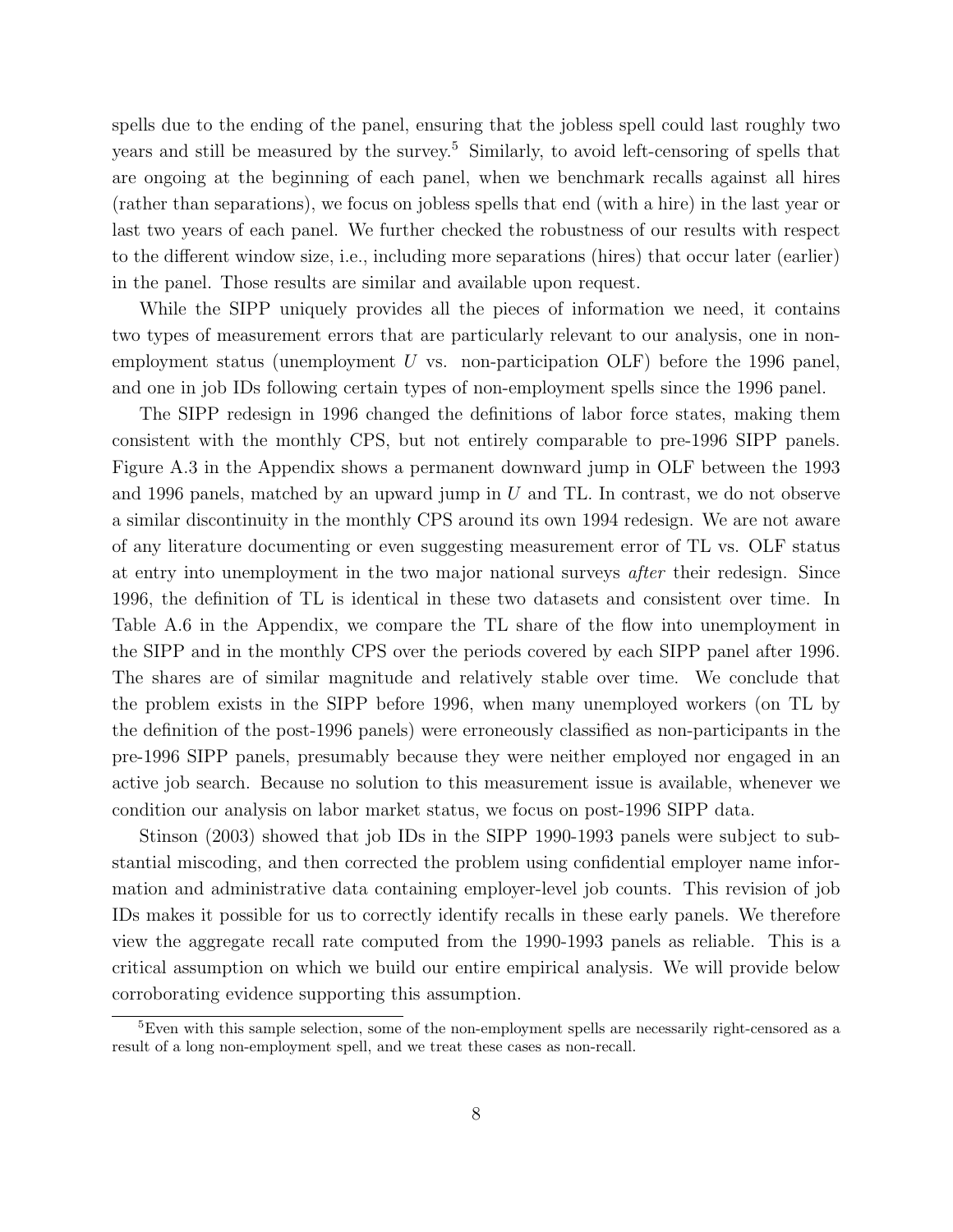In the mid-1990s, the Census Bureau introduced Computer-Assisted Personal Interviewing (CAPI) and redesigned the SIPP in its first new panel after that date, 1996. Among other improvements, CAPI reduced the level of post-collection edits and imputation and thus helped to maintain longitudinal consistency, including of job IDs, obviating the ex-post revision that had been necessary for the 1990-1993 panels. These improvements, however, did not eliminate one issue that already existed concerning job IDs. When a worker separates from an employer and is jobless for an entire four-month wave, the SIPP, by default, assigns different job IDs to the employers before and after the jobless wave(s), even if in reality they are the same company. The one important exception is when the worker is placed on TL, in which case the SIPP carries over the information about the last job ID, even after a long unemployment spell.<sup>6</sup> Stinson (2003) resolved this problem in the 1990-1993 panels by retrospectively considering information on each individual record for the entire panel, which was not available to interviewers and coders when the survey was ongoing.

To recap: we regard job IDs as reliable in the pre-1996 panels, while the labor market status in the SIPP is consistent with the CPS and over time only in the post-1996 panels. We will discuss other potential sources of mismeasurement that lead to the underestimation of recall rates and propose an imputation procedure to recover the missing recalls after 1996. But we first present evidence from the raw micro data.

#### 3.2 Preliminary evidence on the incidence of recalls

We begin with empirical evidence on the frequency of recall among completed jobless spells  $EEE$ . Table 1 contains our main findings. The first two columns report the number of completed spells and the fraction that end in recall in the raw data. We note that this recall rate is very high, especially before 1996, but also after 1996, given that we know, for reasons explained in the previous section, that it is underestimated.

Three tables in the Appendix provide more detailed evidence on these results and on their robustness. First, Table A.2 reports the same recall rate, the share of all separations that start a complete jobless spell that ends in recall, in the 1990-1993 panels that we take as accurate, broken down by various worker and job characteristics. Recall is much more prevalent among older workers and union members, working in goods-producing sectors. But younger, non-unionized workers in service sectors still are recalled frequently and represent the vast majority of the U.S. workforce. The aggregate recall rates thus reflect more closely the latter groups. Gender and education do not make much of a difference for the recall

<sup>&</sup>lt;sup>6</sup>Presumably, the purpose of this change was to lighten the survey collection and processing load, and the rationale was that in those cases the next employer should be new anyway, because any recall of unemployed workers who are not on TL tends to happen either quickly or not at all. However, using the pre-1996 cleaned job IDs, we show that this assumption is not totally warranted.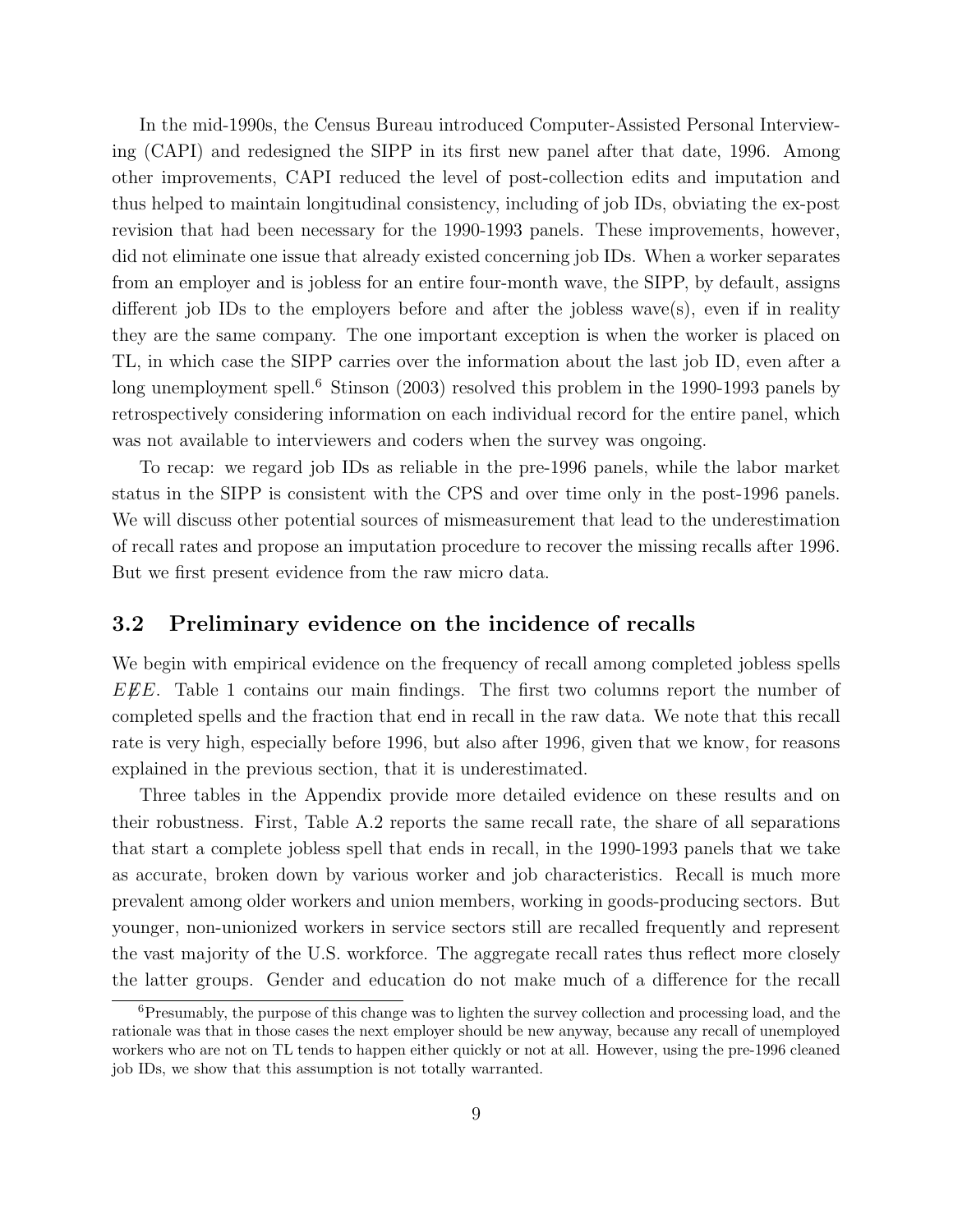|       | Actual |        | $Actual + Imputed$ |        |       |        |       |        |       |        |
|-------|--------|--------|--------------------|--------|-------|--------|-------|--------|-------|--------|
| Panel | Spell  | Recall | Spell              | Recall | Spell | Recall | Spell | Recall | Spell | Recall |
|       | Count  | Rate   | Count              | Rate   | Count | Rate   | Count | Rate   | Count | Rate   |
|       | EEE    |        | $E \rlap{\,/}E E$  |        | EUE   |        | ТL    |        | PS    |        |
| 1990  | 3,325  | 0.371  | 3,325              | 0.371  |       |        |       |        |       |        |
| 1991  | 2,310  | 0.423  | 2,310              | 0.423  |       |        |       |        |       |        |
| 1992  | 2,827  | 0.407  | 2,827              | 0.407  |       |        |       |        |       |        |
| 1993  | 2,587  | 0.398  | 2,587              | 0.398  |       |        |       |        |       |        |
| 1996  | 8,341  | 0.190  | 8,341              | 0.319  | 3,384 | 0.449  | 1,481 | 0.846  | 1,903 | 0.172  |
| 2001  | 3,904  | 0.209  | 3,904              | 0.328  | 1,553 | 0.455  | 678   | 0.867  | 875   | 0.168  |
| 2004  | 3,730  | 0.226  | 3,730              | 0.328  | 1,369 | 0.491  | 663   | 0.865  | 706   | 0.177  |
| 2008  | 4,935  | 0.262  | 4,935              | 0.412  | 2,756 | 0.532  | 1,354 | 0.866  | 1,402 | 0.236  |

Table 1: Incidence of recall among job separations followed by complete jobless spells

Source: SIPP. Separations occur in waves 1-3 in the 1990-1993 and 2001 panels, in waves 1-6 otherwise.

rate. Next, Table A.3 reports recall rates as a share of all non-employment spells,  $E\lll E$  and EU, many of which are incomplete spells; the workers in those cases end up in retirement or persistent non-participation and hence are not even available for a recall. The share of all jobless spells that end in recall is only slightly lower as compared to complete spells in Table 1. Finally, Table A.4 reports the fraction of hires that are recalls, ending both incomplete and complete jobless spells. The numbers are almost identical to those of separations: a large share of all hires are of former employees. We again observe a drop in recall rates following the 1996 redesign. Before addressing this drop, we briefly discuss two potentially important measurement issues which may bias our estimates of average recall even before 1996: selective attrition and seam bias.

Accurate job IDs in the pre-1996 panels are not sufficient to guarantee accurate measurement of recall rates. A specific concern is survey attrition. The SIPP is not address-based, like the CPS, but aims to track respondents also when they move. Nonetheless, this may not always be possible, and some correlation between geographical mobility and attrition may be unavoidable. If TL workers are more likely to stay put, waiting for a recall, than PS workers, or are more likely to answer the survey because they less busy looking for work, they may be less subject to survey attrition and increasingly skew the unemployed sample toward workers who are more likely to be recalled.<sup>7</sup> Our average recall rates use longitudinal weights to correct for differential attrition by observable worker characteristics. We then estimate a Probit regression of attrition on a rich set of demographics and on labor force

<sup>&</sup>lt;sup>7</sup>Indeed, attrition rates in the SIPP are high. Slud and Bailey (2006) estimate in the 1996 panel that 30% of all respondents to wave 1 did not complete the survey. They examine implications for some variables, but not for recall. For our longer sample period, we find even slightly higher attrition rates.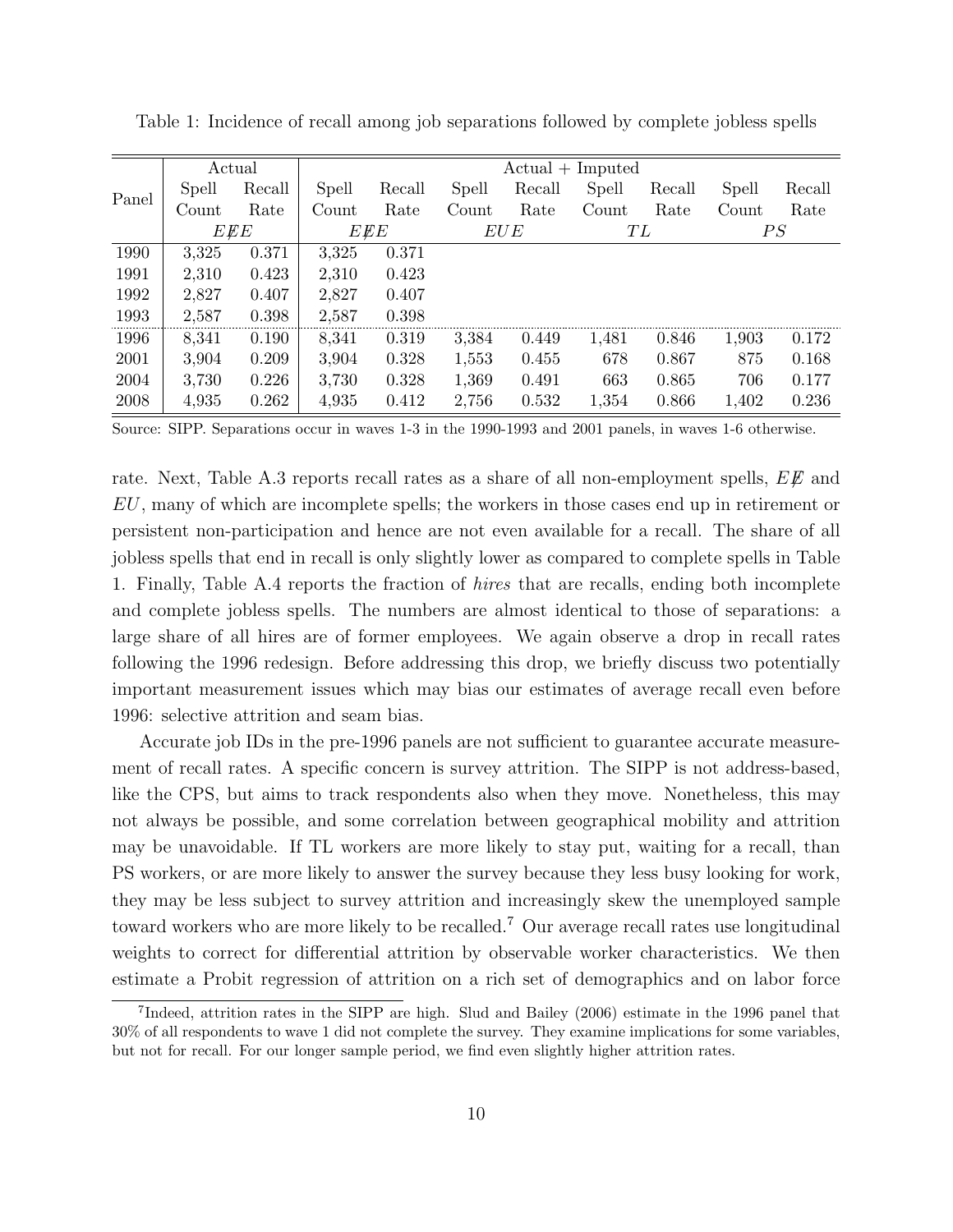status (TL, PS, and OLF) at separation as a proxy of unobservable heterogeneity in the propensity to be recalled. We find that, although the attrition rate is significantly larger in expansions and for job losers (relative to employed workers), within job losers PS workers are only 0.5% more likely to leave the survey than TL at every wave (see Table A.8).

It is well known that many types of transitions, especially between labor force states, tend to be reported in the SIPP at the "seam" between two waves (see Bound et al. (2001) for a detailed statistical analysis). We can detect this phenomenon in all panels, even 1990- 1993, because Stinson's (2003) validation of job IDs in those panels focused on the identity of the employers, not on the timing of labor market transitions, which is measured with error. However, we see no reason why in those early panels the seam effect should bias the average recall rate and, in fact, we find that it does not. In Table A.14, we consider "short"  $EEE$  spells with non-employment duration of less than or equal to two months, and we split this sample into two types: one where the entire  $E \not E E$  spell occurs within a wave and the other where it crosses the seam between waves. Recall rates before 1996 are essentially the same for these two samples (48% vs. 49%). However, we do need to worry about post-1996 observations. Indeed, job IDs tend to change disproportionately when the non-employment spell crosses a seam: the recall rate drops from 48% of within-wave spells, the same as before 1996, to 32% when similar spells cross a seam.

To recap, in the SIPP, we find no evidence of mismeasurement of recall in the 1990-1993 panels, but we also identify two reasons why recall rates are underestimated in the post-1996 panels. First, job IDs are reset by default after an entire wave of non-employment, making it impossible to directly detect a recall. Second, recall rates are much lower when a short spell of non-employment crosses a seam, likely due to job ID miscoding. We now propose and implement a procedure to impute those "missing recalls."

### 3.3 Imputation of recall in post-1996 SIPP panels

To perform the imputation, we first split the sample into "short" and "long" spells of nonemployment, lasting (resp.) up to two months and three months or longer. In each case, we use a "reference sample" to estimate a logit regression that predicts recall given observable worker and spell characteristics, such as non-employment duration, switching of occupations, and many others, and then use the estimated coefficients to perform multiple randomized imputations for each relevant spell. Tables A.11 and A.13 in the Appendix report the specification and results of the imputation regressions.

For the short spells that begin as TL, we assume that job IDs, hence recalls, are measured accurately, whether or not these spells cross a seam. This is because the SIPP preserves the job ID for TL workers. For short spells that do not begin as TL, we assume that job IDs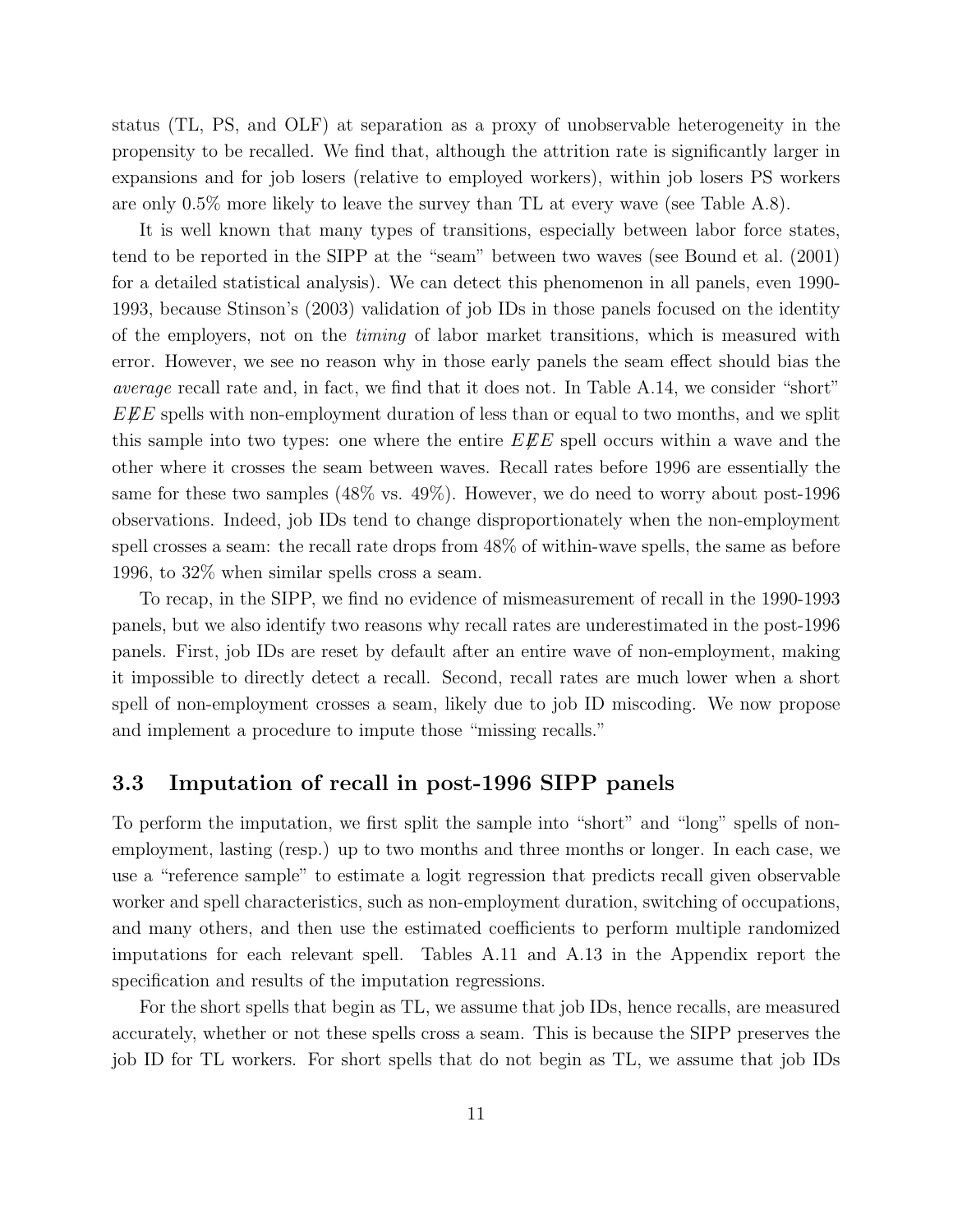are accurate when the spell does not cross the seam, because the within-wave recall rate is identical to the pre-1996 benchmark (Table A.14). For the remaining short spells that do not start as TL and then cross a seam, the strongest predictor of recall in the logit is 3-digit occupational mobility. To be conservative, when we observe such an occupational switch after crossing a seam, namely, when the worker reports two different occupations in the two consecutive interviews, we directly mark no recall. This choice follows from the observation that, among these short cross-seam spells, less than 10% of the occupational switchers in the pre-1996 panels are recalled (Table A.14). This choice is conservative because crossing a seam introduces error also in occupational codes, turning stayers, who were likely to be recalled, into switchers. So our final imputed recall rates are still likely to be biased downward.

The reference sample for the imputation of recall after short  $E\mathscr{L}E$  spells that do not start as TL, do not result in an occupational change, and cross the seam, is the sample of analogous short spells that do not cross the seam. Here, we only exploit the post-1996 data for the imputation regression, so that we can use the labor market status variable (PS or OLF), which is reliable after 1996. The recall rate after imputation is reported in the last row of Table A.14. The imputation here does not make a major difference.<sup>8</sup>

The reference sample for the imputation of recall after long jobless spells post-1996 is the analogous sample in the 1990-1993 panels (i.e.,  $E\ddot{E}E$  with three or more months of nonemployment  $E$ ). Because measurement of labor market status in the SIPP is not comparable before and after 1996, we do not use that information in the estimation. Hence, we also impute recalls for those on TL, even though their job IDs and recalls are measured accurately in the post-1996 panels. This is necessary to avoid selection by labor market status, which is obviously non-random and likely correlated with recalls.<sup>9</sup> Table A.12 reports the results. The imputation raises the recall rate from 0.11 to 0.34, a level comparable to the one in the pre-1996 data. For TL workers, we impute a recall rate of 72%, which is very close to the actual one (77%) that we observe without error. This is an important result that validates our imputation procedure, given that it does not utilize explicitly any information on unemployment status (TL/PS). Evidently, the other spell and worker characteristics used in the imputation regression capture correctly the TL status and thus recall. In contrast to

<sup>8</sup>Part of the reason can be attributed to our assumption that, for short spells that do not start as TL and cross a seam, a change in occupation means a change in employer. Given this assumption, the imputation eliminates a few recalls that were in the raw data and assigns a recall only to few occupation switchers on TL, reducing (from 2% to 1%) the recall rate of all occupational switchers.

<sup>&</sup>lt;sup>9</sup>The key assumption is that the relationship between observable worker characteristics and probability of recall did not change over the last 25 years. While there is no direct test of this assumption, the average recall rate (as a share of total hires) in the Quarterly Workforce Indicators (QWI), assembled from error-free, administrative data, shows a pronounced countercyclicality and a very modest downward trend in 1995-2012, just like our imputed recall rate in the SIPP. See subsection 5.2 for details.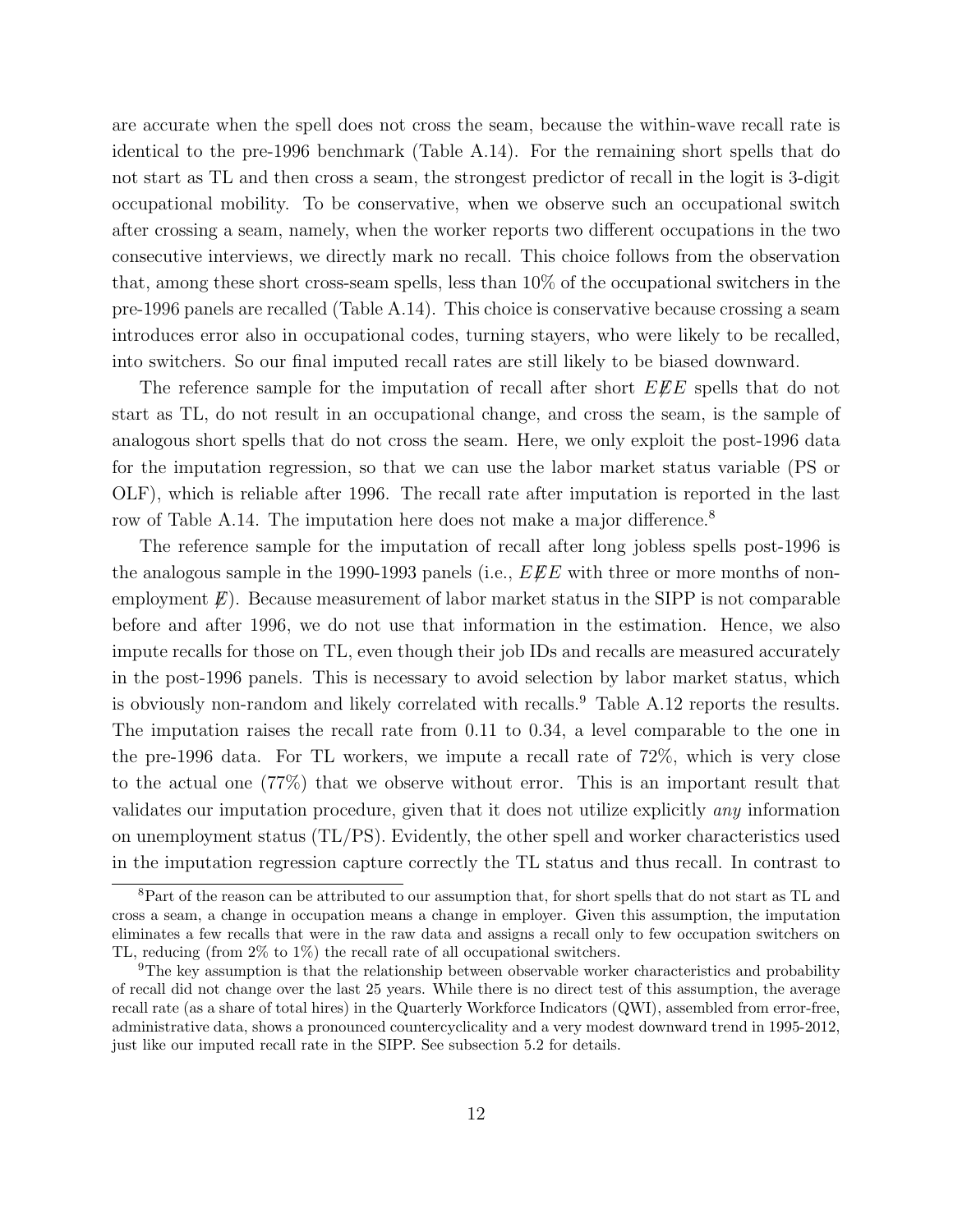the case of short spells, the imputation of long spells makes a large difference in the aggregate recall rate.

To summarize, we impute recalls only after 1996 and only when the jobless spell either lasts three months or more, or lasts one or two months, begins not on TL, ends after crossing exactly one seam, and does not generate an occupational transition. Quantitatively, almost all action occurs in the former case, long spells, whose imputed recall rates are three times the observed ones. We can validate these imputed rates independently, as they are almost identical to the results from two reliable subsamples: the reference sample before 1996, and the TL subsample after 1996. The impact of the seam bias on short spells is much smaller, and the imputation only affords a modest correction.

In the Appendix, we provide additional evidence of the validity of our imputation procedure based on another "in-sample forecast." We discard randomly half of the (valid) observations in each reference sample and re-impute them; we recover the observed recall rates nearly perfectly on average, with equal Type I and Type II errors of about 15%.

In Table 1, we present the estimated recall rates, by SIPP panel after 1996, resulting from our imputation procedure. Close to 40% of all completed jobless spells  $E\mathscr{F}E$  end up in a recall. The center columns of Table 1 further restrict attention to "attached" workers, who separate into unemployment but stay in the labor force. Recall rates are now close to  $50\%$  of all complete unemployment spells  $EUE$ . These are strikingly large numbers. Table A.3 in the Appendix repeats the exercise of Table 1 for all separations into non-employment  $E\lll E$ , including permanent ones like retirement. Their recall rate is about 30% and rises again over  $40\%$  for all separations that begin with unemployment, EU. Finally, Table A.4 in the Appendix computes recalls as a share of all hires from non-employment; the results are almost identical to those for separations from Tables 1 and A.3. In both separationand hiring-based measures, a visible drop in recall rates remains between pre- and post-1996 panels even after imputation, suggesting that our procedure is conservative.

So far, we used the TL/PS classification merely to correctly build various types of jobless spells and to impute recalls after some short spells. This distinction is also of independent interest to draw the important distinction between ex-ante expectations of a recall (TL), which is a traditional subject of investigation, and ex-post recall outcomes, which we measure for the first time in a comprehensive manner. The last columns of Table 1 break down the complete unemployment spells  $EUE$  in the middle columns by detailed unemployment status, TL or PS, at the time of separation. While the vast majority of TL are recalled, as they (and we) expected, a sizable fraction of them still change employer. More interestingly, close to 20% of PS workers, who did not expect to be recalled upon separation, are recalled nonetheless. This share is close to a quarter in the 2008 panel. Because PS separations are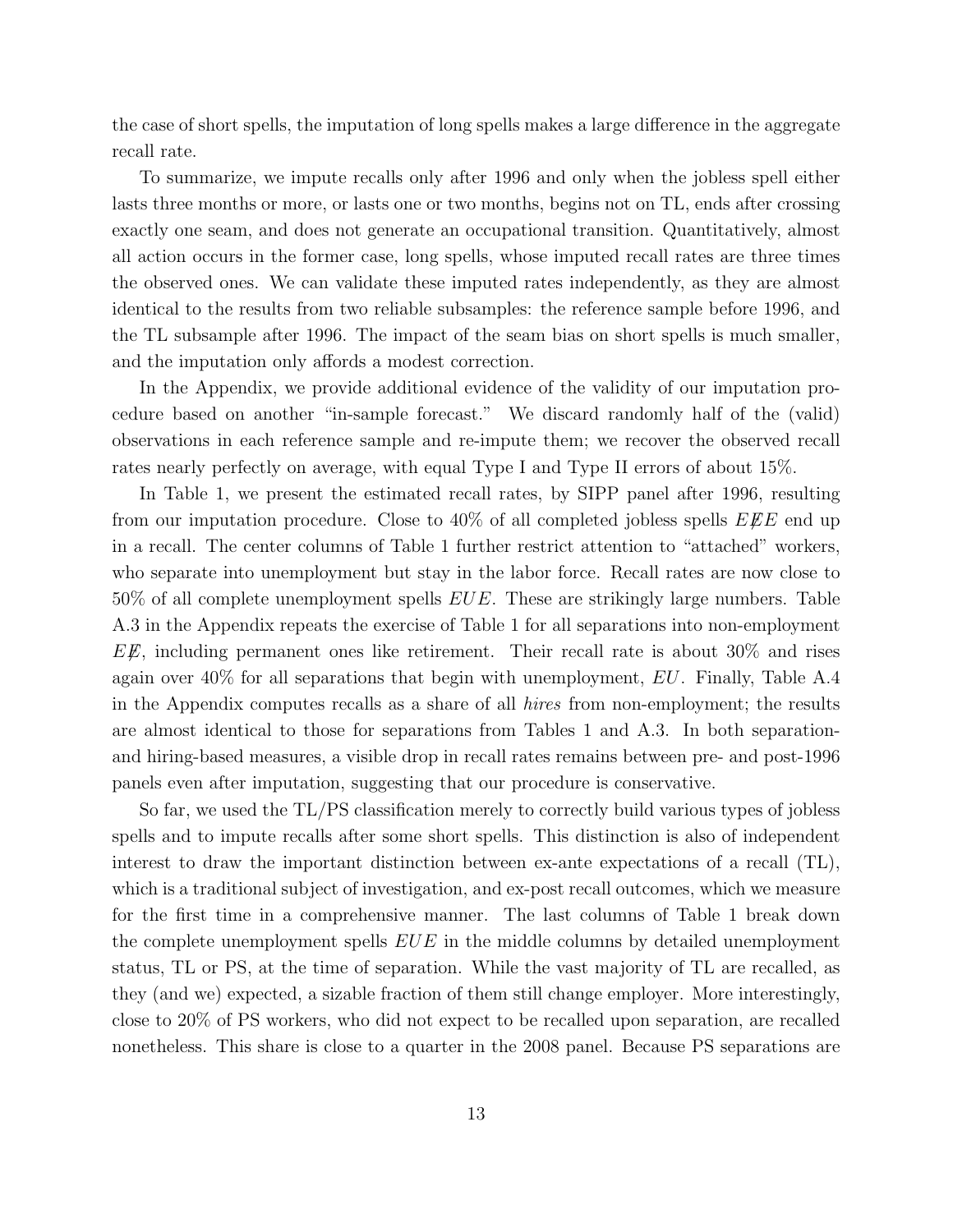much more frequent than TL, the contribution of these "unexpected recalls" of PS workers to the overall recall rate is sizable. The cross-sectional correlation between TL and recall is 0.67, high but still very far from one. As we will see shortly, TL and recall differ even more in terms of cyclicality. This key result reveals an important distinction between exante expectations of recall, as measured by TL status, and ex-post outcomes, as measured by recall. It also provides additional reasons not to dismiss recall as a relic of the manufacturingbased, unionized economy of the 1970s and early 1980s. Finally, it motivates our focus on recall as a distinct phenomenon from the better-known TL, and the need to work with the SIPP as the best source of information on recalls.

### 4 Recall and labor market experience

Having measured recall and shown that it occurs frequently, we now provide evidence that the labor market experience of recalled workers markedly differs from that of new hires. First, recalls are associated with stronger attachment to the employer, both before and after the jobless spell, so they appear to reflect some form of firm-specific knowledge. Second, recalls are widespread in the population and not overwhelmingly concentrated among few individuals. Third, recalls occur quickly, while workers who are not recalled spend much longer being unemployed. Fourth, the probability of recall starts high and sharply declines with unemployment duration; in contrast, unemployment spells that end in new hires exhibit modest duration dependence. This evidence will inform our modeling strategy. The first and third facts will motivate our assumption that recalls are free and instantaneous, while new hires are generated by a matching function, customarily used to formalize the costly and time-consuming meeting process between job vacancies and the unemployed that is due to imperfect information about match quality. The second fact will motivate our choice to model recall as the result of selection by ex-post match heterogeneity, affecting ex-ante homogeneous workers. The last two facts will inform our modeling of this selection process.

#### 4.1 Employer attachment and recall

It is well known that the hazard rate of separation from a job is strongly declining in tenure. A standard rationale is that tenure with an employer measures some form of match-specific quality, due to either selection of good matches or accumulation of specific human capital. A recall, by definition, brings a worker back to the employer where he/she already has some tenure. Hence, we expect a positive correlation between tenure, both before and after separation, and recall. Indeed, Table 2 shows that workers who had longer tenure at the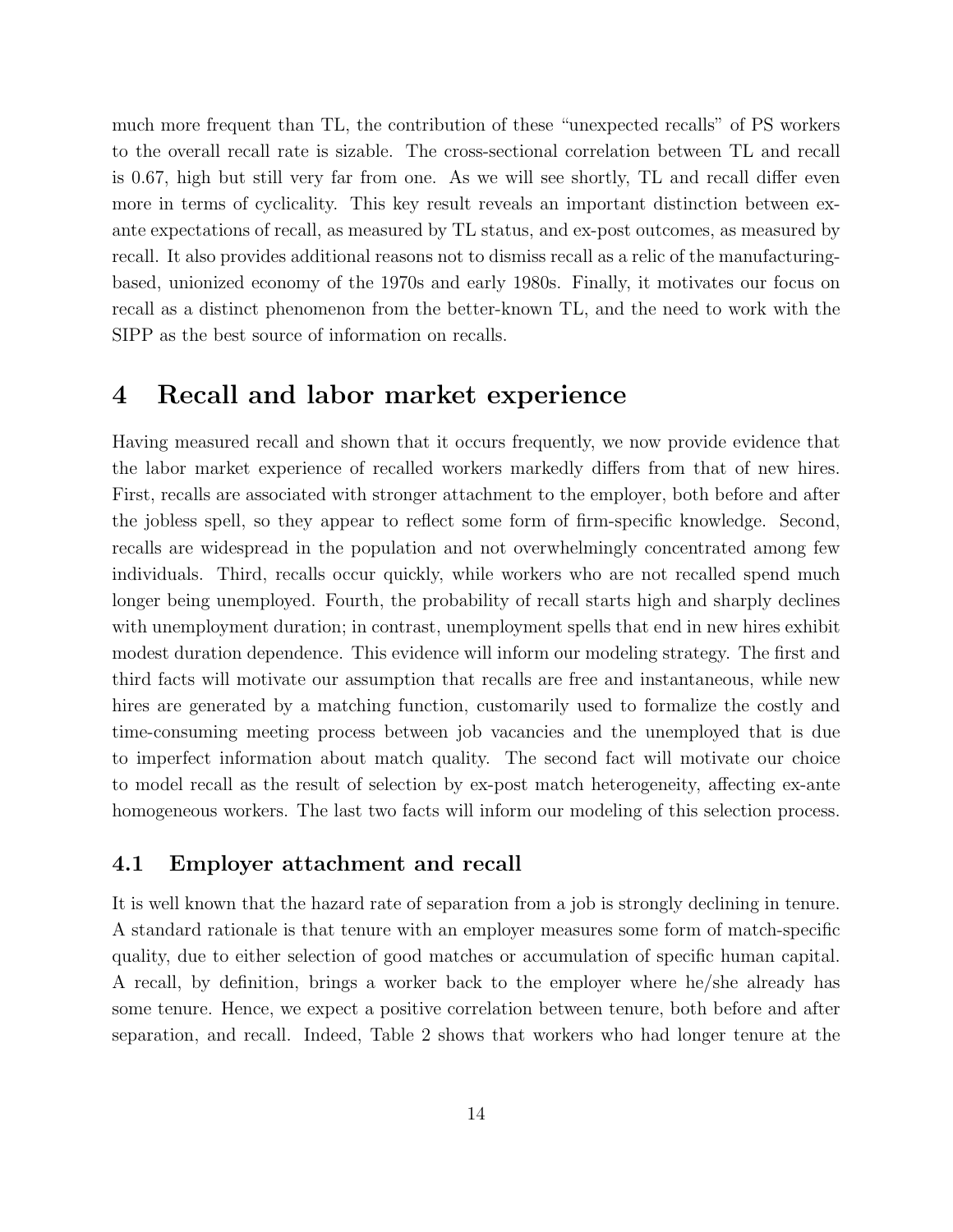| Tenure/Panel   | 1996      | 2001  | 2004  | 2008  |
|----------------|-----------|-------|-------|-------|
| $<$ 1 year     | 0.350     | 0.342 | 0.403 | 0.439 |
| $1-3$ years    | 0.454     | 0.414 | 0.456 | 0.523 |
| $\geq$ 3 years | $0.635\,$ | 0.645 | 0.649 | 0.639 |

Table 2: Job tenure before separation and probability of recall

Source: SIPP. Based on  $EUE$  sample.

time of separation are more likely to be recalled.<sup>10</sup>

To investigate whether a recall predicts employment duration with the same employer after the first completed  $E\mathscr{L}E$  spell in a panel, i.e., the employment spell that begins with the "second" E in  $E\ddot{E}E$ , we use validated job IDs from the 1990-1993 panels. To compute the length of this second employment spell, we ignore subsequent separations that are followed by a recall within the time span of the panel, and we continue increasing tenure until either the worker moves to non-employment, or to another job, or the panel ends, which rightcensors the spell. Table 3 reports the resulting average duration of the second employment spell in a panel including both completed and right-censored spells. Employment spells that begin in the first five waves of each panel are less likely to be right-censored, even more so in the 1992-1993 panels that have one more wave than 1990-1991. From this table, it is very clear that recall predicts more stability in the ensuing employment relationship. Hence, it looks as if pre-displacement tenure is not "reset," but resumed upon recall.

In Table A.5 in the Appendix, we compute recall rates by focusing on "stable" employment relationships. We select complete jobless spells that are bracketed on either side by at least three months of continuous employment in the same firm, instead of one month in our baseline calculations. This selection cuts the sample size in half, because it drops spells where new hires separate again within three months, and separation begets separation. Under this stricter selection, recall rates are even higher. This evidence is consistent with the fact that new employment relationships are more fragile than recalls.

#### 4.2 Temporal correlation of recalls

Our main focus is on the share of non-employment spells that end in a recall. Are these spells concentrated among a relatively small number of workers, who "cycle" in and out of employment, or rather is the incidence of recall in the workforce widespread? We answer this question with data from the 1990-1993 SIPP panels, where job IDs are accurate. Of all workers who individually experience at least one recall in a panel, 77% experience only one recall and contribute 58% of all recall events. If we compute the recall rate using only the

<sup>&</sup>lt;sup>10</sup>Here our calculation focuses on  $EUE$  spells, but the same pattern emerges from  $EEE$  spells.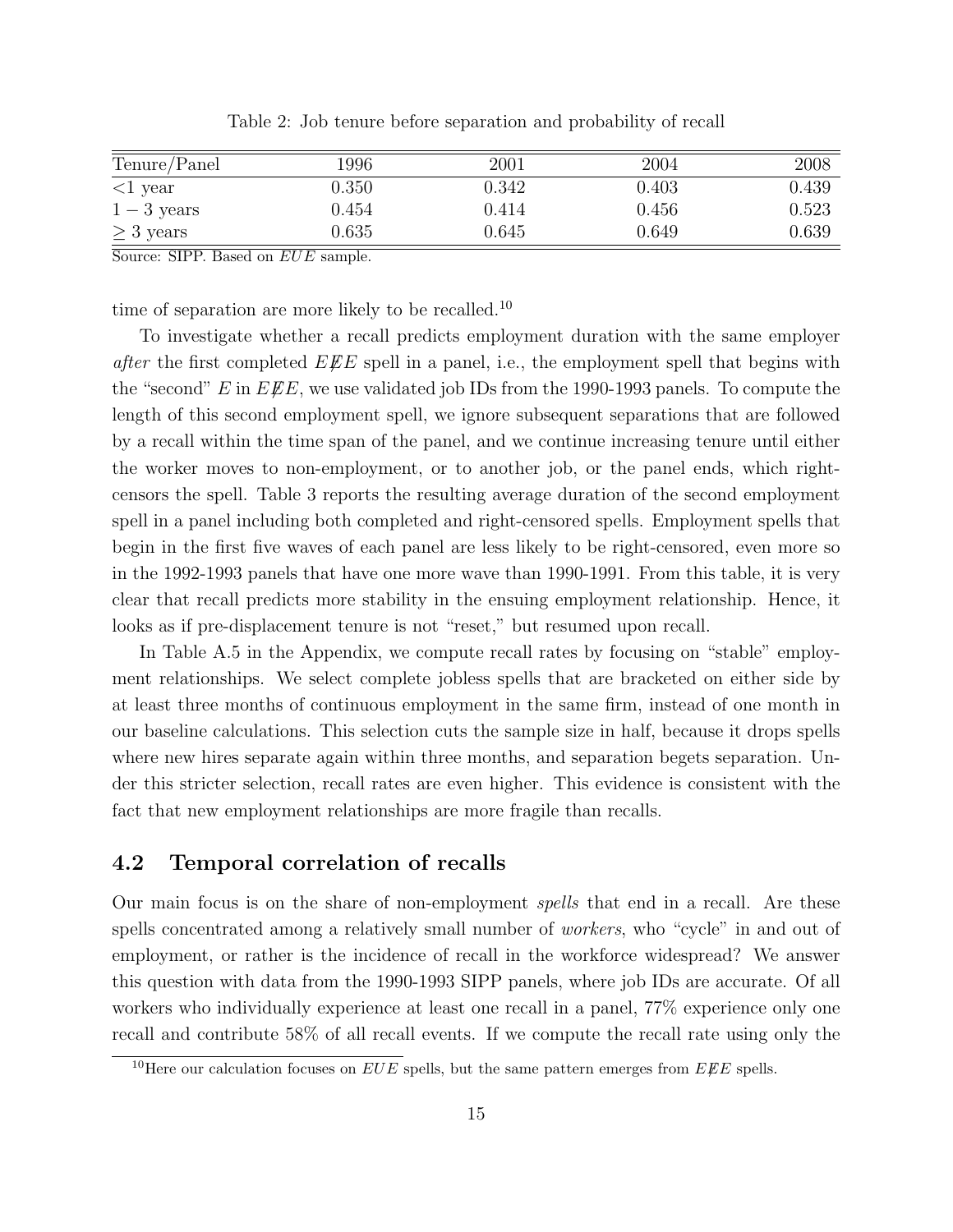|                          | Recall | New Hire   | Recall | New Hire     |  |
|--------------------------|--------|------------|--------|--------------|--|
|                          |        | 1990 Panel |        | 1991 Panel   |  |
| All Spells               | 10.7   | 6.8        | 11.6   | 71           |  |
| Separation $\leq$ Wave 5 | 14.9   | 94         | 15.9   | 10.6         |  |
|                          |        | 1992 Panel |        | $1993$ Panel |  |
| All Spells               | 13.5   | 7.5        | 12.3   |              |  |
| Separation $\leq$ Wave 5 | 19.0   | l) 4       | 81     | $\cdot$ 2 1  |  |

Table 3: Mean employment duration (in months) after the first complete jobless  $EEE$  spell

Source: SIPP. Mean duration can be right-censored by the end of the panel. Second and fourth rows consider only the cases where a transition into non-employment occurs at or before Wave 5.

spells of those who are recalled at most once, so excluding altogether the "serially recalled" workers, the average recall rate drops to a still sizable 33% of completed non-employment spells, compared to about  $40\%$  for all such spells (Table 1).<sup>11</sup>

#### 4.3 Unemployment duration and recall

We now turn to the association between recall and unemployment. As explained earlier, unemployment (as opposed to non-employment) is measured accurately only after 1996, so we focus on those panels. Table 4 summarizes the information about unemployment duration in the sample of completed unemployment spells (EUE sample) by their destination (recall or new hire). First note that recalls occur more quickly than new hires.<sup>12</sup> Similarly, the dispersion of unemployment duration is smaller for those who are eventually recalled. Average duration is clearly countercyclical for both. For recalled workers, in the 1996 and 2004 panels, which cover only expansion years, mean duration is 2.50 and 2.48 months, respectively. On the other hand, it is higher at 2.65 months in the 2001 panel, which includes a shallow recession, and at 4.21 months in the 2008 panel, which covers the Great Recession and the subsequent anemic recovery period. Interestingly, the proportional increase in average duration is twice as large for non-recalls than for recalls. Similarly, from the standard deviations, the dispersion of unemployment duration across workers is countercyclical, especially for non-recall hires.

<sup>&</sup>lt;sup>11</sup>This second sample selection runs into a censoring problem due to the end of the panel that leaves many non-employment spells incomplete and exaggerates temporal correlation. Presumably, the spells of rarely recalled workers are more likely to be censored, because the "serially recalled" workers cycle quickly in and out of employment. If we focus on recalls following separations that occur in the first three waves (twelve months) of each panel, the share of single recalls rises to 83%. See Table A.16 for details.

 $12$ Mean unemployment duration in Table 4 (first column) is estimated very precisely. As a sample mean, its standard error is simply "SD" in the second column of each panel divided by the square root of "Count" in the third column. In all cases, the result is under .2 months. The same order of precision applies to mean employment duration in Table 3.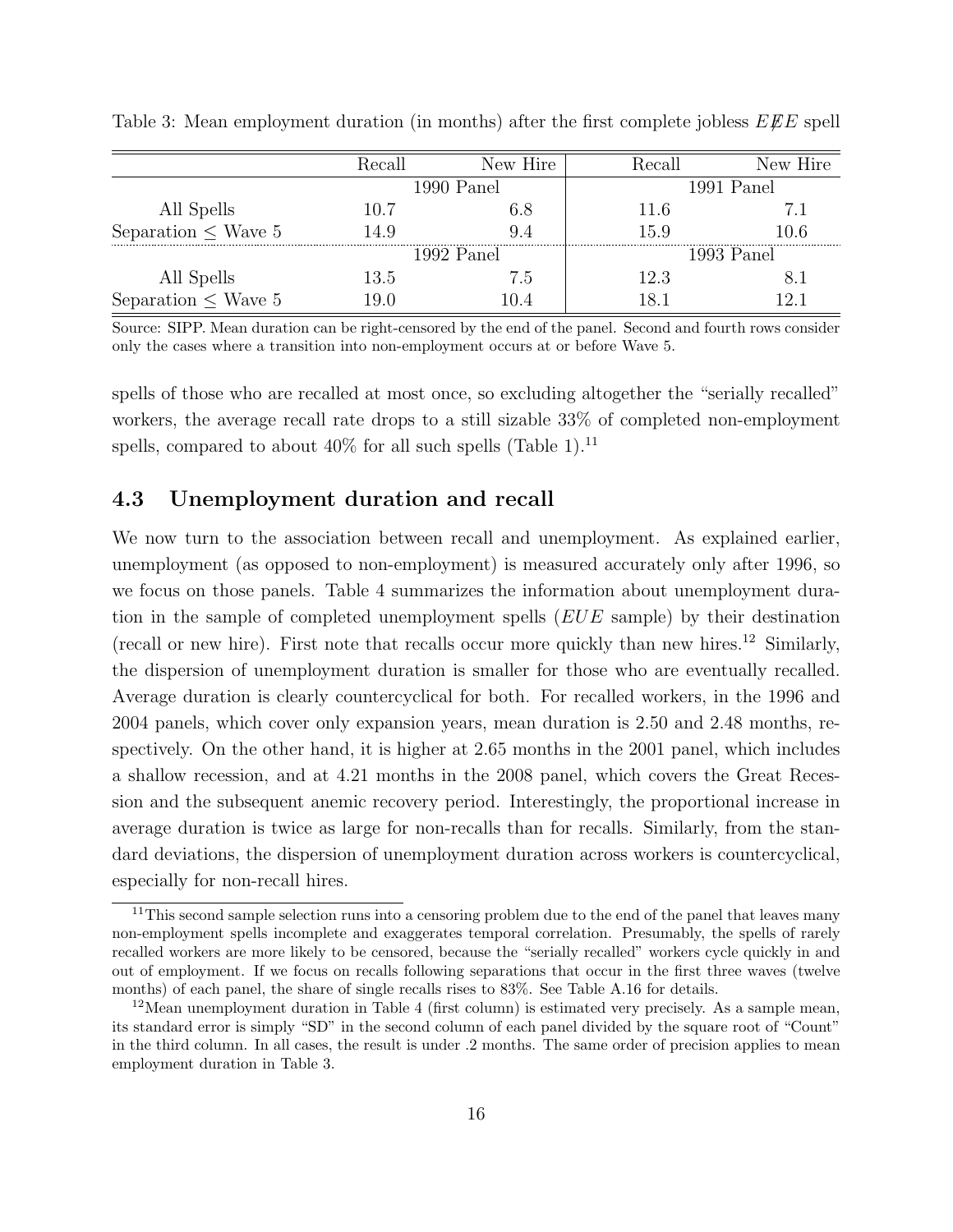| Panel | Overall |           |       | Recall |             |       | New Hire |      |       |
|-------|---------|-----------|-------|--------|-------------|-------|----------|------|-------|
|       | Mean    | <b>SD</b> | Count | Mean   | $_{\rm SD}$ | Count | Mean     | SD   | Count |
| 1996  | 2.50    | 2.14      | 3,384 | 2.26   | 1.79        | 1,605 | 2.70     | 2.37 | 1,779 |
| 2001  | 2.65    | 2.62      | 1,553 | 2.15   | 1.93        | 742   | 3.06     | 3.01 | 811   |
| 2004  | 2.48    | 2.35      | 1,369 | 2.09   | 1.75        | 719   | 2.86     | 2.76 | 650   |
| 2008  | 4.21    | 5.51      | 2,756 | 2.95   | 3.49        | 1,523 | 5.65     | 6.86 | 1,233 |

Table 4: Unemployment duration and recall

Source: SIPP. Based on the EUE sample.

Recent U.S. experience rekindled interest in the prospects of the long-term unemployed. Figure 1 plots the discrete hazard functions, calculated non-parametrically, for exit from unemployment by duration. The sample covers all separations into unemployment (i.e.,  $EU$ ) sample), including unemployment spells that are not completed before the end of the panel. Specifically, we compute the fraction of unemployed workers, at each duration (month) since they lost their last job, who exit unemployment to a recall (first row), a new employer (second row), non-participation (third row), and any of those (fourth row, summing the first three). The columns condition the hazard on labor market status in the first month of unemployment, in order: all and, for illustration, TL and PS. Each bar represents a different SIPP panel and the line represents the (unweighted) average across four panels. Of course, the three outcomes (new job, recall, exit to OLF) are mutually exclusive. The hazards are therefore competing, and the occurrence of an event censors the spell for other outcomes.

The first column illustrates the exit hazards from unemployment to different outcomes of job search, which add up, in the last row, to the total hazard rate. The strongest negative duration dependence appears in recalls (Figure 1(a)), while the hazard for those who exit unemployment by finding a job at a different employer  $(d)$  is much flatter.<sup>13</sup> An even flatter hazard appears for exit to non-participation (g). As a result, overall duration dependence is negative mostly due to the fading chance of a recall as unemployment continues. This is a novel and, we believe, important finding, but we stress it is limited to the first six months of unemployment, which still includes the vast majority of unemployed workers.

In the second column, we examine the experience of those who begin the unemployment spell on TL. Their chance of being recalled is initially very high and sharply declines with duration (Figure 1(b)). Their expectation of being recalled is clearly reflected in the next

<sup>&</sup>lt;sup>13</sup>Figure 1 in Kroft et al. (2013), based on monthly CPS data from 2008-2011, shows that the transition rate from unemployment to employment drops by about two-thirds (half) when moving from zero (resp., one) to five completed months of unemployment. Their result corresponds to the sum of (a) and (d) in our Figure 1, although we define months of unemployment as incomplete and hence start the hazard from one month. We observe almost identical proportional drops in the hazard rate with duration in the SIPP 2008 panel, which also covers the post-2007 period.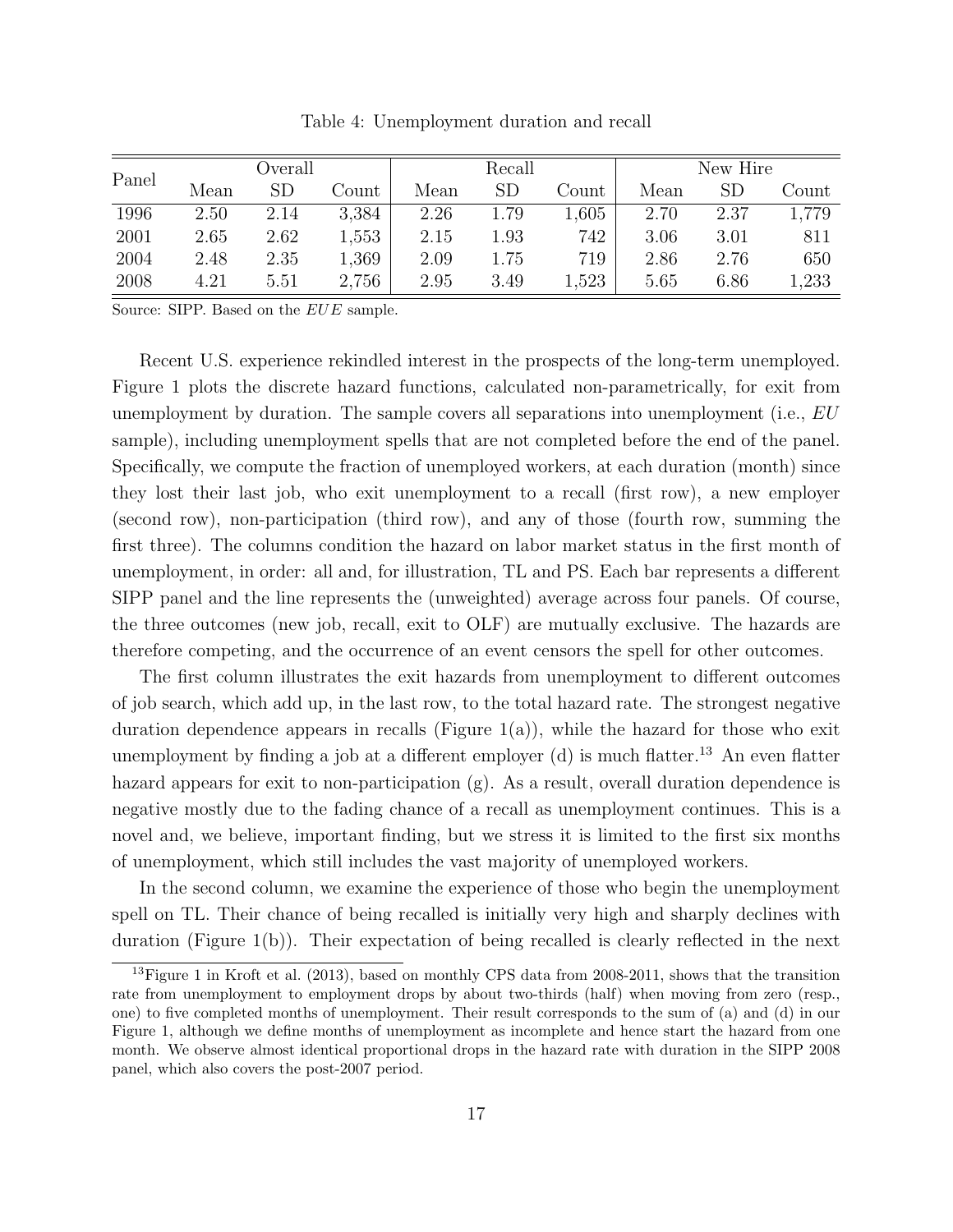

Figure 1: Hazard functions: 1996−2008 panels

Source: SIPP. Based on the EU sample. Labor market status (PS or TL) is based on the status at the time of separation into unemployment.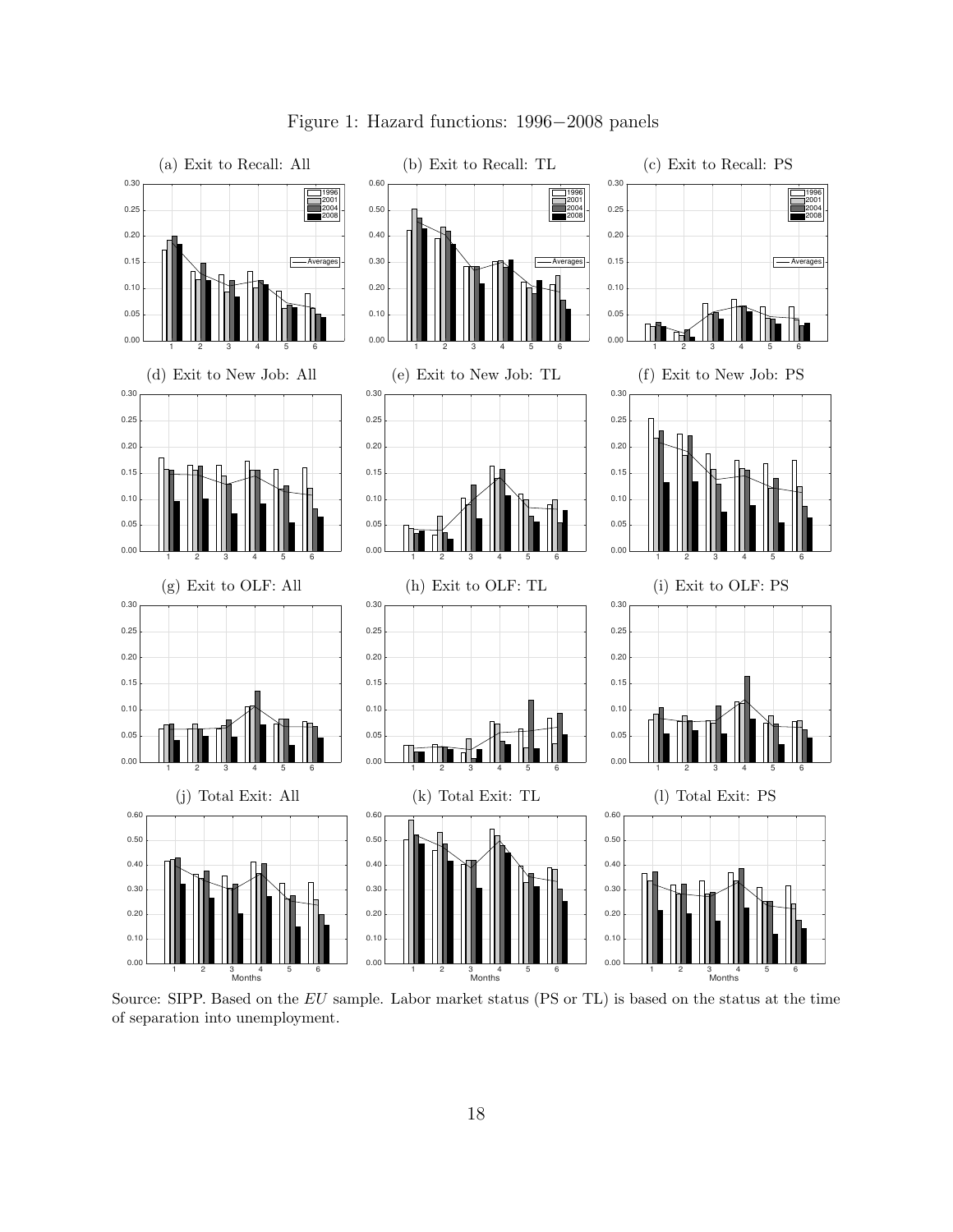two rows: the exits to new jobs (e) and non-participation (h) are negligible in the first few months of unemployment and then rise when the expected recall does not materialize.

In the third column, we examine the experience of those who begin the unemployment spell with no expectation of recall (PS). In the first two months of unemployment, their chance of finding a new job is high and declines only slightly (Figure  $1(f)$ ). After three months, that chance further drops, but the chance of a recall rises (c). Overall, the chance of recall is small but non-negligible, and it appears that PS workers are recalled after they failed to secure a new job quickly. Again, exit to non-participation is flat in duration (i). Total exit from unemployment (l) consequently is mildly falling in duration.

Figure A.1 in the Appendix completes the picture by illustrating the share of hires that are recalls at each duration. As should be clear from Figure 1, this share is declining in duration, but only due to the declining chance of recall of TL. Taken all together, these results suggest that negative duration dependence of unemployment is strongly related to recalls. In particular, the heterogeneity between "short-term" and "long-term unemployment types" may be directly related to the expectation/chance of being recalled or not. In turn, this chance depends on worker characteristics, but recall puts some empirical flesh on these unobserved traits.

Figure 1 also breaks down hazard rates by SIPP panel. The most salient comparison is between the 2008 panel (black), which covers a period of extremely high national unemployment, and previous periods, especially the 1996 and 2004 panels (white and dark gray) when unemployment was low. Exit rates to new jobs drop by about half in the 2008 panel at all durations, while exit rates to recall barely drop. This illustrates a dramatic difference in the cyclicality of the two types of re-entry into employment, an important finding that we will return to shortly. The well-known cyclical volatility of job-finding probabilities (Shimer (2005)) is actually significantly more pronounced if we exclude recalls from accessions. Exit to non-participation also declines in the 2008 panel, although not nearly as much, consistent with the decline in the transition rate from unemployment to non-participation observed in the CPS during and after the Great Recession.<sup>14</sup>

From the last piece of evidence, it appears that recalls stabilize cyclical fluctuations in the overall job-finding probability for TL and PS workers alike and that the probability of finding new jobs is not only lower but also even more cyclical than previously thought. To complete our empirical investigation, we now move to explore systematically the relationship between recall and business cycles.

<sup>&</sup>lt;sup>14</sup>Note that the decline in the labor force participation rate observed in and after the Great Recession is not inconsistent with the lower transition rate from unemployment to non-participation, because the transition rate from non-participation to employment declined even more.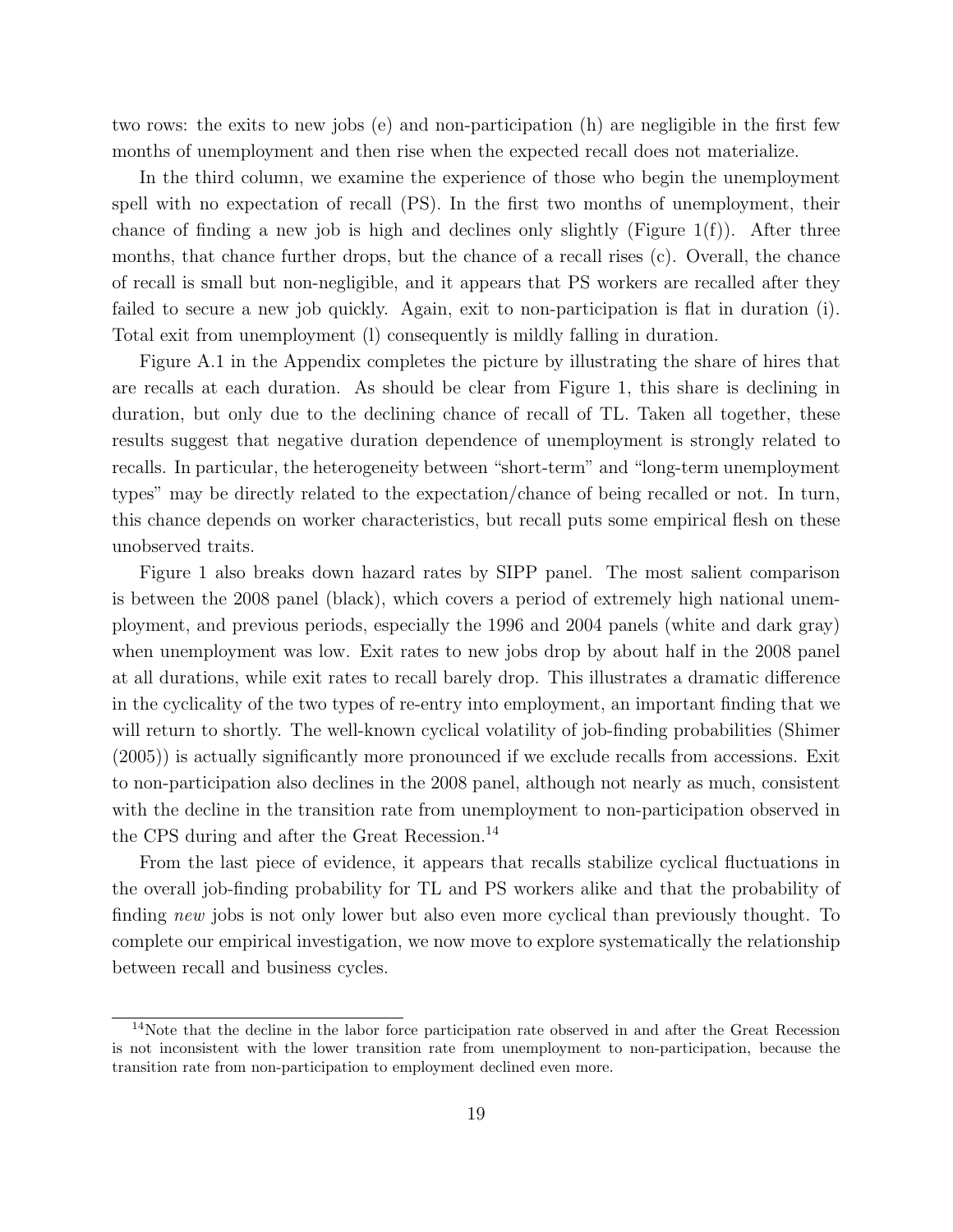## 5 Aggregate time series evidence on recalls

#### 5.1 Survey of Income and Program Participation

The recent debate on unemployment fluctuations revolves around job-finding rates. To study how recalls impact the behavior of the overall job-finding rate, this section considers the recall rate defined as the share of *hires* that are recalls. On average, this share roughly matches that of separations that end in recall (compare Table 1 for separations and Table A.4 for hires). We now study its cyclical properties. This evidence will inform our theoretical analysis. After dropping the observations from the first year of each panel to avoid the left-censoring of  $E \not\!\! E E$  spells, we end up with 69 quarterly observations of the hire recall rate, spanning 1990Q4 to 2013Q2. Only since 1997Q1, hence for 49 observations, we can also rely on the distinction between unemployment U and OLF and calculate recall shares of hires from U. Figure 2(a) illustrates the resulting time series, seasonally adjusted by regression on seasonal dummies, logged and filtered with a cubic time trend, because gaps in the time series make HP-filtering infeasible, along with the seasonally adjusted unemployment rate from the BLS, also logged, and HP-filtered with parameter  $10^5$  as in Shimer (2005) (and also other series discussed below). It is possible to detect visually a rise in the recall rate during recession times, after 2001 and especially during the Great Recession of 2008-2009, as well as a sharp decline during the tight labor market of the mid-2000s. As just discussed, this is all the result of procyclical probabilities of finding employment, either at the previous or at a new employer, with the latter being much more volatile. Because the probability of finding a new job is very procyclical and that of leaving the labor force is small, the competing hazard of being recalled is countercyclical, conditional on exiting unemployment.

We supplement this fragmented time series evidence with additional evidence from the Quarterly Workforce Indicators and from the monthly CPS, which allow us to construct uninterrupted time series. While both sources are dominated by the SIPP to measure recall, they do contain useful ancillary information to understand its cyclicality.

#### 5.2 Quarterly Workforce Indicators

The Longitudinal Employer-Household Dynamics (LEHD) program at the Census Bureau provides a matched employer-employee administrative dataset of quarterly employment and earnings for virtually the entire U.S. private and state sector. The LEHD has a limited time span, as states joined the program only gradually, starting in the early 1990s with several states such as CA, ID, MD, OR, WA, and WI. Other states joined later, many in the 2000s, and now nearly all states are in the program. The Census Bureau publishes aggregate tabulations of major labor market variables from the LEHD under the name Quarterly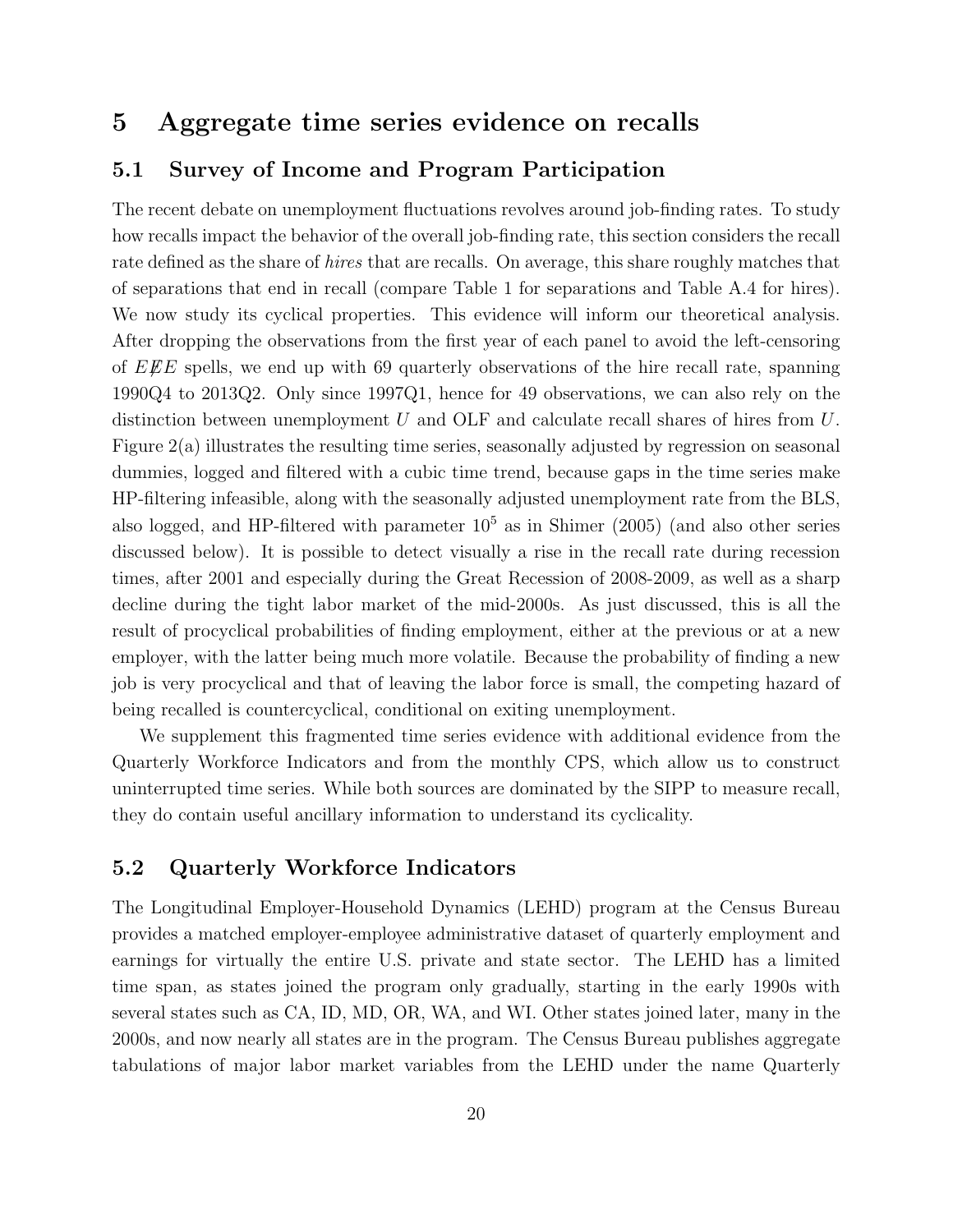

#### Figure 2: Cyclicality of recall and unemployment rates

All series are seasonally adjusted. The unemployment rate, QWI recall rate, and the share of TL hires from unemployment are logged and detrended by the HP filter with smoothing parameter of  $10^5$ . SIPP recall rates are logged and detrended by a cubic polynomial trend. The QWI recall rate is the average across the U.S. states where the recall series are available at each point in time.

Workforce Indicators (QWI). See Abowd et al. (2009) for a detailed description of LEHD and QWI. One such QWI tabulation is "Recall," the probability that a hire by an employer in quarter t had earnings from the same employer in any of the three quarters  $t - 2$ ,  $t - 3$ or  $t-4$  (but not in quarter  $t-1$ , because the worker is "hired" in t). Calculated as a share of total gross hires, the QWI recall rate most closely corresponds to the results in our Table A.4. We study its level and cyclicality.

The QWI recall rate averages about 17% of all hires, less than half of our estimate from the SIPP. Measurement of recalls in QWI differs from the SIPP in two important respects, which contribute in opposite ways to the average recall rate. Both issues arise because the underlying LEHD dataset lacks information about labor market spells. On the one hand, QWI do not distinguish between hires from non-employment and from other firms. So recalls in QWI include those that occur after the worker spent a few months with another employer. In this sense, it is a broader notion, and the recall rate should be higher in QWI than in the SIPP, where we focus on recalls from non-employment. On the other hand, QWI suffer from severe time-aggregation bias, because of their quarterly measurement. Specifically, QWI fail to detect altogether any non-employment spell that starts and completes with a recall within a full calendar quarter. Because recalls are quick and follow mostly short non-employment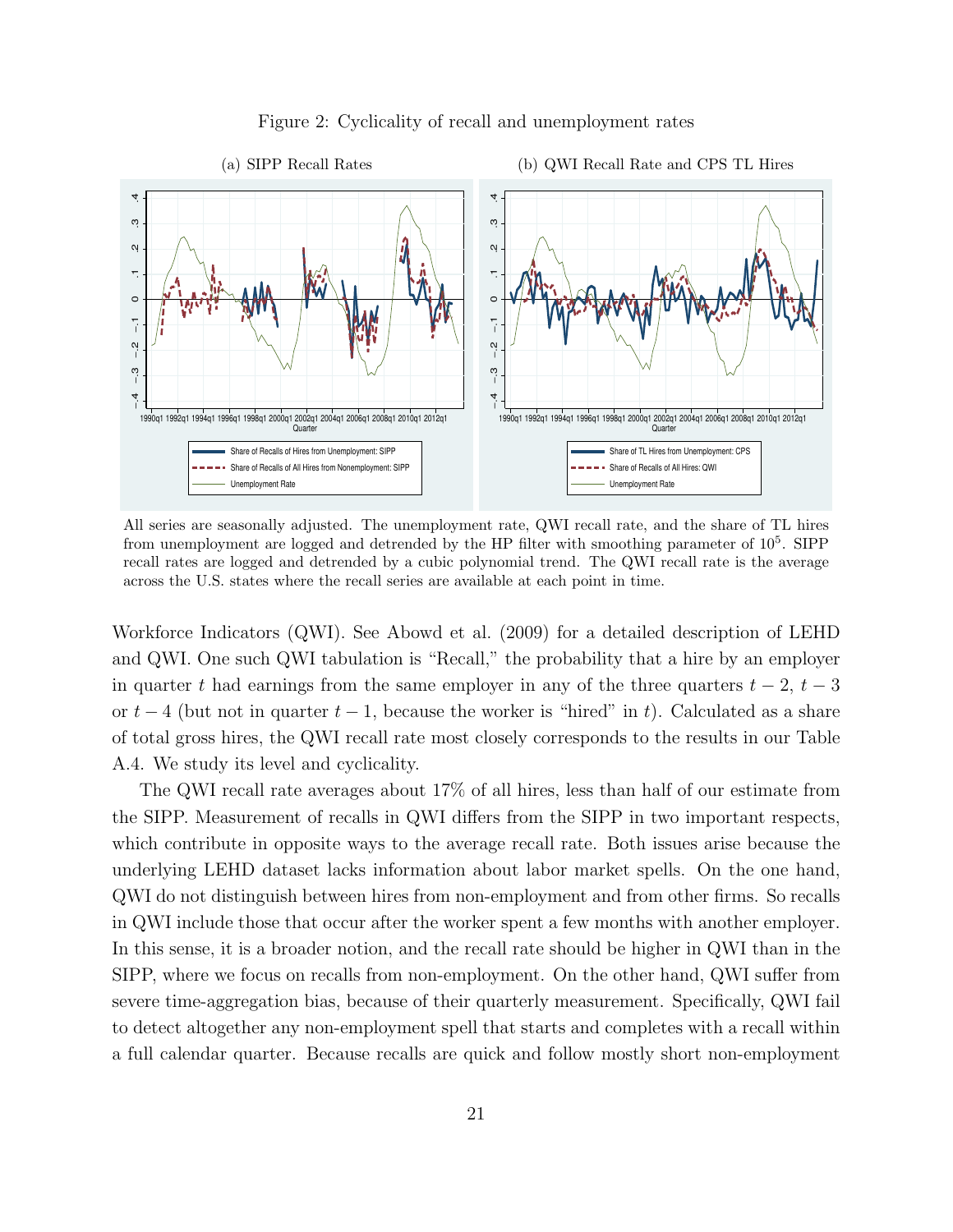spells, many of them are missed. Applying the LEHD-QWI sampling procedure to our SIPP data reduces the estimated recall rate to a level consistent with that in the QWI, providing further support to the accuracy of our measurement of recalls. Details are in the Appendix.

The QWI recall rate is strongly countercyclical. We collect an unbalanced state panel of quarterly recall rates and unemployment rates for the 32 states where the QWI recall series are available at least since 1999. We seasonally adjust the series, take log and HP-filter both state-level recall and unemployment rates, with smoothing parameter  $10<sup>5</sup>$ . We use these state-level data in the regression analysis in the next section. In Figure  $2(b)$ , we present, as a summary aggregate measure, the time series of the unweighted average recall rate from these states. Its correlation coefficient with the national unemployment rate is 0.74.

#### 5.3 Monthly Current Population Survey

The monthly CPS data are the most widely used source of information for labor market flows. Unlike the SIPP and the QWI, they do not contain employer information, and thus cannot be used to measure recall. They can, however, provide a long unbroken time series of the share of hires who were on TL, out of all hires from unemployment.<sup>15</sup> We plot this series (quarterly averages of monthly shares) in Figure 2(b), logged and HP-filtered with parameter 10<sup>5</sup> . While countercyclical, like the SIPP recall rate, its correlation with the latter is only 0.29, positive but far from perfect, highlighting once again a significant difference between ex-ante TL and ex-post recall.

The time span of the monthly CPS affords a longer perspective on the issue of recalls and TL. Labor market researchers paid decreasing attention to TL, due to the observed decline in its level and cyclicality (Groshen and Potter (2003)), which tracked the decline in the relative importance of the manufacturing sector, where TL and recalls were common (up to 70% recall rate in 1965-1976, Lilien (1980)). Our empirical evidence should lead us to rethink this assessment for two reasons.

First, the decreasing incidence of TL in the CPS is observed in the stock of unemployment, but not much in the flows. Figure 3 plots unemployment stocks by reason, all expressed as a fraction of the labor force, and thus the sum of these three lines equals the official unemployment rate. One can see that unemployment due to TL is indeed a relatively small share of the unemployment stock, especially after the mid-1980s. Moreover, the increase in the TL stock during the last three recessions has been modest. But TL are still a much larger fraction of the flows in and out of unemployment than in the stock of unemployment. The reason for the stock-flow discrepancy is that TL spend much less time in the unemployment

<sup>&</sup>lt;sup>15</sup>The  $UE$  flows are based on the matched records. Hires associated with TL can be identified by using the reason-for-unemployment variable.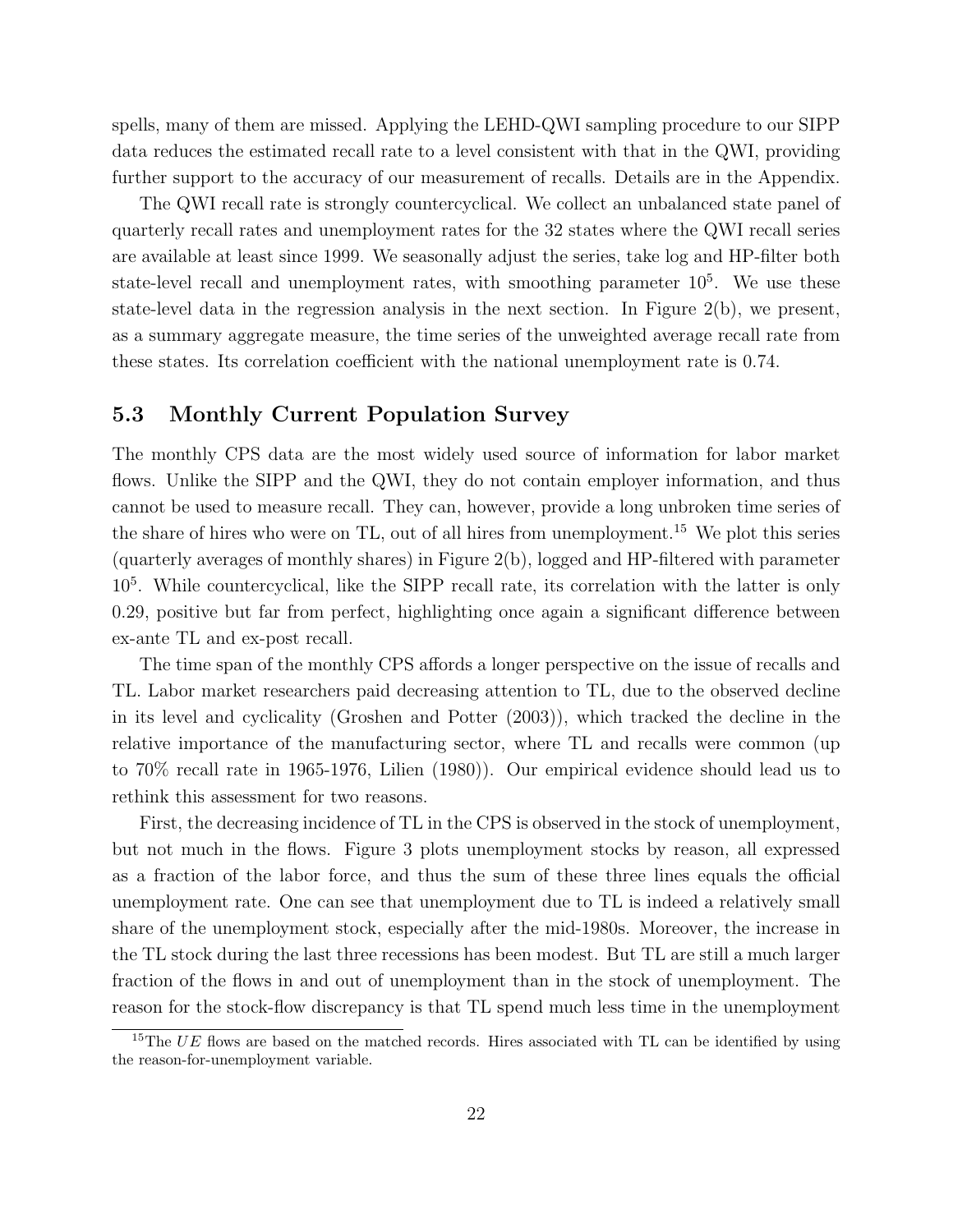Figure 3: Unemployment stocks by reason



Source: Monthly CPS. Expressed as a fraction of the total labor force.

pool than average. So, if one is interested in worker flows, TL still matter, even today. Figure 4 shows quarterly averages of monthly probabilities of entry into and exit out of unemployment, by type of inflow, TL and PS. To construct these series, we use the duration data as in Shimer (2012), combined with the data on reason for unemployment.<sup>16</sup> In Figure 4(a), the TL inflow amounts to slightly less than one-half of the PS inflow, a ratio that has remained fairly stable since 1976. The two inflow rates move more or less in parallel over business cycles, both showing a marked countercyclical pattern. In Figure 4(b), workers on TL enjoy a much higher exit probability than PS workers; note also that both exit probabilities exhibit the familiar procyclicality, but it is more pronounced for PS workers. After the Great Recession, the exit probability recovered rather quickly for TL, but slowly for PS.

Second, and more important, TL are only part of the story. We showed in the SIPP that PS workers, who have no clear expectation of recall, nonetheless return to their former employer with surprisingly high frequency, about 20%, and this frequency has not declined over the last two decades. Although this frequency of PS recall is still much lower than that of TL recall, a significant share of recalls originate from the (much larger) stock of PS workers, who did not expect a recall. Therefore, even though one can see from Figure  $4(a)$  that the relative importance of TL in the EU inflow has diminished in the last three

 $16$  The entry probability is computed as short-term unemployment (less than 5 weeks) of each type normalized by the total employment stock; the exit probability is the outflow of each type normalized by the corresponding unemployment stock (PS or TL). By construction, exit probabilities include not only those who find a job but also those who drop out of the labor force. Due to the redesign of the CPS in 1994, the raw data exhibit a break in these series at the start of 1994. We adjust the break, following the adjustment procedure proposed by Elsby et al. (2009).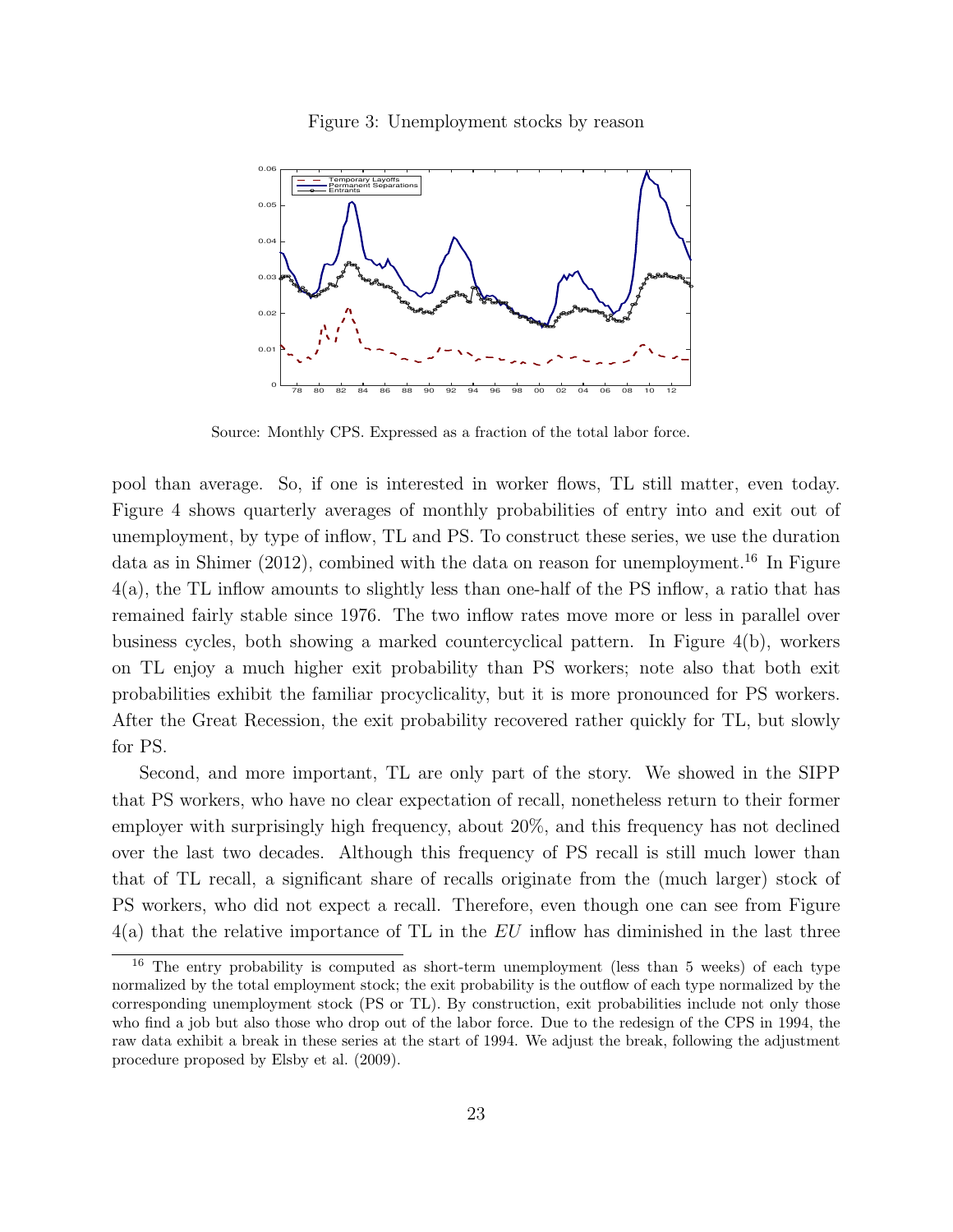Figure 4: Unemployment entry and exit by reason



Source: Monthly CPS data on unemployment duration and reason for unemployment. See footnote 16 for more details.

recessions, "recallable" workers remain quantitatively very important. Furthermore, as we will document shortly, the job-finding probabilities of unemployed workers who started the spell as TL and PS are both cyclical, while the exit rate from unemployment to recalls is much less cyclical than that to new jobs.

Figure B.1 in the Appendix provides supplementary evidence from the monthly CPS matched records, which allow also to distinguish between exit from unemployment to employment, as opposed to non-participation. The PS flow into unemployment is twice as large as the TL flow, and both transition probabilities into unemployment are countercyclical. The job-finding probability of unemployed on TL is much higher but much less cyclical than for PS and entrants.

#### 5.4 Summary: Business-cycle moments

In Table 5, we present the volatility of the various detrended recall rate measures, as well as their elasticity (regression coefficient) with respect to unemployment rates, which is our preferred measure of cyclicality. In the first four columns, we report the results based on our recall measures from the SIPP. For the QWI recall rate (fifth column), the volatility refers to the unweighted average series described above, while the elasticity is from a panel regression where we regress state-level recall rates on state fixed effects and unemployment rates. In the last column, we consider the CPS-based TL share of hires. Interestingly, all measures are similarly and highly volatile, only slightly less than the unemployment rate, as can be inferred from Figure 2. The SIPP measures are more volatile than QWI and CPS-based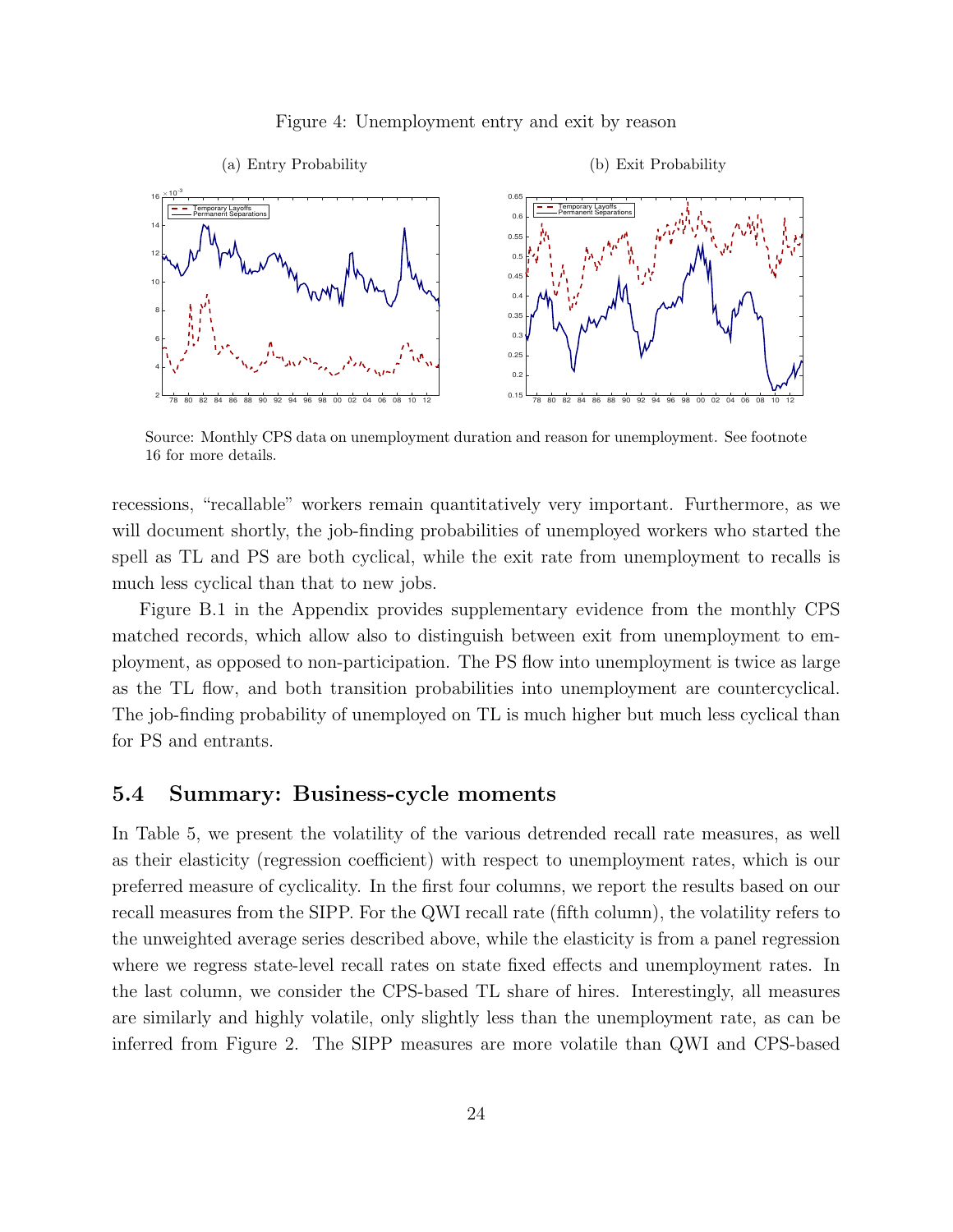| Table 5: Cyclicality of recall rates |  |  |  |  |
|--------------------------------------|--|--|--|--|
|--------------------------------------|--|--|--|--|

|                  | EЕ          | IJЕ         | EEE         | EU E        | Recall Rate | Share of TL    |
|------------------|-------------|-------------|-------------|-------------|-------------|----------------|
|                  | Recall Rate | Recall Rate | Recall Rate | Recall Rate | OWI`        | (CPS)<br>Hires |
| Volatilitv       | 0.097       | 0.084       | 0.105       | 0.082       | 0.062       | 0.074          |
| Elasticity w.r.t | $0.348**$   | $0.244**$   | $0.412**$   | 0.222**     | $0.246**$   | 0.083          |
| Unemployment     | 0.051       | (0.052)     | (0.055)     | (0.052)     | (0.012)     | (0.047)        |
| $R^2$            | 0.406       | ${0.316}$   | 0.390       | 0.316       | 0.162       | 0.042          |
| $\#$ of Obs.     | 69          | 49          | 69          | 49          | 2.317       | 99             |

Source: SIPP, CPS, and QWI. All series are seasonally adjusted, logged, and detrended. The QWI result is from the state-level fixed effect regression described in the text. The remaining regressions use the time series of the aggregate recall rate and the national unemployment rate. Robust standard errors are in parentheses. \*\* (\*) indicates statistical significance at  $1\%$  (5%) level.

measures. In contrast, the unemployment elasticities are high and similar in the SIPP and QWI, which measure genuine recalls, but much smaller for the CPS share of TL accessions. This is one of our central findings: the distinction between TL and recalls is quantitatively important in terms not only of average levels but especially of their volatility and cyclicality. In short, the incidence of recalls is higher and much more countercyclical than that of TL.

### 6 A stochastic search model with recall

In order to make sense of this evidence and understand its relevance to unemployment dynamics, we introduce a recall option in the Mortensen and Pissarides (1994) economy and study quantitatively its equilibrium response to aggregate productivity shocks.

#### 6.1 Setup

Time is continuous. All agents are risk neutral and discount payoffs at rate  $r > 0$ . Firms produce a homogeneous consumption good using a CRS technology and sell it in a competitive market. The flow output from each firm-worker match equals  $p\epsilon$ , where  $p > 0$  is an aggregate component common to all firms, while  $\varepsilon$  is an idiosyncratic component. Both p and  $\varepsilon$  evolve according to a Markov chain: at Poisson rate  $\lambda_p$  a new draw of aggregate productivity p' is taken from  $dP(p'|p)$ , and at Poisson rate  $\lambda_{\varepsilon}$ , a new match value  $\varepsilon'$  is drawn from  $dG(\varepsilon'|\varepsilon)$  while the worker is employed. Here we introduce our main modeling innovation, which gives rise to a recall option: worker and firm can suspend production and, as long as the worker does not take another job, the value  $\varepsilon$  of the (potential re-)match between the employer and the worker continues to evolve, according to the same Poisson rate of arrival  $\lambda_{\varepsilon}$  and a conditional distribution  $dH(\varepsilon'|\varepsilon)$ , possibly different from  $dG(\varepsilon'|\varepsilon)$ . The lowest possible match quality is equal to zero and an absorbing state, so when  $\varepsilon$  drops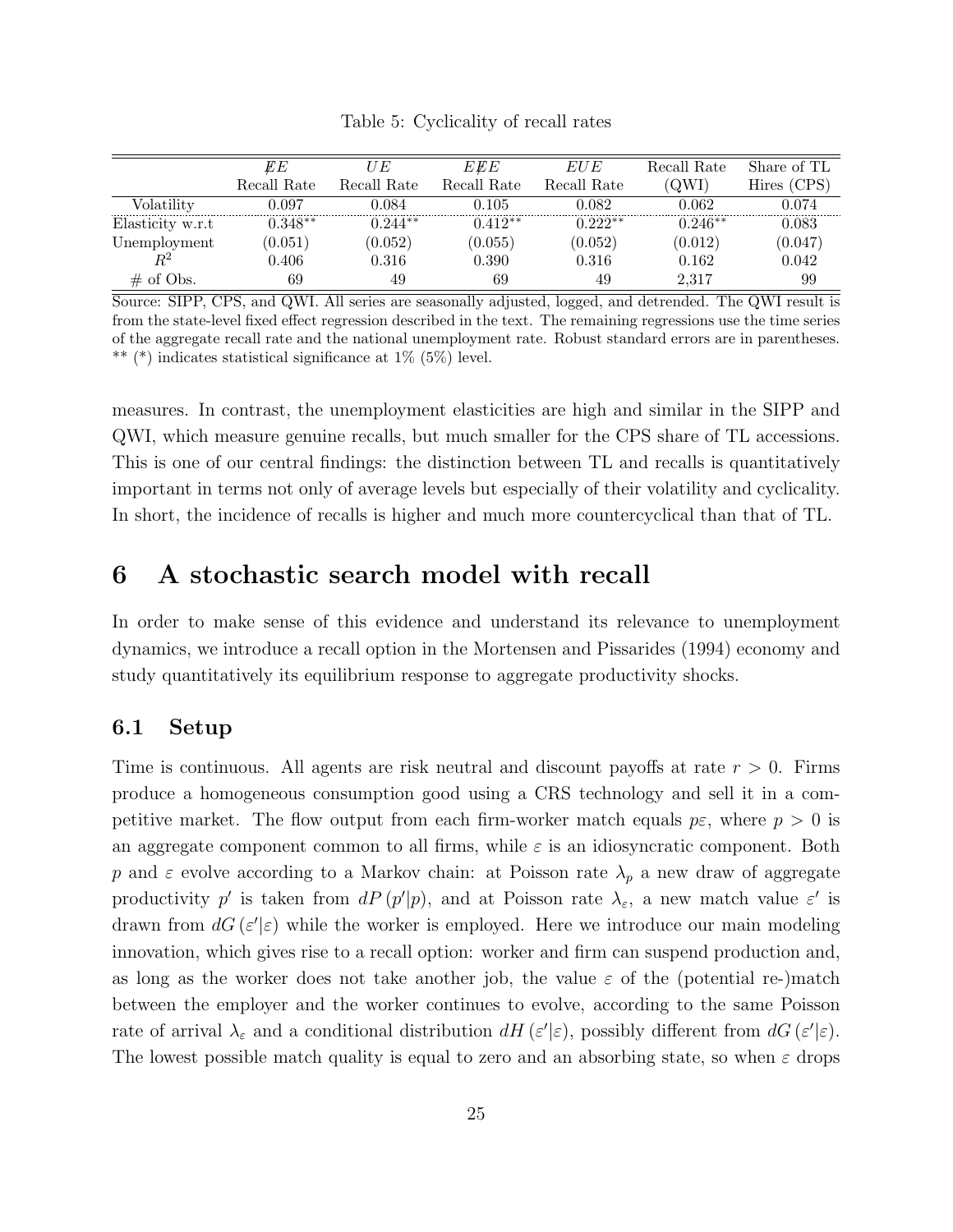to  $\varepsilon' = 0$ , the match becomes permanently infeasible, as it will produce nothing thereafter. Exogenous separations may be thought of as transitions to  $\varepsilon = 0$ . In contrast, the rest of P,  $G$ , and  $H$  are irreducible.

There are search frictions in the labor market. In order to create new matches, unemployed workers spend search effort  $s \geq 0$  at cost  $c(s)$  to find, at rate  $s\phi$ , open vacancies, which are posted at a flow cost  $\kappa > 0$  as in the standard model.  $c(\cdot)$  is twice continuously differentiable, increasing, and convex, with  $c(0) = c'(0) = 0$ . Old matches that separated can be reassembled at any time at no cost to either party, if still unmatched. Let u denote unemployment (rate) and  $\bar{s}$  the average search effort of the unemployed, so that  $\bar{s}u$  is aggregate search effort by unemployed workers. Let  $\theta = v/(\bar{s}u)$  denote labor market tightness, the ratio of open vacancies to aggregate search effort. We assume that the flow of new contacts between open vacancies and job searchers equals  $m(v, \bar{s}u)$ , where m is a standard continuous and homothetic matching function. Thus by random matching each open vacancy is contacted by a searching worker at rate  $q(\theta) = m/v$ , where q is continuous, decreasing, and convex and  $\phi = \phi(\theta) = \theta q(\theta)$  is the worker contact rate per unit of search effort.

When an unemployed worker and vacant firm do meet for the first time, they draw from a distribution F an initial match quality  $\tilde{\varepsilon}$ . If they accept the match and start producing, the worker must forfeit the recall option with his former employer(s) and simultaneously acquires a job and a future recall option with this new employer. Similarly, a vacant job that holds a match of quality  $\varepsilon$  with its former employee (where  $\varepsilon = 0$  if either the former employee took another job or the separation was irreversible) can either (i) wait and do nothing ("mothball" the vacancy); (ii) recall the last employee if still unemployed; or (iii) pay  $\kappa$  and re-post the vacancy, to contact at rate  $q(\theta)$  a random unemployed worker who is searching and draw from F a new match productivity  $\tilde{\varepsilon}$ . Free entry in vacancy creation drives to zero the expected value to a firm of searching for a new employee.

Wages in ongoing matches are set by generalized Nash Bargaining, with the worker receiving a share  $\beta \in (0,1)$  of match surplus. Unlike in the standard model, the outside options when bargaining are not obvious, as now separation is not irreversible and hence is not a credible threat in a non-cooperative foundation. We assume that the outside option is temporary separation until the next productivity shock occurs and triggers a possible recall; in the meantime, parties can look for other partners and better matches. Firms have no commitment power, not even to a once-and-for-all lump-sum transfer, and wages are continuously renegotiated, so that search effort by either side is not contractible.

In order to match, a firm and worker who meet and draw match quality  $\tilde{\varepsilon} \sim F$  gain a positive surplus not only over the alternative of rejecting the new match and continuing search, but also over waiting for  $\tilde{\varepsilon}$  to improve through the law of motion H. That is, the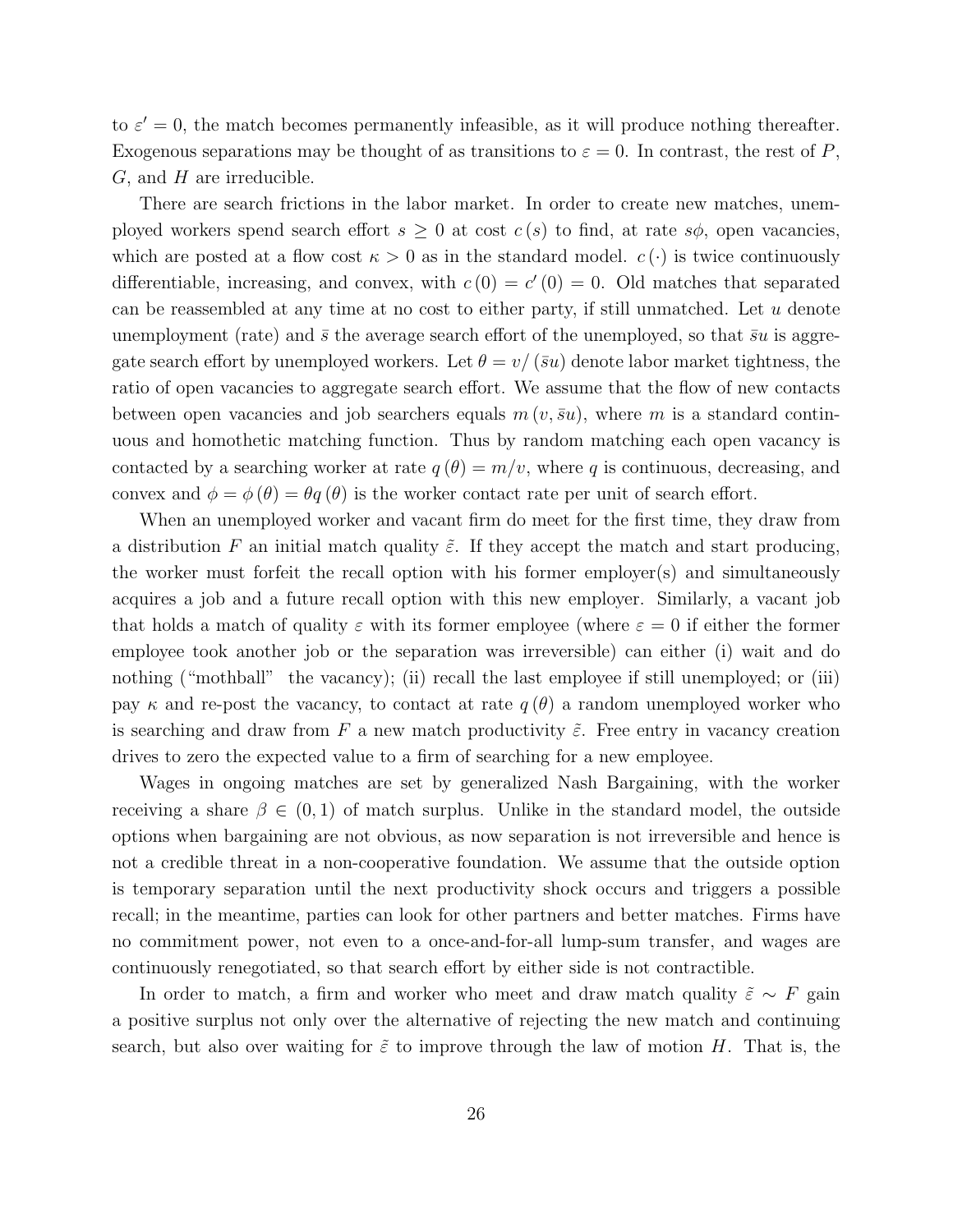new match quality  $\tilde{\varepsilon}$  must be good enough to begin production right away; otherwise, it is lost. This assumption of "No Mothballing Before Production" captures the idea that a new match requires some initial phase of discovery and experimentation through production. Therefore, an unemployed worker and a vacancy-posting firm that have just met for the first time cannot just "keep in touch."

Our model nests the standard Mortensen and Pissarides (1994) model as a special case with no recall option  $(dH(\varepsilon'|\varepsilon) = 0)$ , costless unemployed job search  $(c(s) = 0$  and s is normalized to one), and a degenerate distribution of new matches  $(F$  is a mass point at the upper bound of the support of  $G$ ).

We restrict attention to an equilibrium where value and policy functions are defined on a very simple state domain: aggregate productivity p and, for each match, the quality  $\varepsilon$  of the current or (if unemployed) last match. In this simple equilibrium, idle workers who are searching will be willing to accept new job offers independently of their value of recall in hand. Thus, firms posting new vacancies will not need to keep track of the evolving distribution of recall values held by the unemployed, which is then not a state variable. Bellman values are time-independent functions of p and  $\varepsilon$  only. Labor market tightness  $\theta$  is a function of p only. We assume that equilibrium has these properties and then verify that the guess is consistent with all equilibrium restrictions. These properties will make equilibrium characterization and computation very tractable.

#### 6.2 Match acceptance, separation, and mothballing

Let  $U(p,\varepsilon)$  denote the worker's value of unemployment, where  $p\varepsilon$  is the productivity of the last match, if any (otherwise  $\varepsilon = p\varepsilon = 0$ ),  $W(p,\varepsilon)$  the worker's value of employment,  $V(p,\varepsilon)$  the value of a vacant job, where  $p\varepsilon$  is the current (potential) productivity of the last employee, if any (otherwise  $\varepsilon = p\varepsilon = 0$ ),  $J(p, \varepsilon)$  the value of a filled job,  $w(p, \varepsilon)$  the wage.

Since  $\varepsilon = 0$  is an absorbing state and that match will never be recalled,  $V(p, 0)$  equals the value of an unattached, brand new vacancy, which is zero by free entry, i.e.,  $V(p, 0) = 0$ . Next, we examine the decision to either dissolve or mothball the match. Neither the worker nor the firm has any incentives to give up a recall option, unless match quality drops to zero, because waiting entails no explicit or opportunity costs either to the firm, by free entry, or to the worker, who can search for other jobs whether or not he has a recall option in hand. They decide by mutual consent to mothball the match when they are both indifferent:  $J(p, \varepsilon) = V(p, \varepsilon) \Leftrightarrow W(p, \varepsilon) = U(p, \varepsilon)$ . Except for a transition to the absorbing state  $\varepsilon' = 0$ , separation is never irreversible but always results initially in mothballing. In this notation, we can study the decision to accept a new match and formalize our "No Mothballing Before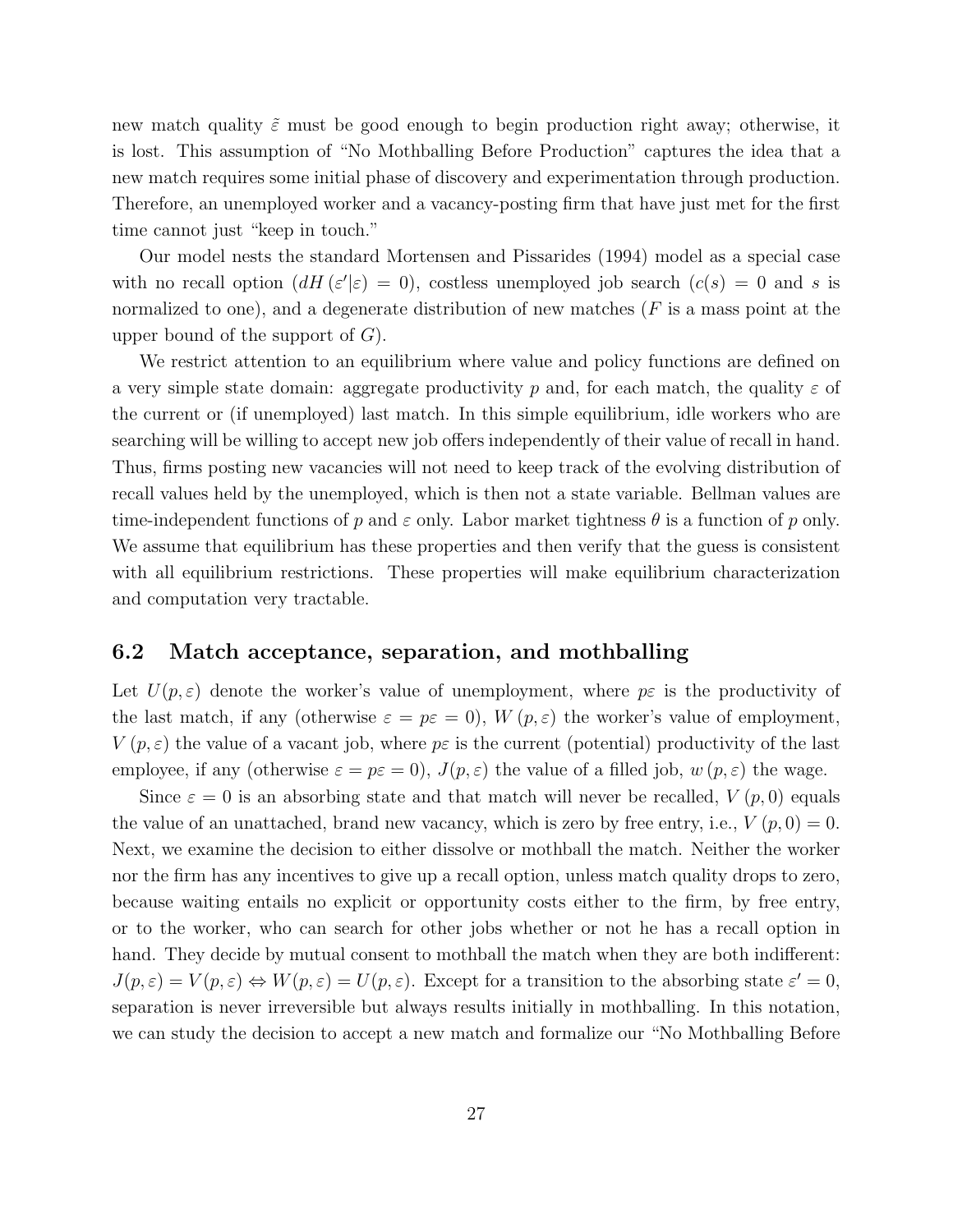Production" assumption as follows: for new matches  $\tilde{\varepsilon} \sim F$  only,

$$
J(p,\tilde{\varepsilon}) \le V(p,\tilde{\varepsilon}) \Rightarrow J(p,\tilde{\varepsilon}) = 0.
$$

Next, we examine the decision whether to accept or reject a new match. Search effort and the recall option give rise to moral hazard. The old employer could offer the former employee a flow payment, a firm-sponsored unemployment insurance, to discourage search for new jobs or to compensate the worker for rejecting any new offer. In turn, new employers could promise a higher wage to respond to the old employer's counteroffer. We rule out any such competition because it would require commitment. The worker, anticipating this, will simply compare the values that he would obtain by bargaining independently with either the current or the new employer. Similarly, the last employee of a currently vacant job may want to compete with any new hire prospect (in order to keep his old job available) and retain his recall option. This competition is ruled out by constant returns to scale in production and free entry, because the firm can always create a new job for the new applicant and keep the old job "mothballed" for the former employee.

Therefore, after meeting and jointly drawing an initial match quality  $\tilde{\varepsilon} \sim F$ , the firm and the worker, who carries a quality  $\varepsilon$  from his last mothballed match with another firm, create the new match if and only if this yields the firm more than both giving up the new vacancy (which has zero value by free entry) and mothballing the new match immediately  $(J(p,\tilde{\varepsilon}) > V(p,\tilde{\varepsilon}))$ , and the worker more than continuing job search, either with no match in hand or waiting for a recall of the old match  $\varepsilon$ , and also more than mothballing the new match immediately:  $W(p, \tilde{\varepsilon}) \ge \max \langle U(p, 0), U(p, \varepsilon), U(p, \tilde{\varepsilon}) \rangle$ . Clearly,  $U(p, \tilde{\varepsilon}) \ge U(p, 0)$ for all  $\tilde{\varepsilon} \geq 0$ , because the worker can always reject recall of old matches and mimic a worker who has no recall option. Similarly,  $V(p, \tilde{\varepsilon}) \geq V(p, 0) = 0$  for the firm.

To recap, a new match  $\tilde{\varepsilon}$  will be acceptable if and only if:

$$
J(p, \tilde{\varepsilon}) \ge V(p, \tilde{\varepsilon}) \text{ and } W(p, \tilde{\varepsilon}) \ge \max \langle U(p, \varepsilon), U(p, \tilde{\varepsilon}) \rangle,
$$

i.e., if it yields both parties a positive surplus from forming the new match and producing output immediately, and also yields the worker a positive surplus over (the option to recall) the old match, whose quality evolved to the current value  $\varepsilon$ . By the private efficiency of Nash Bargaining,  $J(p, \tilde{\varepsilon}) \geq V(p, \tilde{\varepsilon}) \Leftrightarrow W(p, \tilde{\varepsilon}) \geq U(p, \tilde{\varepsilon})$ . Hence, denoting by  $\mathbb{I} \{\cdot\}$  the indicator function, the worker incentive constraint is weakly more binding, and the probability that a new contact results in an acceptable match equals:

$$
a(p,\varepsilon) = \int \mathbb{I} \left\{ W(p,\tilde{\varepsilon}) \ge \max \left\langle U(p,\varepsilon), U(p,\tilde{\varepsilon}) \right\rangle \right\} dF(\tilde{\varepsilon}).
$$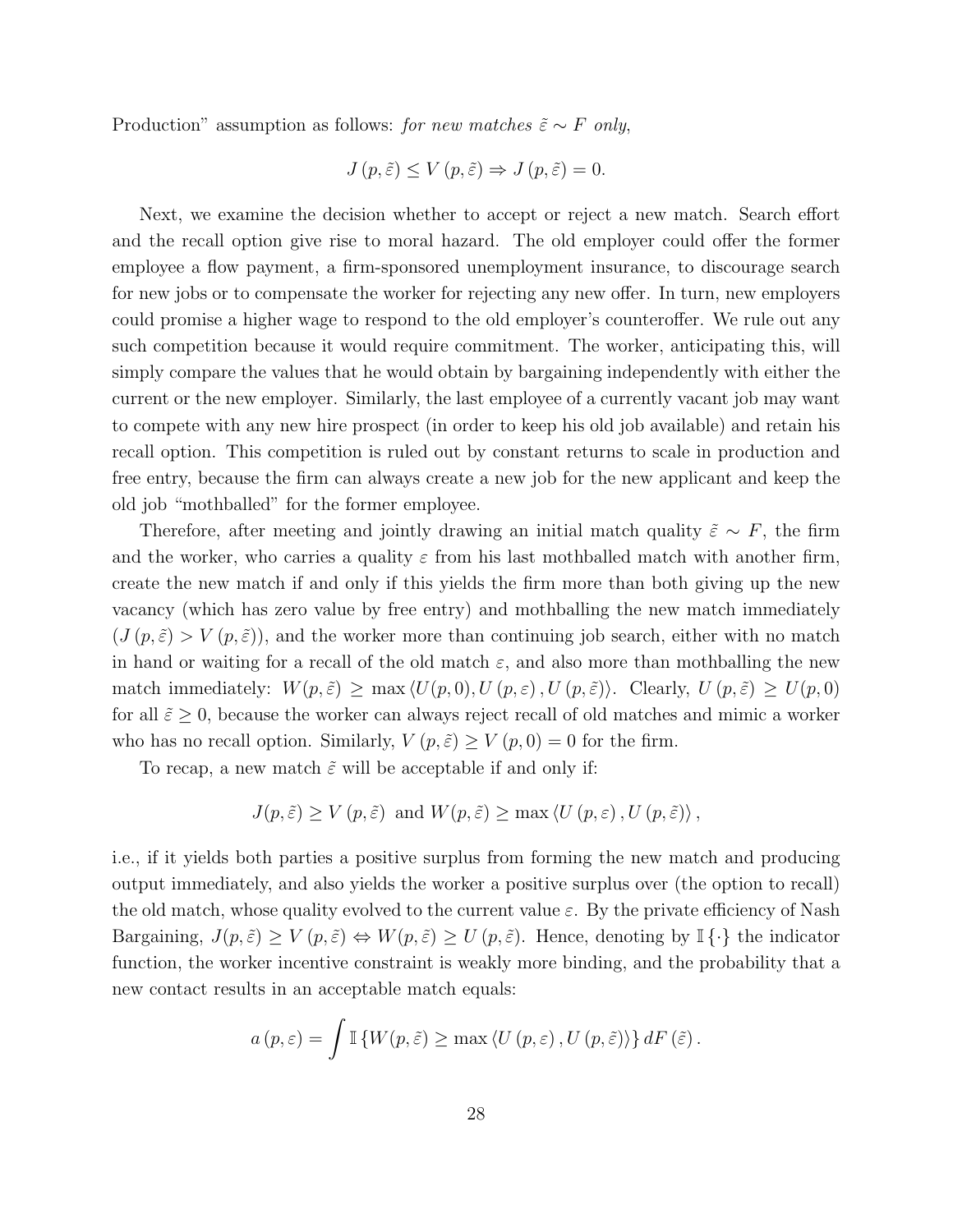#### 6.3 Bellman equations

We can now write the (Hamilton-Jacobi-)Bellman equations that these values solve. For the employed worker, it is written as:

$$
rW(p, \varepsilon) = w(p, \varepsilon) + \lambda_p \int \left[ \max \left\langle W(p', \varepsilon), U(p', \varepsilon) \right\rangle - W(p, \varepsilon) \right] dP(p'|p) + \lambda_{\varepsilon} \int \left[ \max \left\langle W(p, \varepsilon'), U(p, \varepsilon') \right\rangle - W(p, \varepsilon) \right] dG(\varepsilon'|\varepsilon).
$$
 (1)

Endogenous separation may follow either aggregate  $(p')$  or idiosyncratic  $(\varepsilon')$  shocks.

A worker may be unemployed and searching for one of three reasons: (i) the match was hit by an exogenous destruction shock, which sets  $\varepsilon = 0$  and voids any recall possibility; (ii) the match was mothballed following a productivity shock, either aggregate or idiosyncratic, but might still be recalled; and (iii) off the equilibrium path, the firm and worker disagree on the wage and, as a threat point, suspend production and search until the next shock hits. Whatever the reason, an unemployed worker who currently holds an old match value  $\varepsilon$  and contacts an open vacancy expects a capital gain equal to:

$$
\Omega(p,\varepsilon) := \int \mathbb{I} \left\{ W\left(p,\tilde{\varepsilon}\right) \geq U\left(p,\tilde{\varepsilon}\right) \right\} \left[ W\left(p,\tilde{\varepsilon}\right) - U\left(p,\varepsilon\right) \right] dF\left(\tilde{\varepsilon}\right).
$$

Under our assumptions, the search problem of the unemployed worker has a unique solution:

$$
s^*(p, \varepsilon) = \arg \max_{s \ge 0} \left\{ s\phi\left(\theta\left(p\right)\right) \Omega\left(p, \varepsilon\right) - c\left(s\right) \right\}
$$

so that the value of unemployment solves:

$$
rU(p, \varepsilon) = b + \lambda_p \int \left[ \max \left\langle W(p', \varepsilon), U(p', \varepsilon) \right\rangle - U(p, \varepsilon) \right] dP(p'|p)
$$

$$
+ \lambda_{\varepsilon} \int \left[ \max \left\langle W(p, \varepsilon'), U(p, \varepsilon') \right\rangle - U(p, \varepsilon) \right] dH(\varepsilon'|\varepsilon)
$$

$$
+ s^*(p, \varepsilon) \phi(\theta(p)) \Omega(p, \varepsilon) - c(s^*(p, \varepsilon)). \tag{2}
$$

In words: after each shock to either p or  $\varepsilon$ , the worker may propose to reactivate the old job, and at all times, he can search for a new job.

We now move on to the firm, starting with the value of a filled job. The flow return equals flow output, minus the wage, plus capital gains or losses after each type of shock, which may induce the match to separate:

$$
rJ(p,\varepsilon) = p\varepsilon - w(p,\varepsilon) + \lambda_p \int \left[ \max \left\langle J(p',\varepsilon), V(p',\varepsilon) \right\rangle - J(p,\varepsilon) \right] dP(p'|p) + \lambda_{\varepsilon} \int \left[ \max \left\langle J(p,\varepsilon'), V(p,\varepsilon') \right\rangle - J(p,\varepsilon) \right] dG(\varepsilon'|\varepsilon).
$$
 (3)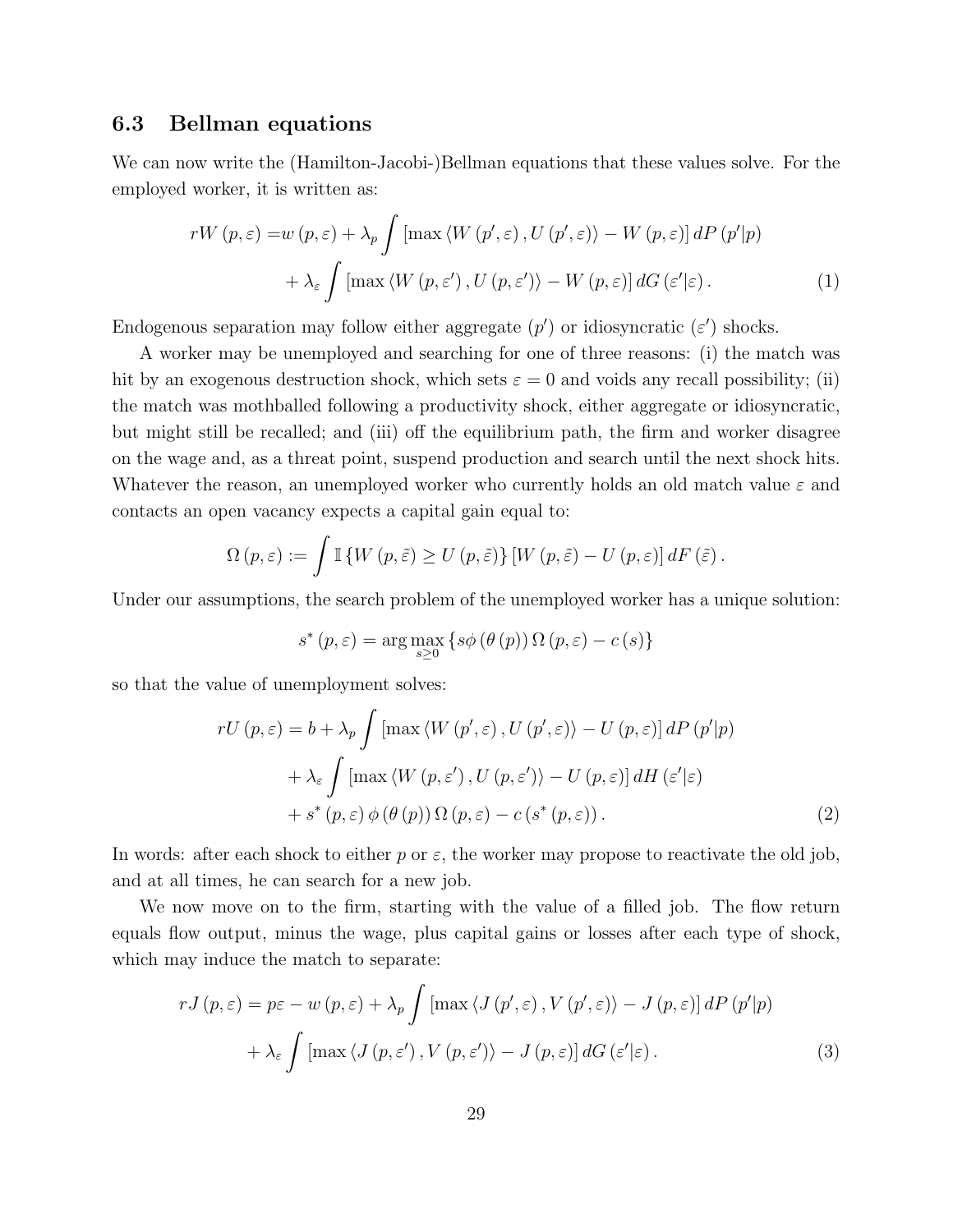The value of a vacant job solves a more complex equation:

$$
rV(p, \varepsilon) = \lambda_p \int \left[ \max \langle J(p', \varepsilon), V(p', \varepsilon) \rangle - V(p, \varepsilon) \right] dP(p'|p)
$$
  
+ 
$$
\lambda_{\varepsilon} \int \left[ \max \langle J(p, \varepsilon'), V(p, \varepsilon') \rangle - V(p, \varepsilon) \right] dH(\varepsilon'|\varepsilon)
$$
  
- 
$$
s^*(p, \varepsilon) \phi(\theta(p)) a(p, \varepsilon) V(p, \varepsilon).
$$
 (4)

The firm can offer to recall the former employee after any shock, but can also lose the recall option and be left with an unattached vacancy which, by free entry, is worth zero. This occurs (third line of (4)) if the former employee contacts another open vacancy (at rate  $s^*(p,\varepsilon) \phi(\theta(p))$  and draws a new acceptable match, which has a chance equal to  $a(p,\varepsilon)$ . The firm could also pay the flow vacancy cost  $\kappa$  to meet a new worker and hire him if the new match draw  $\tilde{\varepsilon}$  guarantees a positive surplus and a higher value to the firm than the continuation value of waiting for a recall. Again, the net value of this option is zero by free entry, and does not appear in (4). Therefore,  $V(p, \varepsilon)$  measures only the value of the recall option for the firm, while the corresponding value for the worker  $U(p, \varepsilon)$  also contains an option value of searching for another job in addition to the value of leisure.

#### 6.4 Free entry condition and equilibrium state space

Firms post new vacancies until their net value is zero: for all  $p, V(p, 0) = 0$ . After matching, if the quality ever drops to  $\varepsilon = 0$ , an absorbing state, the match will never be productive again and the vacancy becomes worthless, just like new ones:  $J(p, 0) = V(p, 0) = 0$ .

Free entry thus implies that the vacancy posting cost  $\kappa$  equals the contact rate  $q(\theta(p))$ times the expected surplus from a contact. Here is where the assumption on the state space has bite. If the incentives of a job applicant to accept a new match draw depend on the value of the recall option that he holds, then both the probability that a vacancy is filled and the profits from filling it, hence the free entry condition, will depend on the distribution of recall values (or equivalently the qualities of last jobs held) among unemployed workers. This is an infinitely dimensional object, which evolves stochastically with aggregate productivity p.

To prove that agents can ignore this state variable and confirm the guess of a simple state space  $(p, \varepsilon)$ , we have to show that *on the equilibrium path*, where a worker is unemployed only when his last match has negative surplus, thus not due to bargaining disagreement, both the probability  $a(p, \varepsilon)$  that a new match is acceptable and the profits  $J(p, \tilde{\varepsilon})$  that the firm earns from it are independent of the value  $U(p,\varepsilon)$  of the recall option that the worker may currently have in hand. By Nash bargaining, this also requires that the worker's continuation value  $W(p, \tilde{\varepsilon})$  from the match, hence his new wage, be independent of  $U(p, \varepsilon)$ .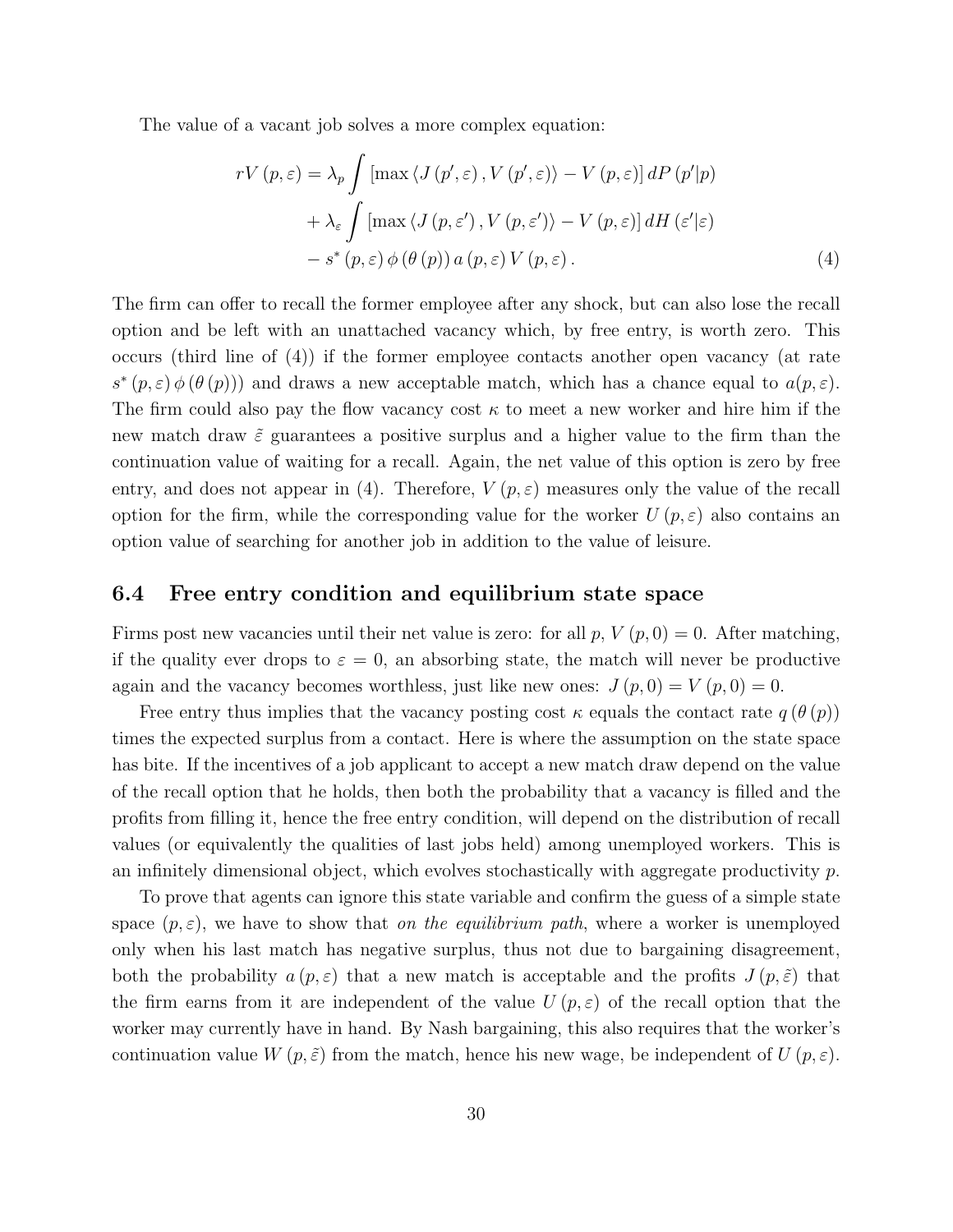The argument for the continuation value  $W(p,\tilde{\varepsilon})$  follows from the lack of commitment and ex-post competitions for a worker between firms. The new employer bargains with all workers in the same way, as if they had nothing in hand, and offers all new hires a value  $W(p, \tilde{\varepsilon})$ . This is accepted if and only if  $W(p, \tilde{\varepsilon}) \geq U(p, \tilde{\varepsilon})$ , by the assumption of "No Mothballing Before Production." This value  $W(p, \tilde{\varepsilon})$  is independent of the current recall option encoded in  $\varepsilon$ .

The argument for the probability of accepting a new match  $a(p, \varepsilon)$  to be independent of the value of the recall option in hand  $U(p,\varepsilon)$ , thus of  $\varepsilon$ , is more subtle, and by revealed preferences. If the old match  $\varepsilon$  and new match  $\tilde{\varepsilon}$  satisfy  $U(p,\tilde{\varepsilon}) < W(p,\tilde{\varepsilon}) < U(p,\varepsilon)$ , the worker will continue waiting for a recall, although the new match  $\tilde{\varepsilon}$  would be acceptable absent the recall option. The critical observation is that any new match that is acceptable to an unemployed worker who does not hold a recall option is also acceptable to an unemployed worker who does. If the worker who makes contact with a new vacancy is jobless, his recall value  $U(p,\varepsilon)$  must be low enough not to justify recall of the previous match. Otherwise, he would have recalled the match and not be jobless and searching. Thus, the surplus from his old match over continuing unemployment at that match quality must still be negative. Note that this is not true for workers who separate due to bargaining disagreement, but the disagreement does not exist on the equilibrium path. By assumption, a new match occurs only if it pays to start production right away, rather than to just mothball it. Therefore, if the surplus it generates over separating and keeping the *new* match quality is positive, then, to be acceptable, the new match must pay the worker more than the recall option he already had in hand.

Formally, we guess and later verify that the functions U and  $W - U$  (hence W) are increasing in  $\varepsilon$ . Consider a worker who decides in this period not to recall the old match  $\varepsilon$  (i.e.,  $W(p,\varepsilon) - U(p,\varepsilon) \leq 0$ ), searches for new vacancies, and draws a new match  $\tilde{\varepsilon}$  that is acceptable (i.e.,  $W(p, \tilde{\varepsilon}) - U(p, \tilde{\varepsilon}) \geq 0$ ). Combining the two inequalities,  $W(p, \tilde{\varepsilon})$  –  $U(p,\tilde{\varepsilon}) \geq 0 \geq W(p,\varepsilon) - U(p,\varepsilon)$ . As  $W(p,.) - U(p,.)$  is increasing, this implies  $\tilde{\varepsilon} \geq \varepsilon$ . As  $U(p,.)$  is increasing, this in turn implies  $U(p,\tilde{\varepsilon}) \geq U(p,\varepsilon)$ . Putting everything together, when an unemployed worker holding a mothballed match of quality  $\varepsilon$  finds a new match  $\tilde{\varepsilon}$ that would be acceptable even if he did not have a recall option, he will accept it anyway:  $W(p, \tilde{\varepsilon}) \geq U(p, \varepsilon)$ . To conclude: a searching worker will accept a new match independently of his value of recall, as encoded in  $\varepsilon$ .

Firms post vacancies until job market tightness  $\theta$  equates the expected hiring cost to the expected surplus from an acceptable new match:

$$
\kappa = q(\theta) \int \mathbb{I} \left\{ J\left(p, \tilde{\varepsilon}\right) \ge V\left(p, \tilde{\varepsilon}\right) \right\} J\left(p, \tilde{\varepsilon}\right) dF\left(\tilde{\varepsilon}\right),\tag{5}
$$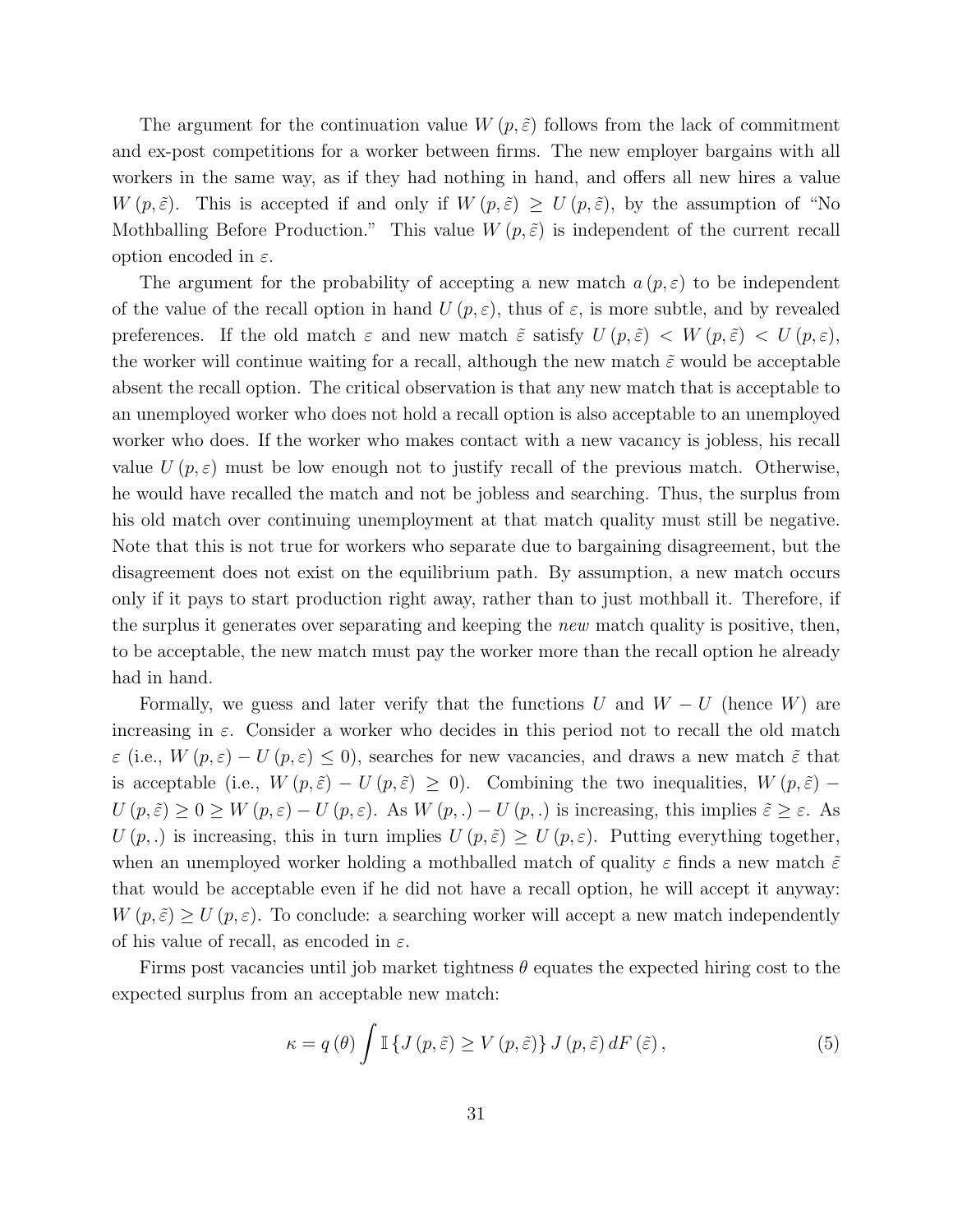which shows that indeed  $\theta = \theta(p)$  is uniquely determined as a function of p only. Although the current new vacancy is worth zero, the firm knows that it will gain the surplus  $J(p, \tilde{\varepsilon})$ over it only if the new match draw  $\tilde{\varepsilon}$  is good enough also to start production right away,  $J(p, \tilde{\varepsilon}) > V(p, \tilde{\varepsilon}) > 0$ , because new matches cannot be mothballed before production.

It follows that the probability  $a(p, \varepsilon)$  that a worker who is unemployed accepts a new offer is independent in equilibrium of the value of the recall option  $\varepsilon$  he has in hand, and thus depends only on the aggregate state. We can write it as:

$$
A(p) = \int \mathbb{I} \left\{ W(p, \tilde{\varepsilon}) \ge U(p, \tilde{\varepsilon}) \right\} dF(\tilde{\varepsilon}).
$$

Again, we stress that this "memoryless" property applies only on the equilibrium path because it relies on all unemployed workers holding a negative surplus from recalling their last match. Still, to calculate the outside options for wage bargaining, which we assumed to be temporary separation until the next productivity shock, we need to know the current match quality  $\varepsilon$ . These types of separations, however, are off the equilibrium path and hence do not affect the pool of unemployed from which new vacancies draw and thus crucially do not affect the free entry condition.

#### 6.5 Nash Bargaining and wages

We assumed that the outside options are the continuation values of separating until at least the next productivity shock hits. Examining the Bellman equations, these are precisely  $U(p,\varepsilon)$  and  $V(p,\varepsilon)$ . Therefore, the Nash Bargaining solution is:

$$
w(p, \varepsilon) = \arg \max_{w} \left[ W(p, \varepsilon) - U(p, \varepsilon) \right]^{\beta} \left[ J(p, \varepsilon) - V(p, \varepsilon) \right]^{1-\beta}.
$$
 (6)

Taking an FOC yields $17$ 

$$
\beta J(p, \varepsilon) = (1 - \beta) \left[ W(p, \varepsilon) - U(p, \varepsilon) \right]. \tag{7}
$$

<sup>&</sup>lt;sup>17</sup>Shimer (2006) points out that in the case of costly search *on the job* the Nash problem (6) may not be concave, so the necessary FOC that yields the standard linear sharing rule (7) may not be sufficient. Intuitively, the firm may want to offer a higher wage than that implied by (7) in order to discourage job search by its employees, gaining on net due to retention, at the expense of future employers. This issue does not arise in our context, and  $(7)$  is sufficient for  $(6)$ , because search effort occurs only off the job. The firm cannot commit to a future wage conditional on a recall, in order to influence the worker's current incentives to search off the job while waiting for that recall. Once the recall occurs, bygones are bygones, wages are renegotiated ex post, and on-the-job search is not ruled out by assumption.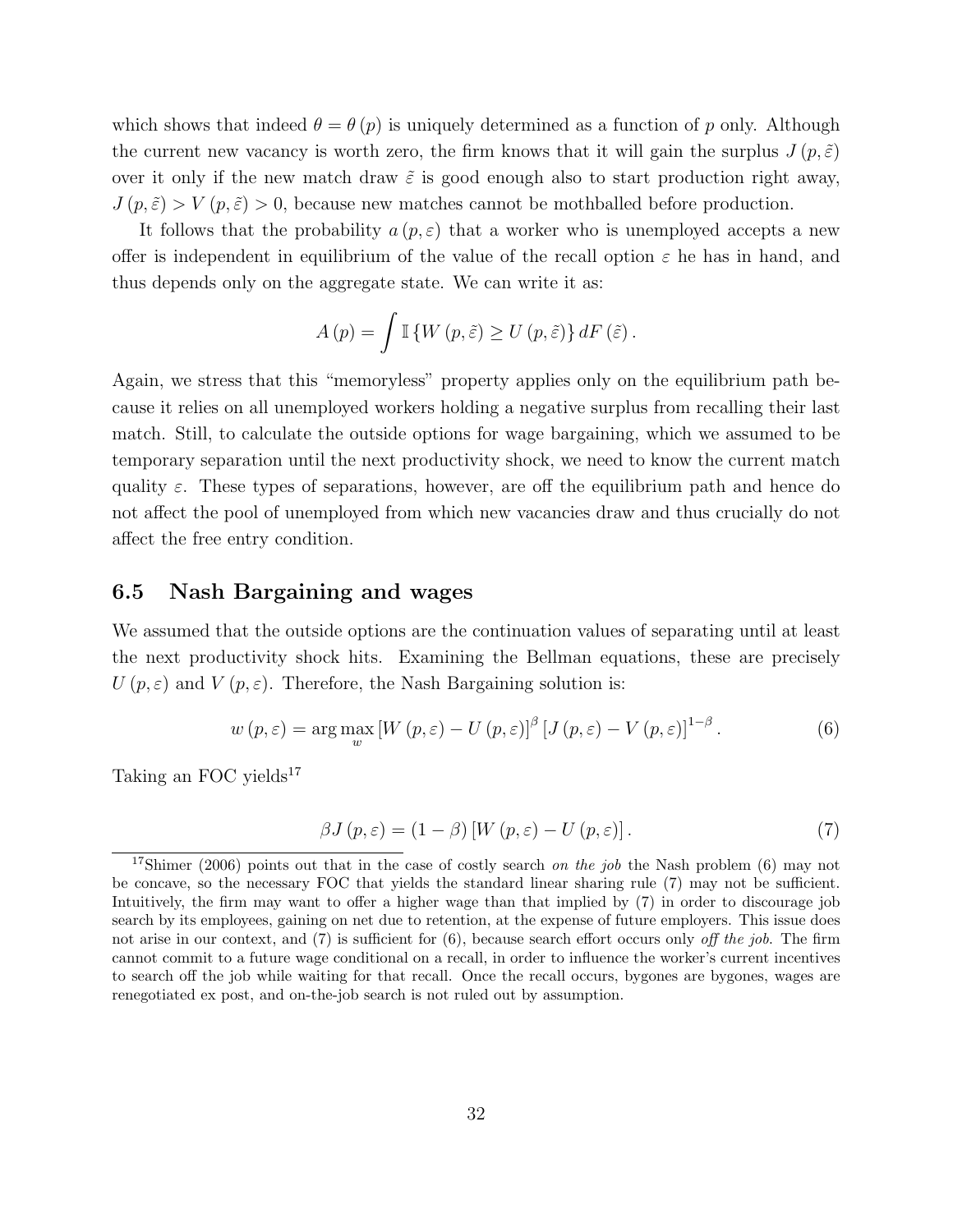Using the Bellman equations and (7), and after much algebra, we can solve for the wage:

$$
w(p, \varepsilon) = (1 - \beta) b + (1 - \beta) [s^*(p, \varepsilon) \phi(\theta(p)) \Omega(p, \varepsilon) - c (s^*(p, \varepsilon))] + \beta p \varepsilon + \beta s^*(p, \varepsilon) \phi(\theta(p)) a(p, \varepsilon) V(p, \varepsilon) + \lambda_{\varepsilon} \int [\beta V(p, \varepsilon') - (1 - \beta) U(p, \varepsilon')] [dG(\varepsilon'|\varepsilon) - dH(\varepsilon'|\varepsilon)].
$$
\n(8)

The worker is paid the flow value of being unemployed, which includes leisure b and the surplus from searching optimally for a new match, plus his bargaining share  $\beta$  of flow output minus this opportunity cost and (second line) of the potential loss to the firm of the recall value, should the worker indeed find a new viable match. Note that the employed worker would search if temporarily separated because of bargaining disagreement (off the equilibrium path), in which case his propensity to accept a new job *would* depend on the recall option  $\varepsilon$ . Finally, in the third line, the wage contains a term that captures the differential evolution of match quality on and off the job. Suppose  $G(\cdot|\varepsilon) \succ_{FSD} H(\cdot|\varepsilon)$ , i.e., starting from  $\varepsilon$ , match quality improves on the job relative to off the job, for example because of match-specific skill depreciation during unemployment. Then the last wage component is positive if and only if  $\beta V(p, \varepsilon') - (1 - \beta) U(p, \varepsilon')$  is increasing in  $\varepsilon'$ , i.e., if (what the worker can appropriate of) the firm's recall option is more sensitive to match-specific shocks than (what the firm can appropriate of) the worker's recall option.

#### 6.6 Equilibrium

The equilibrium of the model is described by functions J, V, W, U, w of  $\varepsilon$  and p, and a function  $\theta$  of p, which solve  $(1), (2), (3), (4), (5)$  and the sharing rule  $(7)$  or, equivalently, the wage equation (8). It is straightforward to solve this system of functional equations exactly through any nonlinear iteration algorithm, after discretizing the support of  $\varepsilon$  and p. We exploit this tractability to explore the quantitative properties of the model.

Before doing that, we show that our model nests the standard search-and-matching framework as a special case without recall and worker search effort. Equations (1), (3), (5), and (7) are unaffected. Eliminating the recall option  $(H = 0)$ , free entry  $V(p, \varepsilon) = 0$  for all  $(p, \varepsilon)$ replaces (4), and  $U(p, \varepsilon) = U(p)$ . Appropriately modifying (2), the Nash Bargaining wage solution (8) reduces to:

$$
w(p, \varepsilon) = (1 - \beta) b + (1 - \beta) [s^*(p, \varepsilon) \phi(\theta(p)) \Omega(p, \varepsilon) - c (s^*(p, \varepsilon))] + \beta p \varepsilon.
$$

Eliminating worker search effort  $(c(s) = 0,$  and normalizing  $s = 1$ , we recover two wellknown cases. In the steady state, we obtain  $w(\varepsilon) = \beta \varepsilon + (1 - \beta) b + \beta \theta \kappa$ , which is the standard wage function of the classic models of Pissarides (1985) with initial, but fixed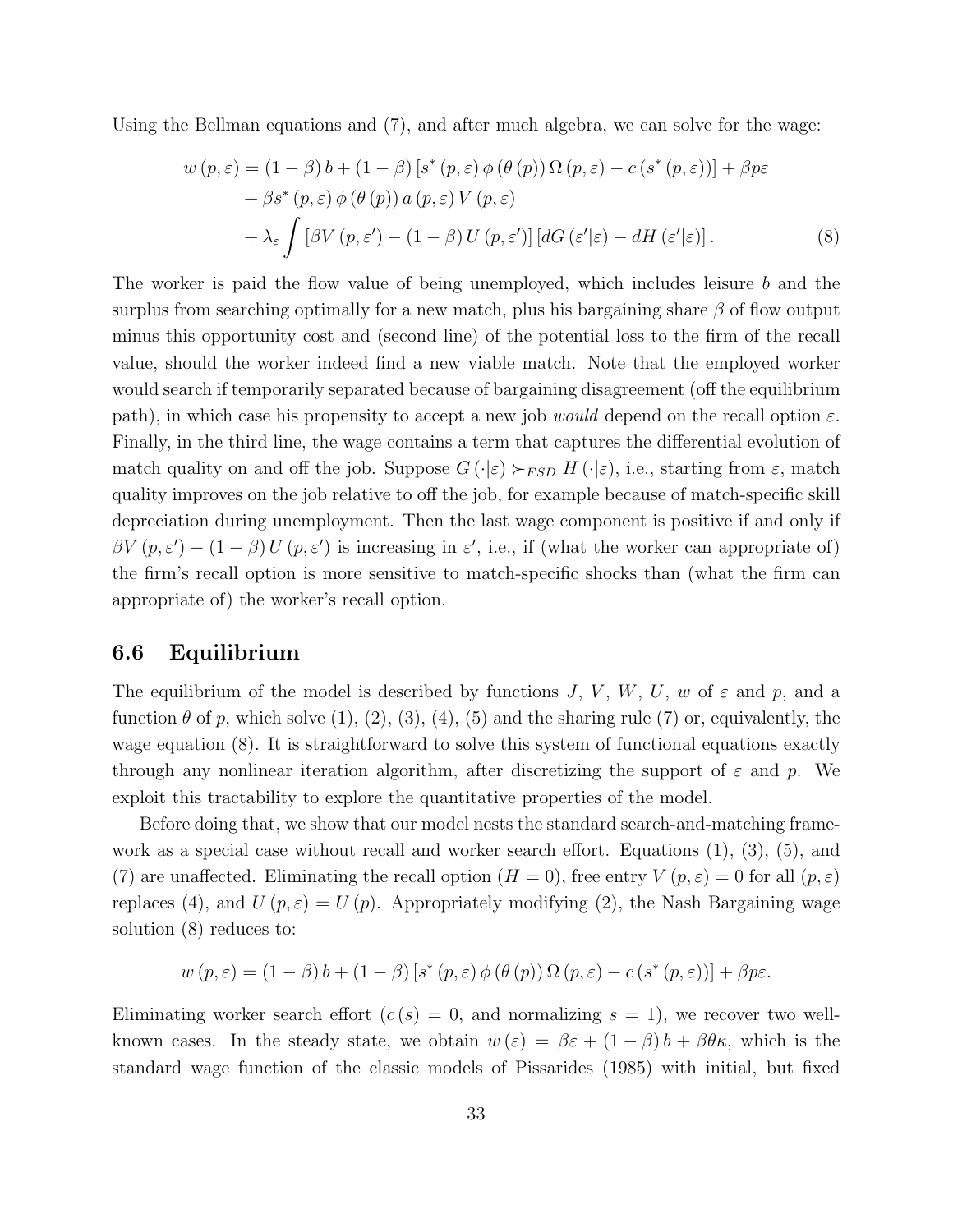match heterogeneity  $F$  and no further idiosyncratic shocks, and of Mortensen and Pissarides (1994), where all new matches are the same but are then subject to idiosyncratic shocks. With aggregate but no idiosyncratic shocks, the wage is:

$$
w(p, \varepsilon) = \beta p \varepsilon + (1 - \beta) b + \beta \lambda_p \int \max \langle J(p', \varepsilon), 0 \rangle dP(p'|p) + \beta \theta(p) \kappa,
$$

which corresponds to Shimer's (2005) stochastic version of Pissarides (2000).

## 7 Quantitative analysis

#### 7.1 Calibration

We calibrate the model in the steady state and then explore its business-cycle properties. A unit time interval in the model is set equal to a week. We simulate the model's steadystate equilibrium to generate a weekly panel. After discarding the observations in a "burn-in" period, we re-sample the data every four weeks and compute the cross-sectional model-based statistics. We do so to be consistent with the structure of SIPP interviews, while also being as close as possible to the continuous-time setup of the model economy. A similar simulation procedure is used for the business-cycle analysis, whose results are described in subsection 7.2. The computational methodology is presented in the Appendix.

We begin with normalizations, externally calibrated parameters, and functional forms. The discount rate is set to  $r = 0.1\%$ , which roughly corresponds to 5% at annual frequency. We normalize to one the unconditional means of idiosyncratic and aggregate productivity,  $\varepsilon$  and p. In the steady state, the latter takes the constant value  $p = 1$ . The contact rate of unemployed workers with open vacancies, per unit of time spent searching, derives from a standard Cobb-Douglas matching function:  $\theta q(\theta) = \mu \theta^{\alpha}$ , where job market tightness  $\theta$ is the ratio between open vacancies and aggregate search effort of the unemployed, and  $\mu$ is a matching scale parameter. In the steady state, the scale of  $\mu$  and  $\bar{\theta}$  are not separately identified, so we normalize  $\bar{\theta} = 1$ . We set  $\alpha = 0.5$ , a standard number in the literature, and the worker bargaining share  $\beta = 1 - \alpha$ , a tradition that originates in the Hosios condition for constrained efficiency, although this condition need not apply to our economy. We set  $\lambda_{\varepsilon} = 3/13$ , so that idiosyncratic shocks to  $\varepsilon > 0$  arrive on average every 13/3 weeks (i.e., one month), and  $\lambda_p = 1/13$ , so that aggregate shocks to p arrive on average once per quarter.

Next, we move on to the parameters that we calibrate internally. Conditional on the arrival of an idiosyncratic shock, the match experiences exogenous destruction with probability  $\delta$ : match productivity transits from any state  $\varepsilon > 0$  to the lowest state  $\varepsilon' = 0$ , which is absorbing, making any future recall impossible. The remainder of the EU transitions are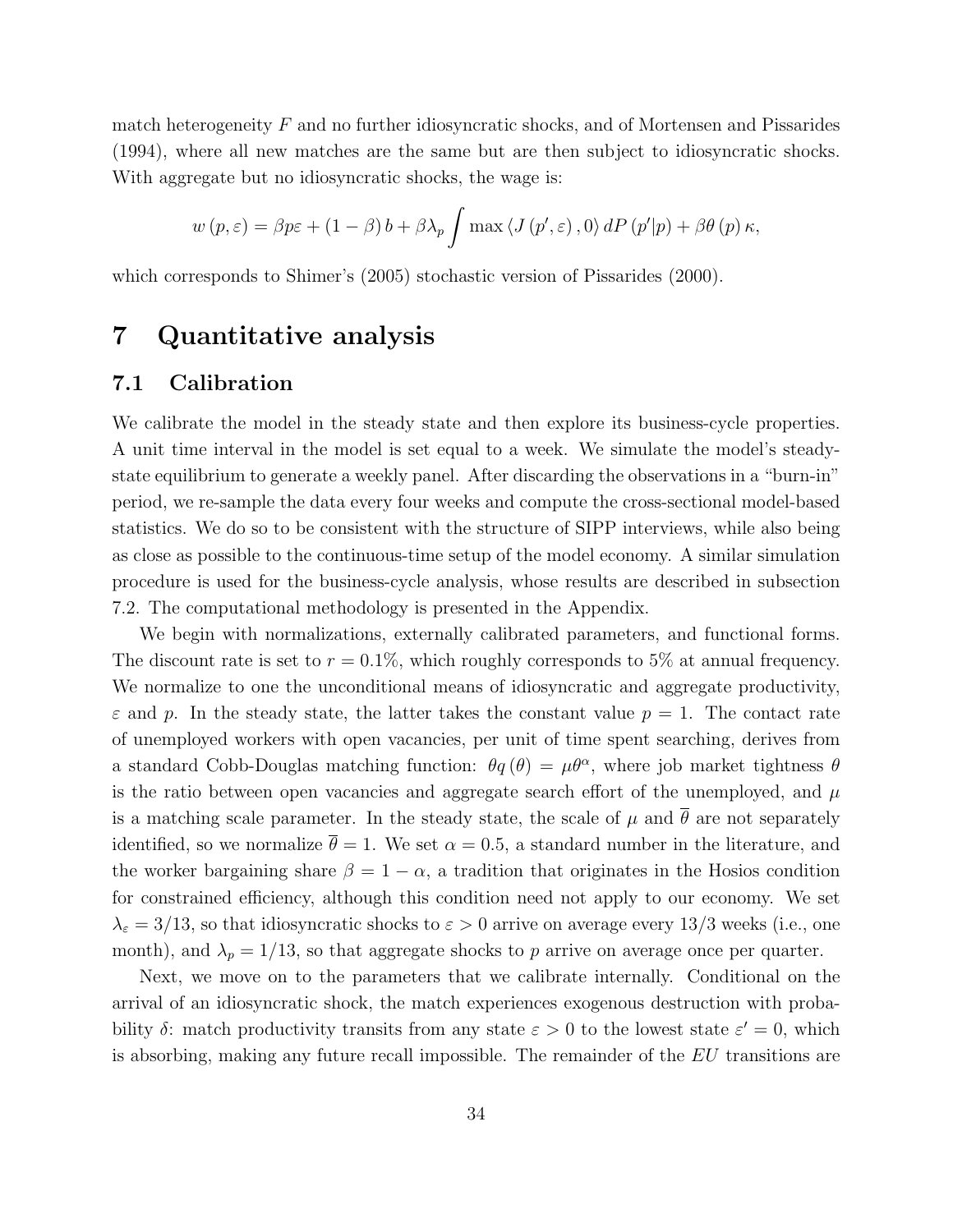| Symbol                  | Description                         | Value  | Symbol      | Description                     | Value |
|-------------------------|-------------------------------------|--------|-------------|---------------------------------|-------|
|                         | Discount rate                       | 0.001  | $\mu$       | Matching scale parameter        | 0.067 |
| b                       | Flow value of unemployment          | 0.9    | $\kappa$    | Vacancy posting cost            | 0.722 |
| c <sub>0</sub>          | Search cost scale                   | 0.29   | B           | Worker bargaining share         | 0.5   |
| $\lambda_{\varepsilon}$ | Arrival rate of idiosyncratic shock | 3/13   | $\alpha$    | Matching function elasticity    | 0.5   |
|                         | Exogenous job destruction           | 0.0005 | $\lambda_p$ | Arrival rate of aggregate shock | 1/13  |
| $\rho_{\varepsilon}$    | Persistence of idiosyncratic shock  | 0.97   | $\rho_p$    | Persistence of aggregate shock  | 0.97  |
| $\sigma_{\varepsilon}$  | SD of idiosyncratic shock           | 0.035  | $\sigma_p$  | SD of aggregate shock           | 0.008 |
|                         |                                     |        |             | Mean output level               |       |

Table 6: Parameter values: Weekly calibration

endogenous separations. With probability  $1 - \delta$ , log  $\varepsilon$  experiences an innovation drawn from an AR(1) process with parameters  $\rho_{\varepsilon}$  and  $\sigma_{\varepsilon}$ . This compound process determines G. After separation, match quality evolves according to the same stochastic law of motion with no skill depreciation:  $H = G$ . We constrain search effort s in [0, 1] and interpret it either as the fraction of time spent for job search or the flow probability of search by the unemployed worker. The search effort cost function is quadratic:  $c(s) = c_0 s^2/2$ .

We calibrate seven parameters— $\rho_{\varepsilon}$ ,  $\sigma_{\varepsilon}$ ,  $\delta$ ,  $\mu$ ,  $c_0$ ,  $\kappa$ , and b—by minimizing the log unweighted distance of a vector of nine moments generated by the steady-state equilibrium from their empirical counterparts. Consistent with the model, where workers always participate in the labor force, these moments are computed from completed unemployment spells  $EUE$ , hence excluding entrants. We start with seven transition moments. The first two are standard in the literature, so to facilitate comparison with it, we draw them from the matched records of the monthly CPS 1990-2014. The total EU separation probability is 1.4% per month, and the total UE job-finding probability is  $27.7\%$  per month. The remaining five moments are computed from the SIPP 1996-2013. The recall share of hires is 46.4%, which implies a new-job-finding probability of 14.85% per month. The hazard rate of exit from unemployment to employment is 35% after one month and 25% after six months. The analogous hazard rates of exit to just recall are, respectively, 20% and 10%.

Our choice of these empirical targets is motivated by the following considerations. Jobfinding and separation probabilities are at the core of the model; they directly impact the unemployment rate and the probability of recall. The four moments on duration dependence are informative about the selection effect by match quality, which is, in our model, the source of recall. In the data, unemployment spells exhibit negative duration dependence mostly when the spell ends with recall, and we aim to replicate this property.

The eighth target is aggregate search effort, or equivalently the share of the unemployed who search full time. We take it to be the average share of PS workers in the unemployment pool (excluding entrants), which is 80% in the CPS over the period 1990−2014. Although every unemployed worker in the model will spend some fraction of his time searching, this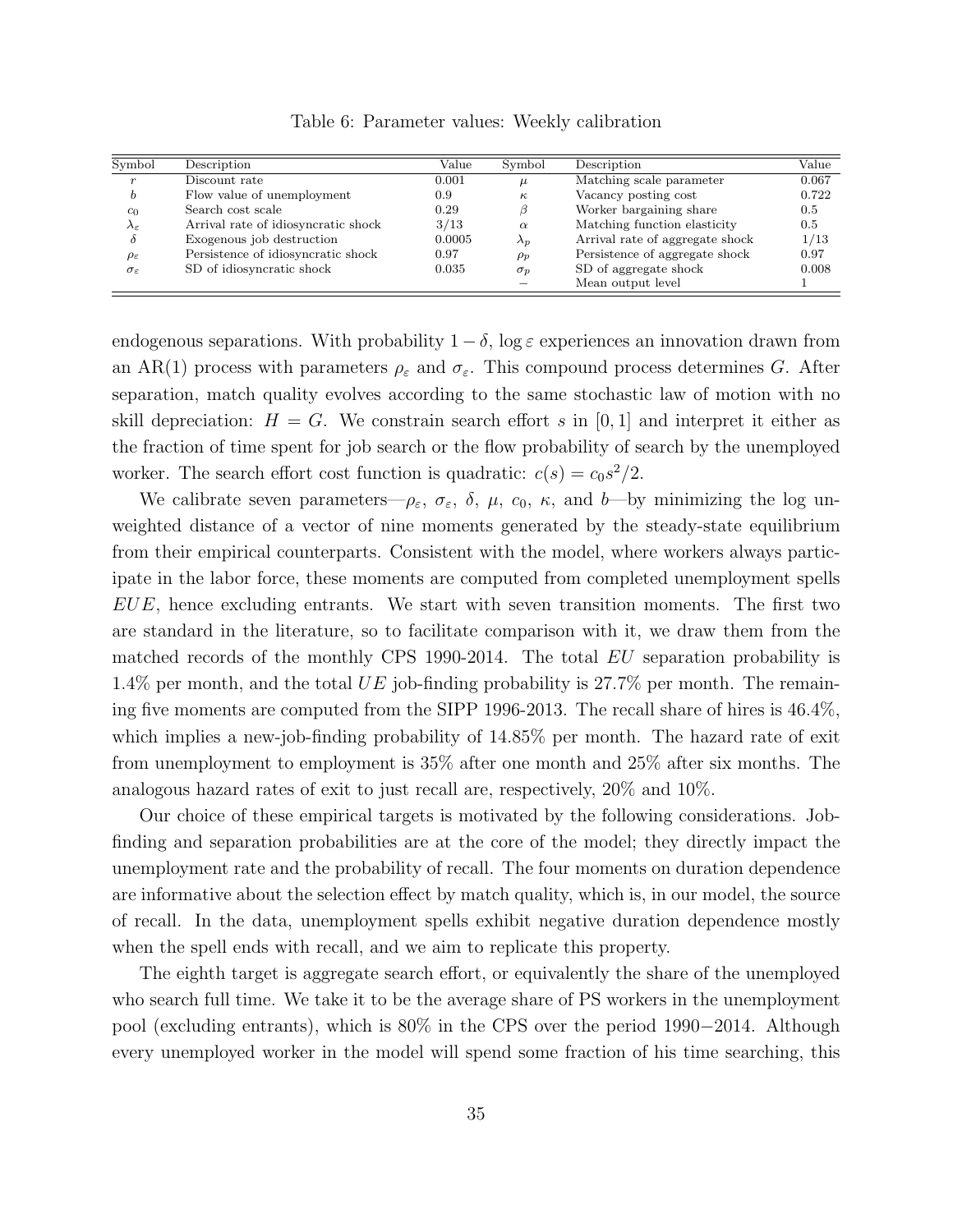fraction will be increasing in the distance of  $\varepsilon$  to the recall threshold; hence, search effort and probability of recall will be negatively correlated across workers. In the data, the coarse categorization PS/TL satisfies this negative correlation, so we view our choice as a reasonable approximation.

A critical parameter to calibrate in this literature is the flow value of leisure b. Bruegemann and Moscarini (2010) work with steady-state equilibrium equations that apply to a large class of search models. They study the comparative statics response of the jobfinding probability to changes in aggregate productivity  $p$  and show that this response, an upper bound to the volatility in the stochastic simulation of the same model, depends directly on the ratio  $b/p$ . Their findings generalize the insight from Hagedorn and Manovskii's (2008) calibration of Shimer's (2005) specific model. Here, a similar argument, omitted and available upon request, shows that the source of amplification is the ratio between the value of leisure b net of average search costs paid when unemployed, and average labor productivity corrected by match selection through endogenous separations. We follow Hall and Milgrom (2008) and target this "replacement ratio" to be 0.71.

The parameters of the idiosyncratic shock process,  $\rho_{\varepsilon}$ ,  $\sigma_{\varepsilon}$ , and  $\delta$ , are the only drivers in the model of job separation and recall and of unemployment duration dependence, which we showed in the data to be mostly about declining recall chances. More persistent (higher  $\rho_{\varepsilon}$ ) and smaller (lower  $\sigma_{\varepsilon}$ ) innovations to match-specific productivity raise the equilibrium separation cutoff, thus the probability of separation, and reduce the probability of recall. The latter effect is stronger the longer a worker has been unemployed (by selection), which shows up as negative duration dependence of recall. A higher chance  $\delta$  of exogenous, irrevocable separation has similar effects on the chances of separation and recall but no impact on unemployment negative duration dependence. Therefore, observed duration dependence separately identifies the sources of exogenous and endogenous separations and recalls.

Table 6 summarizes our best calibration. The implied value of leisure (b) is 0.9, while the average search cost paid is 0.11. Thus, the net benefit is 0.79 and the replacement ratio to average productivity of active matches (1.06 in our calibration) is 0.75, slightly above the target at 0.71. The flow surplus from employment, however, remains substantial.

We can now examine the implications of our calibration for a few untargeted moments.

An exogenous job destruction probability  $\delta$  equal to 0.05% per week implies that the share of workers with no recall option at the time of job separation is about 17% in the steady state. To gauge its plausibility, we observe that, when an establishment closes, its employees presumably lose any recall option. According to the Business Employment Dynamics assembled by the BLS, each quarter, establishment closings result in about 1.5 million job losses. This is about  $25\%$  of total  $EU$  separations in the CPS, about 2 million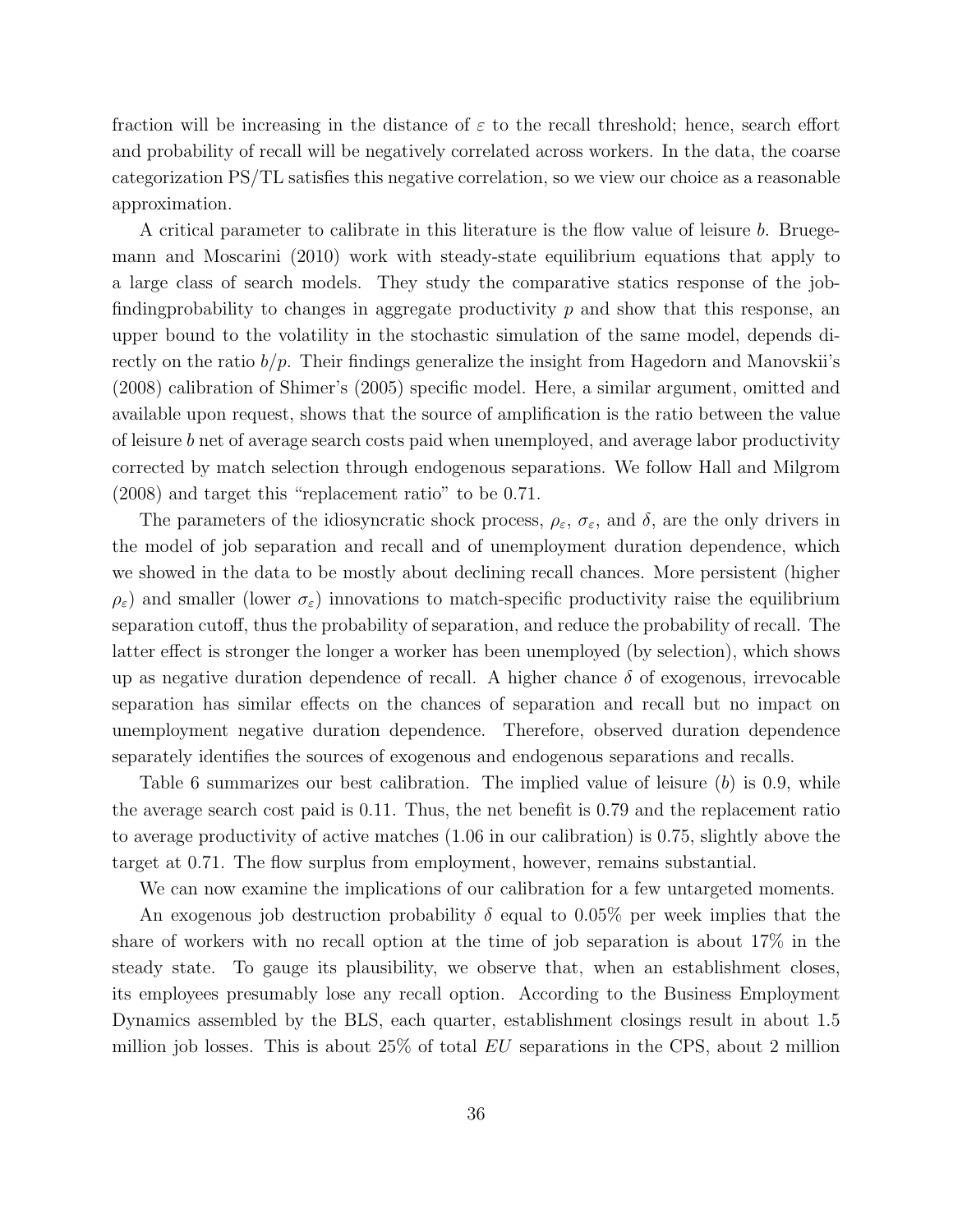|       | Job-Finding | Separation | Recall | Search | Replacement |
|-------|-------------|------------|--------|--------|-------------|
|       | Prob.       | Prob.      | Rate   | Prob.  | Ratio       |
| Model | ).291       | 9.014      | 0.499  | 0.791  | 0.75        |
| Data  | ).277       | 0.014      | 0.464  | 0.800  | 0.71        |

Table 7: First moments in the model steady-state equilibrium and empirical targets

Sample period for CPS-based measures is 1990-2014.

per month, thus 6 million per quarter. Some of the workers affected by closings may not be part of the EU inflow because they either are reassigned to a different establishment owned by the same firm, find another job right away, or drop out of the labor force.

Our calibrated idiosyncratic productivity process (in logs) has persistence 0.97 monthly, meaning 0.7 annually, and a standard deviation of innovations equal to 3.5% monthly, 8% annual, and 14% ergodic. The employer-level (log) TFP estimated by Foster et al. (2008) has exactly the same persistence, 0.7 annual, and higher volatility, 21\% over 5 years. Given possible sources of measurement error, we find this to be in the ballpark; that is, our model does not require implausibly volatile or transient measures of productivity.

The implied average contact rate of new vacancies per unit of search effort, namely of a full-time job searcher (s = 1), which is  $\overline{\theta} \overline{q} = \overline{q}$  given the normalization  $\overline{\theta} = 1$ , equals 6.7% per week. Combined with an 80% probability of accepting a new match, in the calibrated model the probability for a vacancy of hiring a new worker from unemployment is about 5% per week, or 20% per month. This is only about one quarter of the 80% average vacancyfilling probability measured in the Job Openings and Labor Turnover Survey (JOLTS). Three differences in definitions can help to explain this discrepancy. First, our notion of a vacancy does not coincide with JOLTS's: the model's cyclical dynamics do not depend on the scale in which we measure vacancies, and for that reason we normalized it to equal steady state unemployment ( $\bar{\theta} = 1$ ). If we rescale vacancies in the model to match  $\bar{\theta} = 0.5$ , which is roughly the average ratio between the number of vacancies from JOLTS and the number of unemployed workers in the CPS during 2001-2016, then the implied job-filling rate by new workers in the model doubles to 40% per month. Second, the model's predictions concern the rate at which workers join new firms, while hires in JOLTS include recalls, about one-third of all hires from non-employment, according to our evidence in Table A.4. This correction reduces the JOLTS-filling rate by one-third, to 53%, much closer to our 40%. Finally, hires in JOLTS also include those from non-participation and from other firms, which are outside of the scope of the model. Job-to-job transitions alone account for about half of all hires, based on evidence from the CPS and the SIPP. If we exclude those hires from the numerator of the JOLTS job-filling rate, presumably we should also discount a share of open vacancies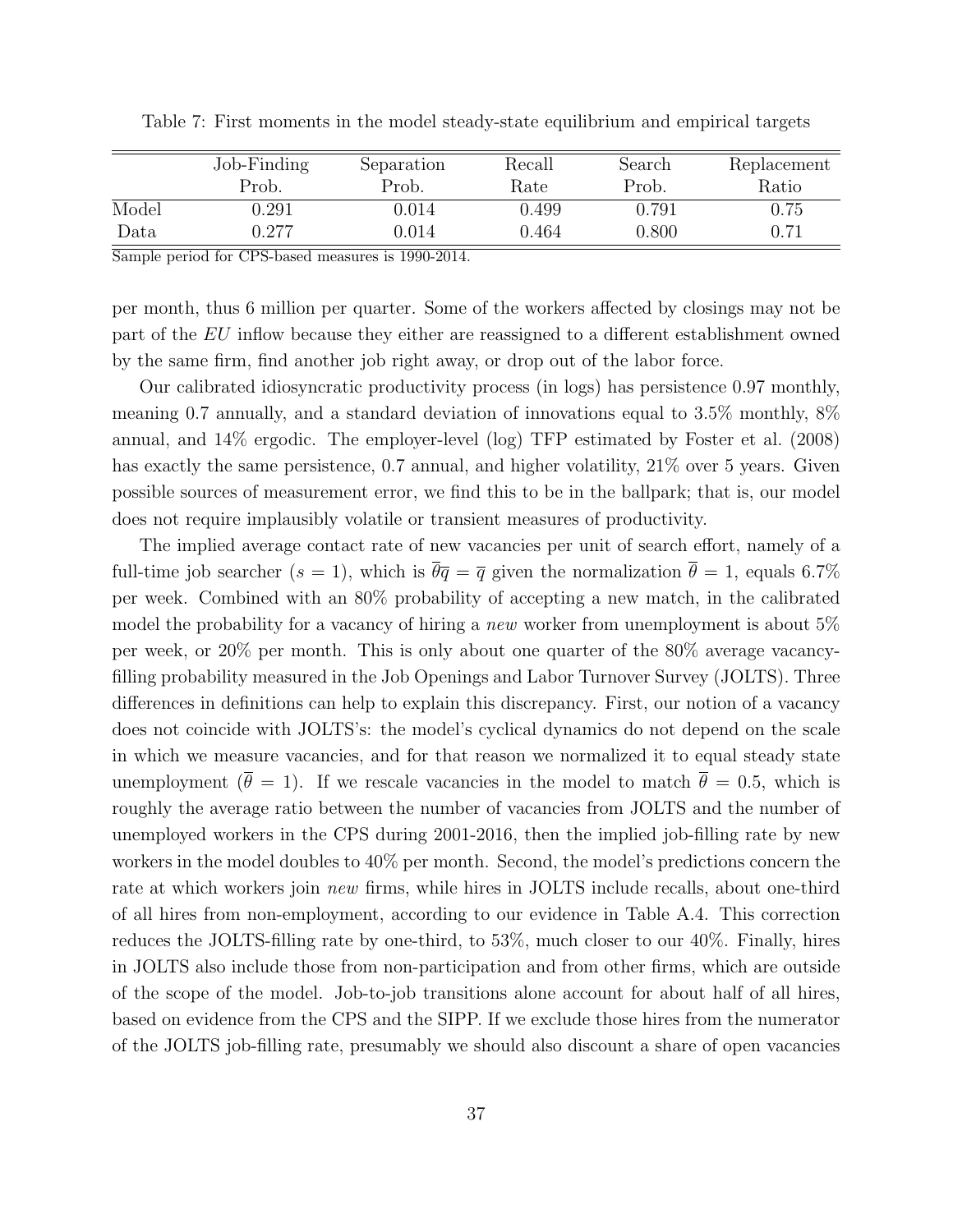|                             | Overall Hires | Recalls | New Hires   |
|-----------------------------|---------------|---------|-------------|
| Mean<br>duration<br>months. |               | 2.80    |             |
| Hazard rate at month 1      | 0.346         | ).204   | .142        |
|                             | 0.318         | 0.169   | 0.148       |
|                             | ${0.290}$     | 0.139   | $\rm 0.150$ |
|                             | $0.274\,$     | 0.124   | 0.151       |
| G                           | $0.264\,$     |         | 0.154       |
|                             |               |         |             |

Table 8: Mean unemployment duration and hazard rates in the model s.s. equilibrium

The empirical counterparts are in Table 4 and Figure 1. Note that Figure 1 includes those who drop out of the labor force, whereas the calibration targets are hazard rates of the EUE sample.

in the denominator, by an amount which is difficult to assess without a model.

Tables 7 and 8 report the fit of the model. Quantitatively, this simple calibration with a parsimonious idiosyncratic process does a remarkable job at fitting both targeted and non-targeted empirical moments.

#### 7.2 Cyclical properties of the model

We now examine the cyclical properties of the model's equilibrium. To calibrate the aggregate productivity process p, we assume that, conditional on an arrival at Poisson rate  $\lambda_p=1/13$ , it follows an AR(1) process in logs. We calibrate the innovations' serial correlation at 0.97 and standard deviation at 0.008 in order to replicate the cyclical properties of Average Labor Productivity (ALP), including the "cleansing" effect of recessions. To measure ALP, we follow Shimer (2005) and use "output per job in the nonfarm business sector" from the BLS (series PRS85006163) over the same sample period (1990-2014), as in the case of the CPS transition rate series discussed above. The cyclical component is measured by its logged and HP filtered series with smoothing parameter of  $10<sup>5</sup>$ . Rather than calibrating the aggregate driving process to a specific series, such as the Solow residual or identified monetary policy shocks, we take this agnostic view, because our model features a single aggregate shock, while in the data there are several. To facilitate comparison with the literature, we target ALP, but in our model this is an endogenous object. Our focus is on comovement and amplification of labor market variables, not on the origin of aggregate economic fluctuations. We measure comovement, both in the data and in the model, with the semi-elasticity (regression coefficient) of each relevant variable on unemployment rather than the unconditional correlation between the two, which is contaminated in the data by additional shocks.

The main goal of our modeling exercise is to understand the impact of the recall option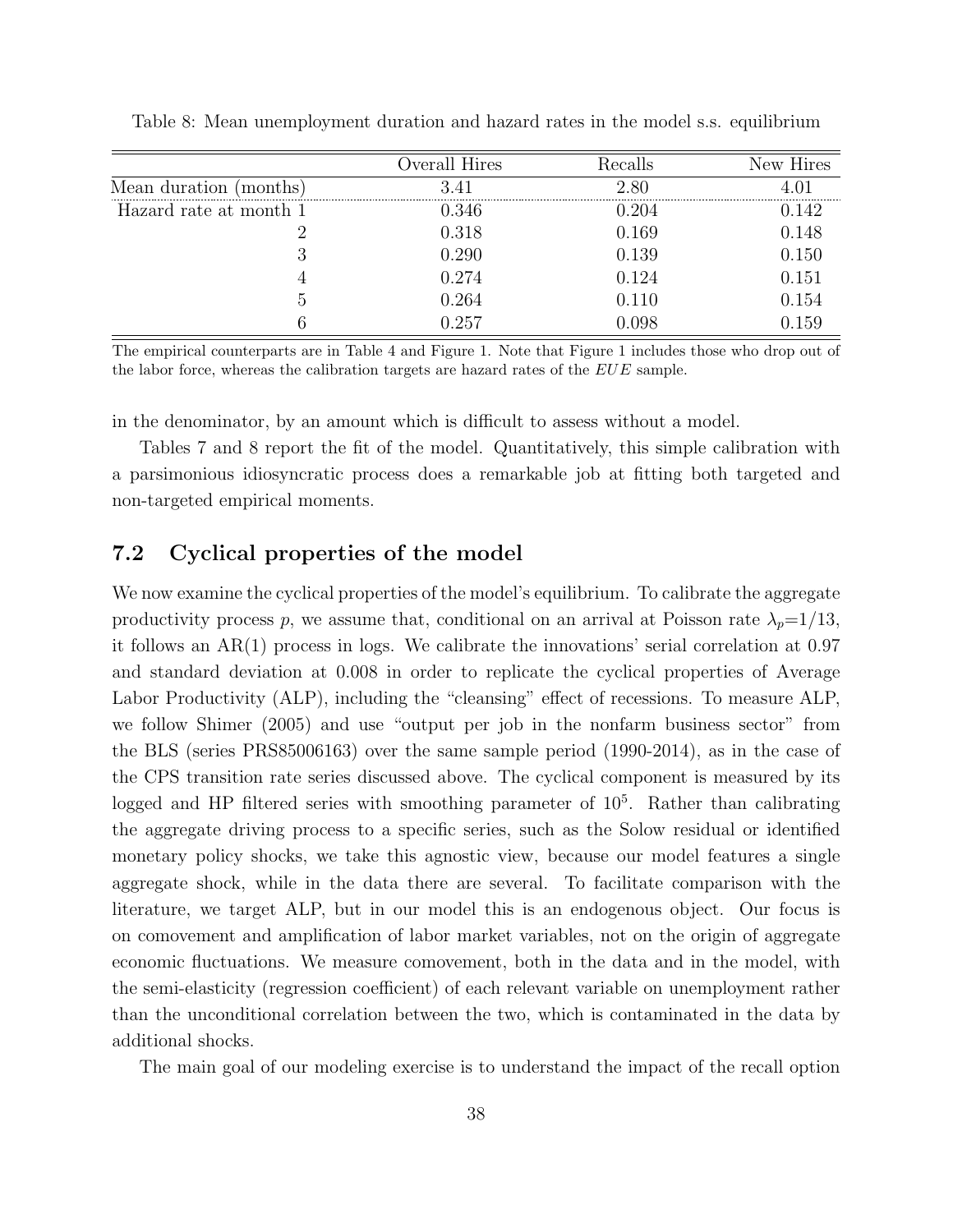| Model          | Search                |                        | Separation | Job-Finding                  | Measured         | Recall |
|----------------|-----------------------|------------------------|------------|------------------------------|------------------|--------|
|                | $\gamma_{\text{ost}}$ |                        | Prob.      | $\mathcal{P}_{\text{rob}}$ . | <b>Tightness</b> | Rate   |
| Recall         | Yes                   | $0.016\,$              | 0.152      | 0.088                        | 169              | J 068  |
|                | No                    | በ በ17                  | ).095      | 0.040                        | 1.066            |        |
|                | res                   | 017                    | LO87       | 0.106                        |                  |        |
| MP             | Nο                    | $\,0.018\,$            | 1.061      | 0.041                        | 072 ا            |        |
| Data           |                       | 016                    |            | 145                          | 350              |        |
| $\sqrt{1 + r}$ |                       | $\cdot$ 1<br>$\cdot$ . | $\bullet$  |                              |                  |        |

Table 9: Standard deviations in the model stochastic equilibrium and empirical targets

"Measured" tightness equals the ratio between vacancies and unemployment.

on aggregate labor market fluctuations. To this end, we also present results from versions of the model where we remove search effort and/or recall. We label the model without recall"MP," essentially identical to Mortensen and Pissarides (1994) with the only difference that we also allow for an interesting acceptance margin, as in Pissarides (1985), while in Mortensen and Pissarides (1994) all new matches are acceptable.<sup>18</sup> We re-calibrate the two versions of the MP model (with and without search effort) in the steady state by targeting the average job-finding probability and separation probability. These two moments alone are insufficient to identify all parameters. For example, the values of both  $\delta$  and  $\sigma_{\varepsilon}$  govern EU separations. In our benchmark model in which shocks to  $\varepsilon$  keep hitting even after separation, these two parameters also determine the frequency and duration dependence of recall. In the MP model, we keep the calibration of our benchmark model and only modify three parameters, which speak directly to these two moments:  $\sigma_{\varepsilon}$ , the scale parameter of the matching function  $\mu$ , and the vacancy posting cost  $\kappa$ . We also reset the value of leisure b to maintain our target replacement ratio. When introducing search effort in the MP model, we recalibrate the scale of its cost function to target the share of PS with average search effort, as in our recall model. We report in the Appendix the resulting values of the parameters for these calibrated models without recall. Finally, we compute their stochastic equilibrium in response to the same sequence of aggregate shocks as the benchmark model with recall and search effort.

We log and HP-filter (with parameter  $10<sup>5</sup>$ ) all time series, empirical and model-generated, sampled quarterly. Tables 9 and 10 present the standard deviations of the series and their semi-elasticities (regression coefficients) w.r.t. the unemployment rate, in the Recall models, MP models, and the empirical data.

<sup>18</sup>This exercise is of independent interest, as the first quantitative exploration of business cycles in a canonical search-and-matching model simultaneously featuring endogenous rates of match contact, acceptance, and separation. See Fujita and Ramey (2012) for the cyclical properties of various versions of the Mortensen and Pissarides (1994) model, where new matches are always accepted.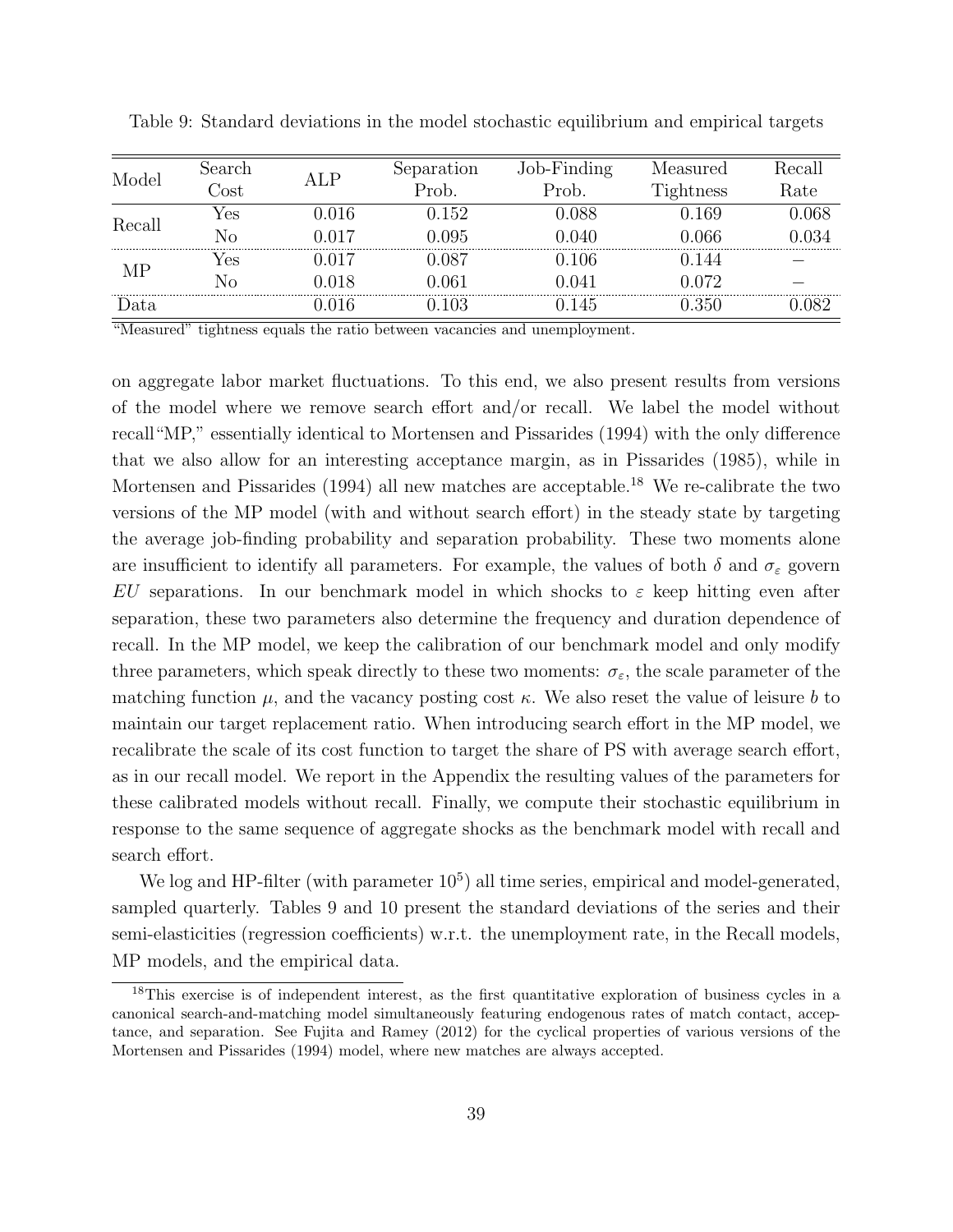Both the recall option and search effort amplify countercyclical fluctuations in the probability of endogenous separation. In our benchmark model with recall and search effort, the volatility of the unemployment rate (not shown) is 0.199, comparable to its empirical counterpart. This happens, however, in part for the wrong reason: the separation probability into unemployment is 1.5 times as volatile in the model (first row) as in the data (last row), while close to the opposite is true for the overall job-finding probability. Given that our calibration does not target aggregate second moments, this result is not surprising. On the other hand, the MP model without recall and search effort (fourth row), which is the natural term of comparison, underestimates by much more the volatility of both job-finding and separation probabilities, and therefore the volatility of the unemployment rate. As we know from Shimer (2005), this MP model does even worse on both dimensions.<sup>19</sup> We conclude that adding to the MP model the recall option, in a way that is consistent with our empirical evidence, does not fully resolve the unemployment volatility puzzle of Shimer (2005), but it goes in the right direction.

The intermediate models, in the second and third rows of Table 9, reveal that both recall and search effort amplify the volatility of the separation probability, while they have opposite effects on the volatility of the job-finding probability. Removing search effort from the recall model, in the second row of Table 9, improves the volatility of the separation probability, but rolls back any gains in the volatility of the job-finding probability, which is the main focus of the literature. The recall rate as well becomes too stable.

Removing the recall option while leaving search effort (third row of Table 9) reduces the volatility of the separation probability and raises that of the job-finding probability. This MP model without recall but *with* search effort appears to do best and appears to negate the importance of recall and thus our entire exercise. But this version of the MP model is simply a term of comparison with our recall model, useful only to inspect the mechanism. Nothing in the logic of the MP model suggests how to calibrate the cost of search effort, which is critical to this intermediate result. We simply matched the share of unemployed workers who are on PS, as in the recall model, for the sake of comparison. But the TL/PS distinction does not really belong in the MP model, and even the PS share alone provides weak identification for the search technology (for example, our choice to model it as a quadratic cost). Conversely, the TL/PS distinction is natural in the recall model, given the strong empirical correlation between TL and recall (and PS and no recall). In both the SIPP and the CPS, the definition of TL explicitly ties an expectation of recall to the measurement of search effort. Finally, the cyclical volatility of the recall rate (last column of Table 9) provides additional empirical

 $19$ For the separation probability, this is by construction, given that it is assumed to be constant in his model.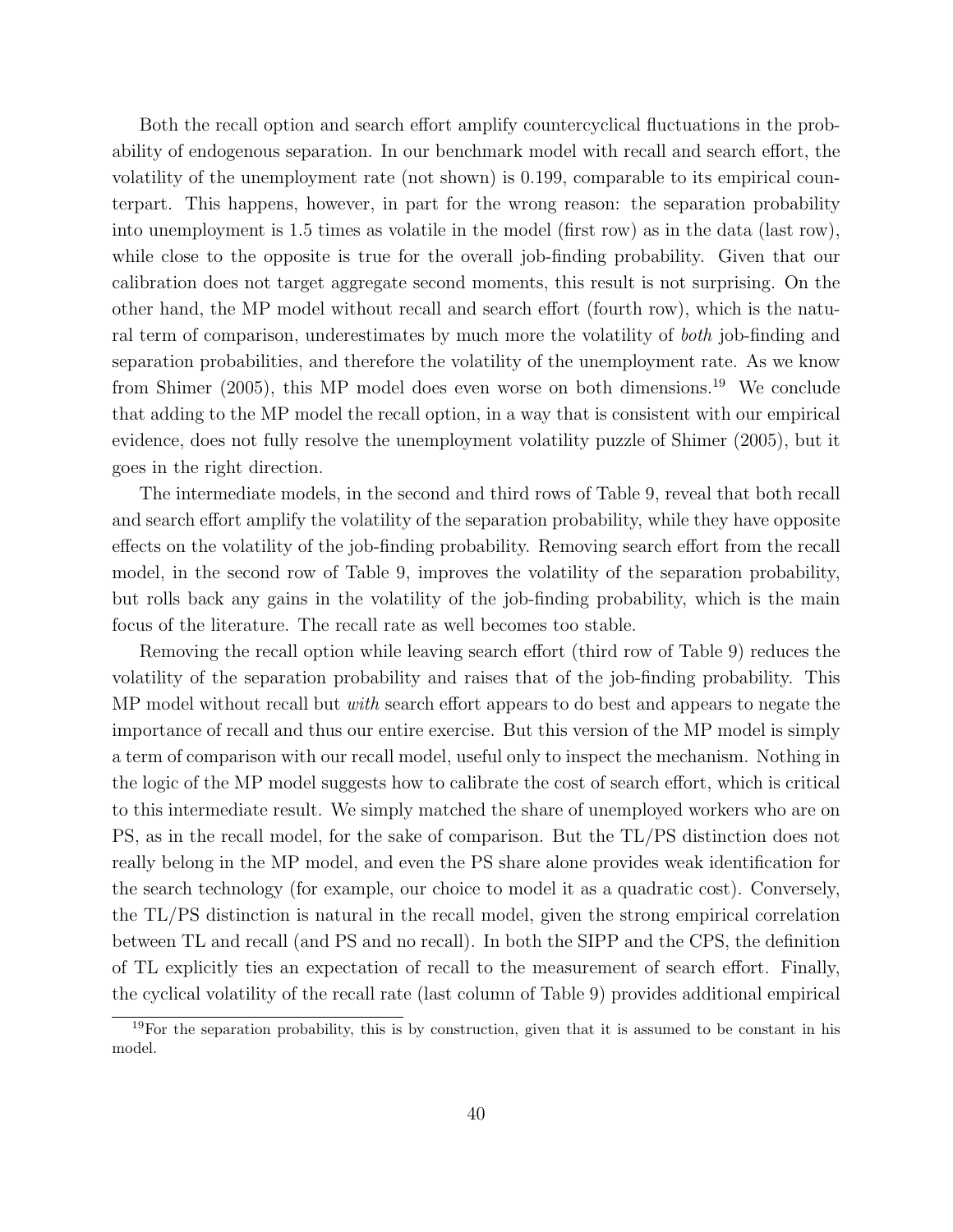| Model  | search | paration<br>5e | $\nu$ -Finding |           | lecal |
|--------|--------|----------------|----------------|-----------|-------|
|        | ЭSt    | Prob.          | 'rob           | Vacancies | Rate  |
| Recall | ∕es    |                |                |           | -252  |
|        | 'N (   | ገ ՋንՐ          | 94             | .458      |       |
| ΜP     | 'es    | 19             | 663            | 199       |       |
|        |        |                | () 501         | 180       |       |
|        |        |                | Ъf             |           |       |

Table 10: Elasticity with respect to unemployment

discipline to evaluate the specification and calibration of the search technology.

In our model, "true" labor market tightness is the ratio of vacancies to aggregate search effort. In the data, we can only observe (the ratio between) vacancies and unemployment. As Shimer (2005) points out, this vacancy/unemployment ratio, "measured" tightness, is roughly 20 times more volatile than ALP (0.35 vs. 0.016 in our data). We can replicate measured tightness in the model. Its volatility is larger, roughly half of the empirical counterpart, in the recall model (0.169) than in the MP model with search effort (0.144).

We now turn to comovement in Table 10. Our benchmark recall model with search effort and its polar opposite MP model without search effort perform similarly. As is clear from the intermediate models, recall and search effort have countervailing effects. The entries in the "Vacancies" column measure the slope of the empirical Beveridge curve. Along this dimension, all models perform poorly, with a wrong, positive sign. The recall model without search effort performs worst, although introducing search effort brings the elasticity down to a level comparable to the two versions of the MP model. This poor fit of the Beveridge curve is a well-known implication of countercyclical separations. The literature has shown that on-the-job search and associated job-to-job transitions overcome this problem (Fujita and Ramey (2012)). The same is likely to apply to the model with recall. Finally, our benchmark model replicates well the mildly countercyclical behavior of the recall rate, which acts as a stabilizer of total hires. This effect is due mostly to search effort, which falls in a recession, making recall a more likely outcome of unemployment.

#### 7.3 Discussion

We now interpret our quantitative results. Table 11 provides additional informative moments. First, why does the recall option amplify the volatility of separations? When deciding whether to separate, a firm is concerned that the mothballed worker may find another job and become unavailable for recall. This concern is stronger in expansions, when both search effort and the probability of contacting new vacancies rise, and hence a firm is more reluctant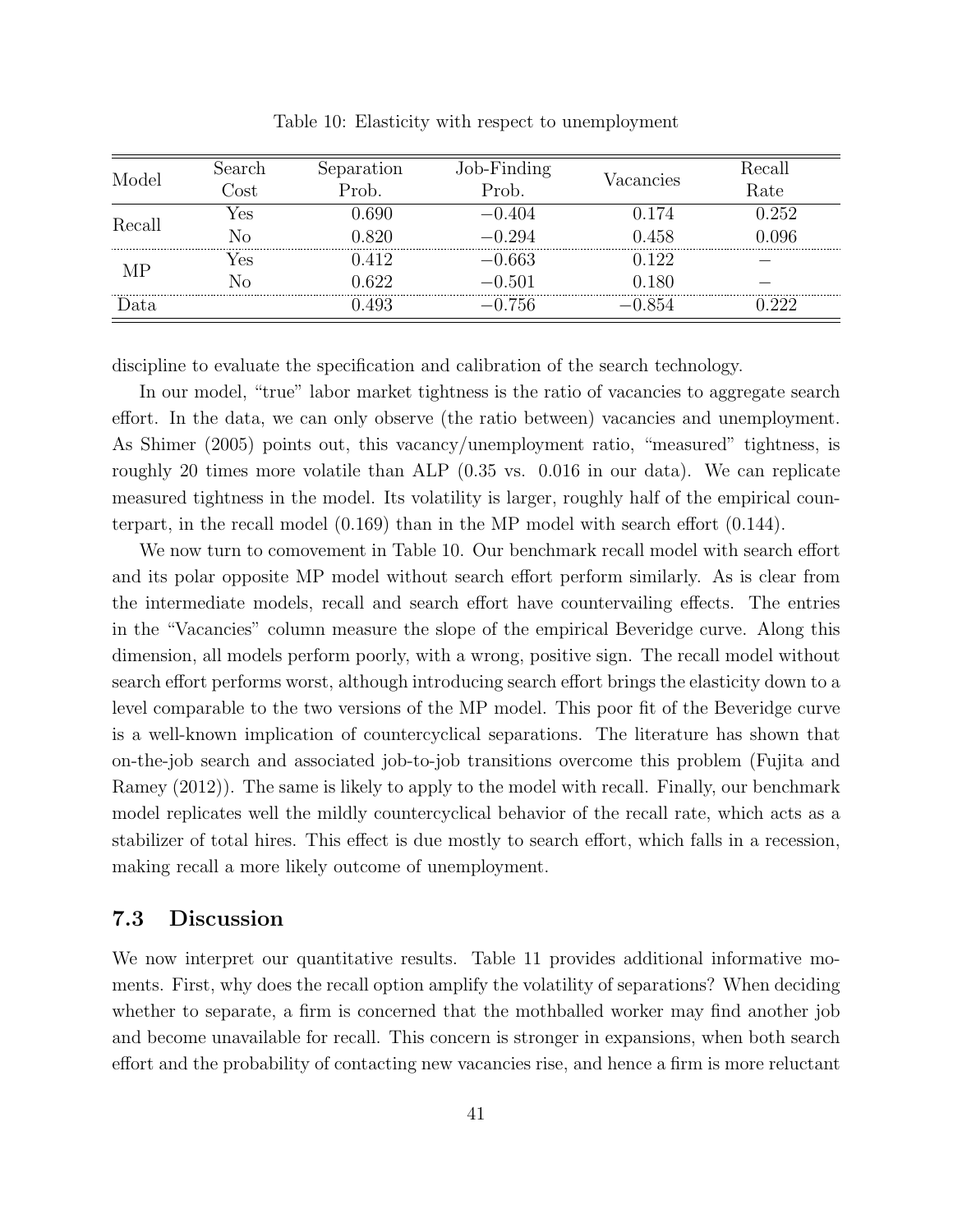| Model  | Search   | Job-Finding Prob. | Search                        | Acceptance | Tightness |
|--------|----------|-------------------|-------------------------------|------------|-----------|
|        | $\cos t$ | New Hires)        | Prob.                         | Prob.      |           |
|        |          |                   | <b>Standard Deviation</b>     |            |           |
|        | Yes      | 0.137             | 0.072                         | 0.034      | 0.098     |
| Recall | Nο       | 0.048             |                               | 0.024      | 0.066     |
|        |          |                   | Elasticity w.r.t Unemployment |            |           |
|        | Yes      | $-0.659$          | $-0.349$                      | $-0.135$   | $-0.476$  |
| Recall | No       | $-0.377$          |                               | $-0.134$   | $-0.542$  |

Table 11: Cyclicality of "new hires" job-finding probability

to separate and hoards even more labor. Conversely, in recessions, a firm is more willing to mothball its unproductive workers, who have nowhere to go. Because the separation cutoff is also the cutoff for the acceptance of new matches, by the same logic, the probability of accepting a new job offer also becomes more cyclically volatile. Intuitively, the ability of the worker to search for other jobs while waiting for a recall and to void the recall option raises the surplus from staying together. This force is stronger in expansions and further encourages firms to post vacancies, as their offers are more likely to be accepted, so (true) tightness also moves more. For all these reasons, the recall option makes the probability of finding new jobs more cyclically volatile. The *total* job-finding probability, however, contains many recalls, which are much more stable, so it is slightly less volatile in the model with recall. Note the interesting tension between model and data: accounting for recalls improves amplification in the model but also makes its task harder by raising the target volatility of the new job-finding probability estimated from the data.

Recall is stable in the model as a result of three, partially opposing forces. First, a positive aggregate shock encourages production: a whole set of unemployed workers is recalled on impact when the economy improves and the separation/acceptance cutoff falls; as the expansion unfolds, some previously unlikely recalls become plausible for idiosyncratic reasons. Second, the quality of idle matches is strongly countercyclical. We compute at each point in time the ratio between the average "shadow" productivity of the unemployed, based on the still-evolving quality of the last match and the actual productivity of the marginal match at the cutoff. The regression coefficient of this ratio with respect to the unemployment rate is positive at 0.015. The intuition behind this cyclical selection is simple. The probability  $\delta$  with which match quality drops permanently to its lowest (zero) value, voiding any recall option, is acyclical, while the endogenous separation probability into the unemployment pool, from which recall is possible, is countercyclical. So, in a recession, a larger fraction of unemployed workers are recallable. Finally, the incentives to search for new jobs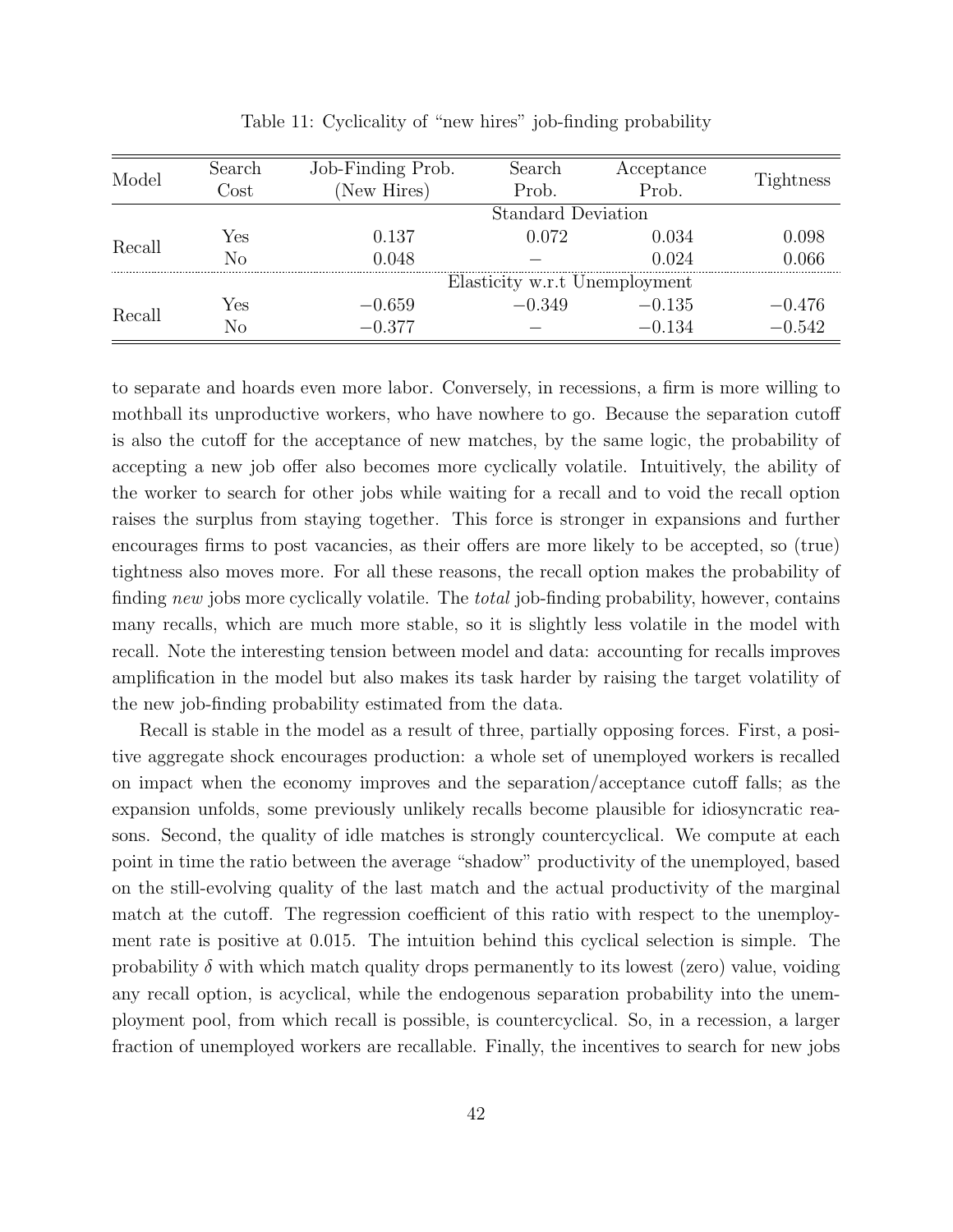are procyclical, while the idiosyncratic shocks leading to recall are acyclical. Therefore, in a recession, separated workers spend much longer being unemployed and are more likely to be available for a recall.

Turning to search effort, it is clearly procyclical: in expansions there are more jobs available, and the return from working is higher. As workers search harder for new vacancies, firms post more of them, so tightness responds strongly to aggregate shocks. Therefore, endogenous search effort amplifies the response of the job-finding probability, both directly and through its effect on vacancy postings. Search effort also raises the volatility of separations, strongly interacting with recall. Without a search effort margin, in an expansion, a firm is less concerned about mothballing a worker who cannot increase his search effort to take advantage of good aggregate conditions; thus, separations decline by less. The opposite is true in a recession.

Whether job search effort by the unemployed is pro- or countercyclical (here meaning negatively or positively correlated with the unemployment rate) is an important issue of difficult empirical resolution. The main stylized fact traditionally cited in this regard is the number of job search methods used by a typical unemployed worker, which increases with the unemployment rate (e.g., Shimer (2004) and an older literature reviewed in Moscarini (2001)); yet, different search methods may differ in efficacy and in intensity of use. Recently, Mukoyama et al. (2017) provided direct evidence, based in part on the American Time Use Survey (ATUS), that unemployed workers search for jobs harder at times of high unemployment. The short time span of the ATUS requires an imputation of time spent on job search, based on observations available only during the single (and special) 2008-2009 recession. On the extensive margin, after recessions non-employment shifts away from non-participants to the unemployed, who search more on average; within unemployment, the composition changes toward the long-term unemployed, who are in the ATUS the most likely to spend longer per day searching for a job when faced with a loose labor market, or with looming expiration of their unemployment benefits. Our model abstracts from the participation margin, and thus the first composition effect is not directly relevant. On the intensive margin, the time that the average unemployed worker reports searching for employment in the ATUS is clearly countercyclical, off a suspiciously low average of less than one hour per day. But within short-term unemployment, which is where recall has bite, the average daily time spent on job search is procyclical (Gomme and Lkhagvasuren (2015)), as in our model.

Finally, in our model, aggregate search effort effectively makes matching efficiency positively correlated with job market tightness. Borowczyk-Martins et al. (2013) point out that, under these circumstances, an OLS regression of the job-finding rate on job market tightness is bound to overestimate the matching function elasticity. They propose and implement a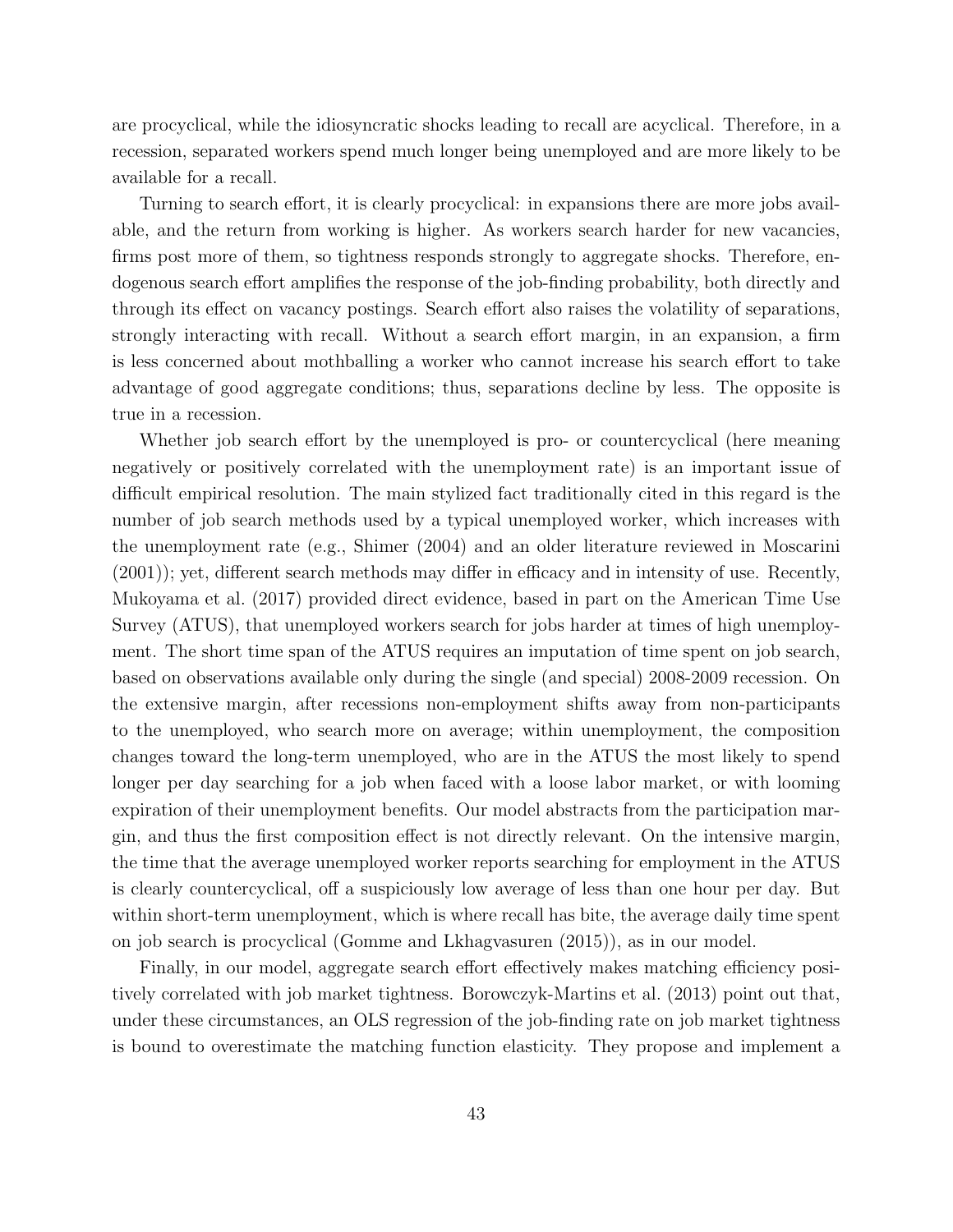GMM procedure to correct for this bias, and indeed find strong evidence that it is positive.

To conclude, all four models fail to replicate the negative correlation between unemployment and vacancies that constitutes the empirical Beveridge curve. This is a well-known feature of search models like Mortensen and Pissarides (1994), where endogenous separations increase in recessions the pool of unemployed workers who are available for a fresh re-match, thus spurring vacancy postings. This effect is never strong enough, however, to make tightness countercyclical. Models of purely exogenous separations like Shimer (2005) do well with the Beveridge curve but miss by construction the remarkable countercyclical volatility of the EU separation probability. As explained, recall amplifies fluctuations in the separation probability, so per se it makes the problem even worse. Search effort, however, compensates, because it is naturally procyclical, so effective aggregate search effort is not as countercyclical as unemployment. The argument that the MP model is mostly about job creation, justifying the simplifying assumption of a constant separation rate, does not apply to our version with recall, where temporary separations directly interfere with new hires. Future research will need to address this interesting tension.

#### 7.4 Alternative calibration

One might argue that an alternative strategy to examine the impact of recall is to change the calibration rather than the model. Based on the idea that recalls are not mediated by a matching function, we can ignore them, and the separations that precede them, altogether when estimating transition rates. We calibrate the canonical search-and-matching MP model by matching the average probability that an unemployed worker finds a *new* job, which is only 15% per month as opposed to 27.7%, and that an employed worker is permanently separated into unemployment, 0.9% per month as opposed to 1.4%.

This different steady-state calibration hardly affects the model's ability to amplify aggregate shocks. The implied elasticity of measured job market tightness to unemployment changes only by a tiny amount, from 3.63 to 3.70. These values double the 1.78 obtained by Shimer (2005), because the value of  $b/p$  is nearly doubled in our calibration, but are still much too low, in line with the low volatility of the job-finding probability in our stochastic MP model with no search effort. The reason for this invariance result can be traced to the properties of the standard model. As the literature made clear, the amplification of aggregate shocks in the MP model can be bound above by performing comparative statics on its steady-state equilibrium. Shimer (2005) calculates the elasticity of the steady-state job-finding probability  $\phi(\theta)$  with respect to aggregate labor productivity p to be, in our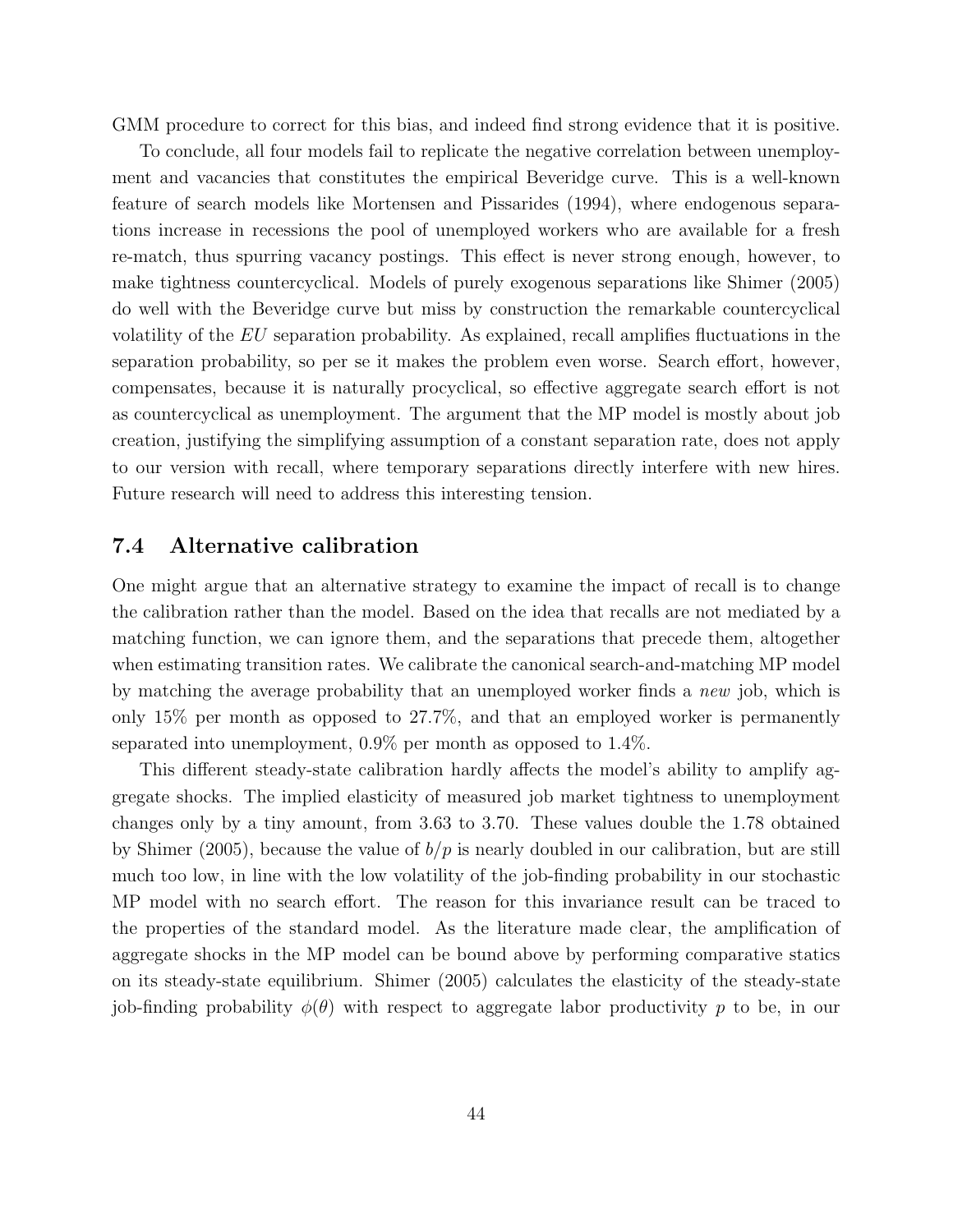notation:

$$
\frac{1}{1-b/p} \cdot \frac{r+\delta+\beta\phi(\theta)}{(r+\delta)(1-\alpha)+\beta\phi(\theta)}.
$$

The second fraction is always close to one as long as the bargaining share  $\beta$  is non-negligible, because the empirical job-finding probability  $\phi(\theta)$  is always, even in our alternative calibration, an order of magnitude larger than  $r + \delta$ . Simply put, in the U.S. economy, it is much easier to find a job than to lose one, and in fact easy enough to make discounting irrelevant.

We conclude that, in order to make quantitative progress in our understanding of cyclical unemployment, our new evidence on recall must be incorporated in the model and not only in the calibration targets. Recall is not only a matter of measurement but also a matter of incentives, for firms to mothball their workers and for workers to search for a new jobs, both of which change over the business cycle.

### 8 Conclusions

In this paper, we document that U.S. workers who separate from their jobs have a surprisingly high probability of going back to the same employer and that the share of such recalls out of all hires from unemployment is countercyclical. Recalls involve mostly workers on temporary layoff but also many permanently separated workers. Recall is more likely the longer the worker had spent at that employer before separation and is associated with dramatically different outcomes in terms of unemployment duration (both the level and shape of the exit hazard) and post-re-employment attachment. Recalls are relatively stable over the business cycle, so that the hazard rate of exit from unemployment to new jobs is even more volatile than previously estimated. A relatively modest modification to the canonical Mortensen and Pissarides (1994) model of unemployment, embedded in a business-cycle framework, captures well these empirical patterns through selection of workers to be recalled. Recall, through its effect on expectations and job search effort, amplifies the business-cycle volatility of the average job-finding and separation probabilities.

We believe that these findings cast our knowledge of the aggregate labor market under a different light. In future work we will explore the implications of our empirical findings for the importance of firm- and occupation-specific human capital. We will also revisit more deeply, under the lens of our new stochastic search-and-matching model with recall, classic questions in this field, such as the unobserved heterogeneity between short- and long-term unemployment, and the implications of establishment closings on earnings prospects of the displaced workers who lose the recall option.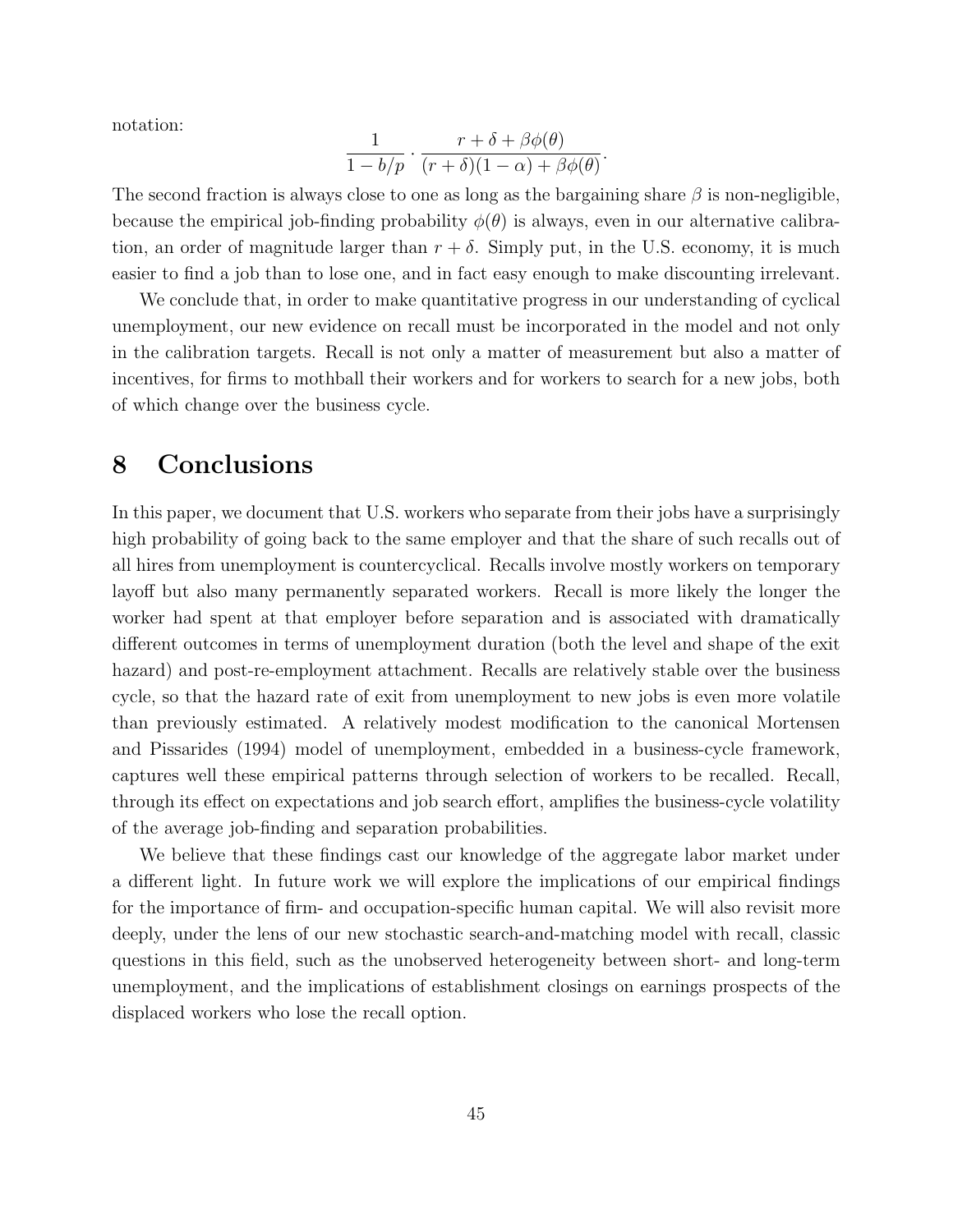## References

- Abowd, John, Bryce Stephens, Lars Vilhuber, Fredrik Andersson, Kevin McKinney, Marc Roemer, and Simon Woodcock, "The LEHD Infrastructure Files and the Creation of the Quarterly Workforce Indicators," in Timothy Dunne, Bradford Jensen, and Mark Roberts, eds., Producer Dynamics: New Evidence from Micro Data, University of Chicago Press, 2009, chapter 5, pp. 149–230.
- Ahn, Hie Joo and James D. Hamilton, "Heterogeneity and Unemployment Dynamics," 2015. Unpublished Manuscript, UC San Diego.
- Alba-Ramirez, Alfonso, Jose Arranz, and Fernando Munoz-Bullon, "Exits from unemployment: Recall or new job," *Labour Economics*, 2007,  $14$  (5), 788 – 810.
- Alvarez, Fernando and Robert Shimer, "Search and Rest Unemployment," Economet $rica, 2011, 79(1), 75-122.$
- Bils, Mark, Yongsung Chang, and Sun-Bin Kim, "Worker Heterogeneity and Endogenous Separations in a Matching Model of Unemployment Fluctuations," American Economic Journal: Macroeconomics, 2011, 3, 128–154.
- Borowczyk-Martins, Daniel, Gregory Jolivet, and Fabien Postel-Vinay, "Accounting for Endogeneity in Matching Function Estimation," Review of Economic Dynamics, 2013, 3 (16), 440–451.
- Bound, John, Charles Brown, and Nancy Mathiowetz, "Measurement Error in Survey Data," in Heckman J.J. and Leamer E.E., eds., Handbook of Econometrics, 1 ed., Vol. 5, Elsevier, 2001, chapter 59, pp. 3705–3843.
- Bruegemann, Bjorn and Giuseppe Moscarini, "Rent Rigidity, Asymmetric Information, and Volatility Bounds in Labor Markets," Review of Economic Dynamics, 2010, 13, 575–596.
- Elsby, Michael, Ryan Michaels, and Gary Solon, "The Ins and Outs of Cyclical Unemployment," American Economic Journal: Macroeconomics, 2009, 1 (1), 84–110.
- Fallick, Bruce and Keunkwan Ryu, "The Recall and New Job Search of Laid-Off Workers: A Bivariate Proportional Hazard Model with Unobserved Heterogeneity," Review of Economics and Statistics, 2007, 89 (2), 313–323.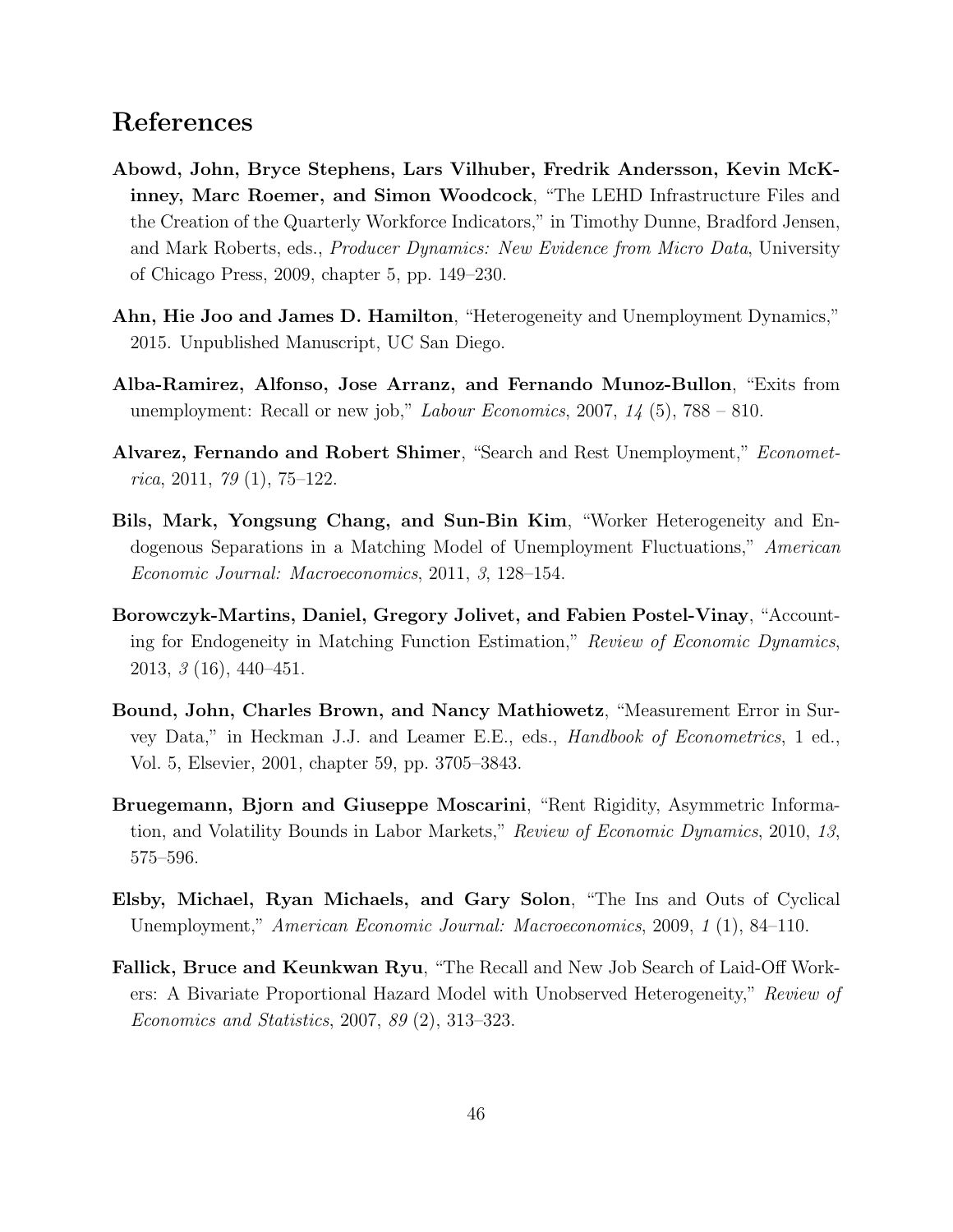- Fernandez-Blanco, Javier, "Labor Market Equilibrium with Rehiring," International Economic Review, 2013, 54 (3), 885–914.
- Foster, Lucia, John Haltiwanger, and Chad Syverson, "Reallocation, Firm Turnover, and Efficiency: Selection on Productivity or Profitability?," American Economic Review, 2008, 98 (1), 394–425.
- Fujita, Shigeru, "The Beveridge Curve, Job Creation, and the Propagation of Shocks," 2003. Unpublished Manuscript, UC San Diego.
- and Garey Ramey, "Exogenous versus Endogenous Separation," American Economic Journal: Macroeconomics, 2012, 4 (4), 68–93.
- and Giuseppe Moscarini, "Recall and Unemployment," 2013. NBER WP 19640.
- Gomme, Paul and Damba Lkhagvasuren, "Worker Search Effort as an Amplification Mechanism," Journal of Monetary Economics, 2015, 76 (October), 106–122.
- Groshen, Erica and Simon Potter, "Has Structural Change Contributed to a Jobless Recovery?," Current Issues in Economics and Finance, 2003, 9 (8).
- Hagedorn, Marcus and Iourii Manovskii, "The Cyclical Behavior of Equilibrium Unemployment and Vacancies Revisited," American Economic Review, 2008, 98 (4), 1692–1706.
- Hall, Robert E. and Paul R. Milgrom, "The Limited Influence of Unemployment on the Wage Bargain," American Economic Review, 2008, 98 (4), 1653–1674.
- Hornstein, Andreas, "Accounting for Unemployment: The Long and Short of It," 2012. Federal Reserve Bank of Richmond Working Paper No. 12-7.
- Jansson, Fredrik, "Rehires and Unemployment Duration in the Swedish Labour Market: New Evidence of Temporary Layoffs," Labour, 2002, 16 (2), 311–345.
- Katz, Lawrence, "Layoffs, Recall, and the Duration of Unemployment," 1986. NBER Working Paper 1825.
- and Bruce Meyer, "Unemployment Insurance, Recall Expectations, and Unemployment Outcomes," Quarterly Journal of Economics, 1990, 105 (4), 973–1002.
- Kodrzycki, Yolanda, "Using Unexpected Recalls to Examine the Long-Term Earnings Effects of Job Displacement," 2007. Federal Reserve Bank of Boston WP No. 07-02.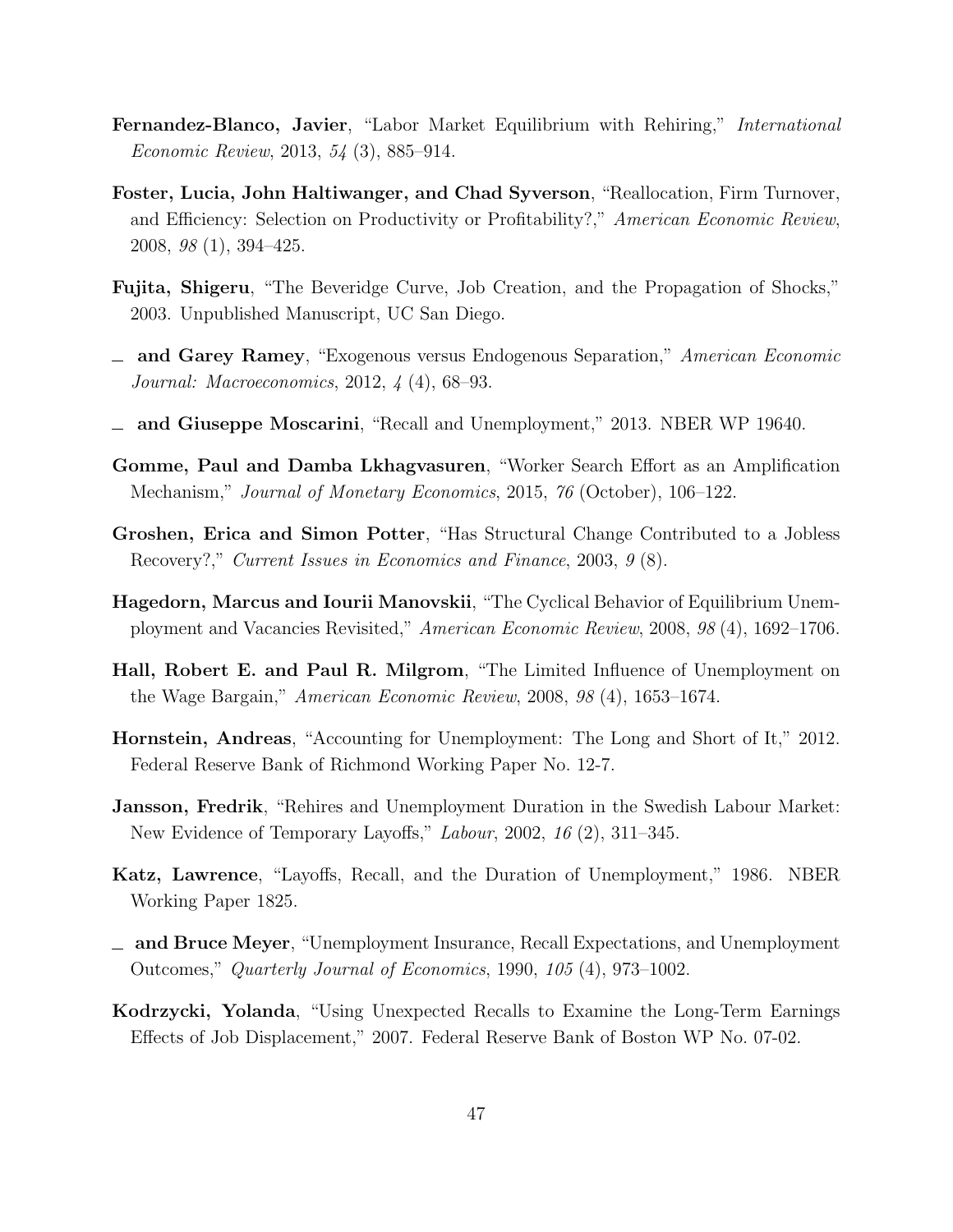- Kroft, Kory, Fabian Lange, and Matthew Notowidigdo, "Duration Dependence and Labor Market Conditions: Evidence from a Field Experiment," Quarterly Journal of Economics, 2013, 128 (3), 1123-1167.
- Lilien, David, "The Cyclical Pattern of Temporary Layoffs in United States Manufacturing," Review of Economics and Statistics, 1980, 62 (1), 24–31.
- Mortensen, Dale and Christopher Pissarides, "Job Creation and Job Destruction in the Theory of Unemployment," Review of Economic Studies, 1994, 61 (3), 397–415.
- Moscarini, Giuseppe, "Excess Worker Reallocation," Review of Economic Studies, 2001, 58 (3), 593–612.
- $\equiv$  and Kaj Thomsson, "Occupational and Job Mobility in the US," Scandinavian Journal of Economics, 2007, 109 (4), 807–836.
- Mukoyama, Toshihiko, Christina Patterson, and Aysegul Sahin, "Job Search Behavior over the Business Cycle," American Economic Journal: Macroeconomics, 2017, forthcoming.
- Nekoei, Arash and Andrea Weber, "Recall Expectations and Duration Dependence," American Economic Review Papers and Proceedings, 2015, 105 (5), 142–46.
- Pissarides, Christopher, "Short-Run Equilibrium Dynamics of Unemployment, Vacancies, and Real Wages," American Economic Review, 1985, 75 (4), 676–690.
- $\Box$ , Equilibrium Unemployment Theory, 2nd edition ed., MIT Press, 2000.
- Shimer, Robert, "Search Intensity," 2004. Unpublished manuscript, University of Chicago.
- $\Box$ , "The Cyclical Behavior of Equilibrium Unemployment and Vacancies," American Economic Review, 2005, 95 (1), 25–49.
- , "On-the-Job Search and Strategic Bargaining," European Economic Review, 2006, 50 (4), 811–830.
- $\Box$ , "Reassessing the Ins and Outs of Unemployment," Review of Economic Dynamics, 2012, 15, 127–148.
- Slud, Eric and Leroy Bailey, "Estimation of Attrition Biases in SIPP," ASA Proceedings Survey Research Methods, 2006, pp. 3713–3720.
- Stinson, Martha, "Technical Description of SIPP Job Identification Number Editing in the 1990-1993 SIPP Panels," July 2003. Unpublished Manuscript.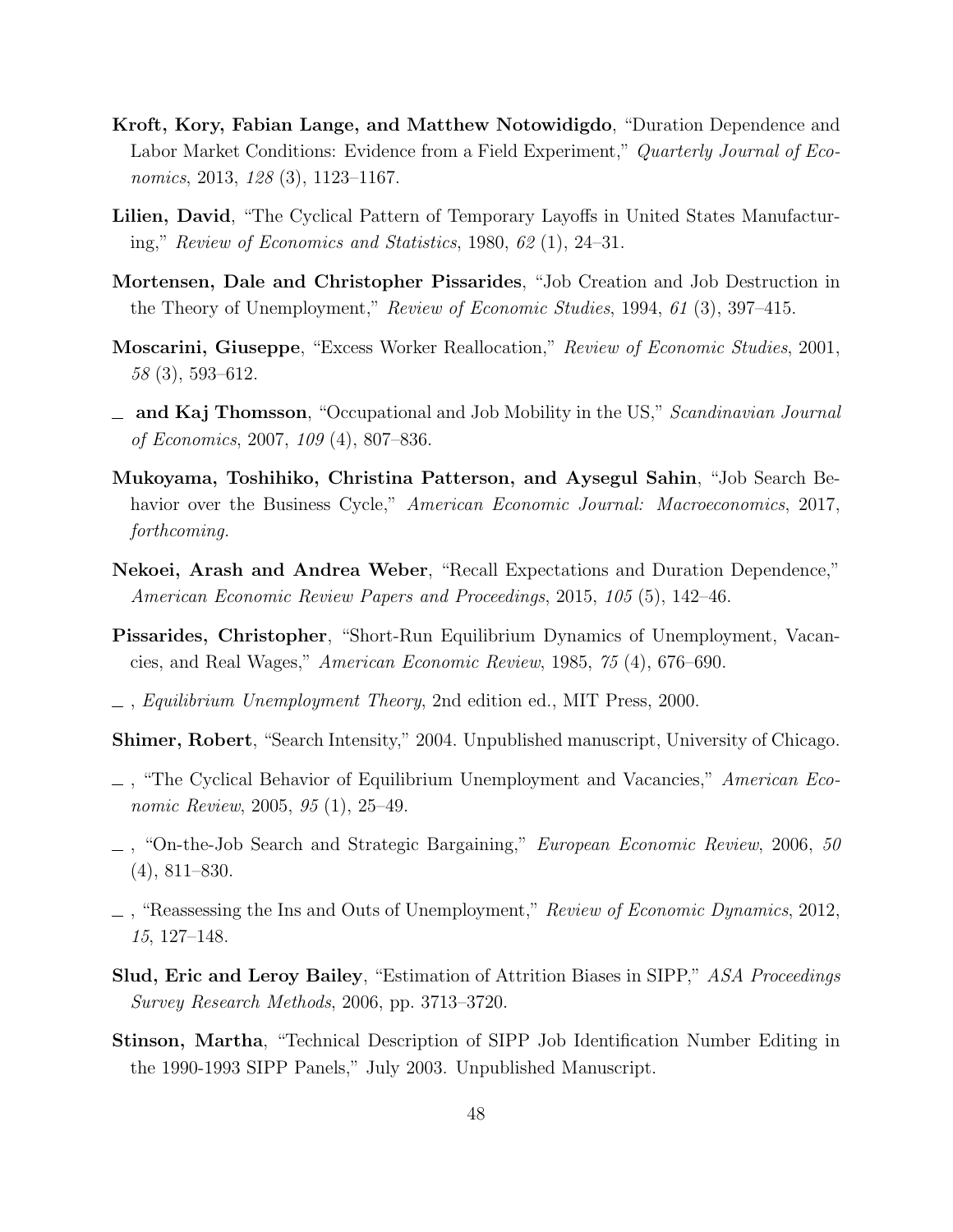# Appendices (not for publication)

## A Supplementary evidence from the SIPP

Table A.1 summarizes the time span covered by each panel. For the 2008 panel, we use the data up to wave 15.

| Panel | Number   | Number of      | First Reference |
|-------|----------|----------------|-----------------|
|       | of Waves | Months Covered | Month           |
| 1990  | 8        | 32             | Oct. 1989       |
| 1991  | 8        | 32             | Oct. 1990       |
| 1992  | 9        | 36             | Oct. 1991       |
| 1993  | 9        | 36             | Oct. 1992       |
| 1996  | 12       | 48             | Dec. 1995       |
| 2001  | 9        | 36             | Oct. 2000       |
| 2004  | 12       | 48             | Oct. 2003       |
| 2008  | 16       | 64             | May 2008        |

Table A.1: Coverage of SIPP panels

Each wave (interview) covers a four-month period.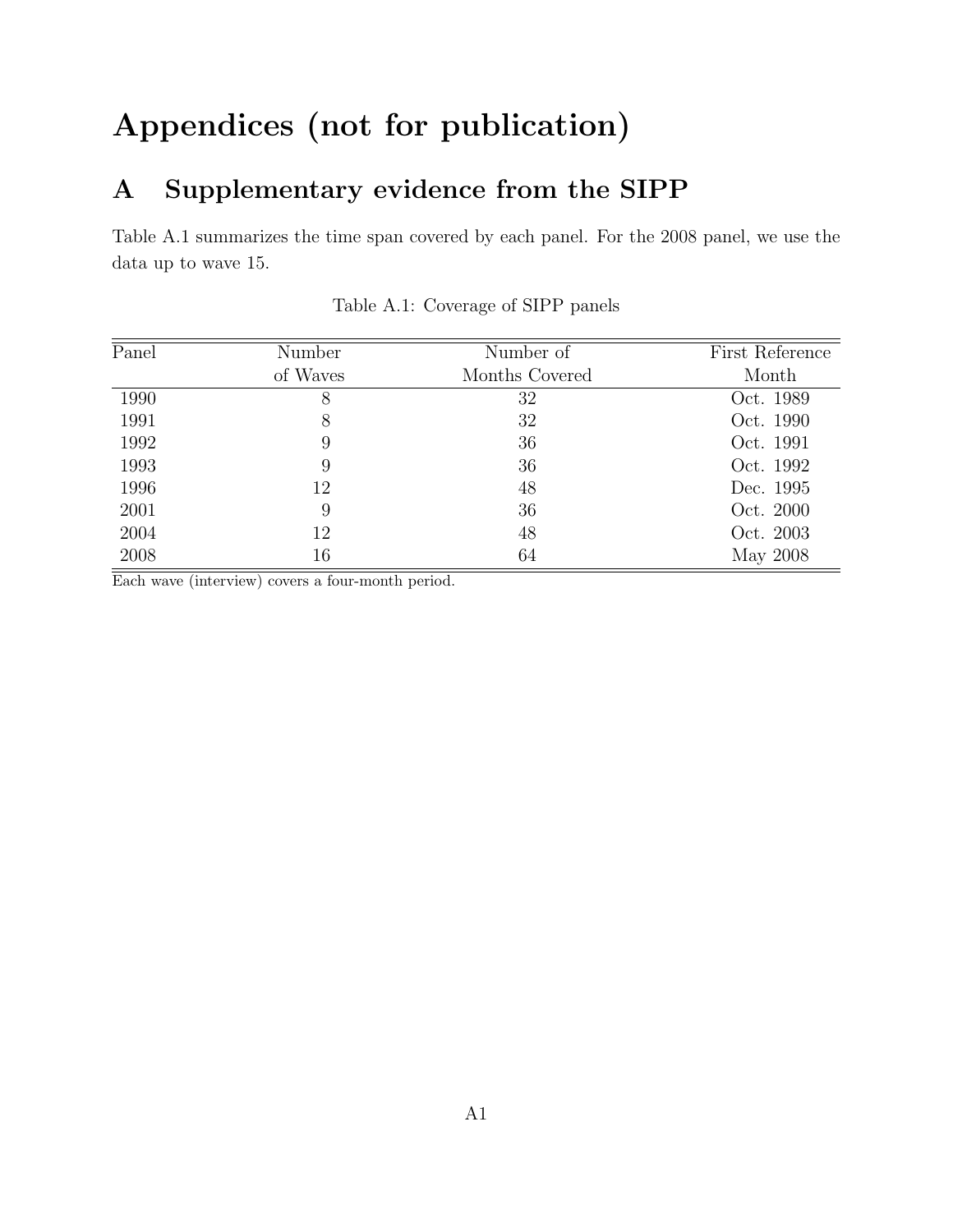## A.1 Additional facts about recall

Table A.2 presents recall rates by demographic groups for  $E\rlap{\,/}E E$  spells in the SIPP 1990-1993 panels.

| Table A.2: Recall rates by observable characteristics: $E \cancel{E} E$ spells, 1990-1993 panels |  |  |
|--------------------------------------------------------------------------------------------------|--|--|
|                                                                                                  |  |  |

|                                | Mean         | S.E.    |
|--------------------------------|--------------|---------|
|                                | Recall Rates | of Mean |
| Age                            |              |         |
| $16 - 24$                      | 0.293        | 0.007   |
| $25 - 54$                      | 0.459        | 0.007   |
| $55 -$                         | 0.626        | 0.016   |
| Gender                         |              |         |
| Male                           | 0.414        | 0.007   |
| Female                         | 0.406        | 0.007   |
| Education                      |              |         |
| Less than High School          | 0.414        | 0.009   |
| High School                    | 0.439        | 0.008   |
| Some College                   | 0.369        | 0.008   |
| College or Higher              | 0.422        | 0.012   |
| <b>Union Membership</b>        |              |         |
| Non-Union                      | 0.380        | 0.005   |
| Union                          | 0.651        | 0.014   |
| Industry                       |              |         |
| Durable Goods Manufacturing    | 0.521        | 0.016   |
| Nondurable Goods Manufacturing | 0.448        | 0.019   |
| Construction                   | 0.495        | 0.016   |
| Retail/Wholesale Services      | 0.302        | 0.009   |
| Other Services                 | 0.426        | 0.007   |

Source: SIPP, 1990-1993 panels. Share of recalls in  $EFE$  spells where separations occur in the first three waves (12 months) of each panel; "Other Services" category includes all other industries.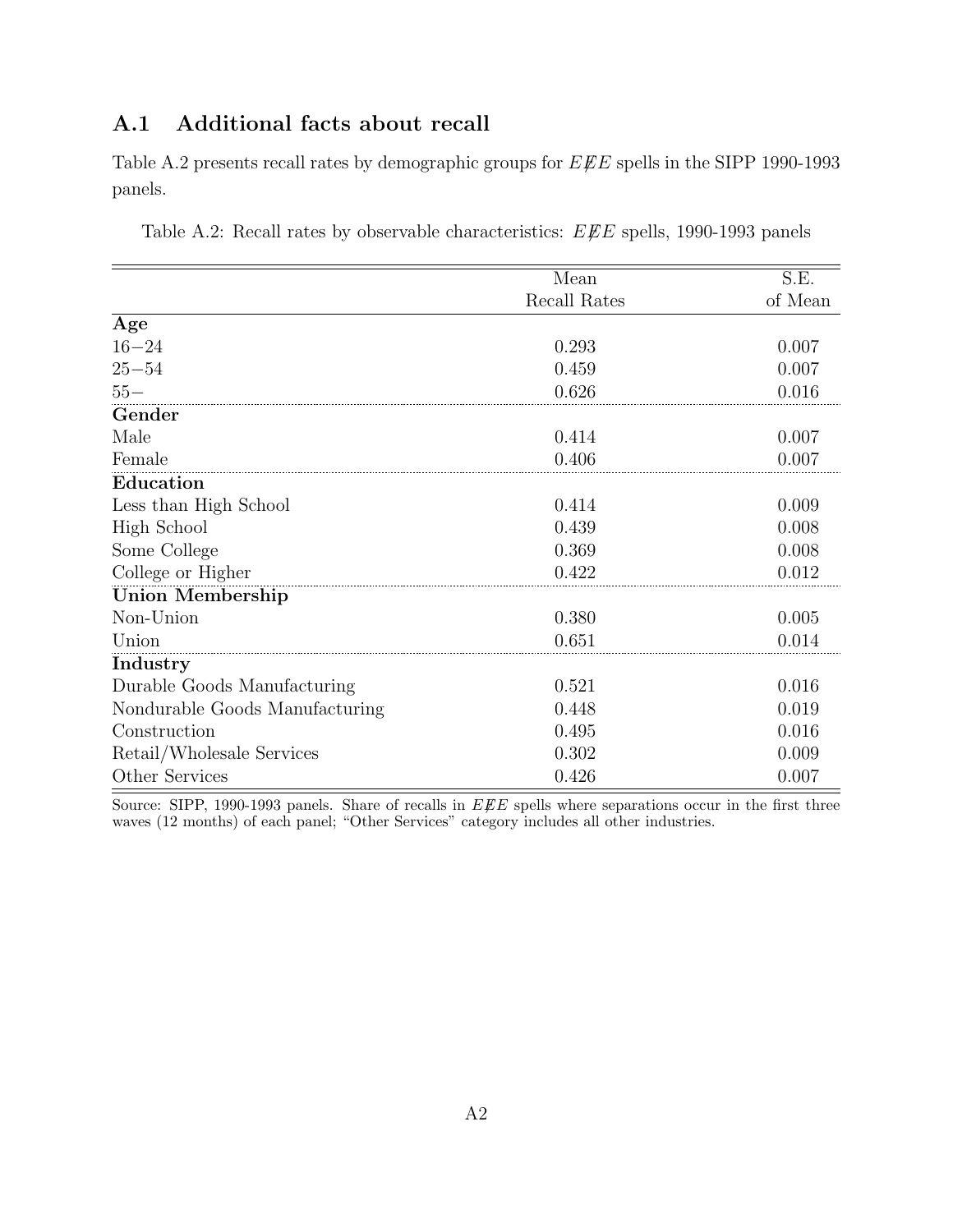Table A.3 extends Table 1 by including incomplete spells such as those that remain nonemployed at the end of the panel. EU spells include the cases that drop out of the labor force after entering into the unemployment pool initially.

|       |        | Actual | $Actual + Imputed$ |        |       |        |  |
|-------|--------|--------|--------------------|--------|-------|--------|--|
|       | Spell  | Recall | Spell              | Recall | Spell | Recall |  |
| Panel | Count  | Rate   | Count              | Rate   | Count |        |  |
|       |        | ΕĘ     |                    | ЕĘ     |       | EU     |  |
| 1990  | 4,176  | 0.298  | 4,176              | 0.298  |       |        |  |
| 1991  | 2,870  | 0.343  | 2,870              | 0.343  |       |        |  |
| 1992  | 3,515  | 0.330  | 3,515              | 0.330  |       |        |  |
| 1993  | 3.220  | 0.324  | 3,220              | 0.324  |       |        |  |
| 1996  | 10,332 | 0.160  | 10,332             | 0.270  | 4,133 | 0.400  |  |
| 2001  | 4,807  | 0.172  | 4,807              | 0.270  | 1,983 | 0.387  |  |
| 2004  | 4,570  | 0.189  | 4,570              | 0.273  | 1,770 | 0.424  |  |
| 2008  | 6,298  | 0.215  | 6,298              | 0.338  | 3,575 | 0.451  |  |

Table A.3: Incidence of recall among all separations, complete and incomplete jobless spells

Source: SIPP. Non-employment spells start in waves 1-3 in the 1990-1993 and 2000 panels, and in waves 1-6 otherwise.

Table A.4 reports the recall rate as a share of hires from non-employment, using the raw (pre-imputation) and imputed data. The corresponding results for the separation-based measure are in Tables 1 and A.3.

Table A.4: Recall rates: hires occurred in the last year or two years of each panel

|       |        | Actual |       |        | $Actual + Imputed$ |        |       |        |
|-------|--------|--------|-------|--------|--------------------|--------|-------|--------|
|       | Spell  | Recall | Spell | Recall | Spell              | Recall | Spell | Recall |
| Panel | Count  | Rate   | Count | Rate   | Count              | Rate   | Count | Rate   |
|       |        | ÆЕ     |       | EEE    |                    | EЕ     |       | EEE    |
| 1990  | 4,469  | 0.349  | 3,698 | 0.415  | 4,469              | 0.349  | 3,698 | 0.415  |
| 1991  | 2,948  | 0.302  | 2,325 | 0.381  | 2,948              | 0.302  | 2,325 | 0.381  |
| 1992  | 3,757  | 0.287  | 2,962 | 0.361  | 3,757              | 0.287  | 2,962 | 0.361  |
| 1993  | 3,522  | 0.302  | 2,778 | 0.378  | 3,522              | 0.302  | 2,778 | 0.378  |
| 1996  | 10,008 | 0.147  | 8,315 | 0.175  | 10,008             | 0.261  | 8,315 | 0.310  |
| 2001  | 4,365  | 0.159  | 3,602 | 0.190  | 4,365              | 0.283  | 3,602 | 0.337  |
| 2004  | 4,267  | 0.145  | 3,448 | 0.178  | 4,267              | 0.248  | 3,448 | 0.302  |
| 2008  | 7,329  | 0.188  | 5,937 | 0.230  | 7,329              | 0.316  | 5,937 | 0.386  |

Source: SIPP. Non-employment spells end in waves 7-9 in 1990-1993 and 2000 panels, in waves 7-12 in 1996 and 2004 panels, and waves 8-15 in the 2008 panel.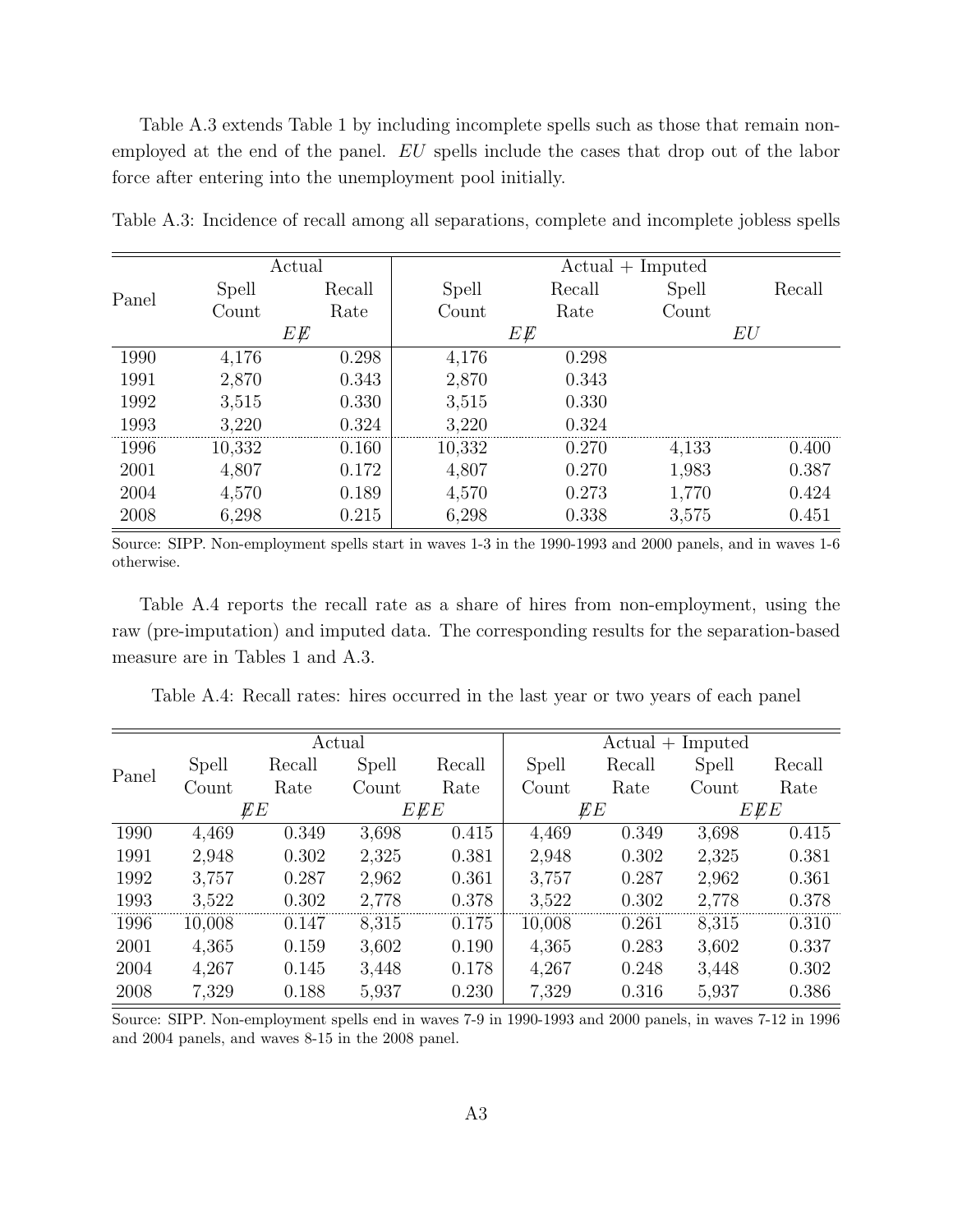Table A.5 shows how the recall rates are affected by a stricter sample selection criterion that non-employment spells must be preceded and followed by an employment spell that lasted at least three months.

Table A.5: Recall rates for jobless spells bracketed by at least one or three months of continuous employment

| Panel |       | $E \cancel{E} \cdots \cancel{E} E$ |       | $EEEE\cdots EEEE$ |
|-------|-------|------------------------------------|-------|-------------------|
|       | Count | Recall Rate                        | Count | Recall Rate       |
| 1990  | 3,325 | 0.371                              | 1,506 | 0.398             |
| 1991  | 2,310 | 0.423                              | 1,072 | 0.445             |
| 1992  | 2,827 | 0.407                              | 1,365 | 0.457             |
| 1993  | 2,587 | 0.398                              | 1,296 | 0.456             |

Source: SIPP. The third and fourth columns consider only the cases where a worker is employed at the same firm for at least three months continuously before and after a non-employment spell.

Figure A.1 presents shares of recalls out of all hires from unemployment at each duration by the labor force status. This figure complements the results on unemployment hazard (Figure 1).

Figure A.1: Share of recalls at each duration: 1996-2008 SIPP panels



Source: SIPP. Fraction of recalls at each duration. See also notes to Figure 1.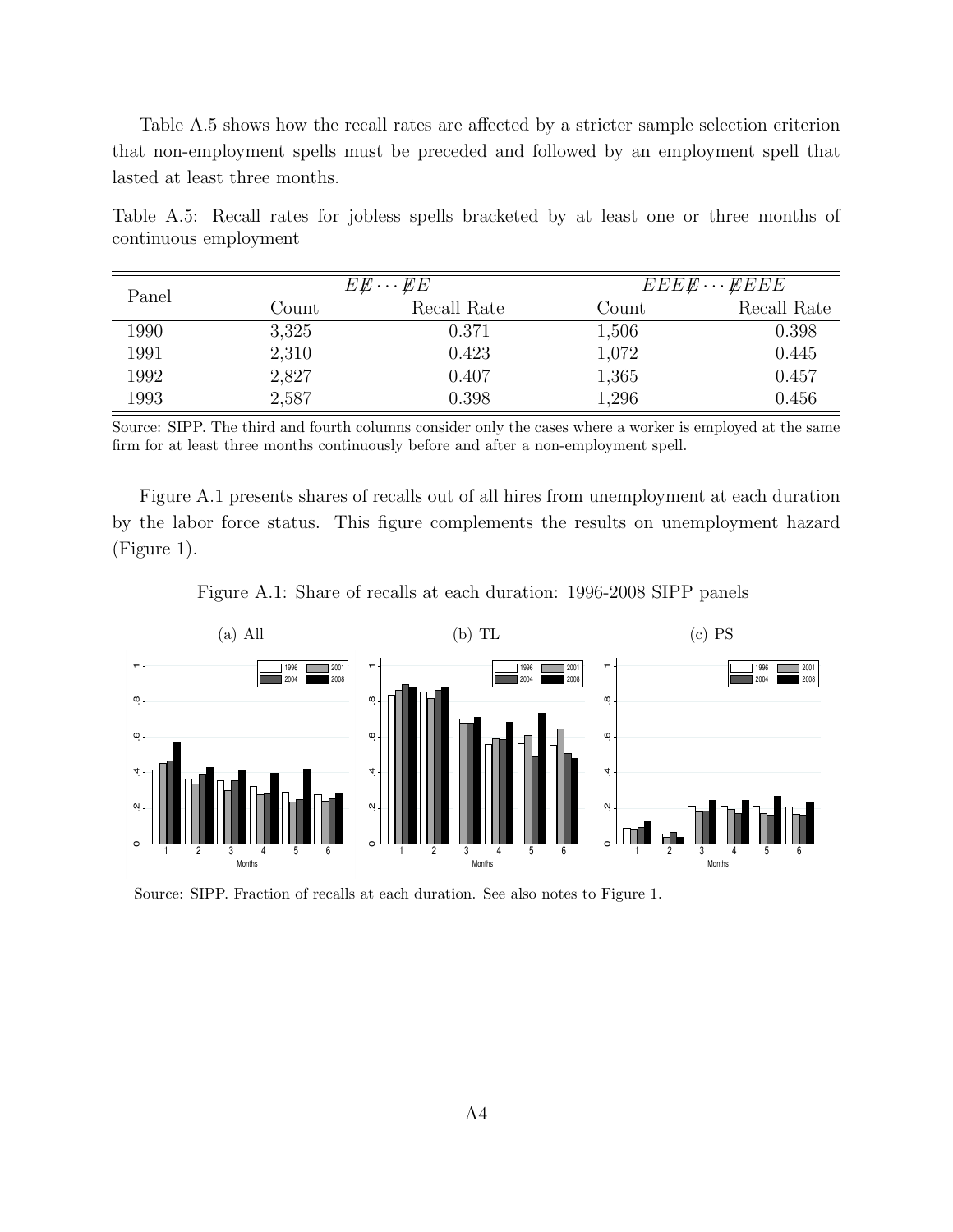Figure A.2 plots the time series of the recall rate, measured as the share of all completed jobless spells that end in recall.



Figure A.2: Recall rates and unemployment:  $EUE$  and  $EEE$ 

All series are seasonally adjusted. The unemployment rate is detrended by the HP-filter with smoothing parameter of  $10^5$ . SIPP recall rates are logged and detrended by the cubic polynomial trend.

#### A.2 Measurement of recall

#### A.2.1 Misclassification of unemployment before the 1996 panel

Table A.6 shows that the TL share of the inflow into unemployment is remarkably similar and relatively stable in the SIPP and the monthly CPS over the same period.

| Periods covered by SIPP Panels | <b>SIPP</b>  | <b>CPS</b>   |
|--------------------------------|--------------|--------------|
| <b>SIPP</b> Panels             | $TL/(TL+PS)$ | $TL/(TL+PS)$ |
| 1996                           | 0.34         | 0.38         |
| 2001                           | 0.32         | 0.36         |
| 2004                           | 0.35         | 0.37         |
| 2008                           | 0.34         | 0.36         |

Table A.6: Share of EU flow classified as on Temporary Layoff vs. Permanent Separation

Source: SIPP and monthly CPS matched files. The time period for the CPS is matched with the period covered by each SIPP panel.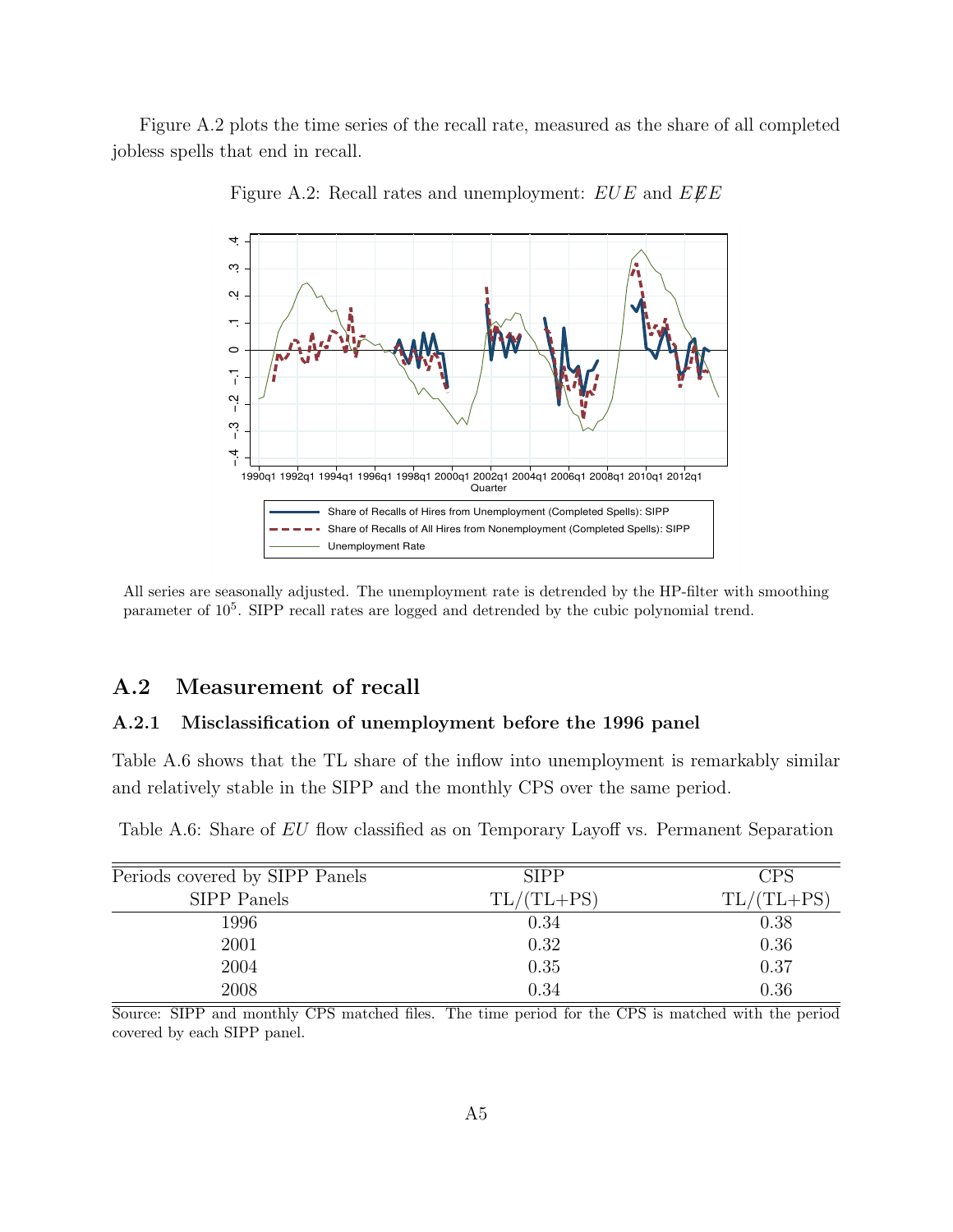Figure A.3 illustrates the inconsistent definitions of labor market status, especially TL and OLF, in the SIPP before and after the 1996 panel redesign. The CPS redesign took place in 1994, but there is no discernible break in the TL and OLF series.



Figure A.3: Stock distribution of labor market status: SIPP vs. CPS

Sources: SIPP 1993 and 1996 panels; monthly CPS.

#### A.2.2 Attrition

In Table A.7, we present evidence on attrition rates to all 1990-2008 panels. "Gaps" refers to workers who miss one or more waves (interviews covering four months) but then reappear in the survey, while "Final" refers to workers who leave the survey for good. Our estimated attrition rate in the 1996 panels is higher than Slud and Bailey's (2006) because our sample covers all respondents, including those who enter the survey after Wave 1. The final attrition rate in the 2004 panel is exceedingly high because, due to budgetary reasons, midway through the panel the Census Bureau was forced to drop a random half of the sample. The attrition rate in the 2008 panel is higher because that panel was much longer than previous ones.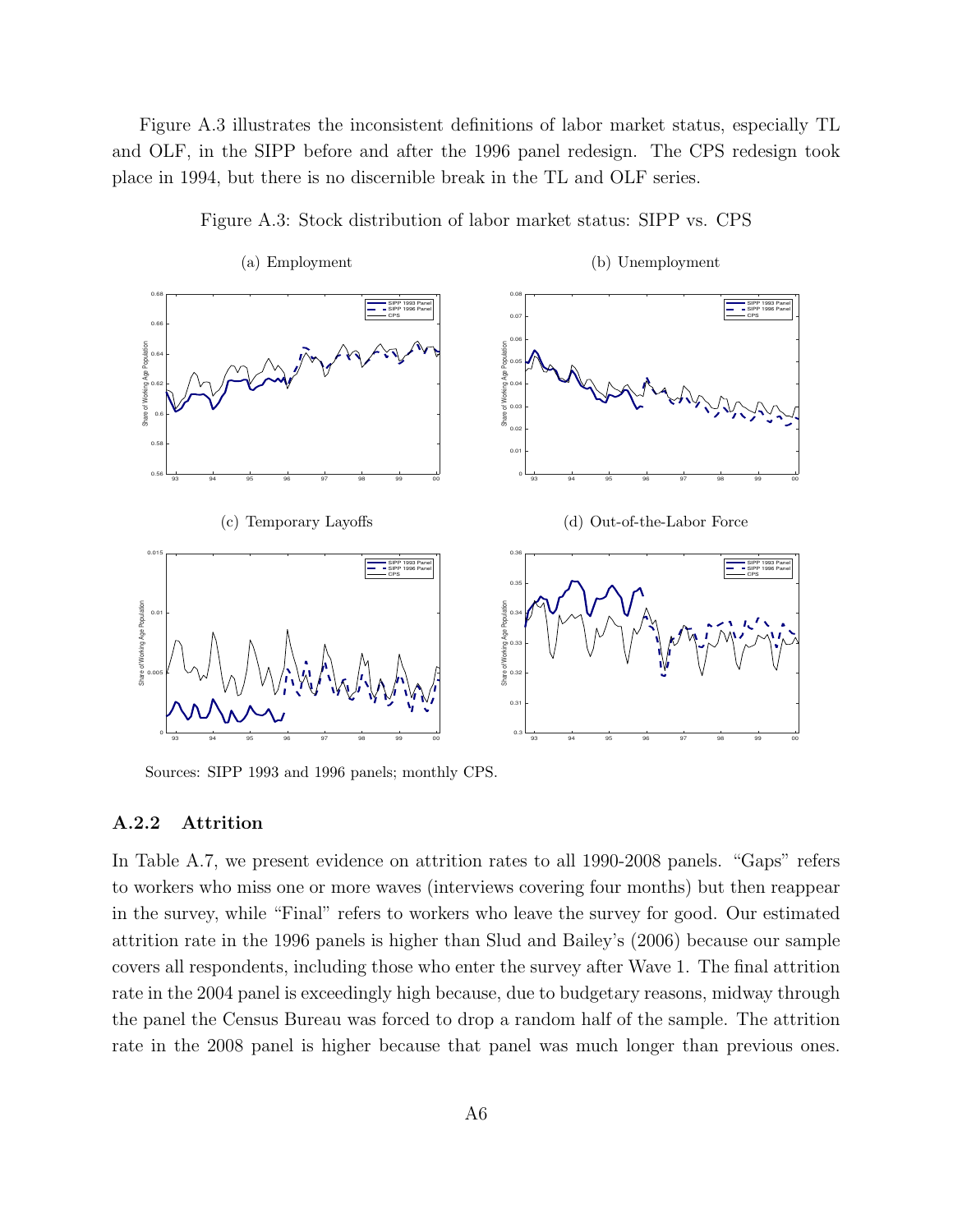| Panel | Gaps | <b>Final Attrition Rates</b> |
|-------|------|------------------------------|
| 1990  | 0.06 | 0.20                         |
| 1991  | 0.06 | 0.20                         |
| 1992  | 0.07 | 0.23                         |
| 1993  | 0.07 | 0.25                         |
| 1996  | 0.15 | 0.36                         |
| 2001  | 0.15 | 0.36                         |
| 2004  | 0.21 | 0.69                         |
| 2008  | 0.34 | 0.44                         |

Table A.7: Attrition rates by SIPP panel

Source: SIPP.

All these observations notwithstanding, these attrition percentages appear to be very large. Yet, we do not think this is an issue for us for four distinct reasons.

First, the longitudinal weights that we use in all of our analyses are meant to correct for attrition. While these weights provided by the Census Bureau are based only on observable worker characteristics, they certainly go some way towards reducing the problem. Second, much of the attrition in the SIPP occurs late in each panel. We select only workers who separate into non-employment early in the panel, so that non-employment duration is not right-censored by the end of the panel. Most of those workers regain employment within a year. In addition, the previous observation that recall rates are similar whether we consider all separations early in a panel and all hires late in a panel speaks against selective attrition. Third, Table A.6 shows that the share of TL in the flow from employment into unemployment that we compute from the SIPP using longitudinal weights is similar to the corresponding share in the monthly CPS. To check that the CPS does not suffer from selective attrition in terms of TL/PS inflow status, Table B.1 (presented later) reports no trend in the TL share of the flow into unemployment as we move across rotation groups, which suffer from increasing attrition as is well documented.<sup>A.1</sup>

Finally, the main concern for our purposes is that an omitted variable (some source of unobserved heterogeneity) causes workers to be more likely to both enter unemployment systematically as recall-prone and leave the SIPP. An excellent empirical measure of propensity to be recalled is labor market status (particularly TL vs. PS) at the time of separation. If PS workers are more likely to change address and attrite from the survey, as it seems plausible, the measured share of TL, and consequently of recalls, will be inflated. TL, as

<sup>&</sup>lt;sup>A.1</sup>Similarly, we could report the same share of the EU flow in the SIPP by wave  $n = 1, 2...$  However, this share is procyclical, and we only have one "wave n" per panel, so four total from 1996 to 2008. If all "wave n" observations happen to be at a similar state of the business cycle, the associated share could reflect cyclical movements rather than attrition.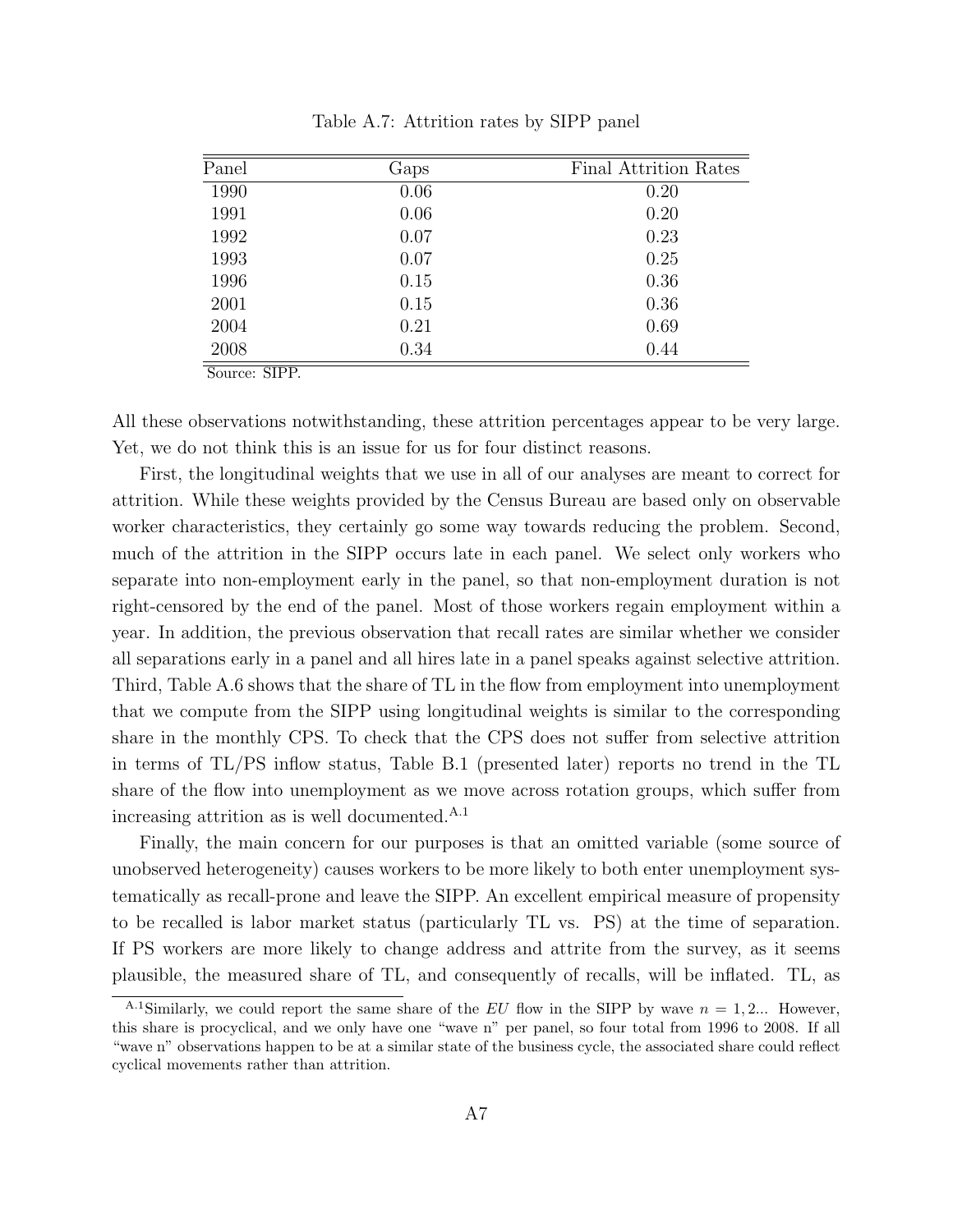| Attrition dummy        | $\left(1\right)$ | $\left( 2\right)$ |
|------------------------|------------------|-------------------|
| <b>PS</b>              | $0.050**$        | 0.076             |
|                        | (0.020)          | (0.064)           |
| OLF                    | $0.067**$        | 0.099             |
|                        | (0.019)          | (0.060)           |
| Employed               | 0.017            | 0.062             |
|                        | (0.019)          | (0.060)           |
| Unemployment rate (UR) |                  | $-3.957**$        |
|                        |                  | (0.906)           |
| $PS \times UR$         |                  | $-0.217$          |
|                        |                  | (0.957)           |
| $OLF \times UR$        |                  | $-0.728$          |
|                        |                  | (0.914)           |
| $Emploved \times UR$   |                  | $-1.095$          |
|                        |                  | (0.911)           |

Table A.8: Propensity of attrition from the SIPP (base category: TL)

Source: SIPP. Estimates from Probit regression of attrition. Standard errors in parentheses. Both specifications include full dummies for gender, race, age, marital status, and education. \*\* indicates statistical significance at 5% level. Total number of observations: 2,494,536.

well as possibly PS workers who have some chance of recall, have stronger reasons not to move: they are hoping to go back to their job.<sup>A.2</sup> To address this concern, we run a Probit regression of attrition on labor force status dummies (TL, PS, Employed, OLF) and individual demographics. Although we argued that longitudinal weights control for selection by worker observables, these weights are only available for those respondents who complete the survey, while here we are studying the probability of completion and hence we must control for observables directly. In a separate specification, we also control for the unemployment rate that we compute from the same sample and for its interactions with the labor force status dummies. This latter specification allows us to examine whether selection is cyclical and related to one of our main findings that the recall rate is countercyclical.

The coefficient estimates and standard errors from the Probit regression are presented in Table A.8. To run the regression, we select observations referring only to the last available month in each wave and create an attrition dummy that equals one when the individual record prematurely ends there (before the planned end of the panel).<sup>A.3</sup> We also discard

A.2However, keep in mind that the SIPP in principle tracks people over time even after they move to a different address (in contrast to the CPS that surveys households at fixed locations). Nevertheless, one can think of various possibilities that make the interview harder when respondents move to a different location. See "Following Rules" in SIPP Users' Guide for details.

A.3If we used all monthly observations, we would have to include also the first three months in the last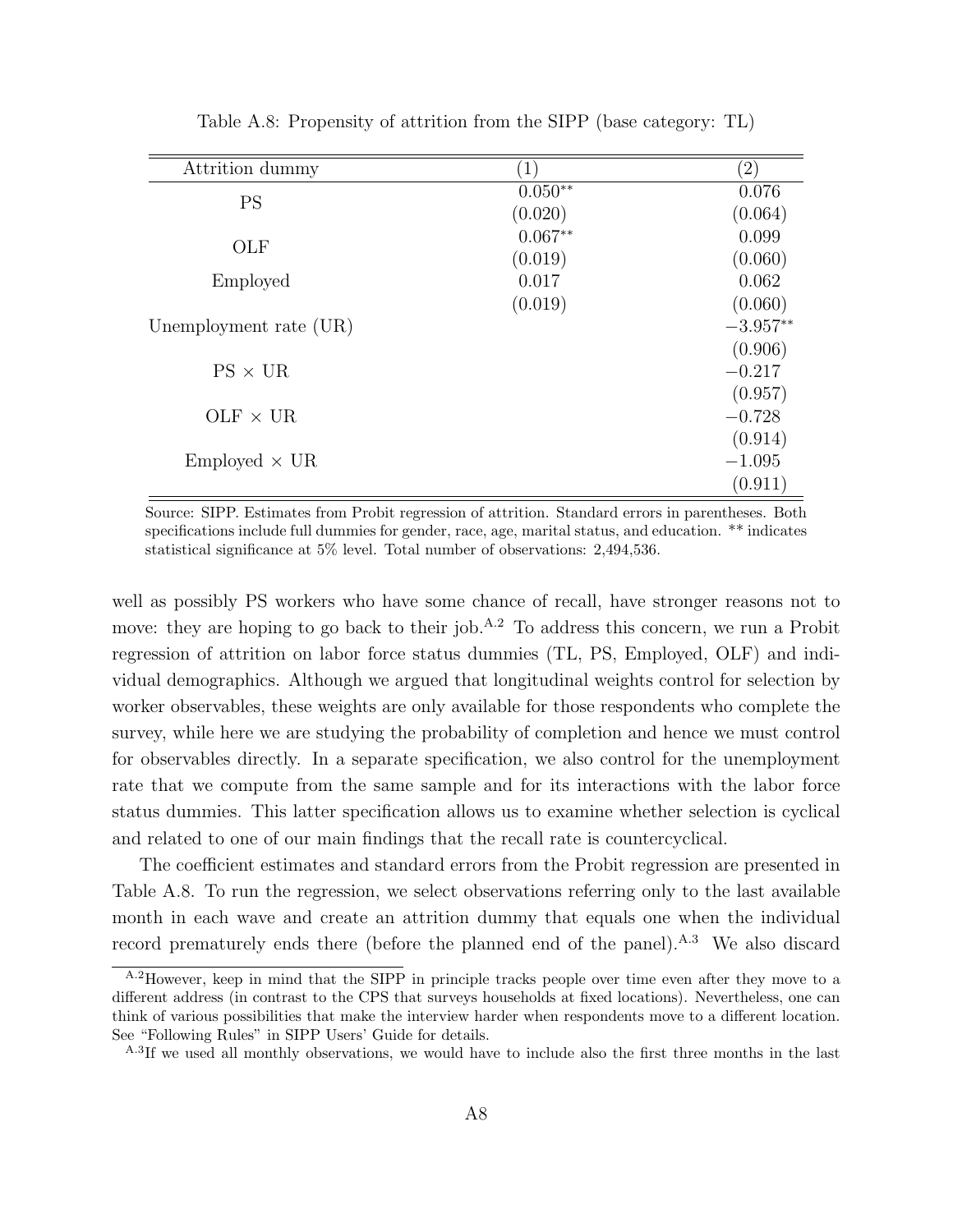individuals who are never employed in the entire panel because we are interested in recall shares of flows into and out of employment; so we lose workers who enter the panel jobless, but had been employed before, and never regain employment during the panel. These very long-term jobless workers are unlikely to be recalled, so this sample selection tends to inflate our measured recall rate. This bias, however, is offset by the identical very long spells whose separation or hire happens to fall within the panel (thus being observed in the data) and that do not generate any recall.

The first column shows that PS and OLF are indeed associated with a higher propensity of attrition than TL in a statistically significant manner. But when we calculate separately the marginal effects implied by the coefficient estimates, these turn out to be quantitatively small: PS and OLF are only 0.49 and 0.7 percentage points more likely (over a four-month period) to drop out of the survey than TL, respectively. Moreover, when unemployment is included in the regression to control for the cyclical effects, the coefficients on the labor force status become insignificant. The second column shows that higher unemployment is associated positively with attrition. However, the interaction terms show no indication that PS and OLF are more likely to drop out when unemployment is high.

#### A.2.3 Seam bias and "bunching" of reported transitions

In Section 3, we investigate the seam effect in employment transition. A possible cause of this seam effect is "bunching" of reported labor force state transitions at the start of the wave. Suppose a spell "...EE | EEEE | ..." is reported as "...EE | EEEE | " because the respondent backdates the start of the last employment spell to the beginning of the four-month period on which he/she is reporting. After all, at the time of the interview the respondent is employed and thus might as well tell the interviewer that he has been employed all along since they last spoke. This error may lead to an underestimate of the duration of some non-employment spells that cross the seam. This has consequences for both the correlation between non-employment duration and recall, and our imputation procedure of recall for the post-1996 panels. We investigate the incidence and consequences of bunching for our recall rates and show that, in fact, this should not be a major concern for our purposes.

We can investigate the nature of the seam bias by comparing spells that complete within a wave with those that cross the seam. This can be done for non-employment duration of either one or two month(s), because any longer spell necessarily crosses a seam. Table A.9 shows the frequency distribution of completed spells  $E\ddot{E}E$  with one month of non-employment, distinguished by the timing of that month in the wave. Stars in the table are placeholders

wave of the respondents in the survey, in which attrition is zero by construction. We select the last month of each wave because this is when attrition may or may not occur.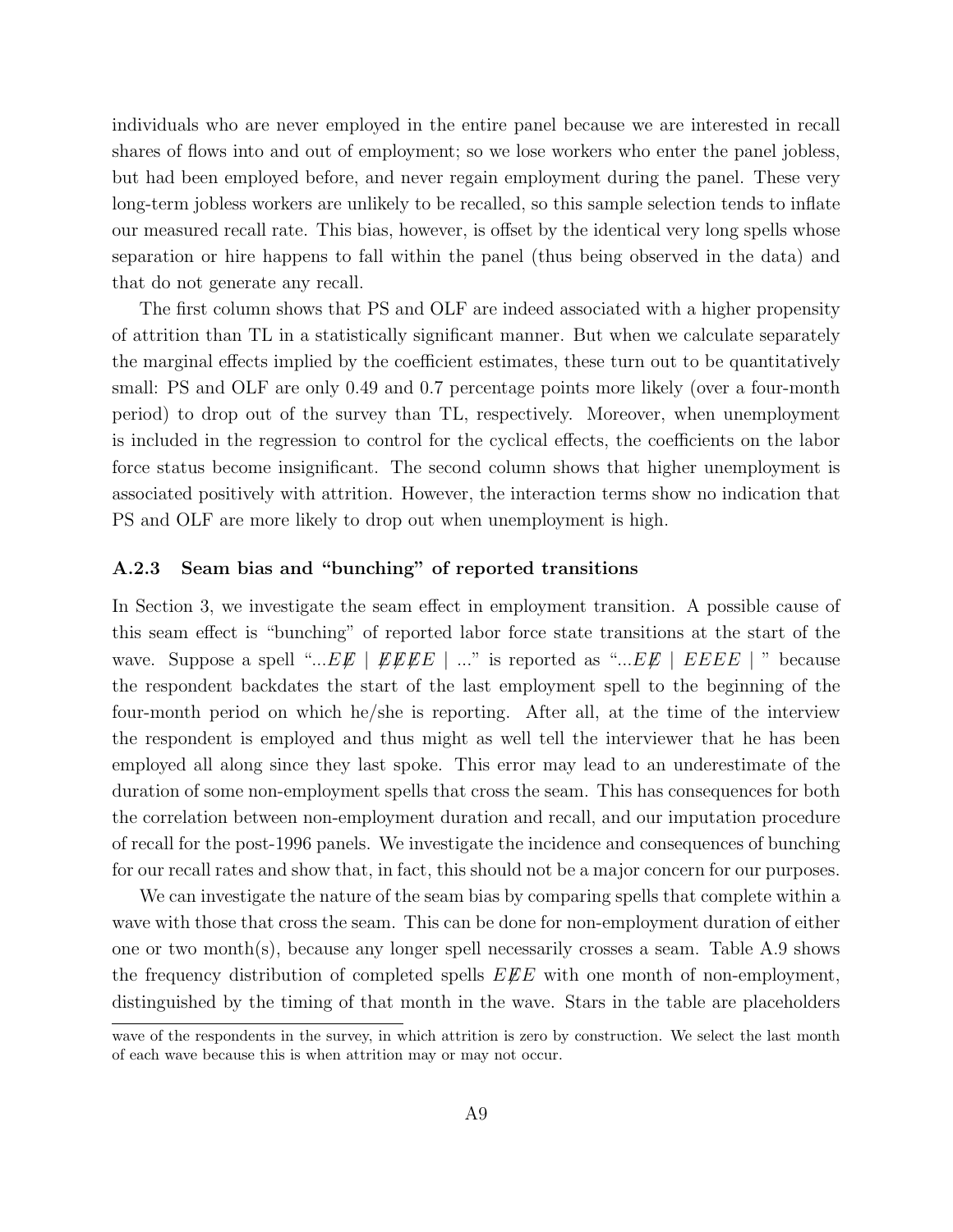|                      |       |           |                      | Recall Rate |
|----------------------|-------|-----------|----------------------|-------------|
|                      | Count | Frequency |                      | Occupation  |
|                      |       |           | <b>Stayers</b>       | Switchers   |
|                      |       |           | $1990 - 1993$ Panels |             |
| EEE                  | 1,313 | 0.17      | 0.81                 | 0.00        |
| $* *EEE *$           | 1,512 | 0.20      | 0.80                 | 0.01        |
| $* **E \not\!\! E E$ | 2,728 | 0.36      | 0.79                 | 0.11        |
| $E EE** *$           | 2,080 | 0.27      | 0.75                 | 0.10        |
|                      |       |           | $1996 - 2008$ Panels |             |
| $ EEE* $             | 2,313 | 0.20      | 0.78                 | 0.00        |
| $* *EEE *$           | 2,522 | 0.22      | 0.82                 | 0.00        |
| $* *E \times E E $   | 3,619 | 0.32      | 0.75                 | 0.03        |
| $E EE** *$           | 2,999 | 0.26      | 0.63                 | 0.02        |

Table A.9: Distribution of one-month jobless spells  $E\ddot{E}E$  by timing of the seam

Source: SIPP. "|" denotes the seam between waves.

for any employment status. The first two types of spells in the table complete within a wave, while the last two cross the seam and are indeed much more frequent than the first two, both before and after 1996 panel, which supports the evidence of bunching. In the last two columns, we report the recall rate, namely the share of each type of spell on the rows that end in a recall, and we distinguish between those who return to the same 3-digit occupation and those who do not, irrespective of the employer change. Recall rates for occupational stayers are very similar across all four types of short spells, both before 1996 when job IDs are accurate and after 1996. Note that the recall rate for occupational switchers is non-negligible around 10% in the 1990-1993 panels only when the spell crosses the seam. Because job IDs were validated before 1996, this strongly suggests that in those cases occupations of the two jobs that bracket the month of non-employment and the seam were sometimes incorrectly coded as different, and those spells actually belong to occupational stayers, whose recall rates are clearly high. Thus, in the 1990-1993 panels, while the timing of recalls within a wave and duration of non-employment are significantly affected by bunching and the resulting seam bias, the average recall rate is not.

A more interesting pattern emerges in the post-1996 panels, when the seam effect has a negative impact on recall rates. One possible explanation is that the duration of crossseam spells is underestimated due to bunching, and we know that the chance of recall declines as time goes by after a separation. Instead, this bias is related to a higher rate of occupational switching when crossing a seam. In fact, in Table A.14 where we present recall rates before and after imputation for the short spells, recall rates are very similar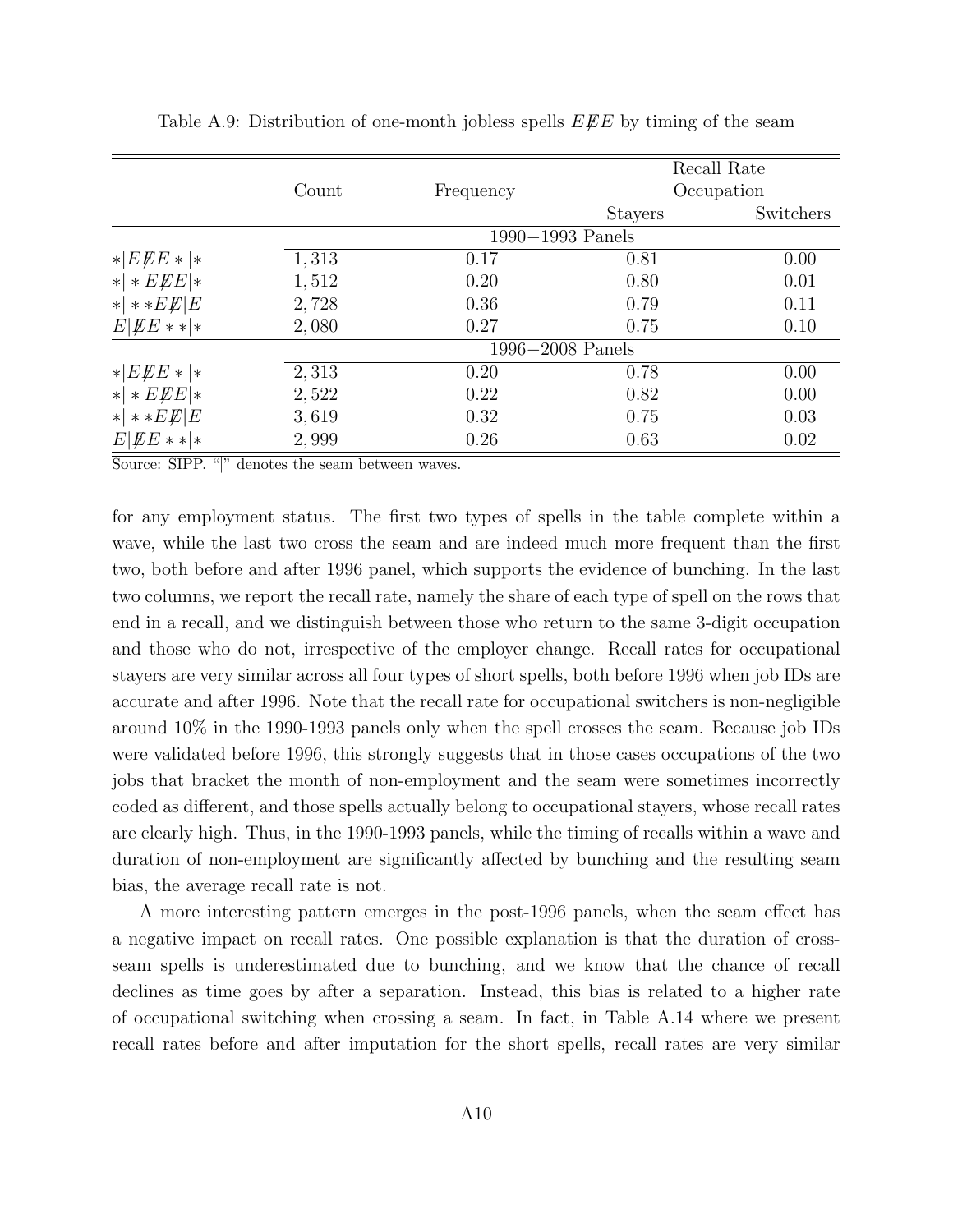|                                 |        |                      |                | Recall Rate |
|---------------------------------|--------|----------------------|----------------|-------------|
|                                 | Count  | Frequency            |                | Occupation  |
|                                 |        |                      | <b>Stayers</b> | Switchers   |
|                                 |        | $1990 - 1993$ Panels |                |             |
| ** $ E \cancel{E} E E $ **      | 792    | 0.17                 | 0.79           | 0.01        |
| $E \ E E   E$<br>$\ast$ $\ast$  | 1,826  | 0.38                 | 0.79           | 0.08        |
| $**$   $**$ $E \not E \not E E$ | 486    | 0.10                 | 0.58           | 0.08        |
| $*E EEE* **$                    | 1,650  | 0.35                 | 0.75           | 0.11        |
|                                 |        | $1996 - 2008$ Panels |                |             |
| ** $ E \cancel{E} E E $ **      | 1,284  | 0.20                 | 0.74           | 0.00        |
| **   * $E E E   E$ *            | 2, 274 | 0.35                 | 0.67           | 0.01        |
| $**$   $**$ $E \not E \not E E$ | 915    | 0.14                 | 0.40           | 0.00        |
| $*E EEE* $<br>$**$              | 1,966  | 0.31                 | 0.66           | 0.03        |

Table A.10: Distribution of two-month jobless spells  $E \cancel{E} E E$  by timing of the seam

Source: SIPP. "|" denotes seam between waves.

within each column, independently of the seam and the time period, but differ a lot between columns, and hence only strongly depend on the occupation switch. Thus, the frequency of measured occupational switchers within wave and across seams must be making all the difference after 1996. In Table A.9 (and also in Table A.10 discussed below), the rate of occupational switching is indeed significantly higher in post-1996 spells that cross a seam relative to all other spells (both before and after 1996).<sup>A.4</sup> Presumably, independent coding of job IDs and occupations in different interviews, four months apart, creates false employer and occupational transitions, as opposed to within-wave spells, reported in the same interview. Moscarini and Thomsson (2007) show that independent coding of occupations in the pre-1994 (redesign) monthly CPS inflated measured rates of occupational mobility by an order of magnitude.

Table A.10 repeats the exercise for two-month completed non-employment spells. Here, only one kind ( $EEE$ ) can complete within a wave, while the remaining three cases necessarily cross a seam. The results before the 1996 panel are similar to cases with a nonemployment duration of one month. We disproportionately observe completed spells that cross a seam. The one exception is in the third case,  $* E E | E \neq *$ , when the two months of non-employment bracket the seam, which is rare. One would think that this case would often be coded as \*\* $E\mathscr{F}$  |  $EE$ \*\*, due to "bunching" that backdates the start of the second employment spell to the beginning of the wave. Indeed, the third type  $* E E \mid E E \cdot * \cdot$  of

<sup>&</sup>lt;sup>A.4</sup>For brevity, we do not directly report these relative shares of occupation switchers, but they can be inferred from the information given in the tables.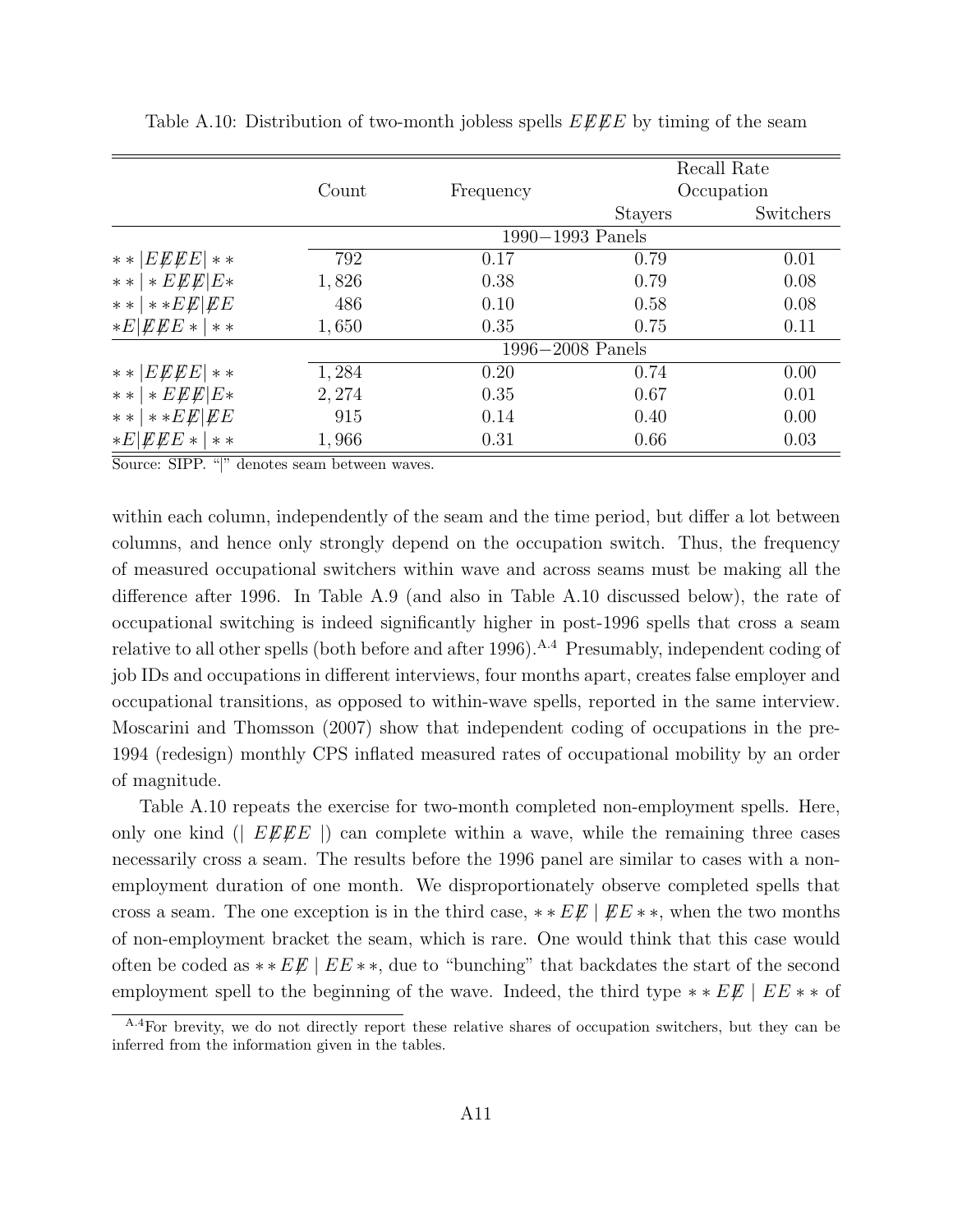one-month completed non-employment spell in Table A.9 is particularly frequent, so some of those are actually spells of duration two months or longer that are cut short by bunching. The recall rates of occupational stayers, however, are relatively unaffected by this bunching and, more generally, by the seam, because they are all around 80%, with some drop in the third case, suggesting that the "bunched" transitions were a bit more likely to be a recall. Again, the recall rates of occupational switchers before 1996 are significantly positive only when crossing the seam, suggesting measurement error in occupational mobility (as recall is accurately measured then).

#### A.3 Imputation of recall in post-1996 panels

#### A.3.1 Methodology

To impute recalls for the long spells ( $E\llsub>E$  spells with non-employment duration of three months or longer) in the post-1996 panels, we use the corresponding data in the 1990-1993 panels as a reference sample. We run the logit regression on this reference sample to predict recalls in the post-1996 data. The following variables are included in the regression: quadratic polynomials in age; education categories: less than high school, high school graduate, some college, and college degree or higher; gender dummy; union membership dummy at initial employment; employer-provided health care (EPHC) dummy at initial employment; address change dummy; union status change dummy; EPHC change dummy; non-employment duration categories: 3−6 months, 7−9 months, 10−12 months, 13 months or longer; occupation switch and industry switch dummies at the three-digit level classification, and interactions of the two switching dummies; initial occupation and industry dummies (79 occupational categories and 44 industry categories); log wage change between initial and last employment, captured as a categorical variable based on the following intervals:  $(\infty, -0.5]$ ,  $(-0.5, -0.05]$ ,  $(-0.05, 0.03]$ ,  $(0.03, 0.5]$ ,  $(0.5, \infty]$ ; national unemployment rate to control for aggregate labor market conditions; and month-of-separation dummies to control for seasonality. We find that using non-employment duration and log wage changes as categorical variables, instead of continuous variables, helps to improve the fit of the imputation regression. We also find that negative and positive wage changes predict slightly different probabilities of recall/non-recall and thus treat positive and negative changes separately. The middle category is centered around a negative value because the average wage change of all observations is negative.

Table A.11 reports the estimated marginal effects of covariates on the probability of recall after a long jobless spell. Table A.12 describes the effects of the imputation on the recall rate of long jobless spells.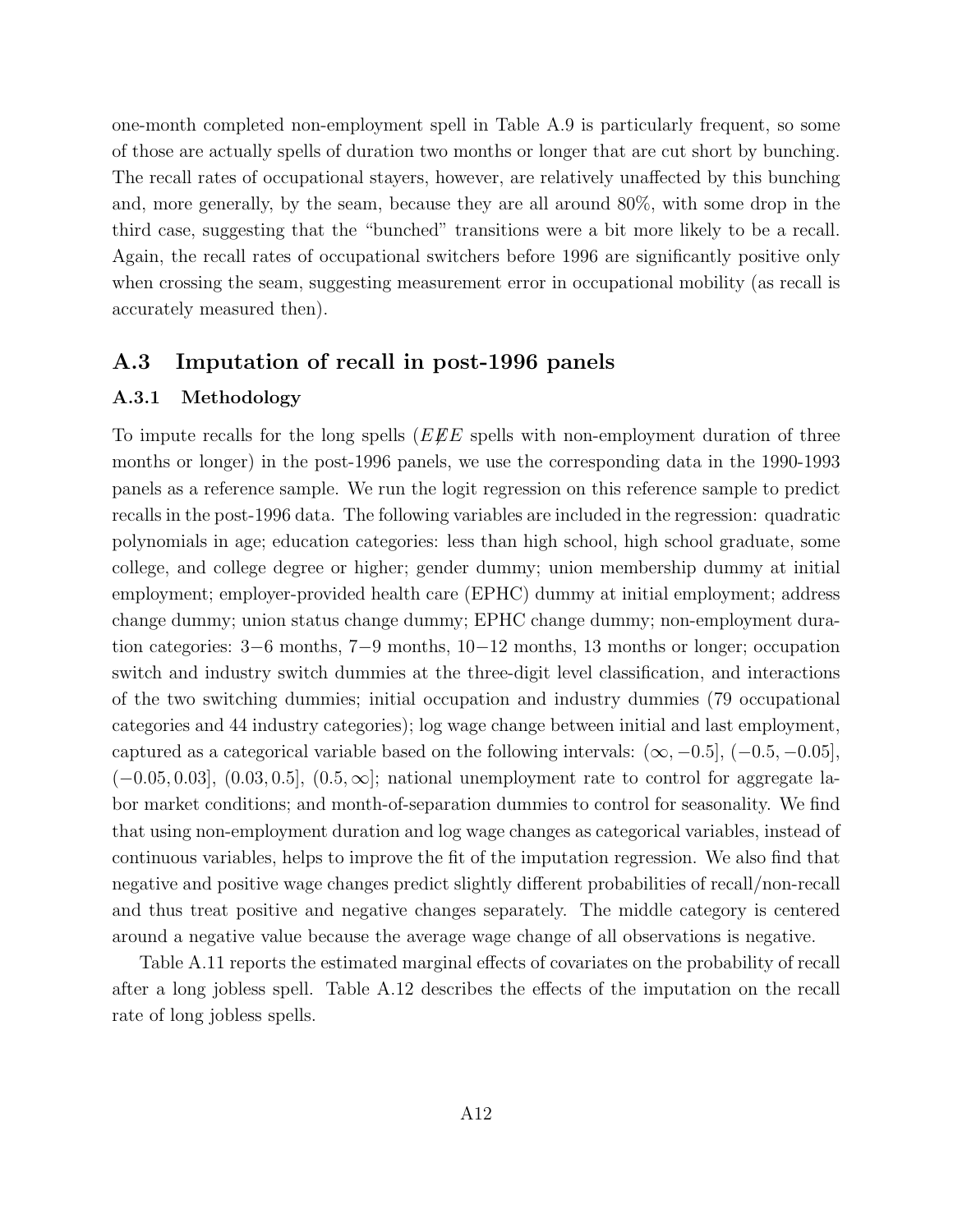| Variables                                              | Marginal Effect | Robust S.E. |
|--------------------------------------------------------|-----------------|-------------|
| Age                                                    | $0.0015**$      | 0.0004      |
| Education (High School Dropouts)                       |                 |             |
| High School                                            | 0.0021          | 0.0091      |
| Some College                                           | 0.0040          | 0.0090      |
| College or Higher                                      | $-0.0185$       | 0.0138      |
| Female                                                 | $0.0267**$      | 0.0078      |
| Non-employment duration (3 to 6 months)                |                 |             |
| 7 to 9 Months                                          | 0.0016          | 0.0089      |
| 10 to 12 Months                                        | $-0.0322**$     | 0.0117      |
| 13 or More Months                                      | $-0.1051**$     | 0.0124      |
| Occupation Switch                                      | $-0.0450**$     | 0.0099      |
| <b>Industry Switch</b>                                 | $-0.3315**$     | 0.0110      |
| Union Member                                           | $0.0623**$      | 0.0158      |
| Union Member Status Change                             | $-0.0764**$     | 0.0146      |
| Employer Provided Health Insurance                     | $0.0188*$       | 0.0102      |
| <b>EPHI</b> Status Change                              | $-0.0631**$     | 0.0260      |
| Address Change                                         | $-0.0890**$     | 0.0093      |
| Log Real Wage Change $(-0.05 < \Delta \ln w \le 0.03)$ |                 |             |
| $\Delta \ln w \le -0.5$                                | $-0.2662**$     | 0.0132      |
| $-0.5 < \Delta \ln w \le -0.05$                        | $-0.2111**$     | 0.0102      |
| $0.03 < \Delta \ln w \leq 0.5$                         | $-0.1298**$     | 0.0096      |
| $\Delta \ln w > 0.5$                                   | $-0.1946**$     | 0.0152      |
| Log (Real Wage)                                        | 0.0124          | 0.0091      |

Table A.11: Marginal effects in imputation regression: Long spells

Source: SIPP. Sample size: 14,478. Pseudo  $R^2$ : 0.3053. Based on the imputation regression on the sample of long spells (non-employment duration of three months or more) in 1990-1993 panels. See the text for the full list of covariates included in the imputation regression. For education, non-employment duration, and wage change category variables, the base category is in parentheses. \*\* (\*) indicates statistical significance at 5% (10%) level.

|  |  | Table A.12: Recall rates before and after imputation: Long spells |  |
|--|--|-------------------------------------------------------------------|--|
|  |  |                                                                   |  |

|                   | Recall Rates | Total $\#$ of Obs. |
|-------------------|--------------|--------------------|
| 90-93             | 0.35         | 15, 141            |
| $96 - 08$         | 0.11         |                    |
| 96-08 Imputed     | 0.34         | 22,641             |
| Temporary Layoffs |              |                    |
| $96 - 08$         | 0.77         | 2.237              |
| 96-08 Imputed     | በ 72         |                    |

Source: SIPP. Long spell: Non-employment duration of  $\geq$  3 Months.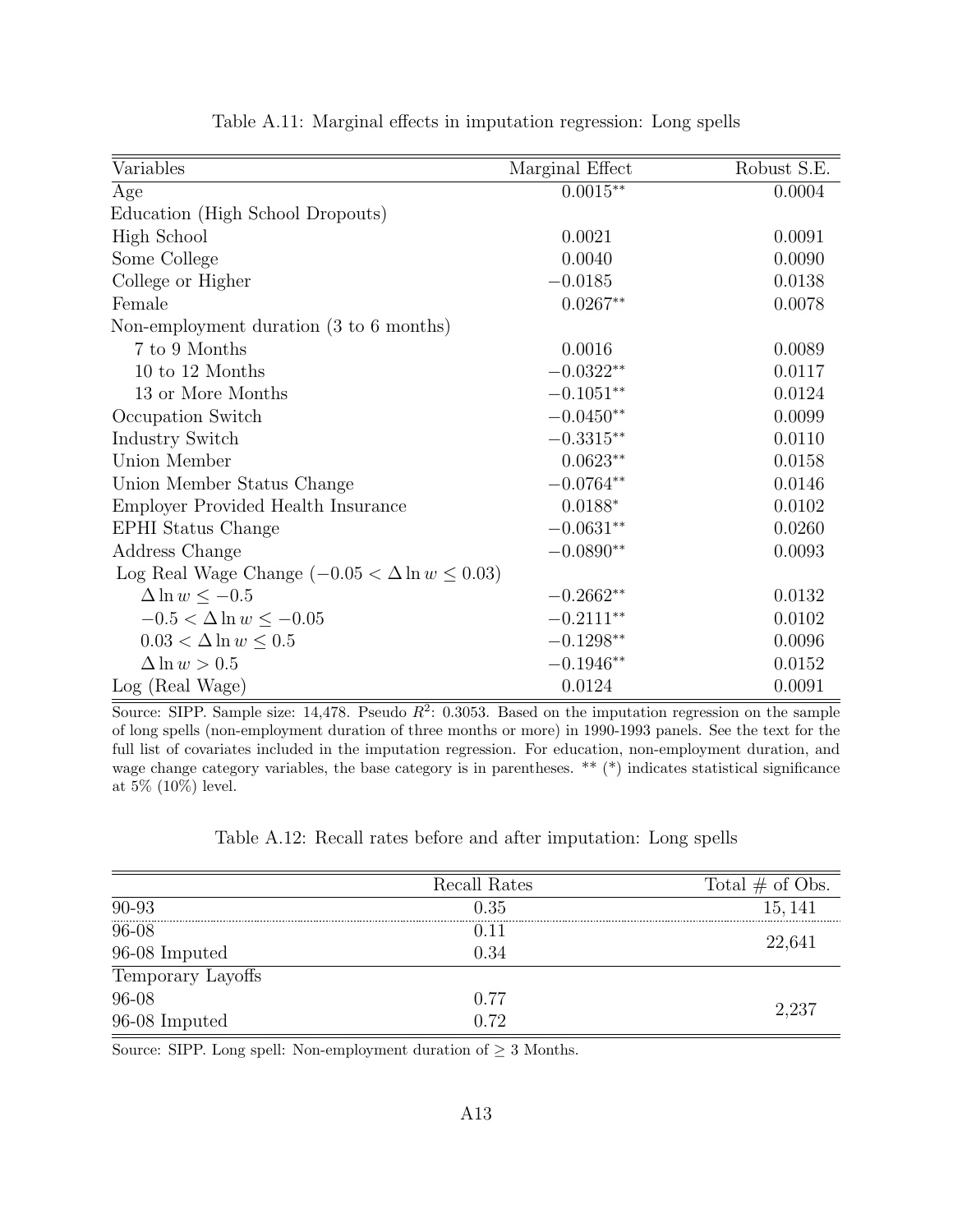For short spells ( $E\mathscr{L}E$  spells with non-employment duration of one or two months) in the post 1996 panels, we impute recall if the spell satisfies three requirements: (i) it does not begin as TL; (ii) it crosses a seam; and (iii) it does not lead to an occupational switch. Again, we run a logit regression. The reference sample is made of the within-wave spells in the 1996-2008 panels. The regression uses basically the same variables as above with a few differences. First, we do not use occupation and industry switch dummies (the sample is only for occupation stayers). Second, initial occupation and industry dummies (a total of 123 dummies) are dropped to maintain the efficiency of the estimation, given that this sample has much fewer observations. Third, we also use a labor market status variable, TL vs. PS, which was not feasible for long spells as discussed earlier. Lastly, we also add panel dummies, because the short spells are imputed within the 1996-2008 panels. Table A.13 reports the estimated marginal effects of covariates on the probability of recall after a short jobless spell. Table A.14 describes the effects of the imputation on the recall rate of short jobless spells.

After estimating the logit regressions, we simulate discrete recall outcomes (0 or 1) for all spells that are deemed unreliable, based on the predicted probabilities. All calculations that use imputed recall outcomes are averages of 50 replications of this simulation.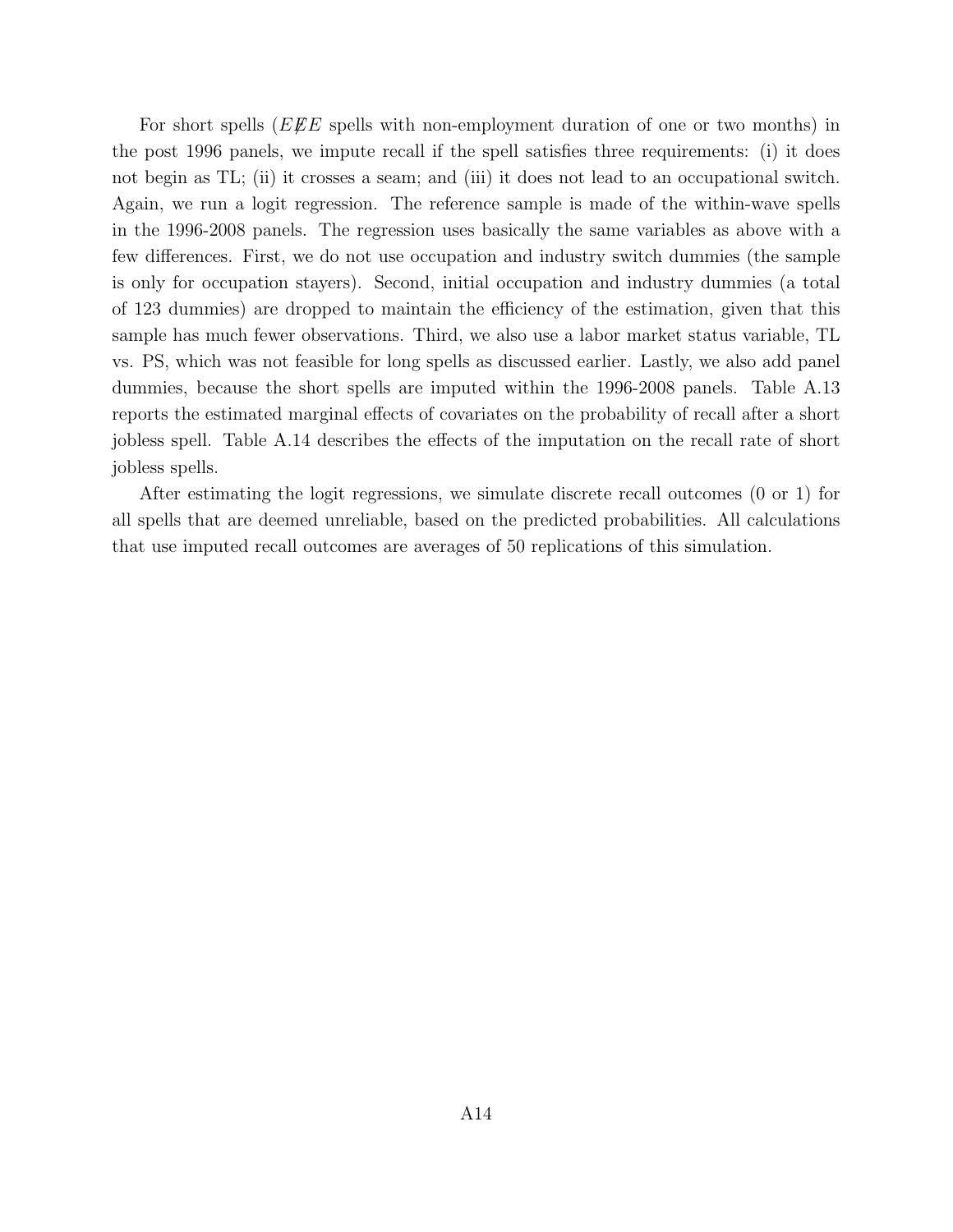| Variables                                              | Marginal Effect | Robust S.E. |
|--------------------------------------------------------|-----------------|-------------|
| Age                                                    | $0.0016*$       | 0.0010      |
| Education (High School Dropouts)                       |                 |             |
| High School                                            | $-0.0010$       | 0.0346      |
| Some College                                           | 0.0349          | 0.0329      |
| College or Higher                                      | $0.1167**$      | 0.0381      |
| Female                                                 | $-0.0471**$     | 0.0216      |
| Non-employment duration (One Month)                    |                 |             |
| Two Months                                             | $-0.0734**$     | 0.0265      |
| Union Member                                           | $-0.0897*$      | 0.0485      |
| Employer Provided Health Insurance                     | $-0.0631**$     | 0.0260      |
| Address Change                                         | $-0.0407$       | 0.0381      |
| Log Real Wage Change $(-0.05 < \Delta \ln w \le 0.03)$ |                 |             |
| $\Delta \ln w < -0.5$                                  | $-0.4359**$     | 0.0580      |
| $-0.5 < \Delta \ln w \le -0.05$                        | $-0.6152**$     | 0.0298      |
| $0.03 < \Delta \ln w < 0.5$                            | $-0.6473**$     | 0.0242      |
| $\Delta \ln w > 0.5$                                   | $-0.5887**$     | 0.0420      |
| Log (Real Wage)                                        | $-0.0870**$     | 0.0209      |

Table A.13: Marginal effects in imputation regression: Short spells

Source: SIPP. Based on the imputation regression on the sample of non-TL short spells (non-employment duration of two months or less) of occupation stayers in 1996-2008 panels. Sample size: 1,296. Pseudo  $R^2$ : 0.3574. See the text for the full list of covariates. For education, non-employment duration, and wage change category variables, the base category is in parentheses. \*\* (\*) indicates statistical significance at  $5\%$  (10%) level.

|                        | All  | Occupation |                |  |
|------------------------|------|------------|----------------|--|
|                        |      | Switchers  | <b>Stayers</b> |  |
| $90-93$ : Within       | 0.48 | 0.01       | 0.80           |  |
| $90-93$ : Across       | 0.49 | 0.10       | 0.77           |  |
| 96-08: Within          | 0.48 | 0.00       | 0.79           |  |
| $96-08$ : Across       | 0.32 | 0.02       | 0.68           |  |
| 96-08: Across, Imputed | 0.34 | 0.01       | 0.72           |  |

Table A.14: Recall rates before and after imputation: Short spells

Source: SIPP. Short spells: Non-employment duration of  $\leq 2$  Months. "Within": Entire EE spell occurs within a wave. "Across":  $E\rlap{\,/}E$  spell crosses a seam between two waves.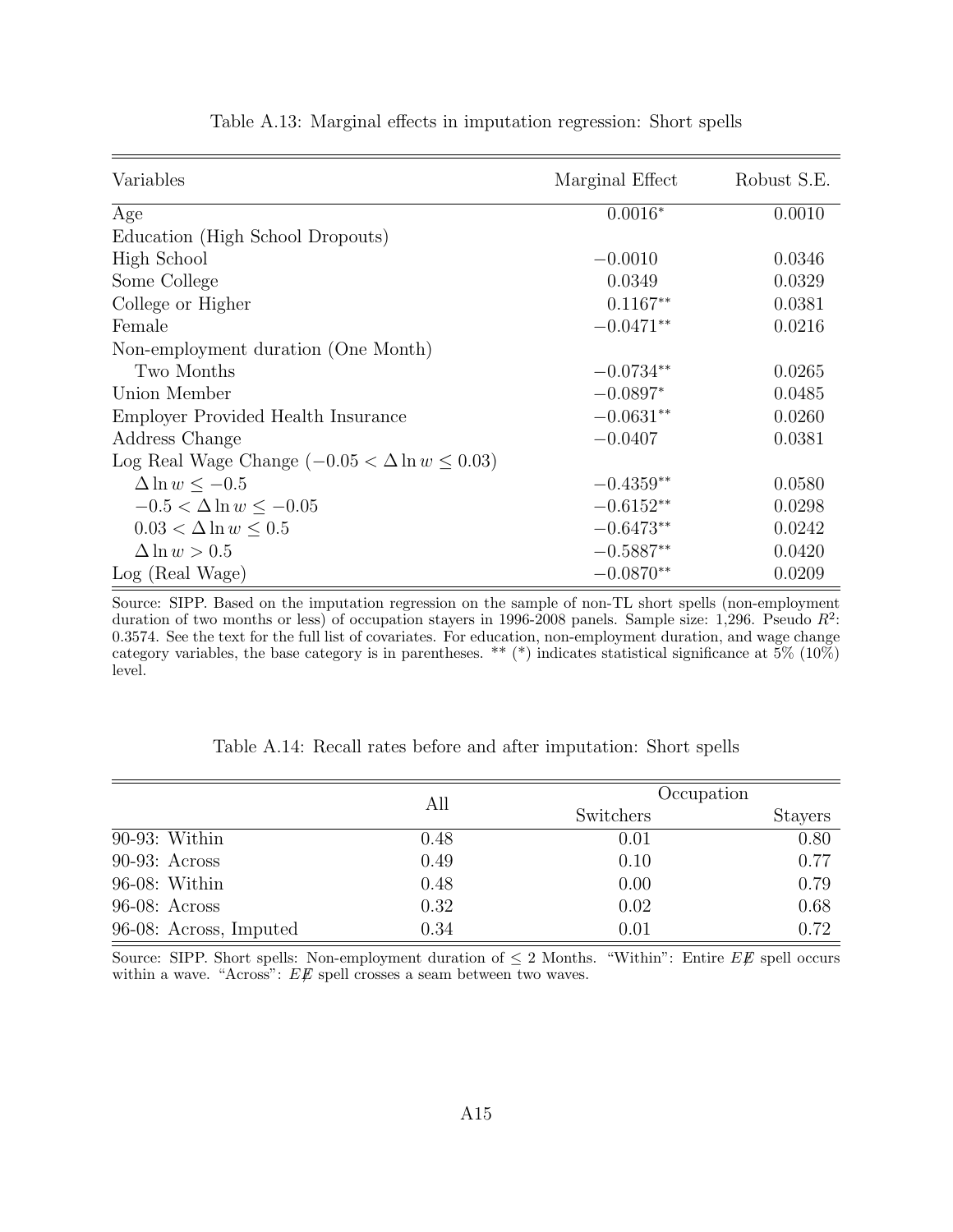#### A.3.2 Diagnostics

To assess the quality of our imputation, we perform an "in-sample forecast." We split randomly our reference samples that were deemed accurate into two equal subsamples, A and B. We then reset all recall information in subsample B to "missing." We merge the subsamples again and repeat our imputation procedure. We then compare imputed recall outcomes for subsample B to the true recall observations that we had discarded. The imputation round, we remind the reader, is intentionally noisy, because the logit model generates a probability in  $(0, 1)$ , while we need to impute a binary outcome in  $\{0, 1\}$ . We find that the imputation introduces Type I and Type II errors relative to true data each equal to roughly 15%. Thus, the imputation recovers the truth 70% of the time, and the share of recalls is imputed almost exactly without introducing any systematic bias.

Table A.15: In-sample validation of the imputation procedure

|                                    | Actual | Predicted | MAE   |
|------------------------------------|--------|-----------|-------|
| Non-TL Short Spells (Occ. Stayers) | 0.482  | 0.474     | 0.294 |
| Long spells                        | 0.355  | 0.354     | 0.298 |

Source: SIPP. MAE: Mean Absolute Errors.

#### A.3.3 Temporal Correlation of Recall

Table A.16 reports the counts and frequencies of the workers that we observe to experience  $n = 1, 2, 3, 4$  or 5+ completed non-employment spells that end in recall by the end of the panel and their respective contributions to the aggregate recall counts.<sup>A.5</sup> The two halves of the table refer to two different samples; one underestimates and the other overestimates the true extent of temporal correlation. We estimate significant temporal correlation in recall, but the vast majority of all recalls are unique events in the three years covered by the panel.

On the left hand side of the table, we restrict attention to workers who experience  $n$ recalls, where all n separations occur in the first three waves (twelve months) of each panel. In that sample, 83% of all recall events are accounted for by the workers who experienced a recall only once, 15% by workers who are recalled twice, and the remaining 2% by the rest. This sample selection underestimates temporal correlation because it tracks "repeatedly recalled" workers only if their non-employment spells all begin early (before the end of wave 3) in the panel and ignores later additional spells.

<sup>&</sup>lt;sup>A.5</sup>Note that the counts in Table 1 are the total number of  $EEE$  events, while Table A.16 reports the total number of recalls.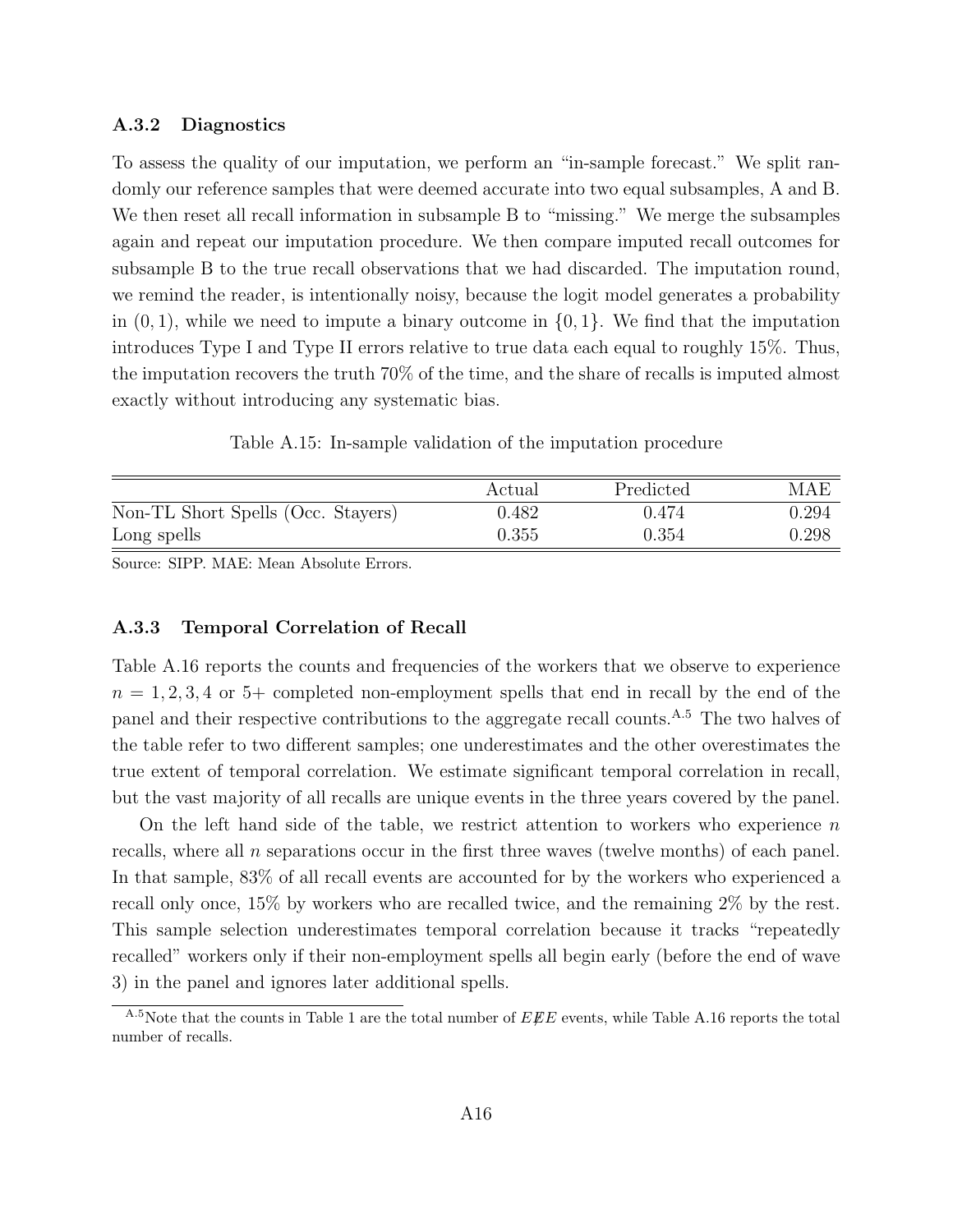| Recalls/       |       |         | Separations in Waves $1-3$ |         |       |         | All Separations |         |
|----------------|-------|---------|----------------------------|---------|-------|---------|-----------------|---------|
|                |       | Workers |                            | Recalls |       | Workers |                 | Recalls |
| Worker         | Count | Freq.   | Count                      | Freq.   | Count | Freq.   | Count           | Freq.   |
|                | 3,758 | 0.91    | 3,758                      | 0.83    | 6,825 | 0.77    | 6,825           | 0.58    |
| $\overline{2}$ | 334   | 0.08    | 668                        | 0.15    | 1,498 | 0.17    | 2,996           | 0.26    |
| 3              | 33    | 0.01    | 99                         | 0.02    | 388   | 0.04    | 1,164           | 0.10    |
| 4              |       | 0.00    | 4                          | 0.00    | 102   | 0.01    | 408             | 0.03    |
| $5+$           | 0     | 0.00    | $\overline{0}$             | 0.00    | 53    | 0.01    | 292             | 0.02    |
| Total          | 4,126 | 1.00    | 4,529                      | 1.00    | 8,866 | 1.00    | 11,685          | 1.00    |

Table A.16: Distribution of number of recalls per worker

Source: SIPP, 1990-1993 panels. Sample:  $E \not E E$  spells ending in recalls.

On the right hand side of the table, we include all completed spells of non-employment in those panels, so any subsequent separations into non-employment after the first one may occur later in the panel (in waves 4 and beyond), which may lead to additional recalls. This sample selection runs into a censoring problem, as the end of the panel leaves many non-employment spells incomplete, thus exaggerating temporal correlation: Presumably, the spells of rarely recalled workers are more likely to be censored, because repeatedly recalled workers cycle quickly in and out of employment. Of all workers who experience one or more recalls in a panel, 77% experience only one, and they contribute 58% of all recall events. If we exclude the spells of workers cycling in and out of employment from both the numerator and the denominator of the recall rate, the recall rate drops to a still sizable 33%, compared to about 40% in Table 1. We repeat the exercise by focusing on all hires that are recalls, as in Table A.4, and obtain very similar results; the results are available upon request.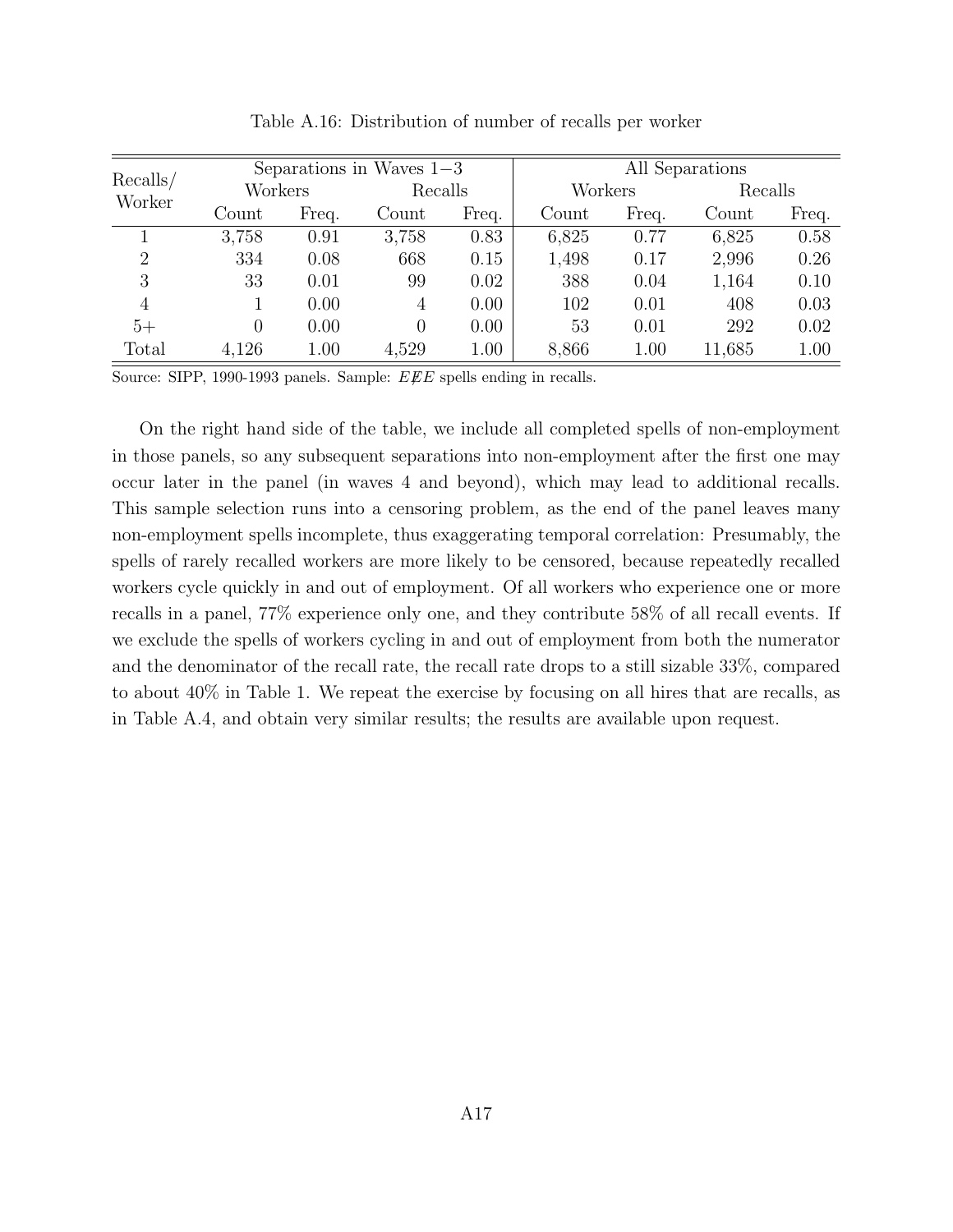## B Supplementary evidence from other datasets

#### B.1 Monthly CPS

#### B.1.1 Transition probabilities and unemployment duration

Table B.1 shows that the TL/PS composition of the flow into unemployment does not change significantly across CPS rotation groups. Although attrition in the CPS by rotation group is known to be severe, we do not find that it is selected on TL/PS status, just like in the SIPP.

Table B.1: Share of EU flow in monthly CPS classified as on Temporary Layoff (vs. Permanent Separation), by rotation group

| Rotation Group     | İst  | 2 <sub>nd</sub> | 3rd  | 5th      | 6th        | 7th  |
|--------------------|------|-----------------|------|----------|------------|------|
| $\frac{TL}{TL+PS}$ | 0.37 | $0.36\,$        | 0.37 | $0.36\,$ | $\rm 0.36$ | 0.37 |

Source: monthly CPS matched file between Jan. 1996 and Dec. 2013. EU transition occurs between the month in sample in the "Rotation" column and the subsequent month. Outgoing rotation groups 4 and 8 cannot be matched one month forward.

Figure B.1 plots monthly EU transition probabilities (averaged over quarterly periods) derived from the matched records. Panel (a) breaks down EU transitions into TL and PS, by dividing the EU flow for each reason by the total employment stock. This figure thus tells the relative size of the two inflows. The TL inflow amounts to roughly one-half of the PS inflow, and the two move more or less in parallel over business cycles. Panel (b) presents unemployment-to-employment transition (UE) probabilities by reason. Figure B.1 and Figure 4 in the text give similar results in terms of relative size of TL and PS flows and their cyclicality. Figure B.2 confirms that median duration of those on TL is much shorter on average and less cyclical.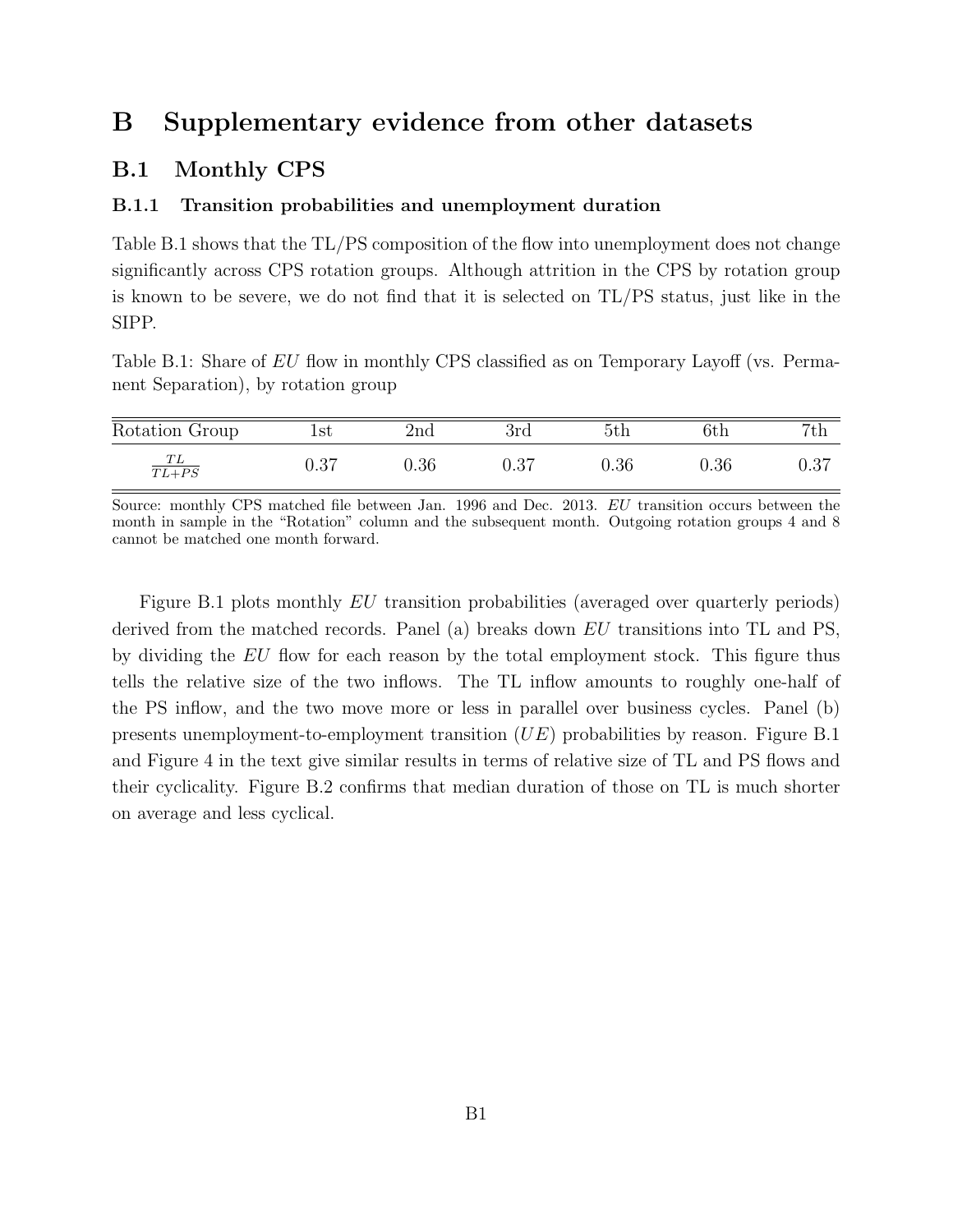Figure B.1: Transition probabilities between employment and unemployment by reason: Matched monthly CPS records



(a) EU Transition Probability

(b) UE Transition Probability

Source: Monthly CPS. Based on matched records and expressed as quarterly averages of the monthly probabilities.

Figure B.2: Median unemployment duration (in weeks) by reason



Source: Monthly CPS. Quarterly averages of monthly data.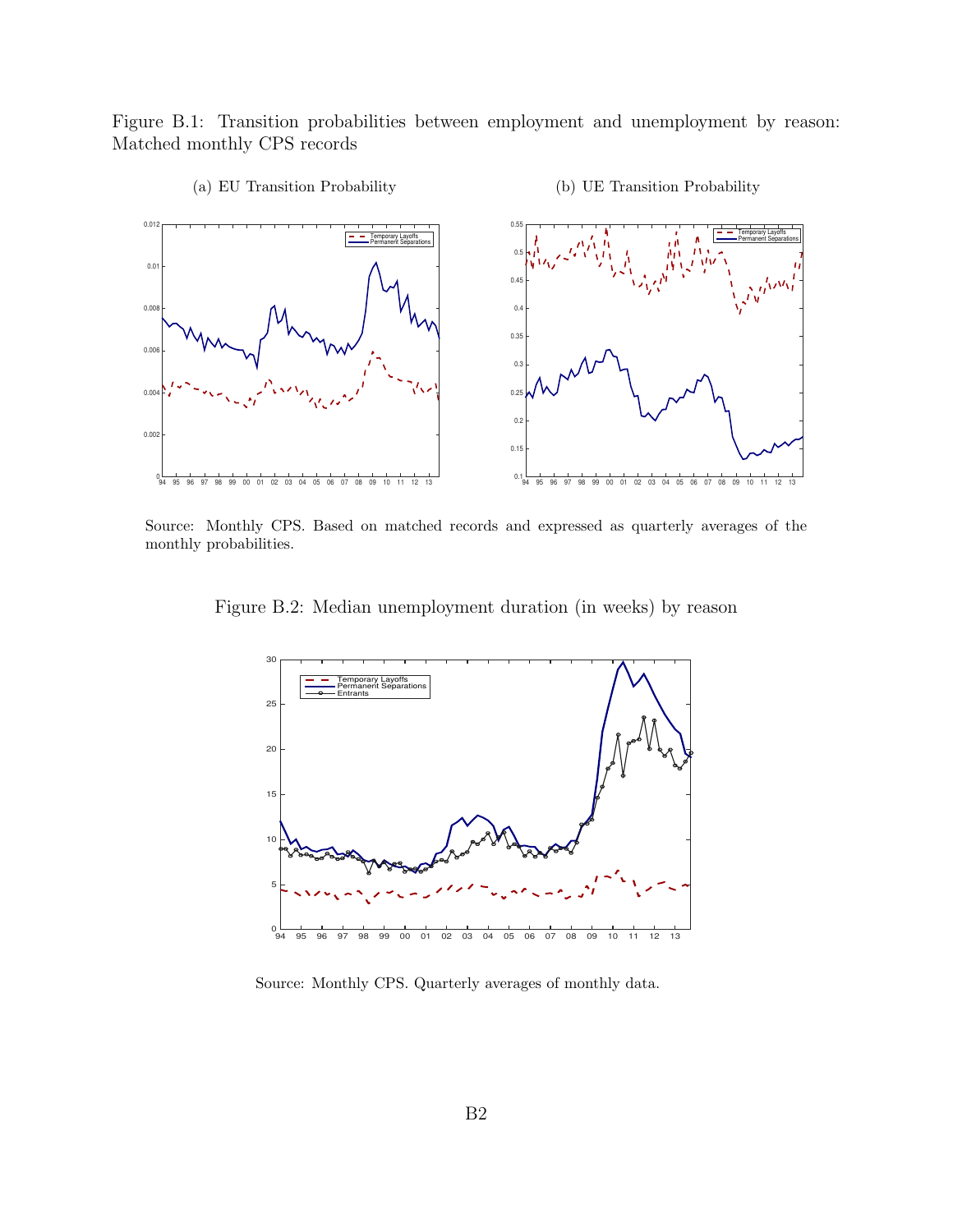#### B.1.2 Industry composition and seasonality of Temporary Layoffs

Panel (a) of Figure B.3 presents the industry breakdown of the aggregate TL separation flow into unemployment. While the contributions of the construction and manufacturing sectors are, as expected, large, TL are not at all unusual in other sectors. To take into account the relative size of each industry and see how common TL are within each industry, Panel (b) displays the share of the TL separation flow out of all  $EU$  separations within each industry.B.1 As expected, in agriculture/mining, construction, and manufacturing, TL are very frequent. More important, though, the shares of the separation flows that are TL in the other industries are substantial.<sup>B.2</sup>

Figure B.3: Industry breakdown of Temporary Layoffs



(a) Industry Shares of TL Separation Flow (b) Share of TL Separation Flow in Each Industry



Source: Monthly CPS. Panel (a) presents the shares of each industry in the total TL separation flow. Panel (b) presents the share of TL separations out of all EU separations within each industry. The graphs give average shares over the period between January 2003 and December 2013. Other services include Transportation and Utilities; Information; Financial Activities; Professional and Business Services; Leisure and Hospitality; Other Services; Public Administration; and Armed Forces.

Figure B.4 summarizes the seasonal pattern of TL. All industries, except education/health, share the feature that the TL flow increases in winter months. In addition, some sectors (manufacturing and other services) shed more workers temporarily also during summer months. In the education/health sector, TL are concentrated in June. Overall, this figure suggests the presence of significant seasonal variations in the TL flow. However, Figures B.1 and 4, which plot seasonally adjusted data, demonstrate that there are also non-seasonal,

B.1The shares plotted in Panels (a) and (b) are averages over the period between January 2003 and December 2013, during which the industry classification used by the CPS remains consistent.

 $B^2R$ emember that at the aggregate level, the share of the TL flow out of all EU flow is roughly 30%, as suggested by Panel (a) of Figure B.1, and this average share is consistent with the shares in Panel (b).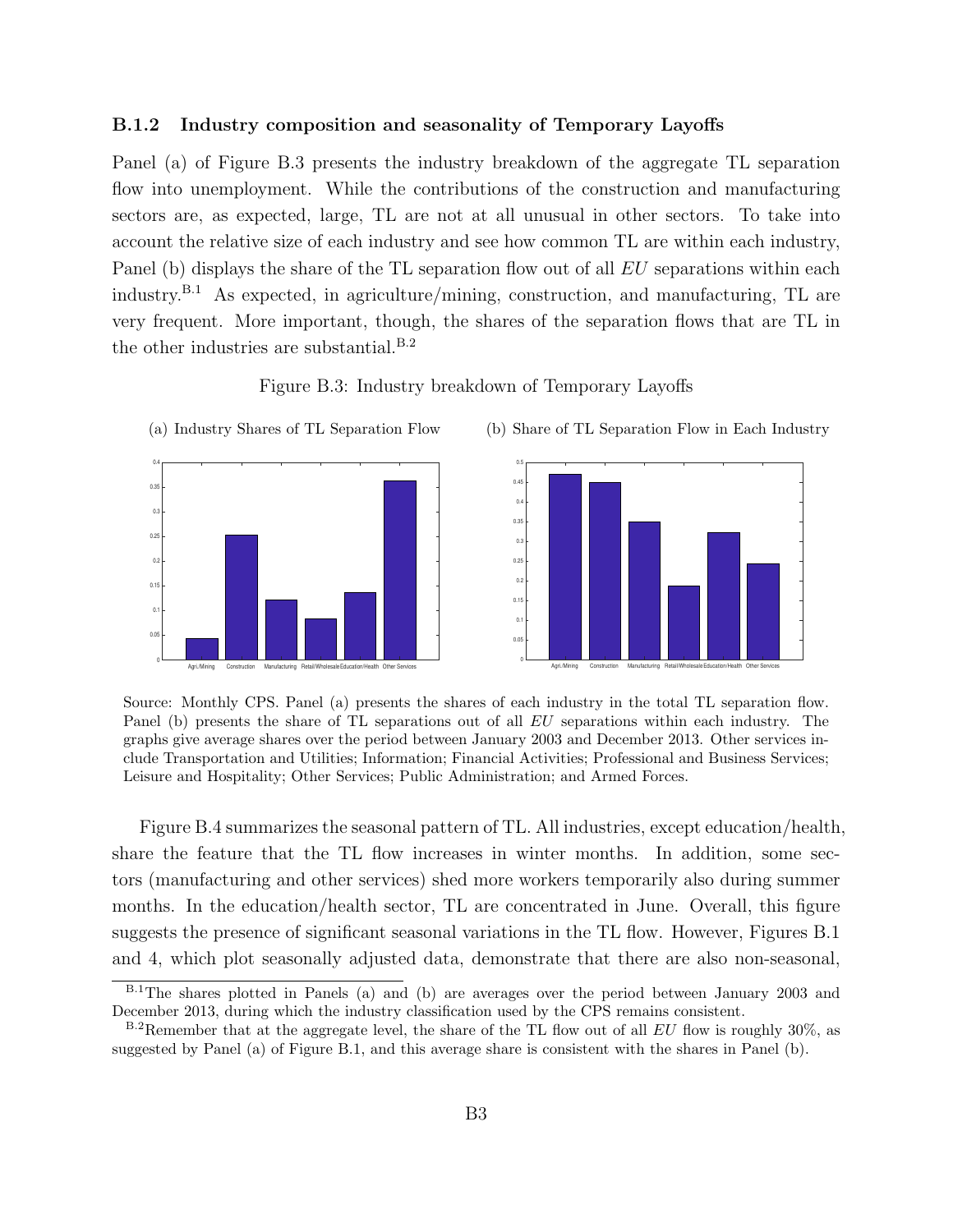business cycle variations in separation and job-finding probabilities associated with TL. Similarly, in our main SIPP-based analysis, we find that the share of hires from unemployment that are recalls, whether from TL or not, exhibits a countercyclical pattern. Therefore, TL and recalls are not simply a seasonal phenomenon. Furthermore, even their seasonal component does affect the average level of turnover in and out of unemployment. Since TL (thus, presumably, also recalls) are not synchronized between industries, but rather staggered within the year, part of this industry-specific seasonality cancels out when aggregating all industries to generate economy-wide job-finding and separation flows.





Source: Monthly CPS. Short-term (less than 5 weeks) TL unemployment by industry. Averages between January 2003 and December 2013.

#### B.2 Reconciliation of recall rates in the QWI and the SIPP

To make things simple, round up spell durations to months. QWI misses recalls after: (i) all jobless spells that last one or two months; (ii) two-thirds of all three-month jobless spells, i.e., those that do not exactly "fill" one calendar quarter; and (iii) one-fourth of the fourmonth jobless spells, i.e., those that are divided equally by a seam between quarters. Every jobless spell of duration five months and up necessarily implies a full calendar quarter of zero earnings and correspondingly is detected in QWI. The QWI's recall rate from joblessness is a share of all hires,  $EE$  in our notation, so we calculate the contribution of spells (i)-(iii) to the recall rate in our  $\mathbb{E}E$  sample from the 1990-1993 SIPP panels, where we do not need to impute any recalls. We start with short (one or two months) completed jobless spells. In Table A.4, before 1996 there are a total of 14,696  $\mathbb{E}E$  hires that are eligible for a recall (that occurs in the last three waves), of which about 30%, or 4,500, do end in a recall. Since the four 1990-1993 panels have eight or nine waves each, we multiply these numbers by three and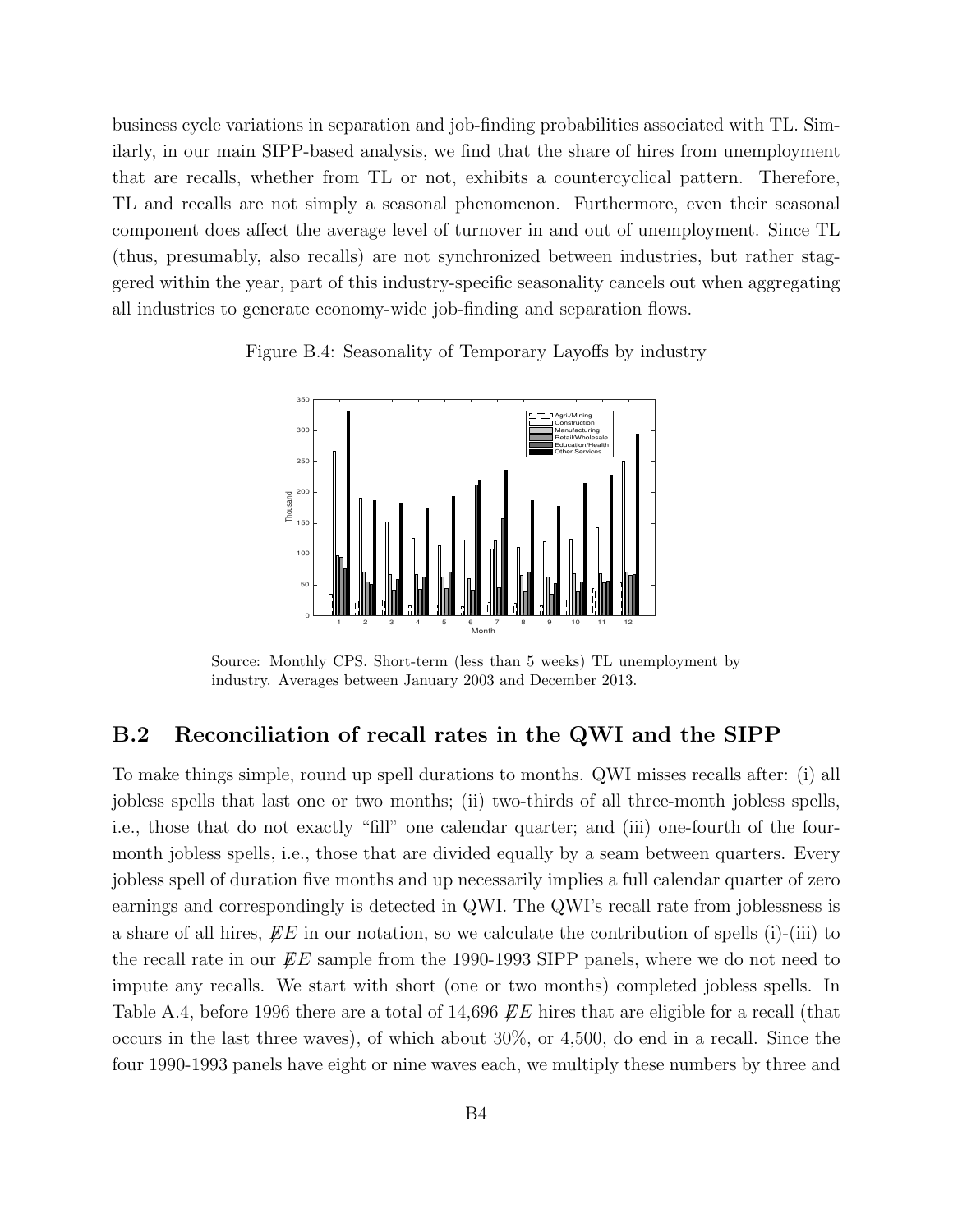estimate about 45,000 hires from non-employment before 1996, of which 13,500 are recalls. In the same early panels, we counted separately 12,702 completed spells of non-employment  $E\ddot{E}E$  that last one month, and we estimated their recall rate at about one-half, so these short spells alone add up to about 6,000 recalls. Treating these cases as uninterrupted employment spells, i.e., "ironing them out," as QWI would do because these spells entail positive earnings and no change in employer ID for the calendar quarter, reduces both the number of recalls and the number of hires by 6,000. So the recall rate drops from  $13,500/45,000=30\%$  to  $(13,500-6,000)/(45,000-6,000)=19\%$ . It drops even more if we iron out also the jobless spells  $EEE$  where the worker leaves the labor force for two months, as well as two-thirds of completed jobless spells with a duration of three months, and one-fourth of those with a duration of four months. Combined with the added recalls from employment in QWI, which we do not count in the SIPP, the 17% recall rate in QWI seems perfectly consistent with our results in Table A.4.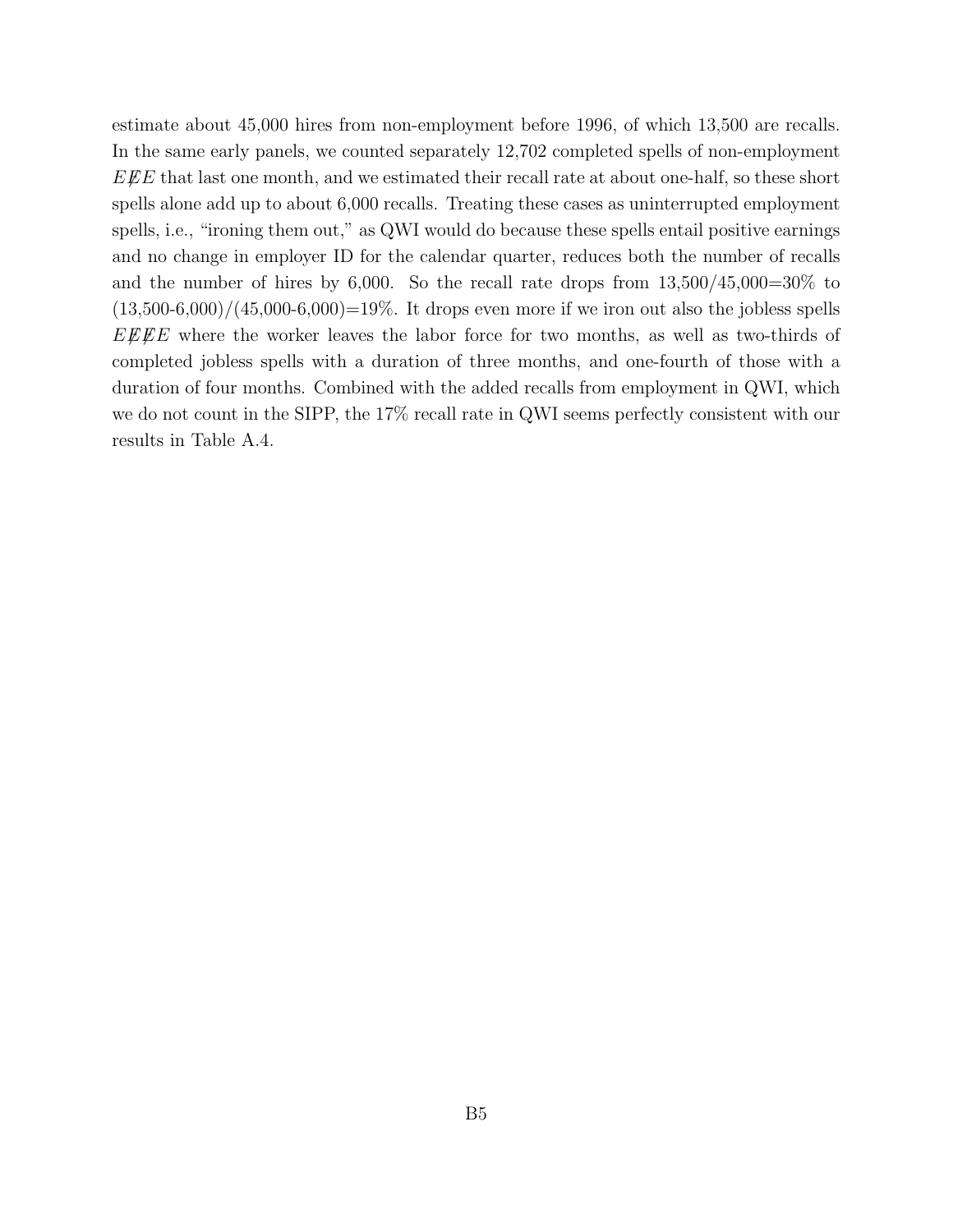## C Model equilibrium: Computation

Equilibrium computation requires simulating, both in and out of the steady state, a weekly panel of individual worker histories. We then sample the data every four weeks to generate a monthly panel, from which we compute relevant statistics.

## C.1 Steady state

We approximate the AR(1) for idiosyncratic shocks on a discrete grid of 99 points for  $\log \varepsilon$ using Tauchen's method, append the lowest state  $\varepsilon = 0$  and related transition probability  $\delta$ to it, to obtain the Markov chain G.

In the first step, we seek a value for the steady-state contact rate of vacancies with job searchers,  $\bar{q}$ . Given the normalization of steady-state tightness  $\bar{\theta} = 1$ , this is also the worker's job contact rate per unit of search time (effort),  $\overline{\theta}\overline{q}=\overline{q}$ , and the scale parameter of the matching function,  $\overline{\theta}\overline{q} = \mu = \overline{q}$ . For any value of  $\overline{q}$ , we feed both contact rates into the worker's and firm's Dynamic Programming (DP) problem, which we solve by value function iteration. We find the optimal threshold  $\varepsilon$  for acceptance of a new match (as well as for separation and recall), thereby the acceptance probability of new offers,  $[1 - F(\varepsilon)]$ . Multiplying this acceptance probability by contact rate  $\bar{\theta}\bar{q}=\bar{q}$  and by the targeted average search effort of 0.8 yields the average probability of exit from unemployment to new jobs. This step requires only value iteration and no simulation. We search for the value of  $\overline{q}$ such that the resulting exit probability from unemployment to new jobs equals the empirical target 14.85% per month, which is our estimate for the average probability of exit from unemployment to new jobs from the SIPP. The solution to the DP problem also yields the search probability as a function of  $\varepsilon$  and the expected profits to the firm from a new match. Using the latter in the free entry condition, we back out the vacancy posting cost  $\kappa$  that rationalizes those values of contact and exit rates.

The second step feeds all these calibrated parameters into the simulation of a weekly panel, from which we sample the data every four weeks and recover the targeted moments. We simulate 50,000 workers over 800 weeks and discard the first 400 weeks as a burn-in period. By computing the frequency distribution of both the unemployed and the employed by their current match quality, we obtain the average search effort and the average productivity of active jobs. These two can be used to obtain the replacement ratio between value of leisure net of average search costs and average match productivity, which we target at 0.71.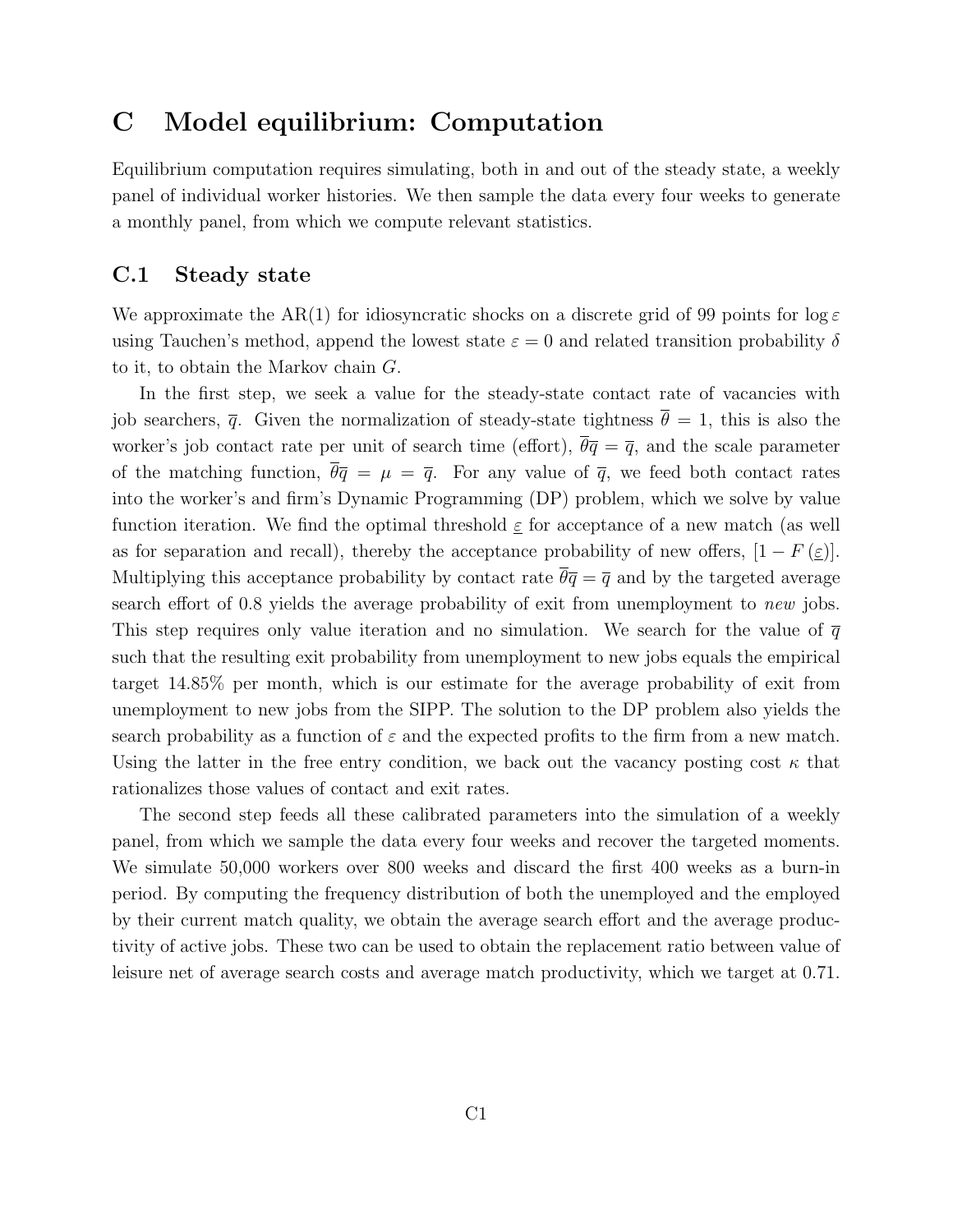## C.2 Calibration of the alternative models

In the main text, we compare the cyclical properties of four different models to better understand the underlying forces of the benchmark model. Tables C.1 and C.2 put together the parameter values and the first moment properties for those different versions of the model. Recall that for the benchmark model, the values of seven parameters  $(b, c_o, \rho_{\varepsilon}, \sigma_{\varepsilon}, \delta, \mu, \text{ and } \kappa)$ are estimated by minimizing the distance between nine empirical moments and steady-state moments. For the other three versions of the model, we drop the four moment conditions associated with unemployment hazard rates (job-finding and recall probabilities at first and six months). We also maintain the same values for  $\rho_{\varepsilon}$  and  $\delta$  at 0.97 and 0.0005, respectively. As summarized in Tables C.1 and C.2, we choose values of five parameters to target the six steady-state first moments. Note that in the model without search cost,  $c_0 = 0$  by construction and the moment condition for the search probability is irrelevant. Note also that, across all versions, we maintain the same replacement ratio at 0.75 as well as the same average transition rates. (As noted before, the target level of the replacement ratio is 0.71. However, our estimation procedure resulted in 0.75 for this value, which we keep for the calibrations of the other three models.)

| Parameters             | Recall      | Recall         | No Recall   | No Recall      |
|------------------------|-------------|----------------|-------------|----------------|
|                        | Search Cost | No Search Cost | Search Cost | No Search Cost |
|                        | 0.9         | 0.79           | 0.91        | 0.79           |
| $c_0$                  | 0.29        |                | 0.36        |                |
| $\sigma_{\varepsilon}$ | 0.035       | 0.027          | 0.019       | 0.019          |
| $\mu$                  | 0.067       | 0.053          | 0.141       | 0.108          |
| $\kappa$               | 0.722       | 0.394          | 0.288       | 0.234          |

Table C.1: Calibrations for benchmark and alternative models

The rest of the parameters remain fixed.

Table C.2: First moment properties

|                             | Recall      | Recall         | No Recall   | No Recall      |
|-----------------------------|-------------|----------------|-------------|----------------|
|                             | Search Cost | No Search Cost | Search Cost | No Search Cost |
| Job-Finding Prob.           | 0.29        | 0.29           | 0.27        | 0.27           |
| Market Tightness $(\theta)$ |             |                |             |                |
| Separation Prob.            | 0.014       | 0.014          | 0.015       | 0.014          |
| Recall Rate                 | 0.50        | 0.48           |             |                |
| Search Prob.                | 0.79        |                | 0.80        |                |
| Replacement Ratio           | 0.75        | 0.75           | 0.75        | 0.75           |